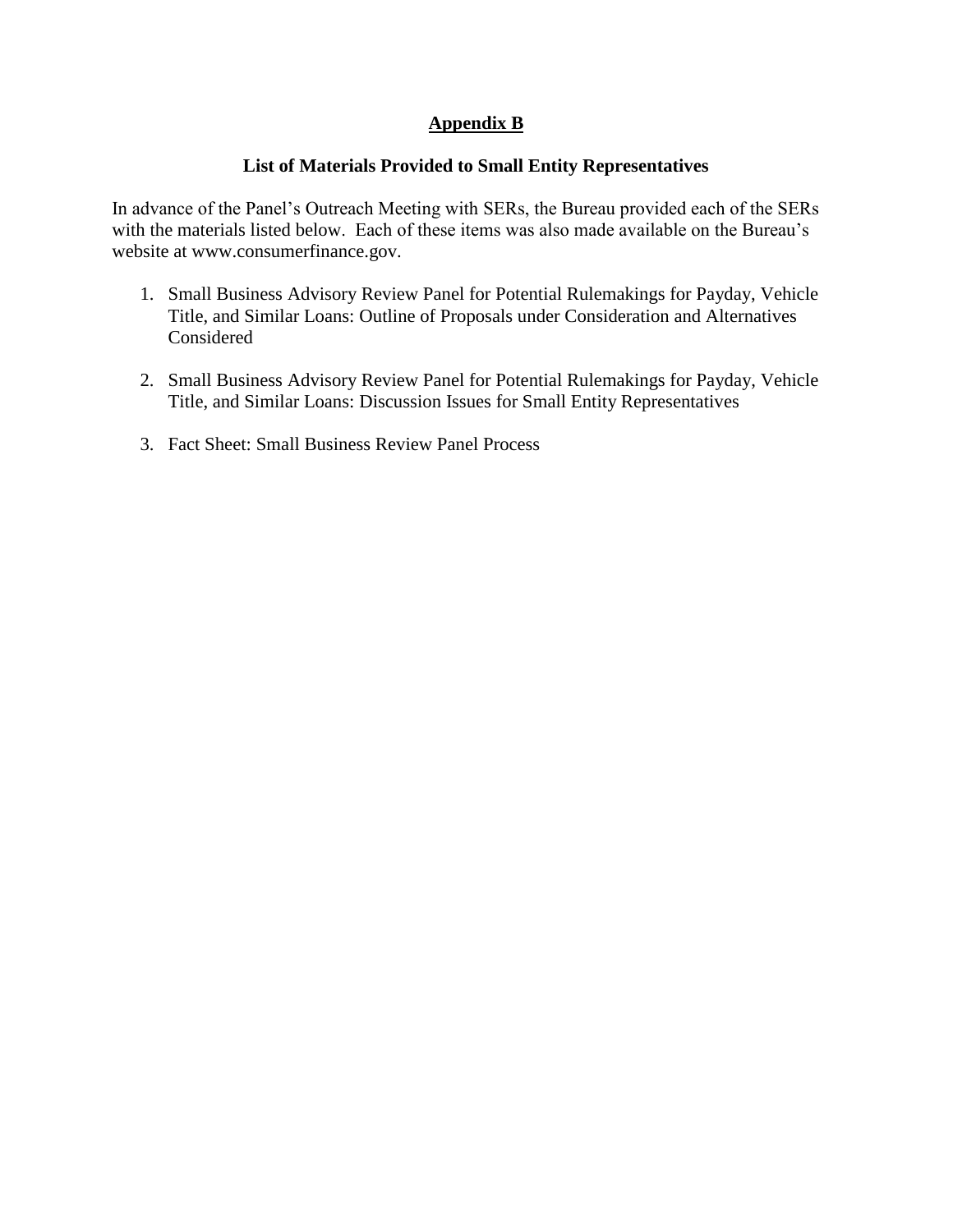### **Appendix C**

### **Outline of Proposals under Consideration and Alternatives Considered**

[See attached]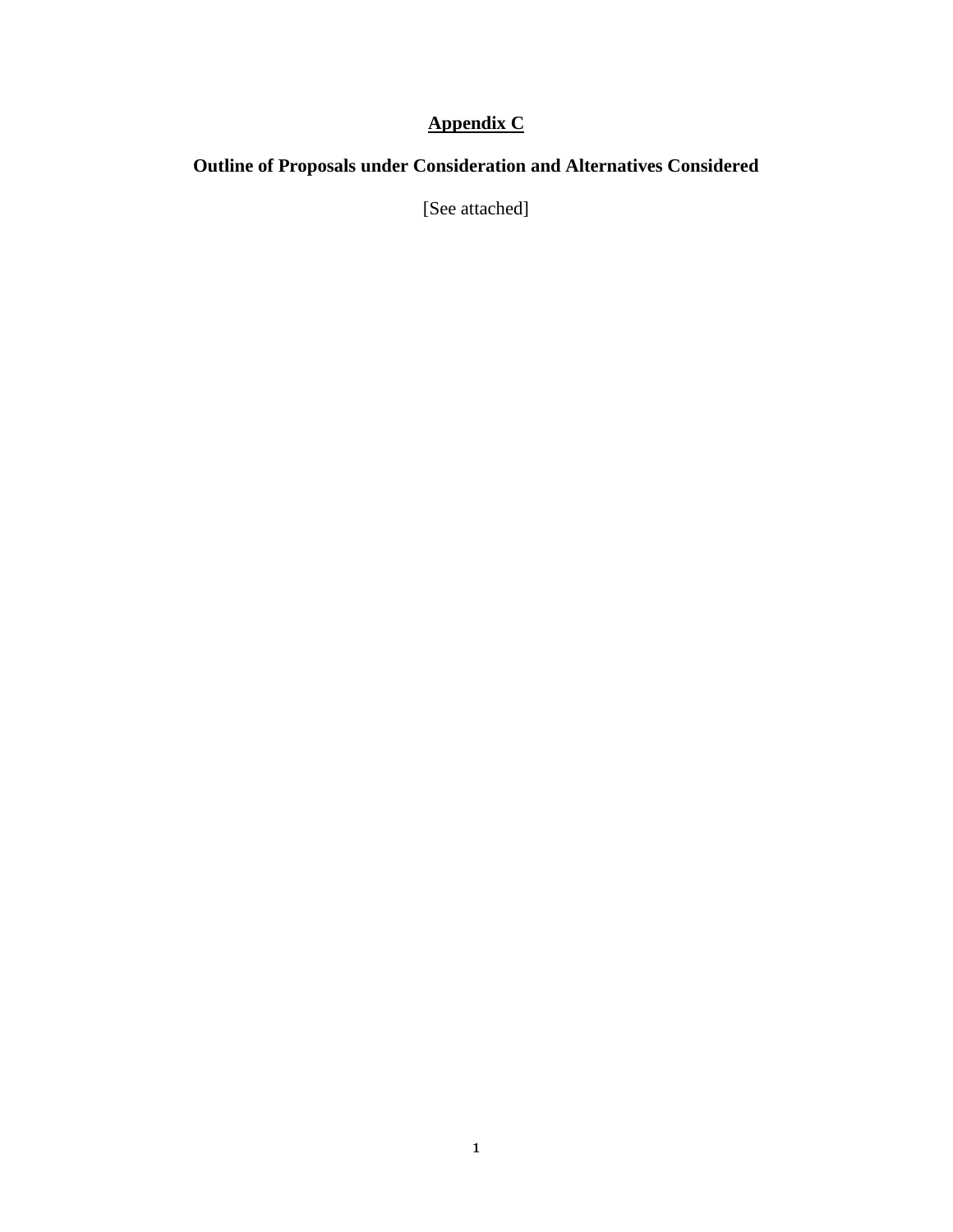### **MARCH 26, 2015**

### **SMALL BUSINESS ADVISORY REVIEW PANEL FOR POTENTIAL RULEMAKINGS FOR PAYDAY, VEHICLE TITLE, AND SIMILAR LOANS**

### **OUTLINE OF PROPOSALS UNDER CONSIDERATION AND ALTERNATIVES CONSIDERED**

#### **CONTENTS**

| I.        |    |                                                                                                 |
|-----------|----|-------------------------------------------------------------------------------------------------|
| II.       |    |                                                                                                 |
| III.      |    | Proposals under Consideration to Limit Certain Practices for Payday, Vehicle Title, and Similar |
| A.        |    |                                                                                                 |
|           | 1. | Why is the Bureau considering proposals to limit certain practices in the short-term credit     |
|           | 2. |                                                                                                 |
|           | a. |                                                                                                 |
|           | b. |                                                                                                 |
|           | 3. |                                                                                                 |
|           | 4. |                                                                                                 |
| <b>B.</b> |    | Longer-term loans with account access or non-purchase money security interest in a vehicle. 20  |
|           | 1. | Why is the Bureau considering proposals to limit certain practices in the longer-term credit    |
|           | 2. |                                                                                                 |
|           | a. |                                                                                                 |
|           | b. |                                                                                                 |
|           | 3. |                                                                                                 |
|           | a. | Loans sharing certain features of a loan made pursuant to the NCUA Payday Alternative           |
|           | b. | Loans with periodic payments below a specified payment-to-income ratio 28                       |
|           | 4. |                                                                                                 |
| C.        |    | Practices associated with collecting payment on loans from consumers' accounts                  |
|           | 1. | Why is the Bureau considering proposals regarding certain practices related to collecting       |
|           | 2. | Required notice to consumers prior to attempting to collect payment from an account 30          |
|           | 3. |                                                                                                 |
| D.        |    |                                                                                                 |
|           | 1. |                                                                                                 |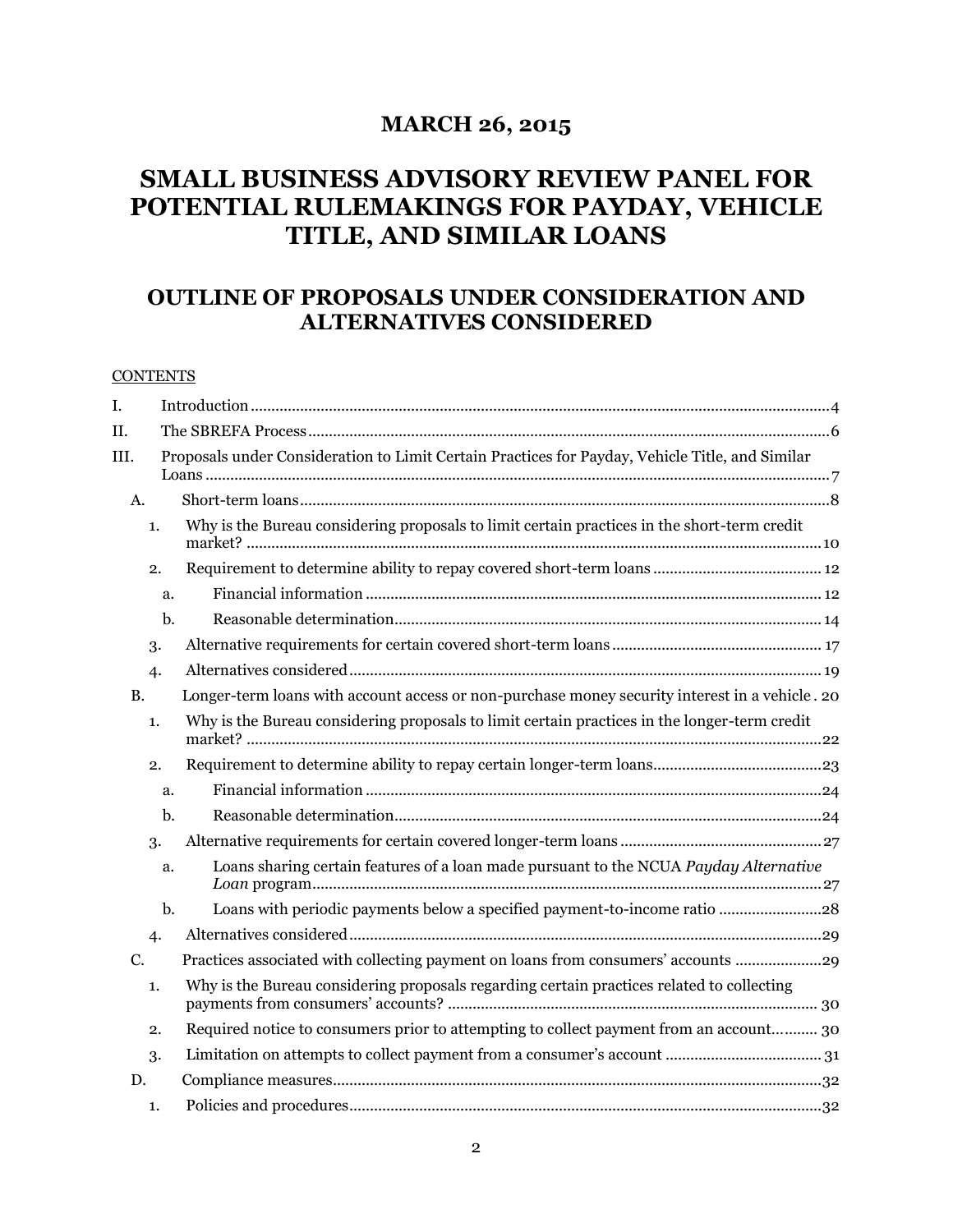| 2.        |                                                                                          |  |
|-----------|------------------------------------------------------------------------------------------|--|
| IV.       |                                                                                          |  |
| A.        |                                                                                          |  |
| 1.        |                                                                                          |  |
| 2.        |                                                                                          |  |
| 3.        |                                                                                          |  |
| 4.        |                                                                                          |  |
| 5.        |                                                                                          |  |
| 6.        |                                                                                          |  |
| <b>B.</b> |                                                                                          |  |
| 1.        | Impacts of operational requirements on small entities determining ability to repay when  |  |
| a.        | Obtaining and verifying information on income and major financial obligations and        |  |
| b.        |                                                                                          |  |
| 2.        | Impacts of operational requirements on small entities of making covered short-term loans |  |
| a.        |                                                                                          |  |
| b.        |                                                                                          |  |
| 3.        | Revenue impacts of lending on small entities making covered short-term loans  41         |  |
| a.        |                                                                                          |  |
| b.        | Simulations of short-term lending under the alternative requirements 44                  |  |
| c.        |                                                                                          |  |
| C.        |                                                                                          |  |
| 1.        | Impacts of operational requirements on small entities determining ability to repay when  |  |
| a.        | Impacts on federal credit unions making Payday Alternative Loans pursuant to NCUA        |  |
| 2.        | Revenue impacts of limitations on lending on small entities making covered longer-term   |  |
| a.        |                                                                                          |  |
| b.        | Loans sharing certain features of the NCUA Payday Alternative Loan program 51            |  |
| c.        | Loans with periodic payments below a specified payment-to-income ratio  51               |  |
| d.        |                                                                                          |  |
| D.        | Impacts of provisions relating to practices associated with collecting payment 52        |  |
| 1.        | Required notice to consumers prior to attempting to collect payment from an account52    |  |
| 2.        |                                                                                          |  |
| Ε.        |                                                                                          |  |
|           |                                                                                          |  |
|           |                                                                                          |  |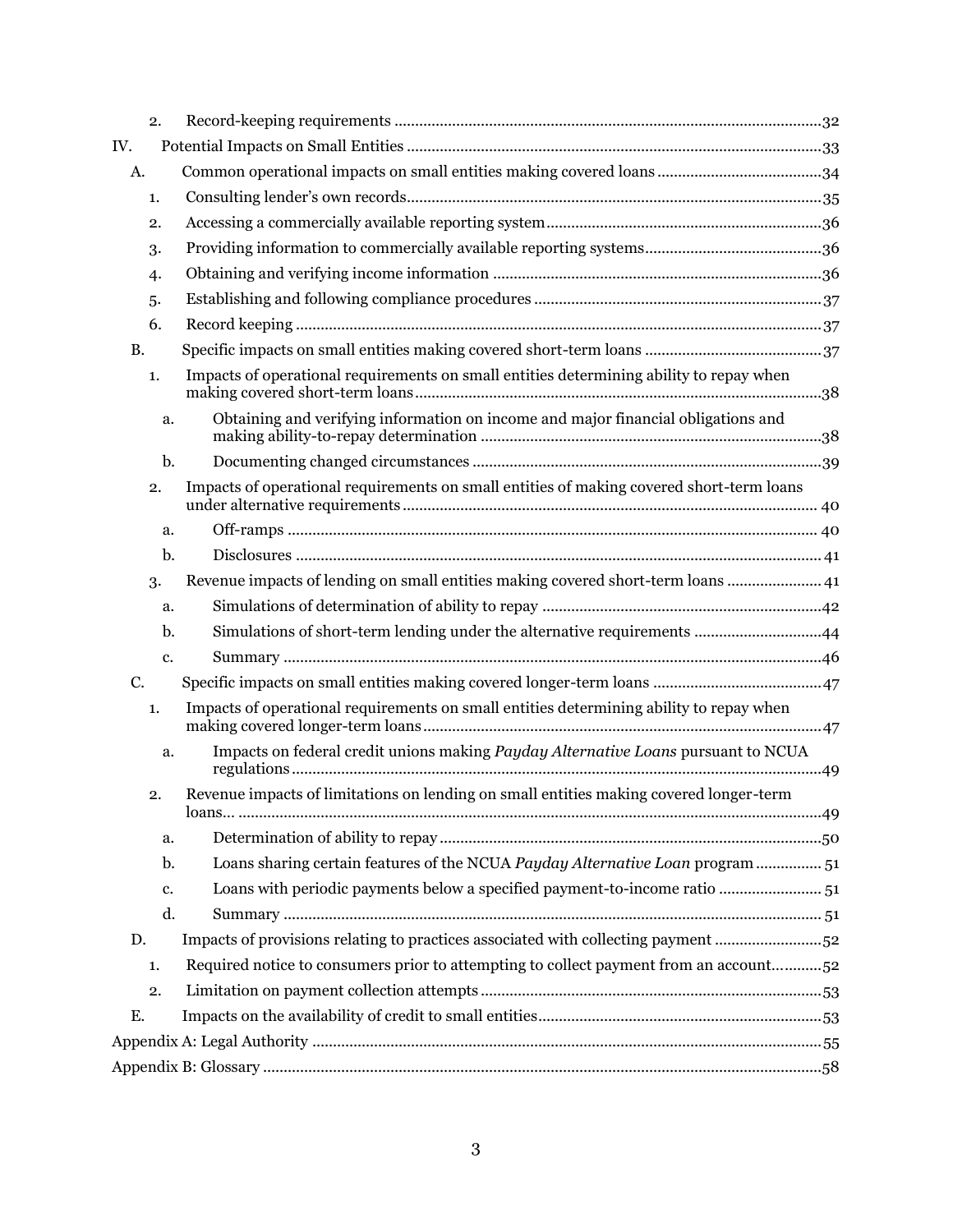# <span id="page-4-0"></span>I. Introduction

Drawing on its research, market monitoring, supervisory, and enforcement experience, the Consumer Financial Protection Bureau (Bureau) has serious concerns that lender practices in the markets for payday, vehicle title, and similar loans are causing substantial harm to consumers. Chief among these concerns is that lenders structure loans with payments that are often beyond a consumer's ability to repay, forcing the consumer to choose between default and repeated reborrowing—which, as used in this Outline of the Proposals Under Consideration and Alternatives Considered (Outline), includes reborrowing, rolling over, renewing, or refinancing a loan. Lenders typically do not determine whether a consumer can afford to repay a particular loan while meeting her other major financial obligations and her living expenses. The Bureau is concerned that too often in these markets lenders can create the conditions to succeed even where the consumer fails, upending notions of traditional lending based on mutual risk and aligned incentives. This failure to determine whether consumers can afford their loans creates risk of consumer harm because these lenders are extending what is often very expensive credit to consumers who may be experiencing significant financial difficulties.

The Bureau believes that the failure to make an ability-to-repay determination results in many consumers taking out unaffordable loans. The Bureau is concerned that unaffordable loans cause substantial injury to consumers by spurring extended sequences of reborrowing, bank account fees and closures, vehicle repossessions, collections, and various other harms. To address this and other concerns, the Bureau is considering rulemaking proposals to require lenders to determine consumers' ability to repay and to limit certain practices that pose substantial risks to consumers in the markets for payday, vehicle title, and similar loans. The ability-to-repay concept has been employed by Congress and federal regulators in other markets to protect consumers from unaffordable loans.

The Bureau believes that these concerns are especially significant for two sets of products. The first set is short-term products that can be difficult for consumers to repay because of their balloon structure. Such loans include single-payment payday loans with one lump-sum payment typically due within a few weeks or a month; deposit-related credit products repayable within a short period of time (including deposit advance products); and some vehicle title loans where lenders place a non-purchase money lien on a consumer's vehicle. 1 Short-term products may also have multiple payments due within a short period of time. The second set of products is longer-term products for which the lender obtains a non-purchase money lien on the consumer's vehicle or the right to collect repayment from the consumer's account or paycheck, through a post-dated check or other payment authorization from the consumer. This set of products includes a variety of multiple-payment loans and lines of credit with longer durations, including regularly amortizing installment loans with substantially equal payments, some loans with a balloon payment or other unusual amortization features, and some vehicle title loans.

When lenders obtain non-purchase money liens on consumers' vehicles or the right to collect repayment from consumers' accounts or paychecks, lenders have less incentive to carefully underwrite the loans and consumers face a greater risk that they will lose their transportation to work, incur bounced check fees and other charges, or experience other bank account problems if

 $\overline{a}$ <sup>1</sup> Vehicle title loans are transactions where the lender takes, or purports to take, a security interest in the consumer's vehicle, or in the title or registration to the consumer's vehicle. In some states, these transactions proceed under the state pawn statutes and are referred to as title pawn loans. Throughout this Outline, any references to vehicle title loans also include title pawn transactions where the consumer's vehicle is the collateral.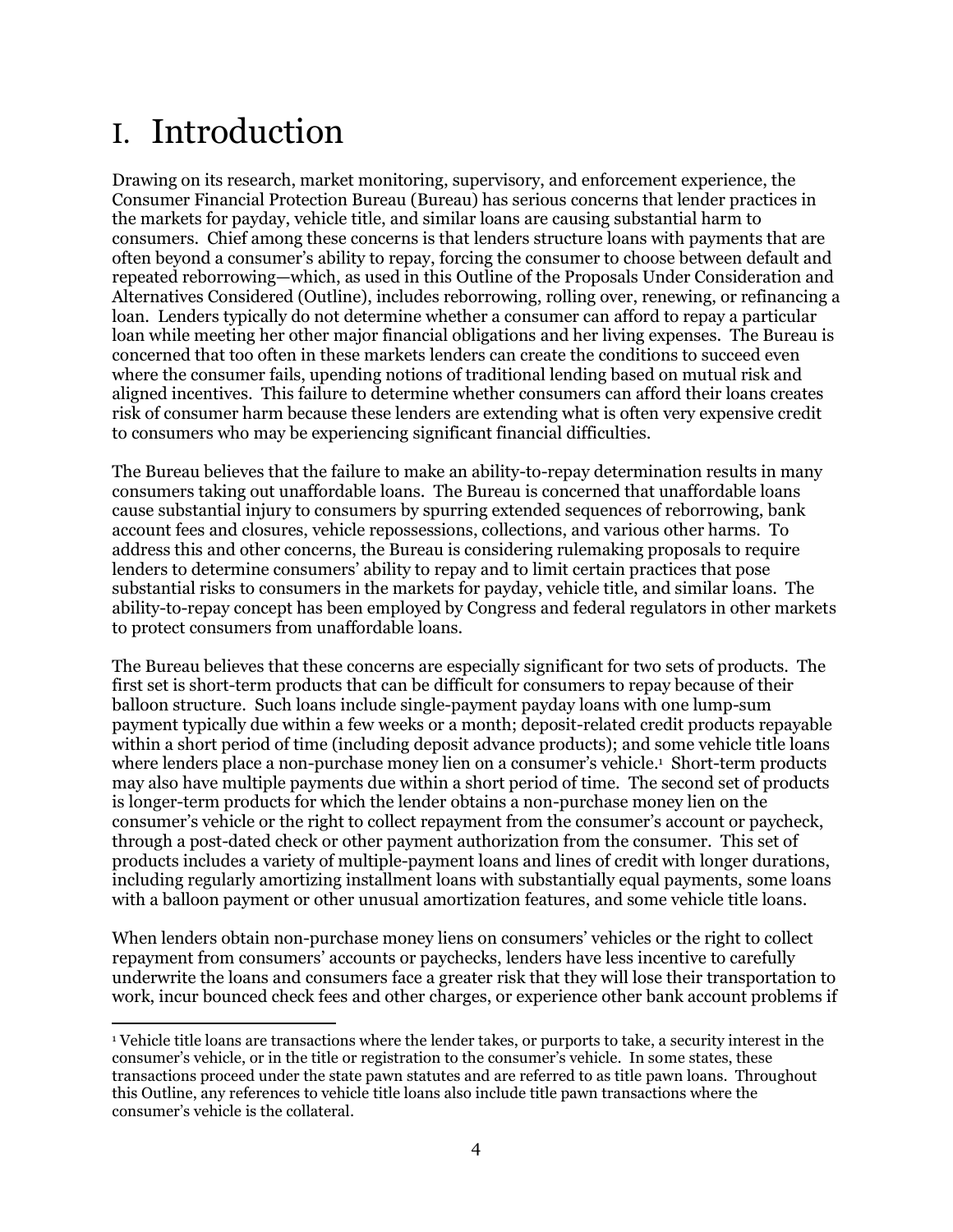they fall behind. Consumers may lose control of budgeting choices among financial obligations and experience substantial pressure to reborrow or to forgo paying other obligations or basic expenses in order to avoid defaulting on unaffordable payday, vehicle title, or similar loans. This loss of control over budgeting choices can further exacerbate consumers' other financial difficulties.

Markets for payday, vehicle title, and similar loans are regulated by a variety of state laws, as well as some tribal and municipal laws. Some jurisdictions have imposed usury limits that prohibit lenders from offering high-cost credit. In other jurisdictions, certain products are specifically authorized by state laws, often crafted as exceptions to general state credit regulation, including consumer loan laws and general usury limits. Some of the states authorizing these products have sought to regulate loan structures and lender practices in a variety of ways, including limiting permissible costs, restricting reborrowing in certain circumstances, or setting a maximum ratio for the amount of debt on such loans to gross monthly income. States, tribes, and local governments also impose a variety of licensure requirements on lenders engaged in payday and vehicle title lending.

The Bureau is concerned that even with the existing regulations, these products pose significant risks to consumers in the jurisdictions where payday, vehicle title, and similar lending are permitted. Accordingly, the Bureau is considering rulemaking proposals pursuant to its authority under sections 1031 and 1032 of the Dodd-Frank Wall Street Reform and Consumer Protection Act (Dodd-Frank Act). The Bureau is considering proposals to prevent the types of consumer injuries that result from lenders extending short-term and longer-term loans with payments that a consumer cannot afford to repay. The Bureau is also considering proposals to address harms that may arise from certain lender practices in collecting repayment from a consumer's checking, savings, or prepaid account. The proposals under consideration, if implemented, would establish a federal floor for consumer protection for covered loans. The proposals would be intended to coexist with stricter state, local, and tribal consumer protection laws and regulations, including laws and regulations that prohibit the sale of such products or regulate the permissible cost of credit.<sup>2</sup>

Section 1031 of the Dodd-Frank Act authorizes the Bureau to issue rules to identify and prevent unfair, deceptive, or abusive acts or practices in the consumer financial markets.<sup>3</sup> An act or practice is unfair if it causes or is likely to cause substantial injury to consumers; the injury is not reasonably avoidable by consumers; and the injury is not outweighed by countervailing benefits to consumers or competition.<sup>4</sup> An act or practice is abusive if it: (1) materially interferes with a consumer's ability to understand a term or condition of a consumer financial product or service; or (2) takes unreasonable advantage of the consumer's: lack of understanding of the material risks, costs, or conditions of the product or service; inability to protect his or her interests in selecting or using a consumer financial product or service; or reasonable reliance on the lender to act in the interest of the consumer. 5

The Dodd-Frank Act also authorizes the Bureau to require lenders to provide disclosures in connection with financial products or services. In particular, section 1032 of the Dodd-Frank Act authorizes the Bureau to prescribe rules to ensure that the features of a financial product or

 $\overline{a}$ 

<sup>2</sup> The proposals would also be intended to coexist with and not alter stricter federal law, such as the Military Lending Act's limitation on the cost and certain terms of credit extended to military servicemembers and their dependents.

<sup>3</sup> 12 U.S.C. 5531(b).

<sup>4</sup> 12 U.S.C. 5531(c).

<sup>5</sup> 12 U.S.C. 5531(d).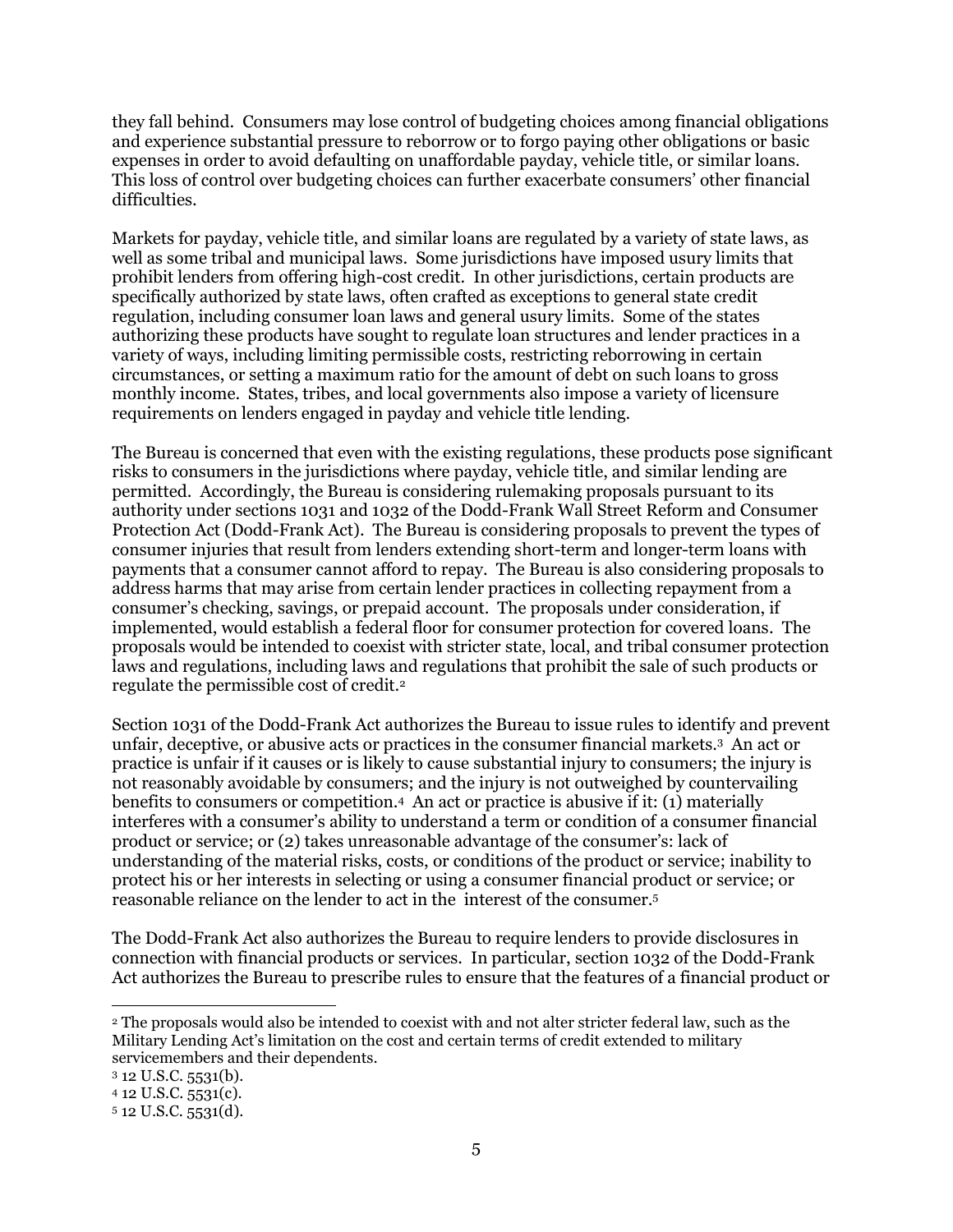service are fully, accurately, and effectively disclosed to consumers both initially and over the term of the product or service in a manner that permits consumers to understand the costs, benefits, and risks associated with the product or service, in light of the facts and circumstances.<sup>6</sup>

The Bureau recognizes that, in the markets that would be covered by the proposals under consideration, practices other than those addressed in these proposals may also present substantial risk of harm to consumers. The Bureau will continue to monitor other aspects of these markets to determine whether additional action may be warranted. Additionally, in separate proceedings, the Bureau is currently considering potential regulations related to debt collection practices and whether to develop regulations related to deposit account overdraft services.

The Bureau anticipates that the impact of the proposals under consideration, if adopted, would vary in type and magnitude for each of the categories of loans covered by the proposals. The differential impact of the proposals under consideration likely would result from, among other things, variation in existing underwriting practices and product structures. The possible impacts of the proposals under consideration are addressed in Section IV.

# <span id="page-6-0"></span>II. The SBREFA Process

Pursuant to the consultation process prescribed in the Small Business Regulatory Enforcement Fairness Act (SBREFA), 7 the Bureau is seeking input about the rulemaking proposals it is considering. The SBREFA consultation process provides a mechanism for the Bureau to obtain input directly from small financial services providers early in the rulemaking process about new regulatory requirements it is contemplating. SBREFA directs the Bureau to convene a Small Business Review Panel (Panel) when it is considering a proposed rule that could have a significant economic impact on a substantial number of small entities. The Panel includes representatives from the Bureau, the Chief Counsel for Advocacy of the Small Business Administration, and the Office of Information and Regulatory Affairs in the Office of Management and Budget. SBREFA requires the Panel to meet with a selected group of small entity representatives (SERs), which can include representatives from small businesses and notfor-profits (collectively, the small entities) that are likely to be subject to the rules that the Bureau may issue.<sup>8</sup>

During the Panel outreach meeting, SERs will provide the Panel with important feedback on the potential economic impacts of complying with proposed regulations. They may also provide feedback on regulatory options under consideration and regulatory alternatives to minimize these impacts. In addition, the Dodd-Frank Act directs the Bureau to collect the advice and recommendations of the SERs concerning whether the proposals under consideration might

 $\overline{a}$  $6$  12 U.S.C. 5532(a).

<sup>7</sup> 5 U.S.C. 609(b), *available at* https://www.sba.gov/advocacy/regulatory-flexibility-act.

<sup>8</sup> Small entities affected by this rulemaking within the meaning of SBREFA include (1) commercial banks, savings associations, and credit unions with annual assets of \$550 million or less; (2) nondepository institutions engaged in consumer lending or credit intermediation activities with annual revenues of \$38.5 million or less; (3) nondepository institutions engaged in other activities related to credit intermediation with annual revenues of \$20.5 million or less; and (4) mortgage and non-mortgage loan brokers with annual revenues of \$7.5 million or less. The fourth category of small entities is included because covered loans are made in some jurisdictions under the state's laws for credit service organizations or mortgage brokers.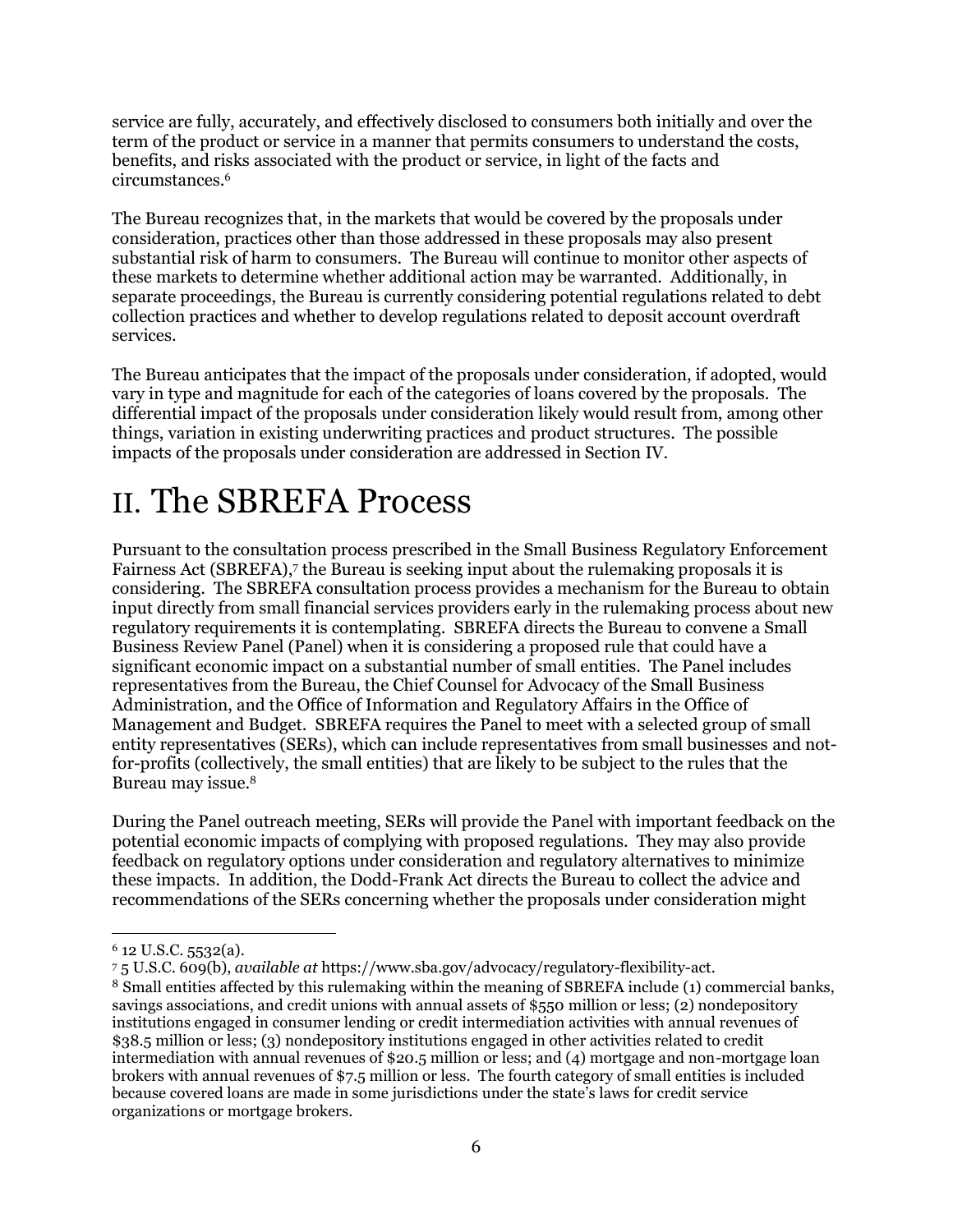increase the cost of credit for small businesses and not-for-profits that themselves take out loans and on alternatives to minimize any such increase.<sup>9</sup>

Within 60 days of convening, the Panel is required to complete a report on the input received from the SERs during the Panel process. The Bureau will consider the SERs' feedback and the Panel's report as it prepares the proposed rule. Once the proposed rule is published, the Panel's final report will be placed in the public rulemaking record. The Bureau welcomes further feedback from the SERs during the public comment period on the proposed rule.

The Bureau is convening a Panel to obtain input from the selected SERs on proposals under consideration for payday, vehicle title, and similar loans. The Bureau has prepared this Outline for the SERs in order to provide the necessary background and facilitate the Panel process. However, the Panel process is only one step in the full rulemaking process. No lenders will be required to comply with new regulatory requirements before a proposed rule is published, public comment is received and reviewed by the Bureau, a final rule is issued, and the implementation period designated in the final rule expires. One of the specific questions on which the Bureau will seek input during the SBREFA process is how long small entities would need to implement the proposals under consideration.

The Bureau is also consulting with other federal agencies, as well as tribal governments, and is seeking feedback from a wide range of other stakeholders on the proposals under consideration.

# <span id="page-7-0"></span>III. Proposals under Consideration to Limit Certain Practices for Payday, Vehicle Title, and Similar Loans

As noted above, the Bureau is concerned that many consumers are taking out unaffordable loans because lenders are offering payday, vehicle title, and similar loans without determining whether consumers have the ability to repay the debt while meeting other major financial obligations and living expenses. Consumers who are unable to afford their loan payments may incur substantial harms from reborrowing, defaulting, or falling behind on other financial obligations in order to repay their loans. The Bureau is considering proposals that would require lenders to determine that a consumer has the ability to repay the loan. As discussed below, the Bureau is also concerned that certain practices that lenders use to collect payment from consumers' accounts may also cause substantial harm to consumers.

The proposals described below cover (a) short-term credit products with contractual durations of 45 days or less, and (b) longer-term credit products with an all-in annual percentage rate<sup>10</sup> in excess of 36 percent where the lender obtains a preferred repayment position by either obtaining (1) access to repayment through a consumer's account or paycheck, or (2) a nonpurchase money security interest in the consumer's vehicle. Together, these short-term and longer-term credit products are referred to throughout this Outline as "covered loans." While the Bureau believes that practices in the markets for these products create risk of similar sorts of consumer injuries, those injuries may arise in somewhat different ways. Accordingly, these

 $\overline{a}$  $95$  U.S.C. 603(d).

<sup>10</sup> The Bureau is considering using an annualized cost of credit measure that would include interest, fees, and the cost of ancillary products such as credit insurance, memberships, and other products sold along with the credit. One possible measure is the military annual percentage rate defined in 32 CFR 232.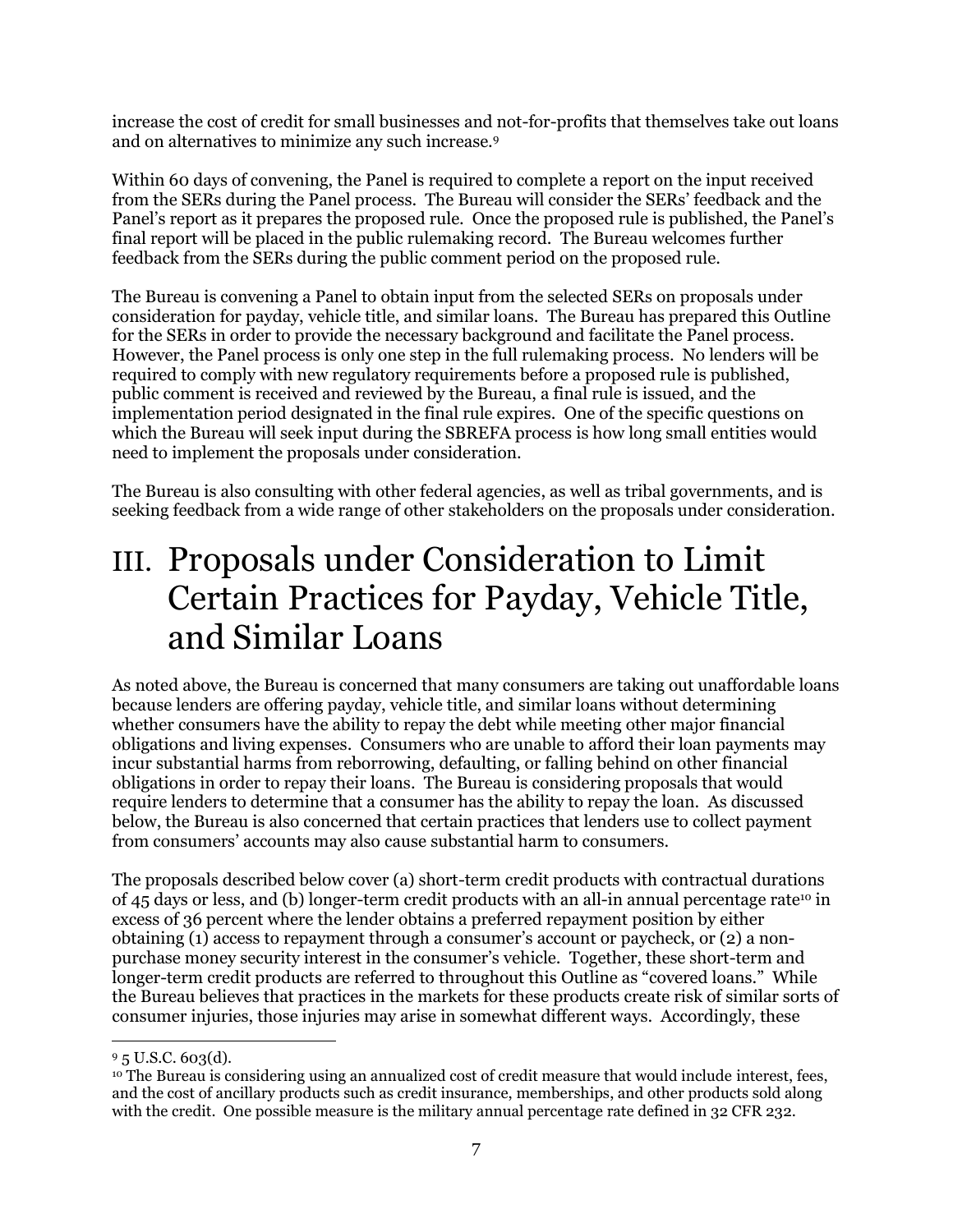markets are addressed separately below and in the proposals under consideration by the Bureau. Additionally, the Bureau is concerned about certain practices associated with collecting payment on covered loans from consumers' accounts; these practices are also addressed separately below.

The Bureau is not considering proposals that would impose regulatory requirements on certain categories of loans, including (1) bona fide non-recourse pawn loans with a contractual duration of 45 days or less where the lender takes possession of the collateral, <sup>11</sup> (2) credit card accounts, (3) real estate secured loans, and (4) student loans. The Bureau is also not considering proposals related to deposit account overdraft services as part of this rulemaking proceeding. The Bureau continues to consider the appropriate definitions for such general exclusions.

The Bureau seeks feedback on all aspects of the proposals under consideration.

## <span id="page-8-0"></span>A. Short-term loans

The Bureau is considering proposals that would generally cover consumer loans with a contractual duration of 45 days or less. This would include short-term payday loans with a single payment, short-term vehicle title loans, open-end lines of credit where the credit plan is to terminate within 45 days or the credit is repayable in full within 45 days, and multi-payment loans where the loan is due in full within 45 days. This Outline refers to these products as "covered short-term loans." By defining covered short-term loans as those loans with a contractual duration of 45 days or less, the Bureau seeks to distinguish loans with terms providing for repayment within one income and expense cycle from longer-term loans repaid over multiple income and expense cycles. While pay periods typically vary from one week to one month, the Bureau is considering 45 days as the upper bound for covered short-term loans in order to accommodate loans made shortly before a consumer is paid, which could result in loans that are slightly more than a month long. Unless expressly excluded, covered short-term loans would include consumer loans with a contractual duration of 45 days or less, regardless of how the lender characterizes the loans or the nature of the state statute authorizing the loans.<sup>12</sup>

To address the practices that result in many consumers taking out unaffordable loans, the Bureau is considering proposals to require lenders to determine a consumer's ability to repay covered short-term loans.

Specifically, the Bureau is considering proposals with the following elements:

 Ability-to-repay determination—Lenders would be required to make a good-faith, reasonable determination that the consumer has the ability to repay the loan without reborrowing or defaulting. The lender would have to determine that the consumer has sufficient income to repay the loan after satisfying major financial obligations and living

 $\overline{a}$ <sup>11</sup> Longer-term pawn loans generally would not be covered by the proposals because the lender does not typically take account access or a security interest in the vehicle. However, the Bureau is aware that some vehicle title lenders characterize their loans as "title pawn" transactions; these loans would be covered. Similarly, the Bureau is considering covering loans for which the lender that take possession of documentation associated with a vehicle, such as a certificate of title or state vehicle registration document, where that possession facilitates or is otherwise associated with the right to repossess the vehicle to satisfy a consumer's obligation.

<sup>12</sup> For example, loans that meet the specifications for a covered short-term loan within the proposals under consideration would be covered regardless of whether the lender making the loans is licensed under a state statute that also authorizes or applies to loans not covered by the proposals under consideration.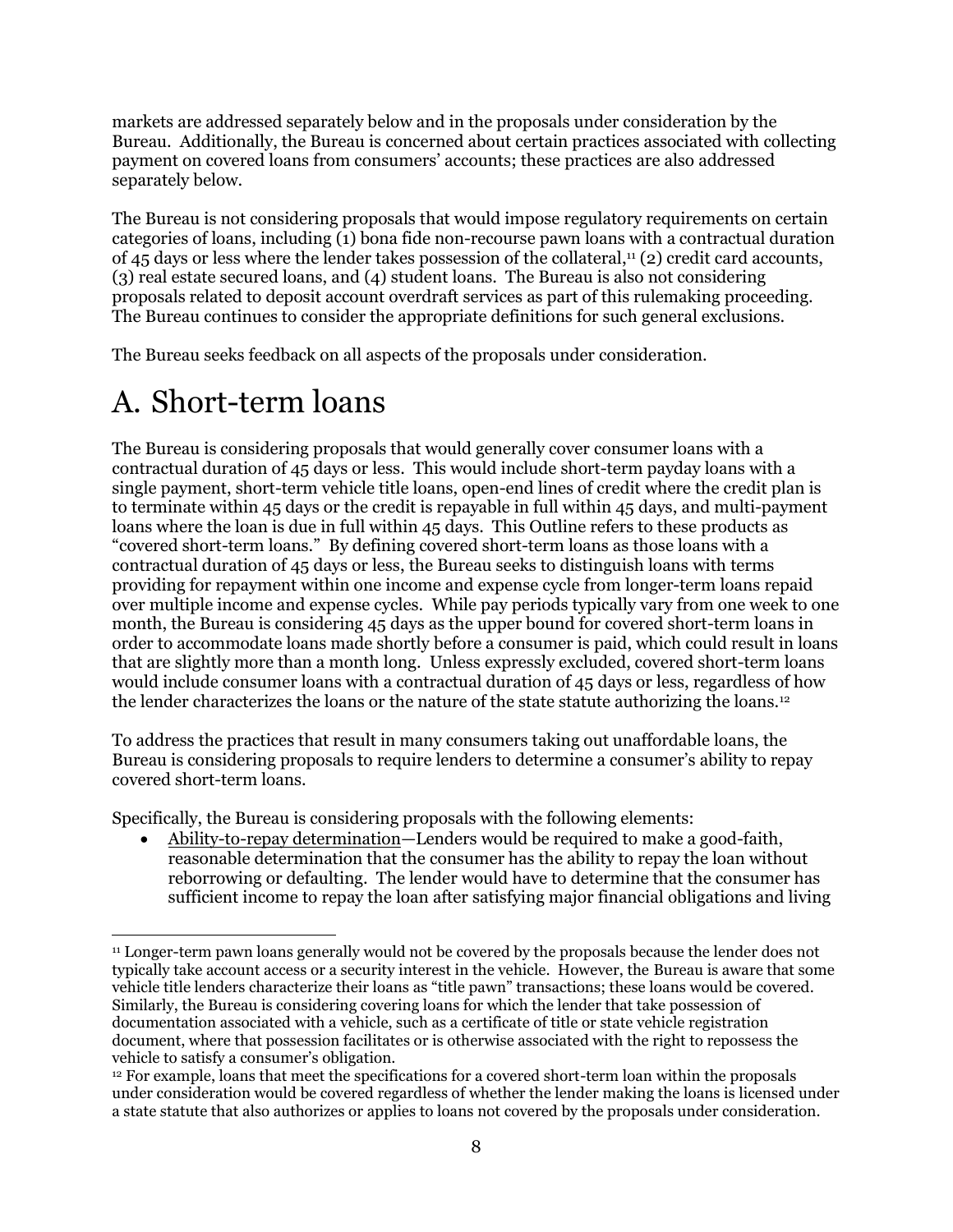expenses. In making the ability-to-repay determination, lenders would have to verify and consider the consumer's income, major financial obligations, and borrowing history.

- Presumption of inability to repay—Because reborrowing may indicate that the consumer lacks the ability to repay, the proposals would create a presumption that the consumer lacks the ability to repay additional covered short-term taken out within 60 days of a prior outstanding covered short-term loan. The Bureau is considering using 60 days for this period because it believes that repaying the covered short-term loan could impact multiple cycles of household expenses. The 60-day period under consideration is intended to allow the impacts of the prior covered short-term loan on the consumer's finances to subside before a lender could extend an additional covered short-term loan without verifying a change in circumstances (e.g., the consumer recently received a pay raise) that would show that the consumer has the ability to repay the loan.
	- o Rebuttable presumption of inability to repay—For the second and third covered short-term loan in a sequence, the lender would need to determine that the consumer has the ability to repay each loan. In addition, these loans would be subject to a rebuttable presumption of inability to repay. To overcome the presumption, the lender would have to verify a change in circumstances.
	- o Conclusive presumption of inability to repay—After three covered short-term loans in a sequence, there would be a conclusive presumption that the consumer lacks the ability to repay. Lenders would be prohibited from making covered short-term loans to that consumer until a 60-day cooling-off period had elapsed.
- Alternative requirements—The Bureau is considering a proposal that would allow lenders to make certain covered short-term loans without satisfying the ability-to-repay requirements, using alternative screening requirements and structural protections to ensure that consumers do not get trapped in long-term debt.
	- $\circ$  Screening requirements—Among other criteria, the lender would need to: (1) verify the consumer's income; (2) determine that the loan would not result in the consumer receiving more than three loans in a sequence and six covered shortterm loans from all lenders in a rolling 12-month period; and (3) confirm that the contractual duration of the loan would not result in the consumer being in debt on covered short-term loans with all lenders for more than 90 days in aggregate during a rolling 12-month period.
	- o Structural protections—If the consumer meets the screening criteria, a lender could extend a loan that: (1) is for no more than \$500 with a duration of no more than 45 days; (2) does not take a security interest in a vehicle as collateral; and (3) is designed to taper off the consumer's indebtedness. To taper off indebtedness, the Bureau is considering requiring either that: (a) lenders provide a no-cost off-ramp for consumers unable to repay the debt after the third loan in a sequence or (b) lenders reduce the principal amount of subsequent loans so that the debt amortizes over three loans.

The Bureau's concerns about certain lender practices in the markets for payday loans, shortterm vehicle title loans, and other short-term loans are discussed below, followed by a more detailed description of the proposals under consideration.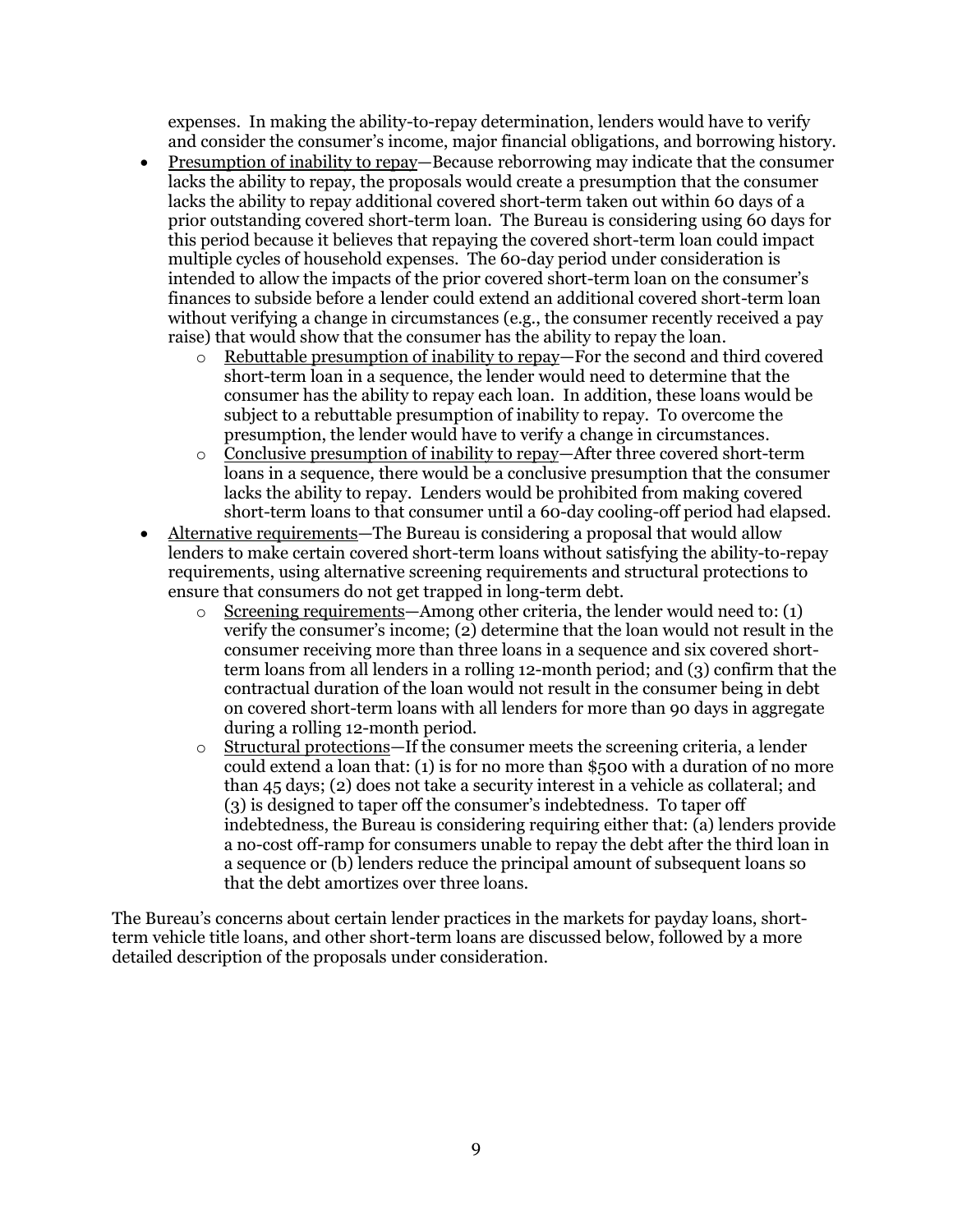## <span id="page-10-0"></span>1. Why is the Bureau considering proposals to limit certain practices in the short-term credit market?

The Bureau is concerned that, for many consumers in the markets of concern, short-term credit turns into long-term debt. Covered short-term loans are often marketed as a quick solution for consumers in financial need. With a short initial duration, these credit products are portrayed as a bridge to cover short-term needs. Many consumers, though, wind up reborrowing many times, with successive finance charges eventually eclipsing the original loan amount, before they are able to retire their debt.

Despite the risk that consumers will not be able to repay their loans without reborrowing, many lenders that provide such products make little or no attempt to analyze consumers' financial conditions beyond confirming that they have some periodic income. For instance, in contrast to common underwriting practices in many other markets for consumer credit, many lenders make no attempt to analyze consumers' other financial obligations or to check credit reports. As a result, many lenders in this market give little if any consideration to whether consumers are experiencing a short-term need for credit or a long-term income shortfall, already have a string of similar loans outstanding, or can afford to repay the loans while meeting their other major financial obligations and living expenses. The Bureau is concerned that this lack of consideration of the consumer's financial condition results in many consumers taking out unaffordable loans that cannot be repaid without repeated reborrowing and that worsen their financial situation.

The Bureau is concerned that the structure of short-term credit products contributes to the risk that consumers will not be able to afford their loans. These products are structured to be repaid in a short period of time, often in a single payment. Consumers who use these products are often already in severe financial distress and may lack access to traditional forms of credit. While some consumers may find the option of short-term credit appealing, many have little or no ability to repay the entire principal and associated fees when the payment is due while also meeting their other major financial obligations and living expenses. Lenders, in turn, make it easy for consumers to reborrow by permitting consumers to pay only the finance charge at the end of the contract period. As a result, many consumers end up reborrowing many times until they eventually repay—after incurring significant additional fees—or default.

The ability of lenders to collect payment from the consumer's bank account can create further pressure on the consumer to reborrow. In many instances, lenders have the ability to withdraw the loan payment from the consumer's account as soon as a paycheck or other funds are deposited into the account, resulting in consumer prioritizing the loan payment over payment of other financial obligations. Other lenders hold a security interest in the consumer's vehicle. Fear of repossession may cause the consumer to prioritize payment on that loan over fulfilling her other financial obligations, helping to ensure that lenders will be repaid even if the consumer lacks the ability to repay the loan while also meeting her other financial obligations. These practices, in conjunction with a loan payment that exceeds a consumer's ability to repay, leave the consumer unable to meet her other financial obligations and living expenses. These conditions may cause the consumer to feel extraordinary pressure to reborrow repeatedly, resulting in significant finance charges before the consumer eventually repays or defaults.

Other consumers may take costly measures to avoid reborrowing or defaulting on the loan. A consumer may default on other obligations or forgo basic needs. Where a lender obtains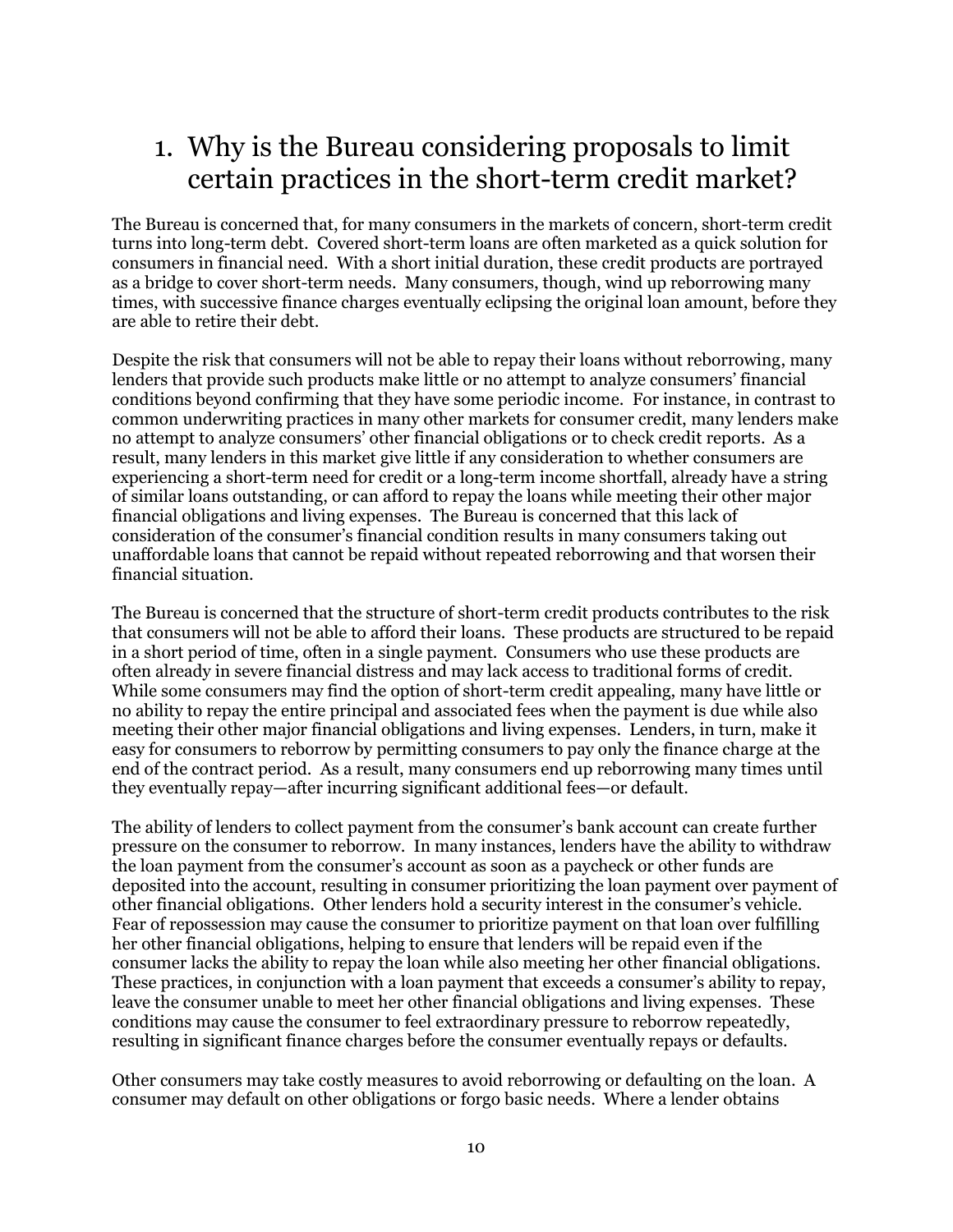payment from a bank account or paycheck, the consumer may be left without sufficient funds to meet subsequent expenses and obligations. A significant percentage of consumers default on these loans either when the first one comes due or after repeated reborrowing. Consumers who default on a loan can incur additional fees for insufficient funds (NSF) and returned payments, loss of a bank account, and the costs and burden of collections and legal action. For vehicle title loans, default may also result in repossession of the consumer's vehicle.

The Bureau's findings through its research and market monitoring underscore the risks to consumers from these various practices and features of short-term loans. In April 2013, the Bureau published initial findings on consumer use of short-term payday loans and deposit advance products; in March 2014, the Bureau published further analysis of the data on shortterm payday loans. The analyses used a very conservative approach to measure repeat borrowing, looking only at loans made within 14 days of the previous loan because many, though not all, consumers are paid on a biweekly basis. Even with this approach, the Bureau found a substantial amount of reborrowing. Indeed, the Bureau's analysis found that 82 percent of payday loans are rolled over or followed by another loan within 14 days.<sup>13</sup> Loans taken shortly after the consumer has repaid a prior loan may indicate that the recently retired debt continues to impact the consumer's financial circumstances. This could happen over the course of a few weeks, or even longer as consumers juggle expenses to cover the ongoing shortfall.

Considering loans taken out within 14 days of a prior loan outstanding, the Bureau found that 55 percent of loan sequences are repaid within three loans. 14 In contrast, 15 percent of new shortterm payday loans are followed by a loan sequence of at least 10 loans and half of all loans are in a loan sequence of 10 or more loans.<sup>15</sup> Additionally, for loans taken out by consumers paid monthly—58 percent of whom receive government benefits—40 percent of new short-term payday loans result in a loan sequence that continues for the remainder of the year.<sup>16</sup> This high level of repeat borrowing indicates that consumers experiencing high levels of financial distress often cannot afford to repay short-term loans without reborrowing. A pattern of sustained use of payday loans may indicate that a consumer is using payday loans to cover expenses that exceed income or that a consumer is unable to pay back a loan and meet her other major financial obligations and living expenses.

The Bureau's data also indicate that very few consumers with payday loan debt reduce the amount of the principal between the first and the last loan of a loan sequence. Instead, loan size is more likely to stay the same or increase in longer loan sequences with consumers taking on greater debt. These increases in principal are associated with higher default rates.<sup>17</sup>

The Bureau is concerned that the structure of these loans, often coupled with the preferential position of the lender resulting from the right to obtain repayment directly from the consumer's account or resulting from a security interest in the consumer's vehicle, creates a fundamental divergence between the interests of the consumer and the incentives of the lender. Lenders have incentives to engage in practices that lead to repeated reborrowing of short-term credit products, even if that continued borrowing exacerbates the consumer's long-term financial difficulties. With the proposals under consideration, the Bureau seeks to put in place protections that prevent short-term credit from turning into long-term debt.

 $\overline{a}$ 

<sup>13</sup> March 2014 Data Point, *available at*:

[http://files.consumerfinance.gov/f/201403\\_cfpb\\_report\\_payday-lending.pdf.](http://files.consumerfinance.gov/f/201403_cfpb_report_payday-lending.pdf)

<sup>14</sup> March 2014 Data Point.

<sup>15</sup> March 2014 Data Point.

<sup>16</sup> March 2014 Data Point.

<sup>17</sup> March 2014 Data Point.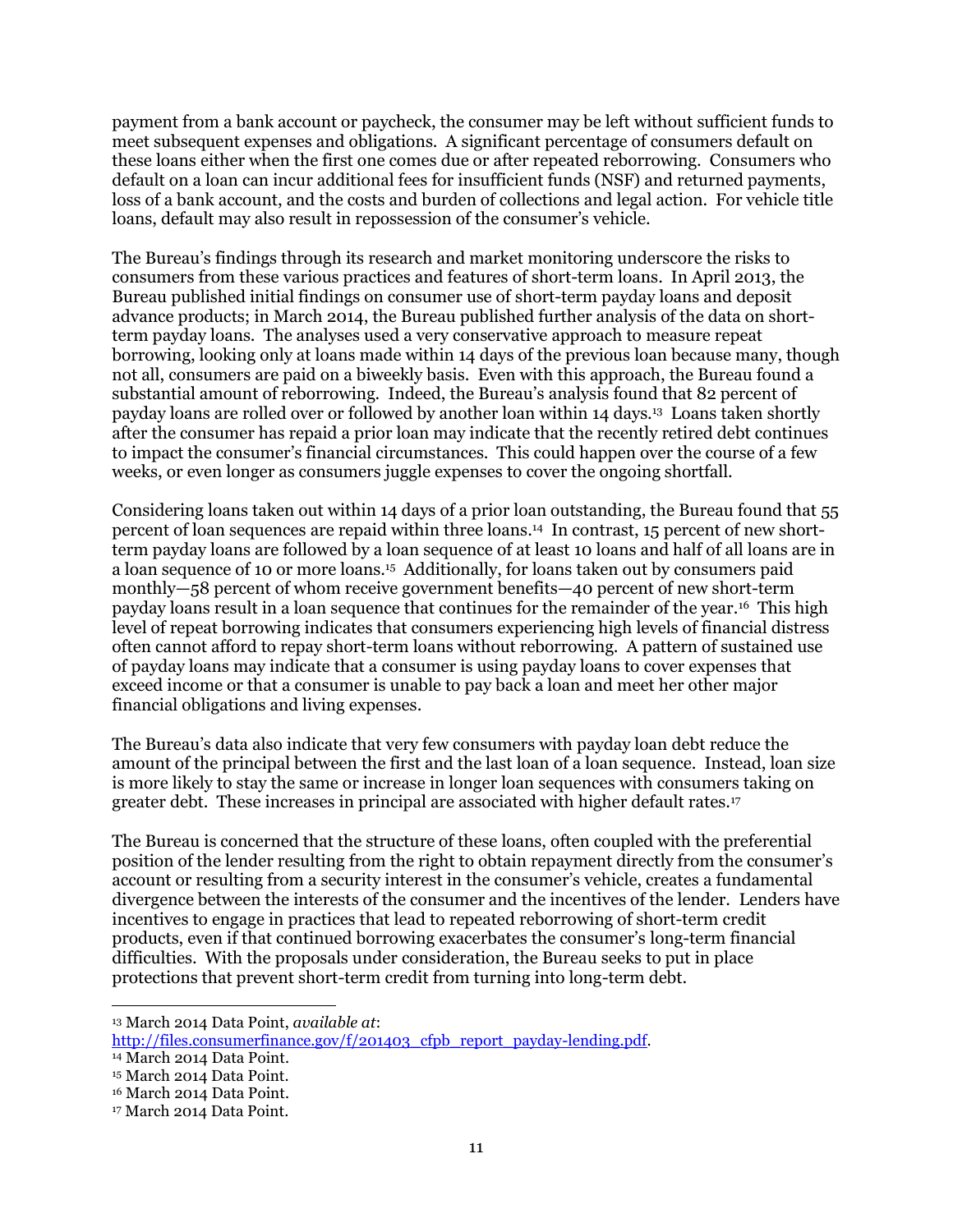## <span id="page-12-0"></span>2. Requirement to determine ability to repay covered short-term loans

The Bureau is considering proposals to require lenders to determine a consumer's ability to repay a covered short-term loan as a condition of making the loan. These proposals seek to address consumer harm caused by unaffordable loan payments due in a short period of time. The proposals under consideration would require a lender to make a good-faith, reasonable determination that the consumer has the ability to repay the covered short-term loan without reborrowing or defaulting. This determination would require the lender to find that a consumer is able to make payments under the covered loan as those payments are due, while still meeting her other major financial obligations and living expenses. Lenders would need to obtain and verify the required information and then consider that information in determining whether a consumer has the ability to repay each covered short-term loan. This obligation would apply to the initial loan and to any reborrowing. As described in Section II.A.3, the Bureau is also considering a proposal that would impose an alternative set of requirements on covered shortterm loans that are structured to taper off the consumer's repayment obligation.

### a.Financial information

<span id="page-12-1"></span>The proposals being considered by the Bureau would require lenders to obtain and verify certain financial information about the consumer in order to make a good-faith, reasonable determination about the consumer's ability to repay the contemplated loan. This information would include three components: the consumer's  $(1)$  income,  $(2)$  major financial obligations, and (3) borrowing history on covered loans. As discussed in Section III.A.2.b below, the proposals under consideration would not limit lenders to considering only these enumerated components. Rather, lenders would have substantial flexibility to consider other information about a potential consumer to determine whether or not to extend credit.

#### **i. INCOME**

Under the proposals being considered by the Bureau, the lender would be required to verify the amount and timing of a consumer's income either through bank statements, benefit statements, or paystubs. Many lenders in the short-term credit markets already obtain a paystub or benefits award statement from consumers. However, despite this common practice, the Bureau understands that some lenders disregard income information because they rely heavily on their preferred repayment position extending from their right to obtain repayment directly from the consumer's account or their security interest in the consumer's vehicle.

#### **ii. MAJOR FINANCIAL OBLIGATIONS**

The proposals under consideration would require lenders to obtain and verify information about the amount and timing of the consumer's major financial obligations. Major financial obligations are those expenses that are significant in their amount and that cannot be readily eliminated or reduced in the short term. In the proposal being considered, major financial obligations would include housing payments (including mortgage or rent payments), required payments on debt obligations, child support, and other legally required payments. The Bureau has also considered an alternative proposal that would define major financial obligations more broadly to include utility payments, regular medical expenses, and potentially other obligations.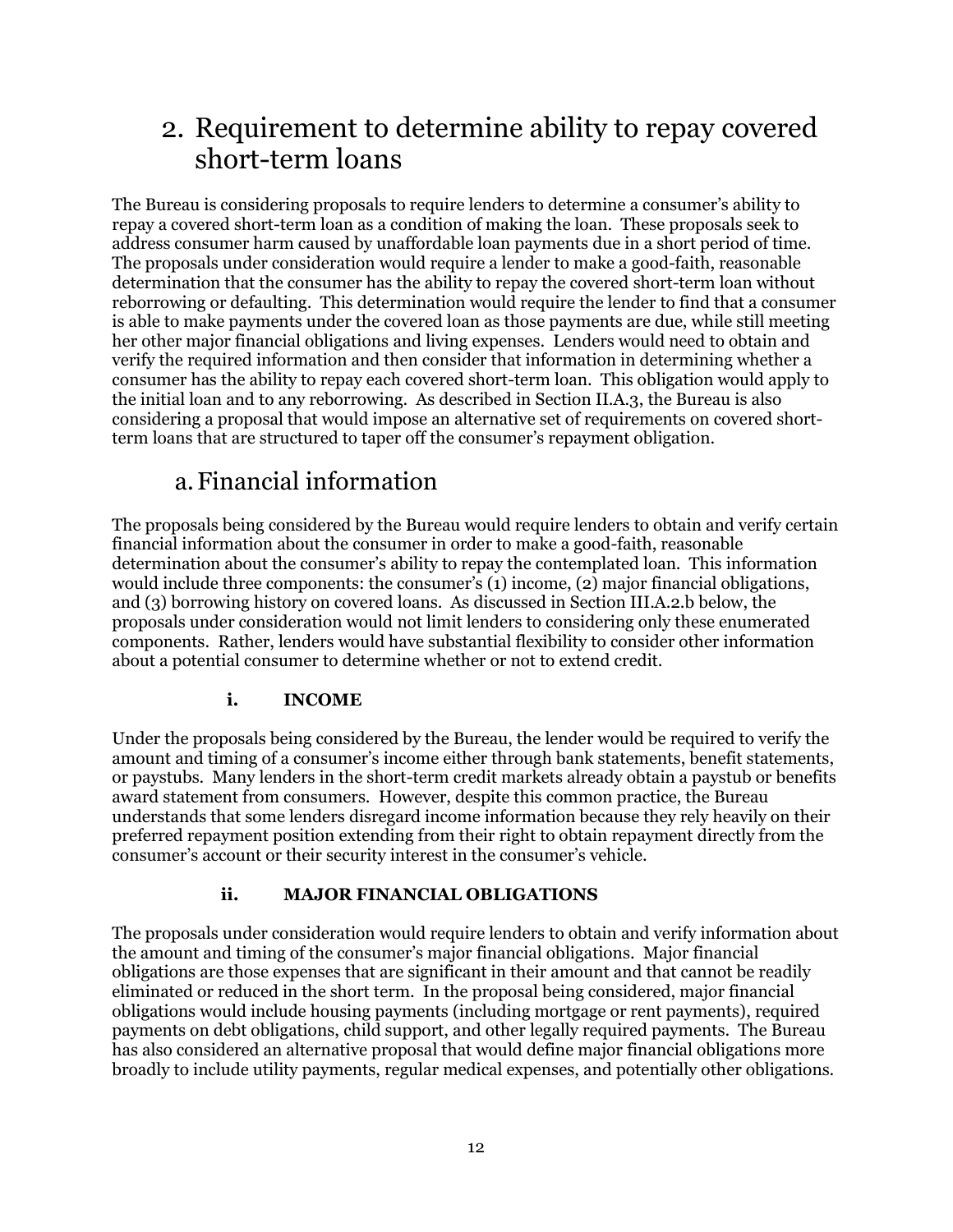The proposals under consideration would require the lender to verify major financial obligations using third-party records or other appropriate methods of verification. For example, the Bureau is considering a proposal that would require lenders to obtain a credit report to verify debt obligations and to obtain receipts, cancelled checks, copies of the lease, or bank account records to verify housing payments. The Bureau is also evaluating whether monthly bank account records could be used to verify major financial obligations more generally. The Bureau believes that permitting the use of credit bureau data and bank account records (including electronic records, if available) to verify certain obligations could substantially reduce the burden of producing, checking, and storing documentation. However, the Bureau is considering whether bank account records would be sufficient for verifying major financial obligations, if the statement does not specifically delineate the purpose of the payment. The Bureau also recognizes that some consumers may pay certain major financial obligations in cash, making documentation more difficult.

#### **iii. BORROWING HISTORY**

The Bureau's data analysis suggests that borrowing history on other covered short-term loans, particularly history indicating that a consumer is already caught in a cycle of reborrowing, is an important factor in assessing whether a consumer is likely to repay a new covered short-term loan without reborrowing or defaulting. To protect consumers from getting trapped in longterm debt by unaffordable loans, the Bureau is considering several proposals that would require a lender to consider a consumer's borrowing history, both with that particular lender and its affiliates and with other lenders, as part of the ability-to-repay determination.

Under the proposals being considered, a covered short-term loan taken out by a consumer while another covered short-term loan<sup>18</sup> is outstanding with the same lender, its affiliate, or a nonaffiliated lender would be considered part of the same loan sequence for purposes of the abilityto-repay requirement and the restrictions on sequential borrowing outlined in Section III.A.2.b.ii.

#### **(1) Same lender and affiliates**

The proposals under consideration would require a lender to check its own records to determine whether the consumer has any outstanding covered short-term loans with that lender or its affiliates. If so, the lender would need to ascertain the amount and timing of the payment(s) due on such loans. The lender would also need to determine whether the consumer had taken out any covered short-term loans with that lender or its affiliates at any time within the previous 18 months.

The lender would need to consider this information when making a reasonable determination about whether the consumer has the ability to repay a particular covered short-term loan, as described in Section III.A.2.b below. The consideration of the consumer's borrowing history would also be needed to determine whether, as discussed below in Section III.A.2.b.ii, either a rebuttable or conclusive presumption of inability to repay would apply to the loan. In addition,

 $\overline{a}$ <sup>18</sup> As discussed in Sections III.A.2.b.ii and III.B.2.b.iii, the assessment of borrowing history would treat covered longer-term loans with a balloon payment in the same manner as, and as part of a sequence of, covered short-term loans. Although longer-term loans provide consumers with more time to repay the debt than do short-term loans, certain covered longer-term loans, like covered short-term loans, include a substantial balloon payment that may be unaffordable and may create pressure for the consumer to reborrow. A loan has a balloon payment if any single payment on the loan is more than two times any regular periodic payment on the loan.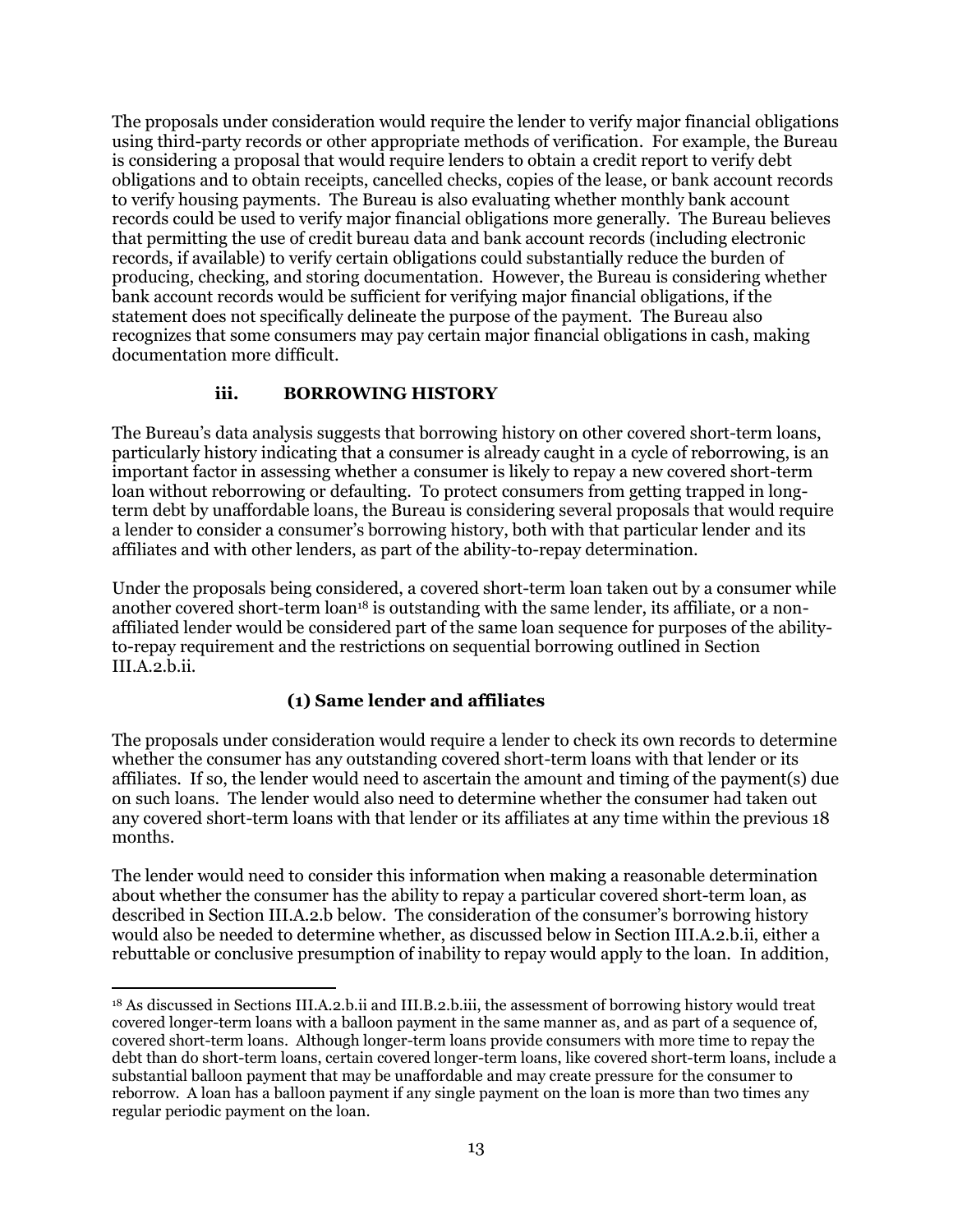the Bureau is evaluating whether lenders should be required to consider, as part of the abilityto-repay determination, whether a consumer has recently defaulted or is currently delinquent on any covered loans with that lender or its affiliates. The Bureau believes that information sharing among affiliates for this purpose would require modest effort and that many lenders likely already engage in some form of information sharing to reduce their default risk.

#### **(2)Other lenders**

Because the loan sequence limitations discussed below in Section III.A.2.b.ii would apply to all covered short-term loans that the consumer takes out from all lenders, the Bureau is also considering a proposal that would require lenders to consider a consumer's borrowing history with non-affiliated lenders at any time within the past 18 months. Under that proposal, lenders would be required to obtain information about the consumer's borrowing history on covered loans across lenders.

Lenders would need to consider information about the consumer's borrowing history with other lenders, as well as its own information about the consumer's borrowing history, to determine whether the consumer has the ability to repay a particular loan and whether either a rebuttable or conclusive presumption of inability to repay applies to the particular loan. In addition, the Bureau is evaluating whether lenders should be required to consider, as part of the ability-torepay determination, whether a consumer has recently defaulted on any covered loans with other lenders.

The Bureau anticipates that lenders would have to use a commercially available reporting system to obtain such information. As part of the proposals under consideration, the Bureau anticipates that it would specify criteria that would make a consumer reporting system eligible for lenders to use in verifying borrowing history. To facilitate consideration of borrowing history, lenders would be required to report the use of covered loans to commercially available reporting systems meeting the Bureau's eligibility criteria. Under this proposal, lenders would need to report to all applicable commercially available reporting systems, but would have to check only one such reporting system meeting the Bureau's eligibility criteria.

The Bureau understands that in the payday lending market, many states currently require lenders to check a state-recognized database prior to the extension of certain loans and to report consumer use of those loans to the same database. The Bureau also understands that, as part of their own risk analytics when making loans, many lenders voluntarily use a handful of credit reporting agencies that provide information about a consumer's loan history. The Bureau is not considering creating its own reporting system for borrowing on covered loans. The Bureau also is not considering administering or otherwise contracting with a third-party to create or administer a reporting system.

### b.Reasonable determination

<span id="page-14-0"></span>Under the proposals being considered, as noted above, a lender would be required to make a good-faith, reasonable determination that the consumer has the ability to repay the covered loan without reborrowing or defaulting. The proposals under consideration would require the lender to determine whether, given the amount and timing of the consumer's income and major financial obligations, the consumer will have enough remaining income to be able to repay the loan after paying these major financial obligations and necessary living expenses.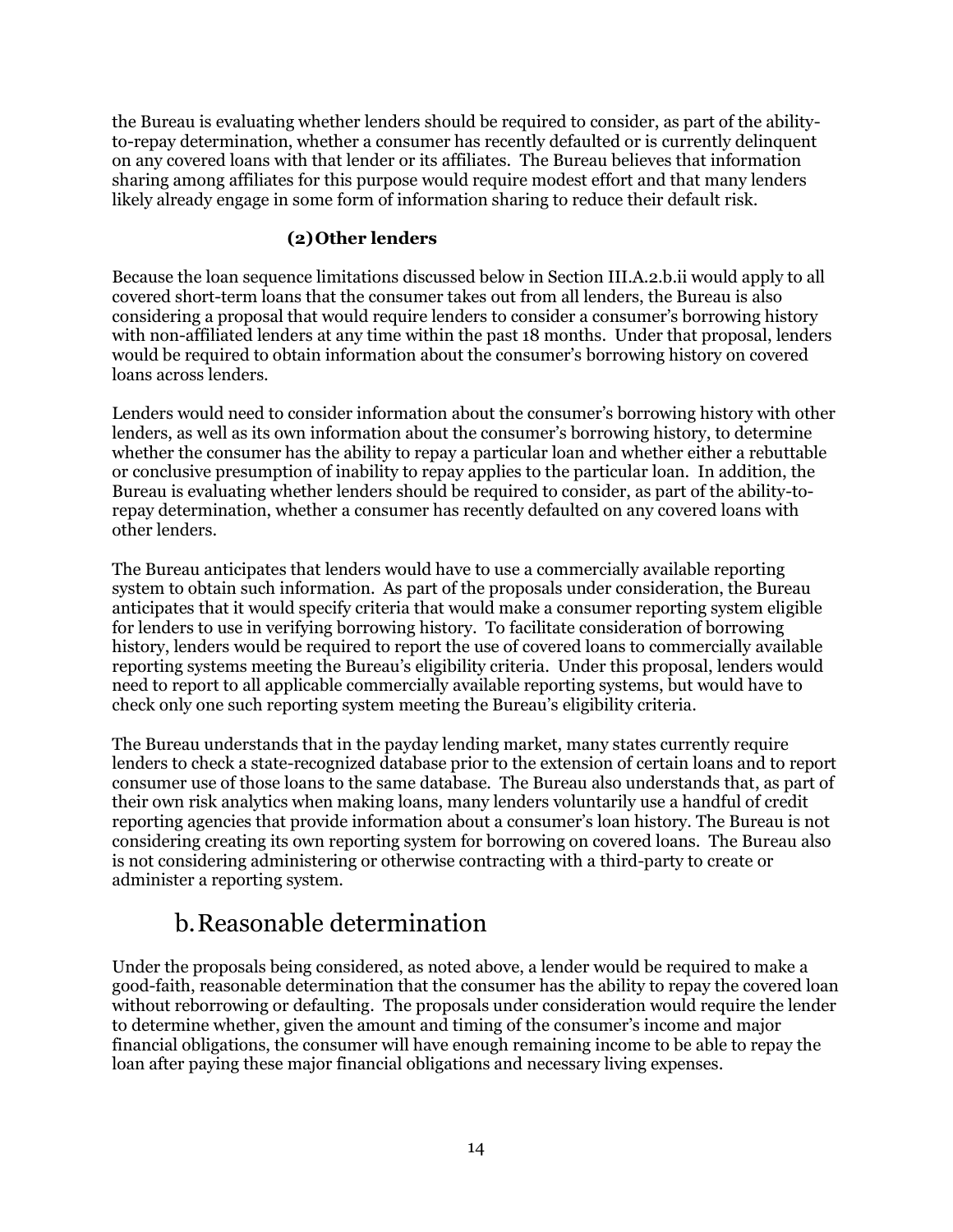For the ability-to-repay determination, the lender would need to assess the consumer's income and major financial obligations during the contractual duration of the loan and an additional 60 days beyond the contractual duration. (The duration of the contract plus the additional 60 days are referred to below as the "underwriting period.") The Bureau is considering requiring lenders to assess income and major financial obligations for a period beyond the contractual duration of the loan to help ensure that consumers would have sufficient funds to satisfy major financial obligations and pay living expenses after they repay their loans. The Bureau is considering using 60 days for this period because it believes that making a payment on the covered short-term loan could impact multiple cycles of household expenses and the consumer's prioritization of financial obligations during the underwriting period.

As discussed in Section III.A.2.a.iii above, the lender would also be required to consider the consumer's borrowing history for covered loans—in particular if there is recent history of reborrowing multiple times within a loan sequence or of defaults. A history of reborrowing or defaulting indicates that a consumer may be more likely to reborrow or default on a new loan.

#### **i. ANALYSIS OF INCOME AND MAJOR FINANCIAL OBLIGATIONS**

Under the proposals being considered by the Bureau, a lender would be prohibited from making a covered loan unless the consumer's residual income (after considering major financial obligations) is sufficient to support a reasonable determination that the consumer will be able to repay the covered loan while meeting necessary living expenses without reborrowing.

In making a reasonable determination of ability to repay, a lender would need to consider the amount and timing of income and major financial obligations and assume that the consumer will make payments on other major financial obligations as those payments fall due throughout the 60-day underwriting period. The lender would need to consider all expenses to be paid by the consumer in connection with the loan; this would include the loan principal, all fees and finance charges, and the cost of any ancillary products such as credit insurance, memberships, and other products sold along with the credit. As part of the reasonable determination that the remaining income is sufficient for the contemplated loan repayment, lenders also would need to consider and provide for the fact that consumers typically have living expenses that are necessary, such as food and transportation costs, but that, under the proposal being considered, would not need to be itemized and verified.

The Bureau is considering proposals that would provide lenders significant flexibility in making the reasonable determination of ability to repay for a particular consumer and covered loan. For example, some lenders might employ a budgeting approach and require a minimum dollar amount or percentage cushion in remaining income for meeting other living expenses. Other lenders might develop a model that would look at other factors, such as a consumer's demonstrated financial stability and past and current ability to meet financial obligations, to estimate what cushion is likely to be sufficient for a particular consumer. Regardless of the type of assessment, a lender would have to determine that the consumer has the ability to repay the covered loan, fulfill her major financial obligations, and meet living expenses without reborrowing during the underwriting period. Extensive defaults or reborrowing may be an indication that the lender's methodology for determining ability to repay is not reasonable.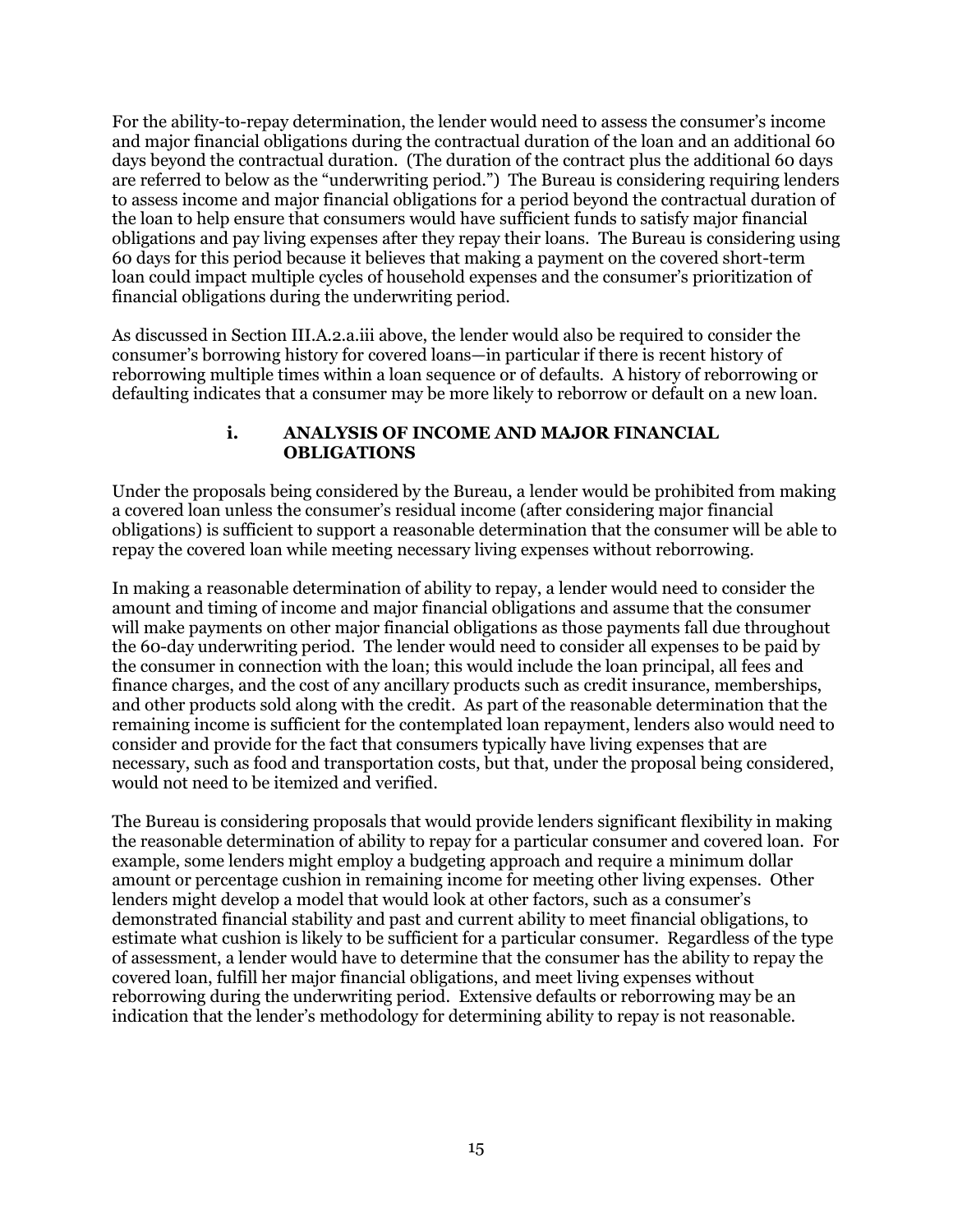#### **ii. PRESUMPTIONS OF INABILITY TO REPAY FOR REPEAT BORROWING**

As part of the proposals under consideration, the Bureau is considering imposing a presumption that consumers who attempt to reborrow within a certain period of time after a prior covered short-term loan lack the ability to repay the new covered loan if the new loan has a similar payment structure. The Bureau believes that reborrowing before a loan payment is due or shortly after paying off a previous loan often indicates that the payments under the previous loan were unaffordable given the consumer's other major financial obligations and living expenses. Moreover, if a lender has repeatedly determined that a consumer has the ability to repay, but the consumer does not repay the loan, this may call into question the reasonableness of the lender's methodology. Accordingly, the Bureau believes that additional requirements may be necessary to limit the repeated reborrowing of covered short-term loans and of covered longer-term loans with a balloon payment. 19

The Bureau is considering a proposal that would impose a rebuttable presumption that the consumer lacks the ability to repay a second or third covered short-term loan or covered longerterm loan with a balloon payment in a sequence. For the purpose of this requirement, the Bureau is considering treating a covered short-term loan as part of a loan sequence if, within the past 60 days, the consumer had another outstanding covered short-term loan or covered longerterm loan with balloon payment. Likewise, a covered longer-term loan with a balloon payment would be part of a loan sequence if, within the past 60 days, the consumer had either an outstanding covered short-term loan or another covered longer-term loan with a balloon payment. If a consumer who already has an outstanding covered short-term loan or covered longer-term loan with a balloon payment from any lender attempts to take out an additional covered short-term loan or covered longer-term loan with a balloon payment, those additional loans would be treated as loans in the same sequence and would be subject to the presumption.

To rebut this presumption, the lender would need to have evidence of a change in the consumer's circumstances—for example, documentation of a recent pay raise—indicating that the consumer has the ability to repay the new loan. Thus, in addition to conducting the abilityto-repay determination for each subsequent loan, the lender would need to verify change in circumstances between the first and second loan, and additional changes in circumstances between the second and third loan. The consumer would not be permitted to self-certify a change in circumstances. If the lender did not have verified evidence of changed circumstances, then, for a 60-day period after repayment of the prior loan, the lender would not be permitted to extend a covered short-term loan or covered longer-term loan with a balloon payment.

After the third loan in a sequence, the proposal under consideration would impose a conclusive presumption that the consumer lacks the ability to repay a loan with a similar repayment structure without reborrowing or defaulting. In other words, a sequence of covered short-term loans (or covered longer-term loans with a balloon payment, or a combination of these two types of loans) would be limited to no more than three loans. The Bureau believes that such a presumption is warranted if, despite the lender's making the standard ability-to-repay determination for each loan, a consumer is unable to repay an initial loan, then unable to repay a second loan despite evidence of changed circumstances, and then unable to repay a third loan despite evidence of additional changed circumstances relative to the second loan. The conclusive presumption would continue for a period of 60 days—the "cooling-off period"—

 $\overline{a}$ <sup>19</sup> Covered longer-term loans have a balloon payment if any single payment on the loan is more than two times any regular periodic payment on the loan.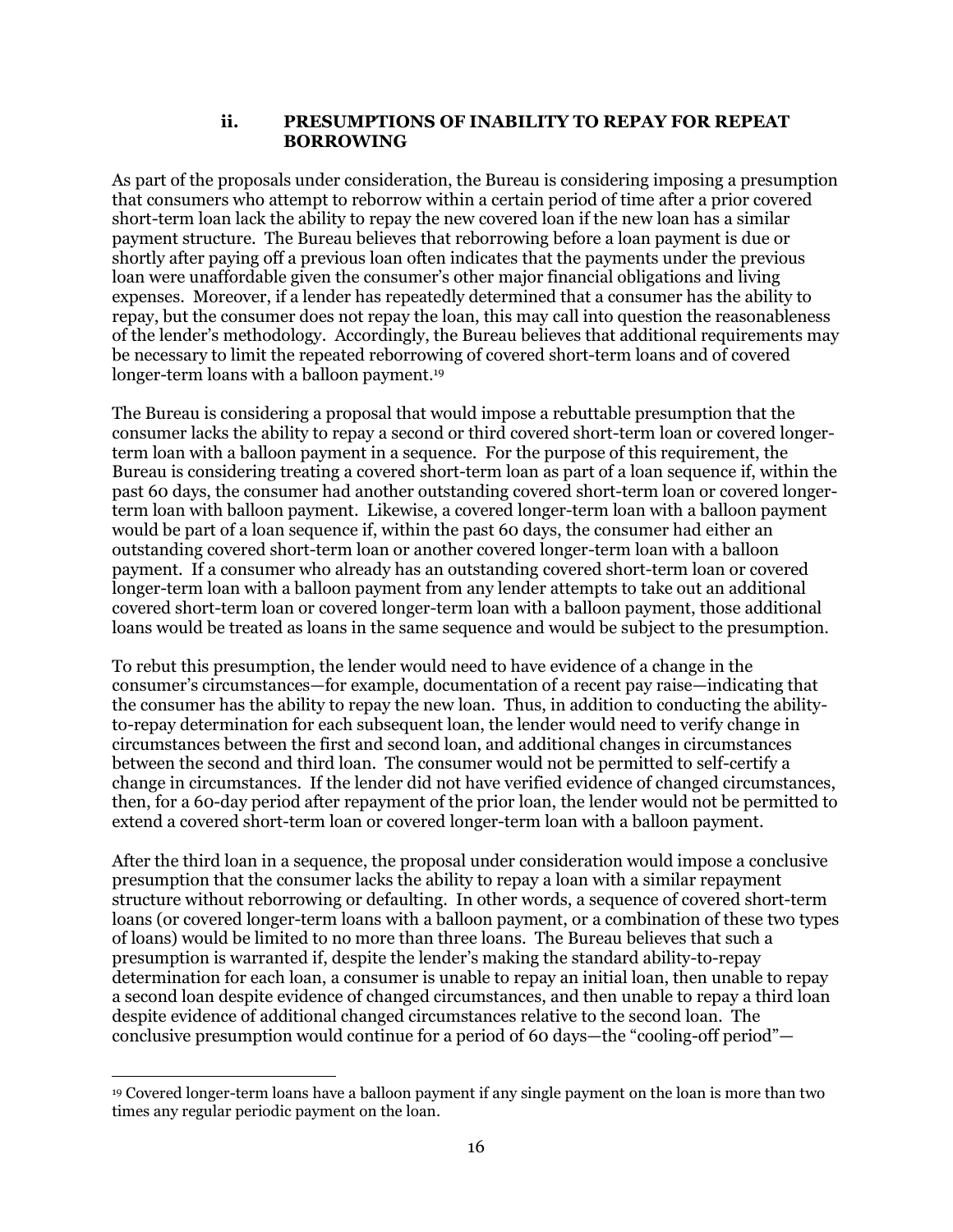during which time the lender would be prohibited from extending a covered short-term loan or covered longer-term loan with a balloon payment to the consumer.

In addition, the Bureau is concerned that lenders could, directly or through their affiliates, alternate between offering covered and non-covered loans to consumers to evade the rule's protections against reborrowing. The Bureau is concerned that lenders could make non-covered loans as a "bridge" between sequences of covered short-term loans or covered longer-term loans with a balloon payment, which would undermine the presumptions of inability to repay. The Bureau is continuing to assess options to address this evasion concern. One such proposal under consideration would toll the 60-day underwriting period (during the loan sequence) or the 60-day cooling-off period (after the loan sequence) if the lender or its affiliate extends certain non-covered bridging loans during either time period. The Bureau is considering options for defining the types of non-covered loans that would trigger such requirements.

#### **iii. ASSUMPTIONS APPLICABLE TO OPEN-END LINES OF CREDIT**

For open-end lines of credit where the credit plan is to terminate within 45 days or the credit is repayable in full within 45 days, the Bureau is considering requiring the lender to make certain assumptions about credit utilization and repayment in order to determine the consumer's ability to repay. The Bureau is considering a proposal specific to open-end lines of credit to require the lender to assume that a consumer fully utilizes the credit upon origination and makes only the minimum required payments until the end of the contract period, at which point the consumer is assumed to make a single payment in the amount of the remaining balance and any remaining finance charges. The Bureau is also considering a proposal to require the lender to assume full repayment on the loan by the payment date specified in the contract.

### <span id="page-17-0"></span>3. Alternative requirements for certain covered shortterm loans

The Bureau is considering a proposal that would allow lenders to extend certain covered shortterm loans without conducting the ability-to-repay determination outlined above. The Bureau is considering this proposal in tandem with the ability-to-repay requirements. Under this proposal, lenders would have the option of either satisfying the ability-to-repay requirements or satisfying the alternative requirements. The alternative approach would require that such loans satisfy certain screening requirements and contain certain structural protections to prevent short-term loans from becoming long-term debt.

The Bureau is considering whether offering such an alternative for lenders—including small lenders that may have difficulty conducting an ability-to-repay determination with a residual income analysis—may be helpful in providing access to credit to consumers who have a genuine short-term borrowing need while still protecting consumers from harms resulting from longterm cycles of debt. The Bureau believes that the alternative would also reduce the compliance costs for lenders.

The Bureau is considering whether the screening requirements and structural protections identified below would achieve the objectives of maintaining consumers' access to covered short-term loans, reducing compliance costs for lenders, and protecting consumers from the harms associated with a long-term cycle of indebtedness. Additionally, the Bureau is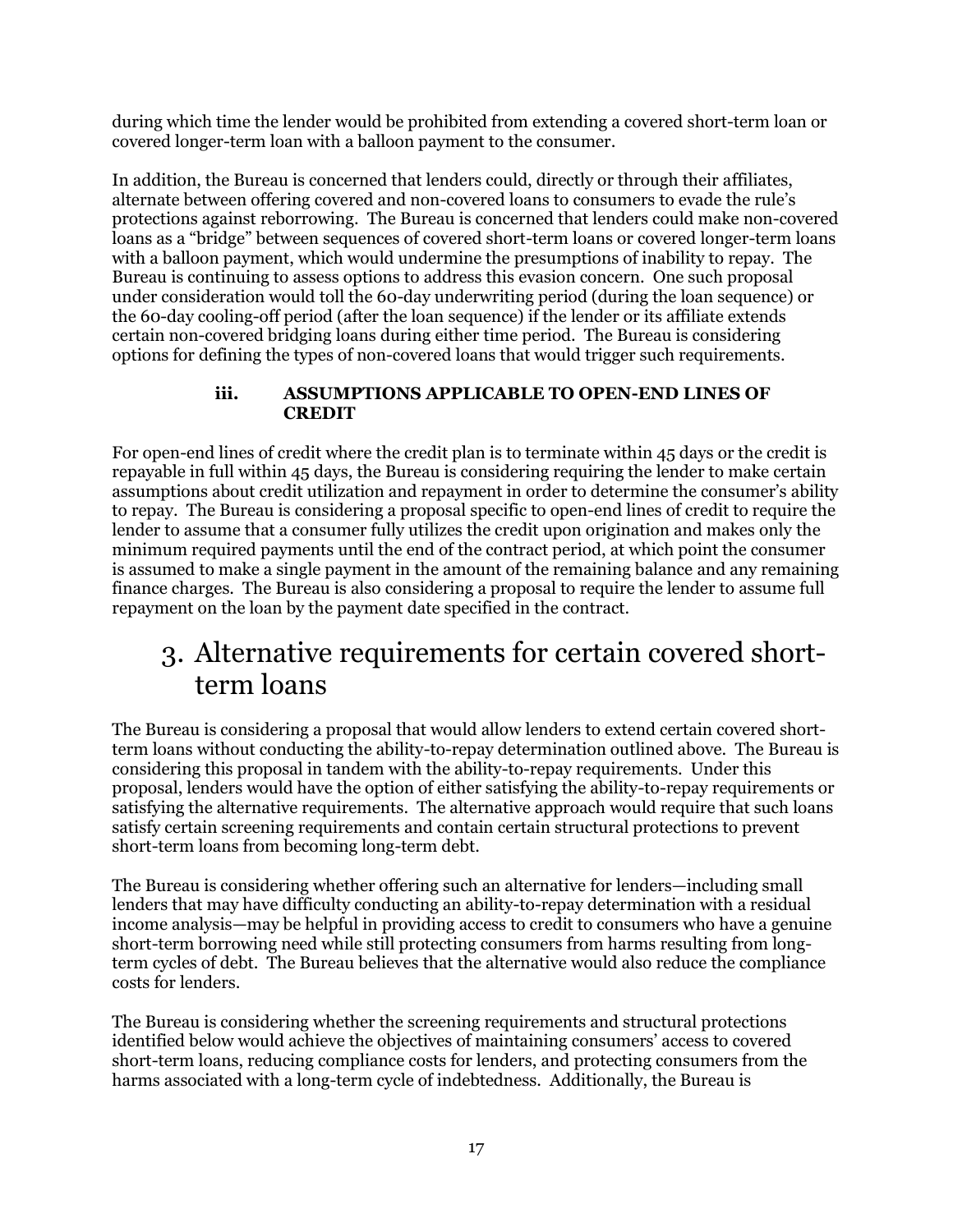considering whether to require lenders to provide a disclosure to consumers explaining the operation of the alternative requirements for covered short-term loans.

For a covered short-term loan that otherwise would be subject to the ability-to-repay requirements, lenders would be able to extend a loan without determining the consumer's ability to repay, if the lender applies the following screening requirements: 20

- 1. The lender verifies the consumer's income;
- 2. The lender verifies the consumer's borrowing history and reports use of the loan to all applicable commercially available reporting systems, as described in Section III.A.2.a.iii;
- 3. The consumer does not currently have a covered loan outstanding with any lender;
- 4. The consumer takes out no more than three such alternative loans in a sequence (with a sequence including any loan taken out within 60 days of having a prior loan outstanding) and has not completed a three-loan sequence of alternative loans from any lender within the past 60 days;
- 5. After repayment of the third loan in a sequence, the lender or its affiliate extends no additional credit, whether or not a covered loan, to the consumer for a period of 60 days;
- 6. The loan would not result in the consumer receiving more than six covered short-term loans from any lender in a rolling 12-month period; and
- 7. Following completion of the contractual loan term, the consumer will not have been in debt on covered short-term loans for more than 90 days in the aggregate during a rolling 12-month period.

Additionally, the loan would need to include the following structural limitations: $21$ 

- 1. The amount financed does not exceed  $$500$ ;<sup>22</sup>
- 2. The loan has a contractual duration of 45 days or less with no more than one finance charge for this period;
- 3. The consumer does not provide a security interest in a vehicle as collateral for the loan; and
- 4. The loan is structured to taper off the consumer from indebtedness on such loans, as discussed below.

For the alternative loans, the Bureau is considering two alternative options for tapering off the consumer's debt to help ensure that at the end of the loan sequence the consumer does not face an unaffordable financial obligation. The first option would require that lenders reduce the principal amount of each loan over the course of a three-loan sequence to create a sequence resembling an amortizing loan. For example, if a first loan had a principal of \$300, a lender could extend a second loan under the alternative requirements within 60 days of the first loan only if the loan principal were no more than \$200. A lender could extend a third loan within 60 days of the second loan only if the loan principal were no more than \$100. The Bureau believes this approach would generally fit within existing laws in those states that permit short-term payday lending. The Bureau believes that requiring that lenders reduce the principal for successive loans to create an amortizing sequence would mitigate some of the risk that consumers would face an unaffordable lump-sum payment at the end of the sequence and, as a result, face either a default on the loan or hardship in meeting other major financial obligations and living expenses.

 $\overline{a}$ <sup>20</sup> The conditions here would not preempt state laws with more stringent underwriting requirements or additional limitations on reborrowing.

<sup>21</sup> The conditions here would not preempt state laws with lower maximum loan amounts, shorter repayment periods, or other structural limitations.

<sup>22</sup> The Bureau is considering whether and in what manner this amount should adjust with inflation.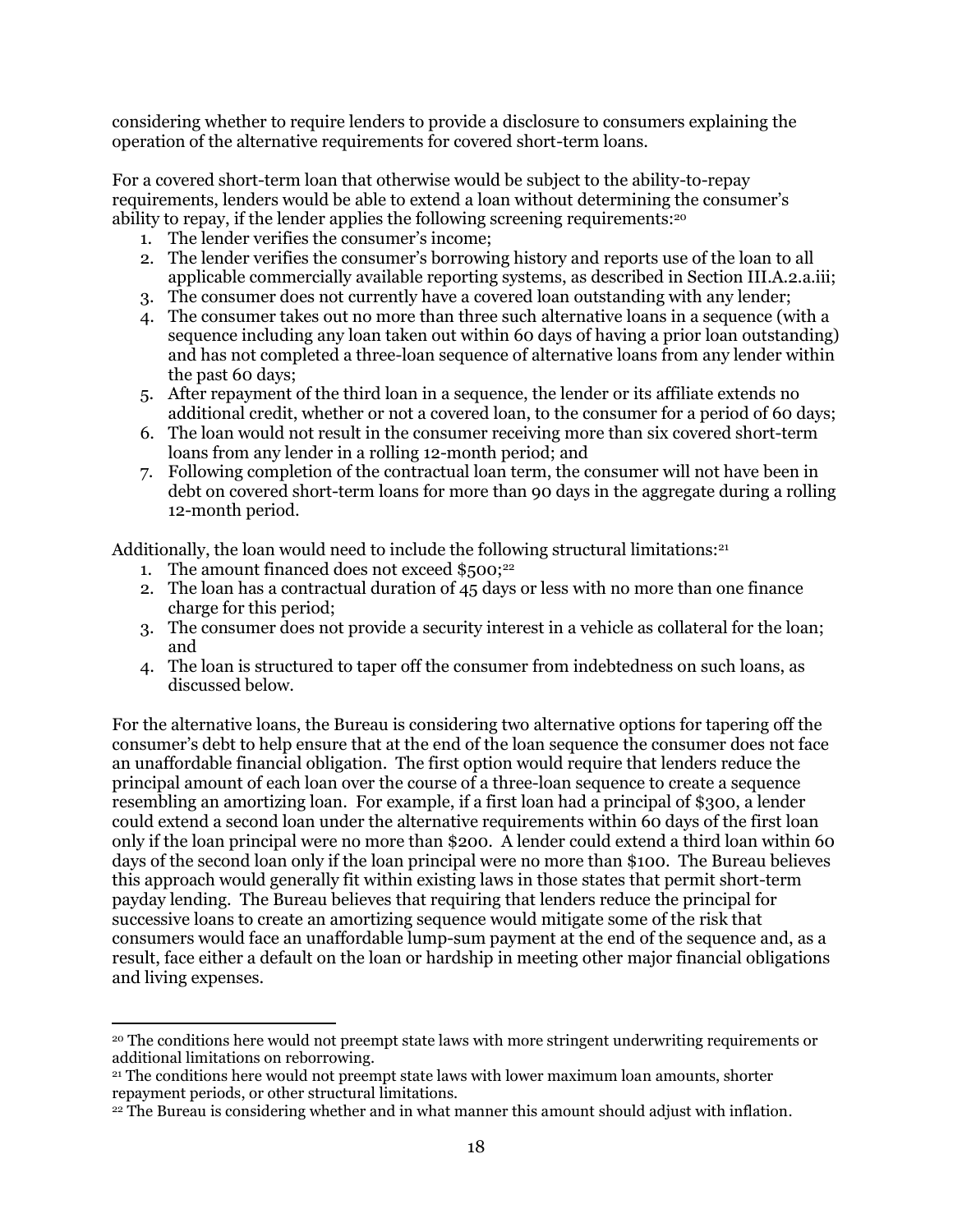The second option under consideration would require that lenders provide a no-cost extension of the third loan—an "off-ramp"—if a consumer is unable to repay the loan according to its terms. Under the proposal being considered, the Bureau would require lenders to allow a consumer to repay the third loan over an additional four installments without incurring additional cost. Following the end of the off-ramp, the lender would be prohibited from extending any additional credit to the consumer for a period of 60 days. In considering this alternative, the Bureau recognizes that extended payment plans have been implemented by some states and are a feature of some trade association best practices. The Bureau has observed that use of these provisions has been limited because typically the consumer must affirmatively request the extended payment plan. The Bureau has also received a variety of reports regarding lender practices designed to discourage consumers from exercising their extended payment plan options—practices which would thwart the purpose of the alternative requirements being considered by the Bureau. Drawing from this experience, the Bureau is considering whether additional features would be needed to prevent such practices and facilitate access to the offramp, such as requiring lenders to notify consumers of their rights to take the off-ramp and prohibiting lenders from making false or misleading statements about use of the off-ramp. Additionally, the Bureau is considering whether to prohibit lenders from pursuing collections on the loan before offering the consumer an off-ramp.

The Bureau anticipates that it will select one of these two tapering mechanisms in its proposed rule.

## <span id="page-19-0"></span>4. Alternatives considered

The Bureau considered an alternative proposal that would prohibit a lender from making a covered short-term loan to a consumer who lacks a specific level of residual income. In rejecting this alternative, the Bureau determined that the flexible determination outlined above would be less burdensome for lenders and more likely to effectively facilitate a meaningful assessment of a consumer's ability to repay a contemplated loan.

The Bureau also considered an alternative proposal that would prohibit a lender from making covered short-term loans if the lender has portfolio-wide default and reborrowing rates in excess of a specified level. In rejecting this alternative, the Bureau determined that, at this time, a rule based on a portfolio benchmark applicable to the markets addressed in the proposals under consideration would be difficult to effectively implement and would be particularly burdensome for new entrants to the market.

The Bureau also considered a proposal that would limit loan sequences to a maximum of three covered short-term loans and impose a 60-day cooling-off period following the third covered short-term loan in a sequence, but would not impose any obligations on lenders to make a reasonable ability-to-repay determination. In rejecting this proposal, the Bureau determined that this proposal would not provide adequate protections for consumers lacking the ability to repay a covered short-term loan and also would not provide a mechanism to help ensure that consumers are able to retire their debt.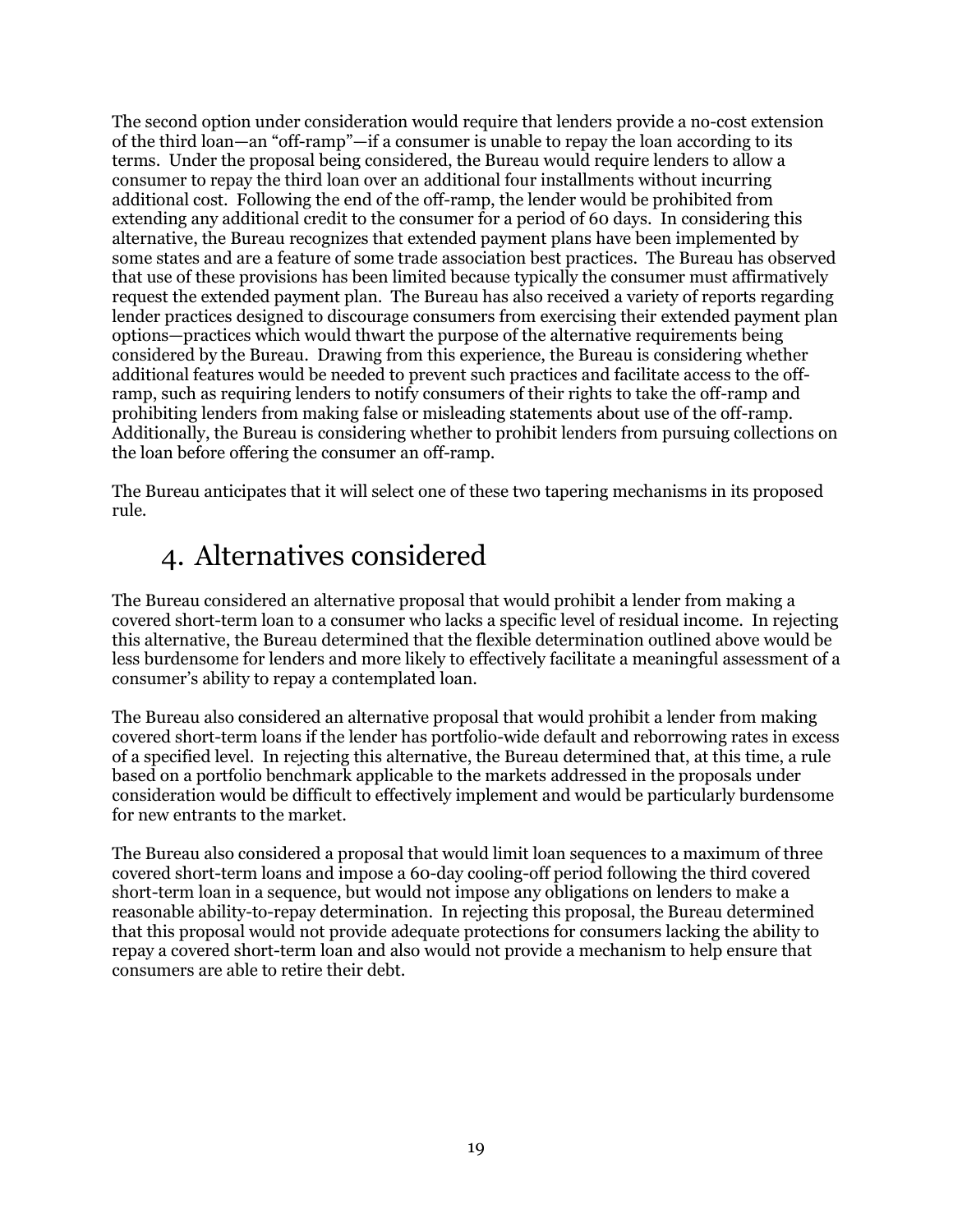## <span id="page-20-0"></span>B. Longer-term loans with account access or nonpurchase money security interest in a vehicle

The Bureau is considering a proposal that would generally cover longer-term credit products with a contractual duration longer than 45 days and an all-in annual percentage rate in excess of 36 percent where the lender holds either (1) access to repayment through a consumer's account or paycheck, or (2) a non-purchase money security interest in the consumer's vehicle. This Outline refers to these products as "covered longer-term loans."

Under the proposals being considered, account access would include a post-dated check, an automated clearing house (ACH) authorization, a remotely created check (RCC) authorization, 23 an authorization to debit a prepaid card account, a right of setoff or to sweep funds from a consumer's account(s), and other methods of collecting payment from a consumer's checking, savings, or prepaid account, as well as a payroll deduction. A particular loan would be subject to the proposals under consideration if a lender obtains account access before the first payment on the loan, imposes a contractual obligation to provide account access, or incentivizes account access, such as through rate discounts or expedited access to funds. Vehicle title loans longer than 45 days would be covered longer-term loans. 24

The Bureau is considering applying the proposals under consideration only to those loans with a cost above a specific threshold in order to focus regulatory treatment on the segment of the longer-term credit market that poses the greatest risk of consumer harm. That is, using a cost threshold excludes certain products for which lenders may take account access or a nonpurchase money security interest in a vehicle, but for which the Bureau is not currently considering regulation within the proposals under consideration for this rulemaking. For example, the cost threshold would exclude from the scope of the proposals low-cost signature loans extended by depository institutions and for which the lender takes authorization for repayment through access to a consumer's deposit account.

For the cost threshold, the Bureau is considering using an annualized cost of credit measure that would include interest, fees, and the cost of any add-on products such as credit insurance, memberships, and other products sold along with the credit. In general, the Bureau is considering using a threshold that relies on existing federal law in order to reduce compliance burden. One possible measure is the military annual percentage rate defined in 32 CFR 232, which generally includes all interest and fees for the extension of credit as well as fees for creditrelated ancillary products and insurance or debt cancellation agreements. The Bureau believes that an all-in threshold would be more appropriate than the annual percentage rate required to be disclosed under Regulation Z because the latter measure does not include the cost of many add-on products that can substantially increase the actual cost associated with the extension of credit and that the Bureau has observed are used by some lenders in this market.

 $\overline{a}$ <sup>23</sup> An RCC is a paper check prepared by a payee (lender) or its agent and then presented to the payor's (consumer's) bank. It is similar to an ordinary signature check except that it is created by the payee, and, in place of the payor's signature, it contains a statement indicating that the check was authorized by the payor.

<sup>&</sup>lt;sup>24</sup> The proposals would cover any consumer loan longer than 45 days that is secured or purportedly secured by a non-purchase money lien on the borrower's vehicle, irrespective of how the lender characterizes or perfects its security interest. For example, vehicle title loans characterized as title pawn transactions or loans with second or lower priority vehicle liens would be covered.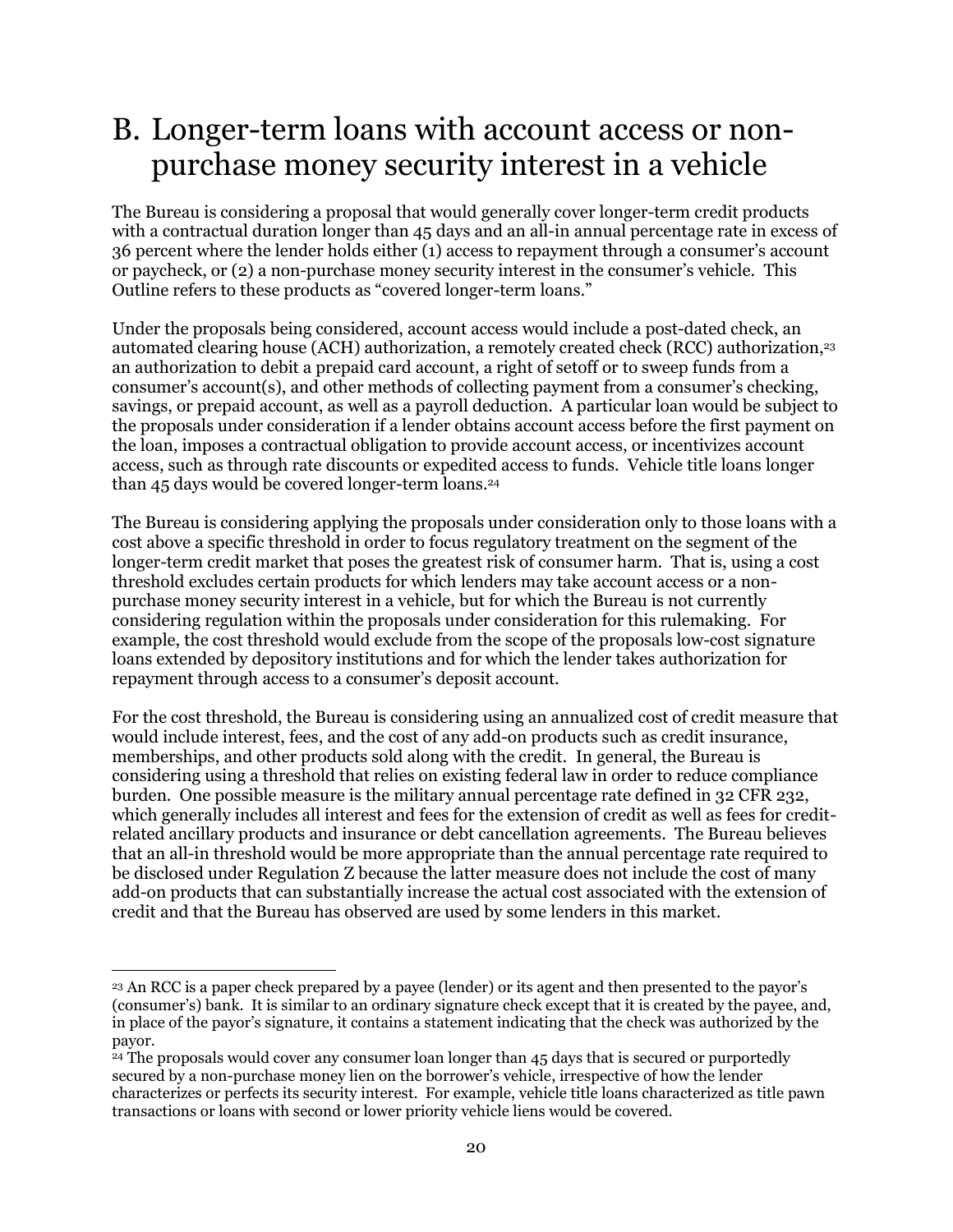To address consumer harms caused by practices that result in many consumers taking out unaffordable loans when the lender is able to access repayment from the consumer's account or holds a security interest in the consumer's vehicle, the Bureau is considering proposals to require lenders to determine a consumer's ability to repay covered longer-term loans.

For covered longer-term loans, the Bureau is considering a proposal with the following elements:

- Ability-to-repay determination—As with covered short-term loans, lenders would be required to make a good-faith, reasonable determination that the consumer has the ability to repay the covered longer-term loan without reborrowing or defaulting. The lender would have to determine that the consumer has sufficient income to make payments on the loan after satisfying major financial obligations and living expenses. In making the ability-to-repay determination, lenders would have to verify and consider the consumer's income, major financial obligations, and borrowing history.
- Presumption of inability-to-repay—The proposals would create a presumption that the consumer lacks the ability to repay a covered longer-term loan for certain refinancing and reborrowing:
	- o Rebuttable presumption of inability to repay refinanced loan—When a consumer seeks to refinance certain prior debts into a covered longer-term loan, the lender would be required to presume that the consumer lacks the ability to repay such a loan. To overcome the presumption, the lender would have to verify a change in circumstances such that the consumer would have the ability to repay the loan. This rebuttable presumption would be applicable to refinancing transactions in certain circumstances where there is an indication that the consumer has struggled to afford payments on the loan being refinanced.
	- o Rebuttable presumption of inability to repay covered longer-term loan with balloon payment—The Bureau is considering treating covered longer-term loans with a balloon payment in the same manner as covered short-term loans. For covered longer-term loans with a balloon payment, there would be a rebuttable presumption of inability to repay for repeated borrowing in the same loan sequence. The presumptions would apply to the second and then third loans in a sequence. A loan sequence would include loans extended within 60 days of the consumer having a covered longer-term loan with a balloon payment outstanding. To overcome the presumption, the lender would have to verify a change in circumstances that would show that the consumer has the ability to repay the loan.
		- After three covered longer-term loans with a balloon payment (or covered short-term loans or a combination of both types of loans) in a sequence, there would be a conclusive presumption that the consumer lacks the ability to repay. Lenders would be prohibited from making covered loans until a 60-day cooling-off period had elapsed.
		- In determining a consumer's ability to repay covered longer-term loans with a balloon payment, lenders would need to consider income and major financial obligations for 60 days beyond the term of the loan.
- Alternative requirements—The Bureau is considering whether to propose allowing lenders to make two types of covered longer-term loans without following the procedure outlined above for determining the consumer's ability to repay, using alternative screening requirements and structural protections to prevent consumers from getting trapped in unaffordable long-term debt:
	- o NCUA-type loans—A loan that generally satisfies the requirements of the *Payday Alternative Loan* program under the National Credit Union Administration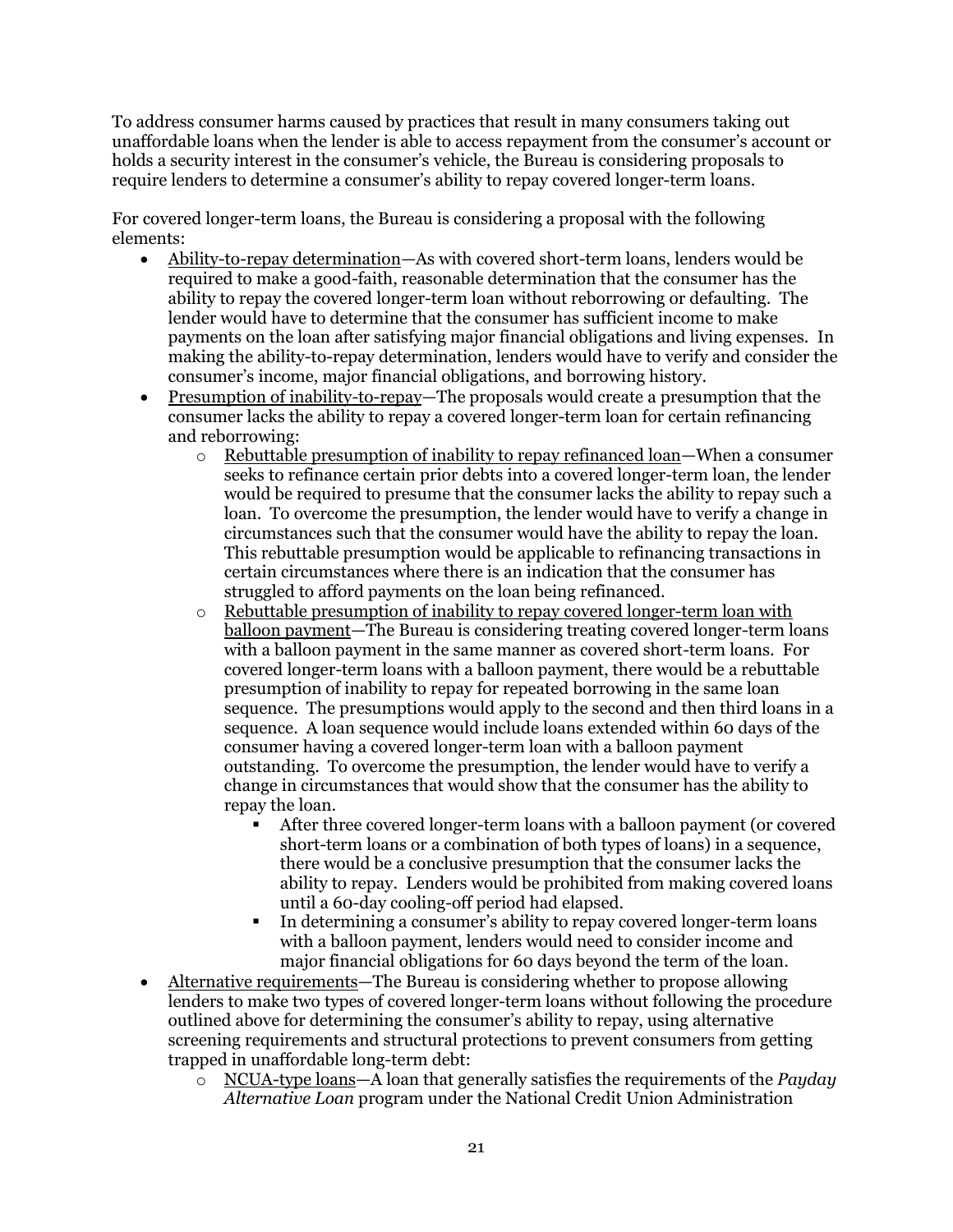(NCUA) regulations, regardless of issuer, as well as some additional conditions. The proposals under consideration would require that such loans satisfy the following conditions:

- Screening requirements—Among other criteria, the lender would need to verify the consumer's income and determine that the loan would not result in the consumer having more than two covered longer-term loans under the NCUA-type alternative requirement from any lender in a rolling six-month period.
- Structural protections—If the consumer meets the screening criteria, a lender could extend a loan that: (1) is between \$200 and \$1,000 with a duration between 45 days and six months; (2) fully amortizes; and (3) meets NCUA cost criteria (charging no more than 28 percent interest and an application fee of no more than \$20).
- o Maximum PTI loans—A loan with payments below a 5 payment-to-income (PTI) ratio and satisfies other conditions:
	- Screening requirements—Among other criteria, the lender would need to verify the consumer's income and determine that the loan would not result in the consumer receiving more than two covered longer-term loans under the maximum PTI loan alternative requirements from any lender in a rolling 12-month period.
	- Structural protections—If the consumer meets the screening criteria, a lender could extend a loan that: (1) limits periodic payments to no more than 5 percent of the consumer's expected gross income during the same period; (2) has a duration between 45 days and six months; and (3) fully amortizes.

The Bureau's concerns about certain lender practices in the markets for payday loans, longerterm vehicle title loans, and other similar longer-term loans are discussed below, followed by a more detailed description of the proposals under consideration.

## <span id="page-22-0"></span>1. Why is the Bureau considering proposals to limit certain practices in the longer-term credit market?

The Bureau is concerned that, much like in the market for short-term credit, the failure to determine consumers' ability to repay results in consumers taking out unaffordable loans in certain segments of the markets for higher-cost longer-term loans. The Bureau is concerned that when lenders do not determine a consumer's ability to repay, the payments on the loan may be unaffordable. When a lender makes a loan with payments that are unaffordable and takes account access or a security interest in a vehicle, the consumer may ultimately be forced to default on other obligations or to reborrow or refinance the loan.

While some installment lenders may analyze a consumer's finances in some detail, the Bureau is concerned that lenders who take a preferred means of collecting on a loan through account access or a security interest in the vehicle have little incentive to go beyond confirming that the consumer has some periodic income. The failure to determine whether a consumer can afford to repay the loans while meeting other major financial obligations and living expenses heightens the risk that the consumer will end up with an unaffordable loan. Such loans carry a high risk of default or reborrowing, and of exacerbating the consumer's underlying financial problems.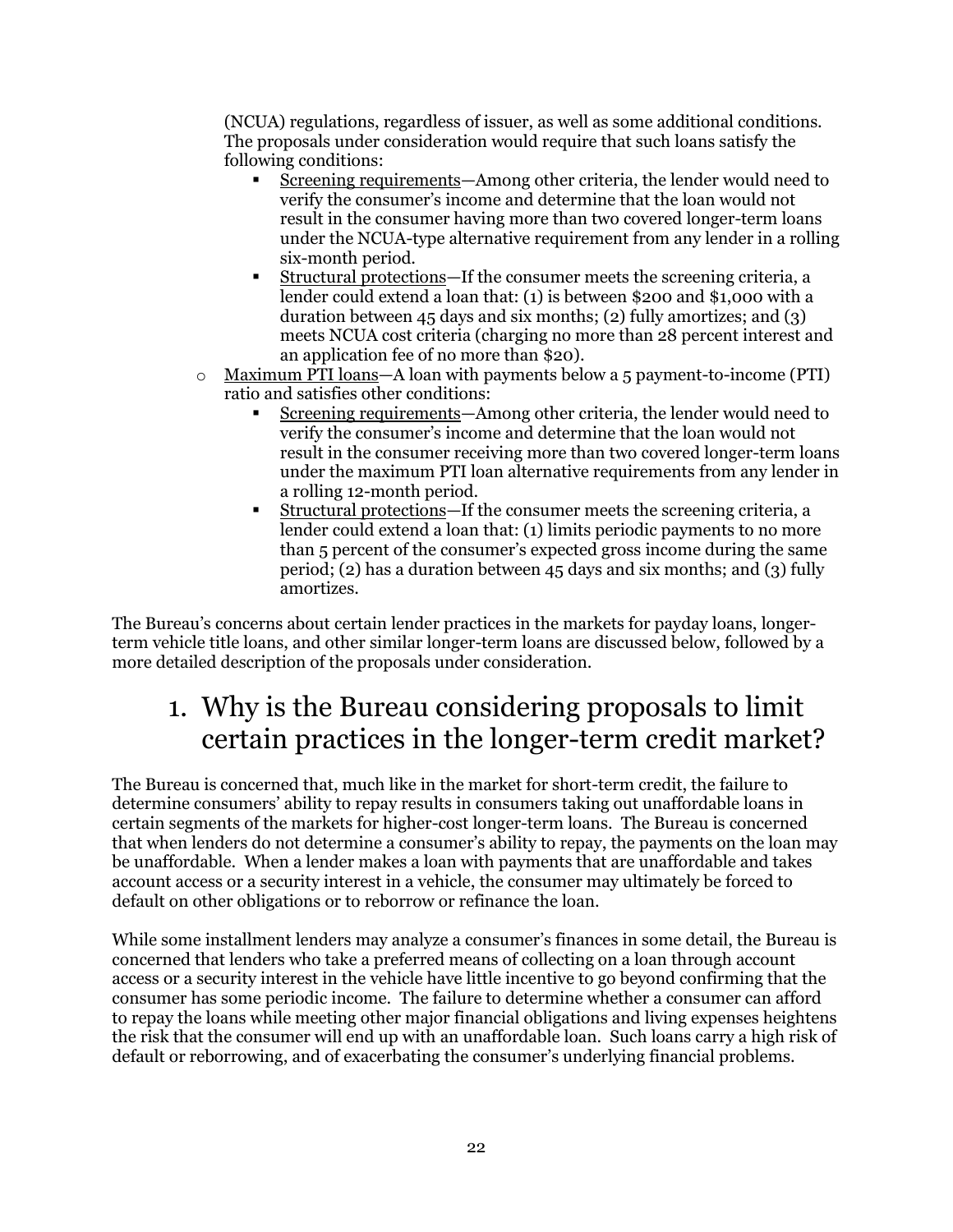Similar to short-term loans, the unaffordable structure of these longer-term loans can create substantial risk of consumer harm. For example, loans with several smaller payments followed by a single substantially larger payment may prompt consumers to reborrow in much the same manner as with short-term loans. Similarly, loans that negatively amortize cause the consumer's debt to increase, rendering the obligation more difficult to repay over time. For products with equally-sized amortizing payments, any single payment on its own may not be sufficiently unaffordable to prompt default or reborrowing; however, the consumer may still have difficulty sustaining payments on the debt over a period of weeks or months while meeting other obligations.

Authorization to obtain repayment from the consumer's bank account or wages gives lenders the ability to time and initiate payments to coincide with expected income flows into the consumer's account or, in the case of payroll deductions or allotments, the ability to obtain payments deducted from paychecks. This direct access to repayment means that the lender will obtain payment as long as the consumer continues to receive income and maintain her payment account.

With vehicle title loans, the lender's security interest in the consumer's vehicle provides a strong incentive for repayment (as well as providing the lender with a security interest in property with resale value). This security interest may induce a consumer to repeatedly reborrow or to default on other obligations in order to avoid putting her means of transportation at risk.

The markets for these products may also present additional harms through other practices. The Bureau is not seeking to identify all potentially unfair, deceptive, or abusive practices in these markets in the proposals under consideration for this rulemaking, and is continuing to consider whether additional regulatory interventions may be warranted. At a minimum, the Bureau expects to conduct a separate rulemaking under section 1024(a)(2) of the Dodd-Frank Act to identify larger participants in the installment lending market for purposes of its supervision program. The Bureau is also considering suggestions by a number of industry and consumer advocates that requiring registration of certain non-depository lenders would facilitate Bureau supervision and be helpful to the market. The Bureau would conduct separate SBREFA proceedings for any rulemakings that could have a significant economic impact on a substantial number of small entities.

## <span id="page-23-0"></span>2. Requirement to determine ability to repay certain longer-term loans

The Bureau is considering proposals to require lenders to determine a consumer's ability to repay covered longer-term loans. These proposals seek to address consumer harm caused by the failure to underwrite loans when the lender has a security interest in the consumer's vehicle or access to repayment from a consumer's account or wages. The proposals described below are similar in many regards to the proposals under consideration to require lenders to determine a consumer's ability to repay covered short-term loans. The proposal under consideration would require a lender, as a condition of making a covered longer-term loan, to first make a good-faith, reasonable determination that the consumer has the ability to repay the covered longer-term loan without reborrowing or defaulting. This determination would require the lender to find that a consumer is able to make all projected payments under the covered longer-term loan as those payments are due while still fulfilling her other major financial obligations and meeting living expenses.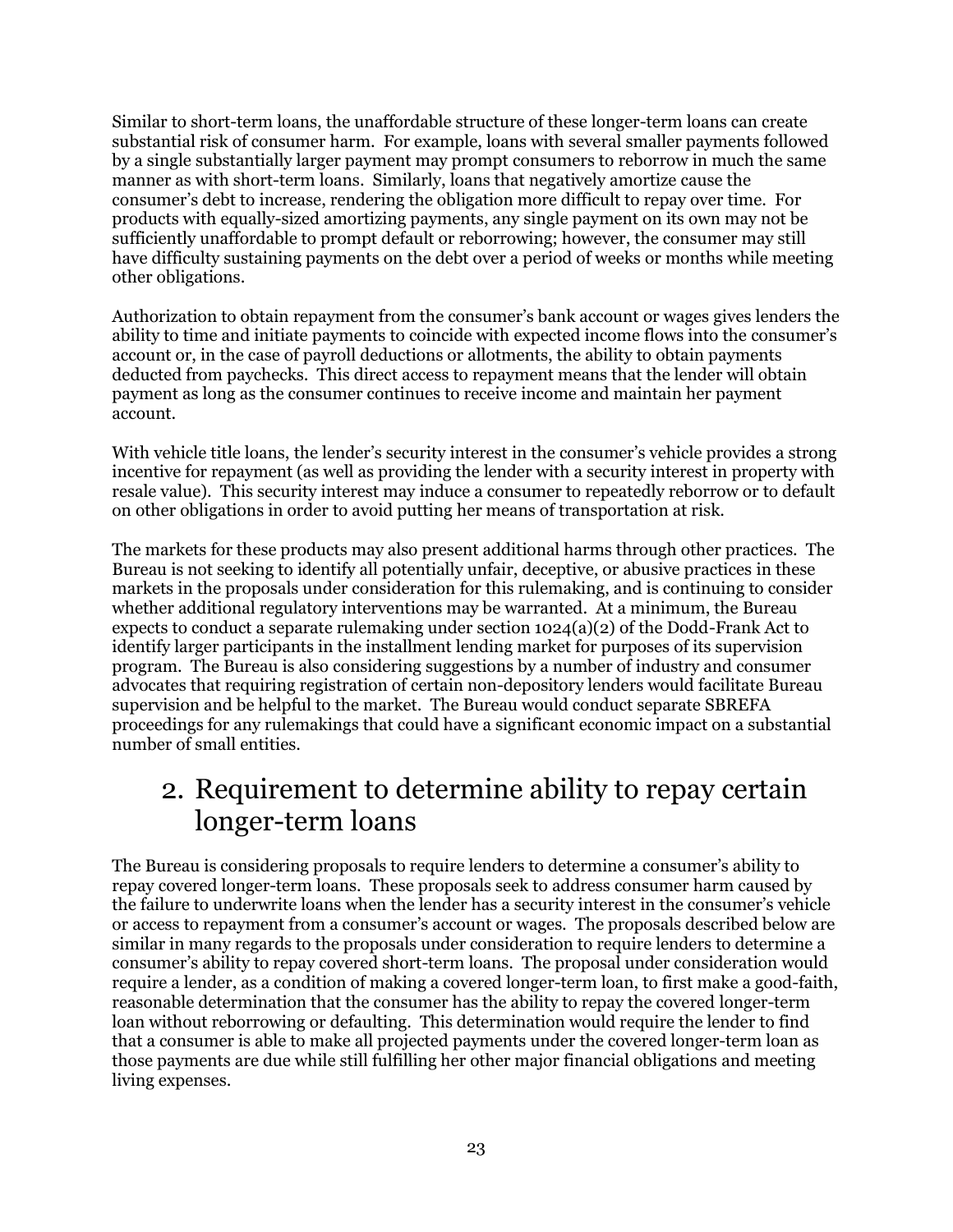Lenders would need to obtain and verify the required information and then consider that information in determining whether a consumer has the ability to repay each covered longerterm loan. This obligation would apply both to the first time a consumer seeks a loan from the lender and to any refinancing or subsequent loans. As part of this obligation the Bureau is evaluating whether lenders should be required to consider, as part of the ability-to-repay determination, whether a consumer has recently been delinquent on any covered loans with the lender or its affiliates or has recently defaulted on any covered loans with the lender, its affiliates, or other lenders. As described in Section III.B.3, the Bureau is also considering proposals that would permit covered longer-term loans that satisfy certain requirements to be offered without the ability-to-repay determination described below.

### a.Financial information

<span id="page-24-0"></span>As with covered short-term loans, the proposals being considered by the Bureau would require lenders to obtain and verify certain financial information about the consumer in order to make a reasonable determination about the consumer's ability to repay the contemplated loan. This information would include three components: the consumer's (1) income, (2) major financial obligations, and (3) borrowing history on covered loans. These components are discussed in detail in Section III.A.2.a above.

### b.Reasonable determination

<span id="page-24-1"></span>Under the proposals being considered, whether a lender's determination would satisfy the reasonableness requirement would turn largely on how the lender reaches its conclusion that the remaining income shows (or does not show) a consumer has the ability to make payments under the loan as they fall due. As with the reasonable determination for covered short-term loans, consistent patterns of refinancing or extensive defaults may be an indication that the lender's methodology is not reasonable.

As discussed above, the proposals under consideration would impose an obligation to obtain information about the amount and timing of the consumer's income and major financial obligations, and information about the consumer's borrowing history on covered loans. The proposals under consideration would require the lender to use this information to assess whether the consumer would have enough residual income to support the reasonable ability-torepay determination and to determine whether any of the presumptions for covered longer-term loans are triggered.

For a consumer who takes out a new covered longer-term loan shortly after repaying such a loan, a lender would, in general, not be required to presume that the consumer lacks the ability to repay the new loan. Under the proposals applicable to most covered longer-term loans, obtaining information about a consumer's borrowing history would be necessary to determine the consumer's debt obligation and reporting would be necessary to facilitate consideration of borrowing history. Presumptions about ability to repay based on borrowing history would attach only to covered longer-term loans with a balloon payment and to certain refinancing transactions. In general, for covered longer-term loans, the underwriting period for which a lender would need to consider income and obligations is the same as the contractual duration of the loan.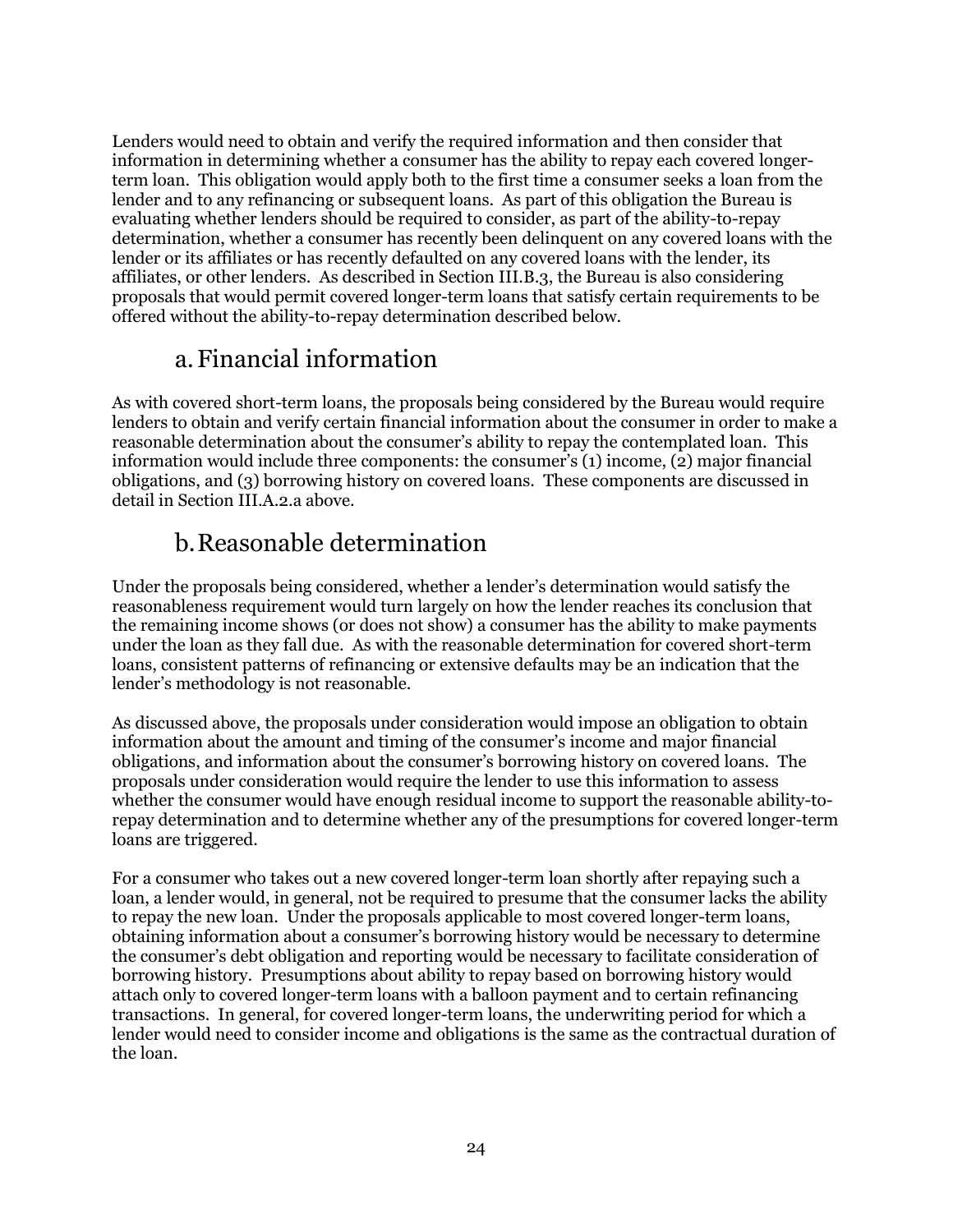#### **i. ANALYSIS OF INCOME AND MAJOR FINANCIAL OBLIGATIONS**

Under the proposals being considered by the Bureau, a lender would be prohibited from making a covered longer-term loan unless the consumer's residual income (after considering major financial obligations) is sufficient to support a reasonable determination that the consumer will be able to repay the covered longer-term loan while meeting the consumer's other major financial obligations and living expenses without reborrowing. In making this reasonable determination of ability to repay, a lender would need to consider the timing of income and major financial obligations and assume that the consumer will make payments on other major financial obligations as those payments are due throughout the term of the loan. This analysis would largely track the proposal under consideration for covered short-term loans and is described in greater detail in Section III.A.2.b.i.

The residual income analysis would apply to each scheduled payment of the covered longer-term loan: a lender would be prohibited from making the loan if any of the payments did not satisfy the ability-to-repay determination. For example, for a loan with several small payments followed by a larger payment, a lender would need to consider the amount and timing of that larger payment to determine whether the consumer would be able to repay the covered longerterm loan.

#### **ii. PRESUMPTIONS APPLICABLE TO REFINANCES OF PRIOR DEBT**

The ability-to-repay determination being considered by the Bureau for covered longer-term loans would attach to each consideration of an extension of a covered longer-term loan, including a refinance of certain loans into a covered longer-term loan. Additionally, the Bureau believes that certain circumstances may indicate that the consumer lacked the ability to repay the loan being refinanced and that the consumer is therefore likely to lack the ability to repay a new loan with terms similar to the refinanced loan. The Bureau is considering whether to require lenders to presume that a consumer lacks the ability to repay a covered longer-term loan with terms similar to the loan being refinanced if such conditions are present. The presumption would not prohibit refinancing into covered longer-term loans, but would require that any refinancing yield a new loan that is within the consumer's ability to repay.

These presumptions would apply to any transactions where the new loan is a covered longerterm loan and the prior debt, whether covered or not covered, is from the same lender or its affiliates. The presumptions would also apply to any transaction where the new loan is a covered longer-term loan and the debt being refinanced is a covered loan from any lender.

The presumption would be triggered with respect to the extension of the term of any existing loan or the issuance of a new loan during the term of a preexisting loan if:

- 1. The consumer was, at the time of the refinancing, delinquent or had recently been delinquent on a payment under the loan being refinanced;
- 2. The consumer stated or otherwise indicated that she was unable to make a scheduled payment under the loan being refinanced or that the loan being refinanced was causing financial distress;
- 3. The refinancing provides for the consumer to skip (or pay a lesser amount than) a payment that otherwise would have been due under the loan being refinanced, unless the refinancing provides for a substantial amount of cash out to the consumer; or
- 4. The loan being refinanced is in default.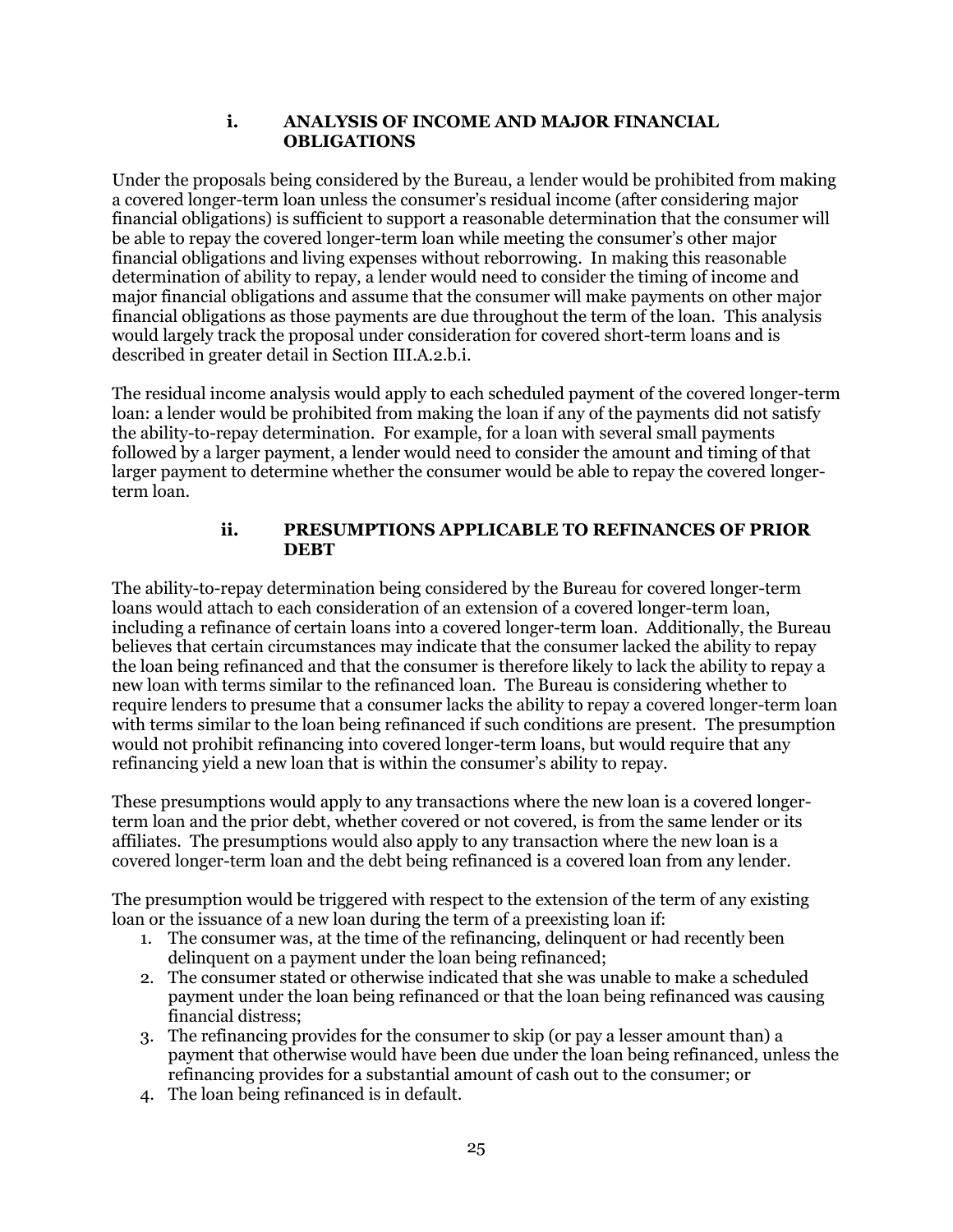To rebut the presumption, the lender would need to have verified evidence that, despite the presence of the financial circumstances triggering the presumption, there had been a change in circumstances that indicate the consumer has the ability to repay the extended term loan or the new loan.

#### **iii. PRESUMPTIONS APPLICABLE TO LOANS WITH BALLOON PAYMENTS**

The Bureau is considering a proposal to impose certain presumptions on covered longer-term loans with a balloon payment. Under the proposal, a balloon payment would be any payment that is more than two times a regular periodic payment. Although longer-term loans provide consumers with more time to repay the debt than do short-term loans, covered longer-term loans that have a balloon payment may raise the same concerns as covered short-term loans i.e., that the payment may be unaffordable and may create pressure for the consumer to reborrow. To address this issue, the Bureau is considering requiring lenders, in determining a consumers' ability to repay covered longer-term loans that have a balloon payment, to consider income and major financial obligations for an additional 60 days beyond the term of the loan.

Similarly, for these loans, the Bureau is considering imposing the same presumptions applicable to sequential borrowing on covered short-term loans. Under these presumptions, if a consumer seeks to reborrow within 60 days after being in debt on a covered longer-term loan with a balloon payment (or a covered short-term loan, or a mix of the two), the lender would need to make a reasonable determination of the consumer's ability to repay the loan and that the consumer lacks the ability to repay a covered loan with a similar repayment structure. If the lender did not have verified evidence of a change in circumstances, then, for a 60-day period after repayment of the prior loan, the lender would not be permitted to extend a covered shortterm loan or covered longer-term loan with a balloon payment. After the third loan in a sequence, there would be a conclusive presumption that the consumer lacks the ability to repay a covered loan with a similar structure—i.e., the lender would be prohibited from extending to the consumer a covered short-term loan or a covered longer-term loan until a 60-day cooling-off period had elapsed. These presumptions are discussed in detail in Section III.A.2.b.ii.

#### **iv. ASSUMPTIONS APPLICABLE TO OPEN-END LINES OF CREDIT**

For covered longer-term loans structured as open-end lines of credit, the Bureau is considering requiring the lender to make certain assumptions about credit utilization and repayment in order to proceed with a determination of the consumer's ability-to-repay. The Bureau is considering a proposal specific to open-end lines of credit that would require the lender to assume that a consumer fully utilizes the credit upon origination and makes only minimum payments until the end of the contract period, at which point the consumer must make a single payment in the amount of the remaining balance. The Bureau is also considering a proposal to require the lender to assume full repayment on the credit by the end of the contract period or, if no termination date is specified, six months from the date of origination.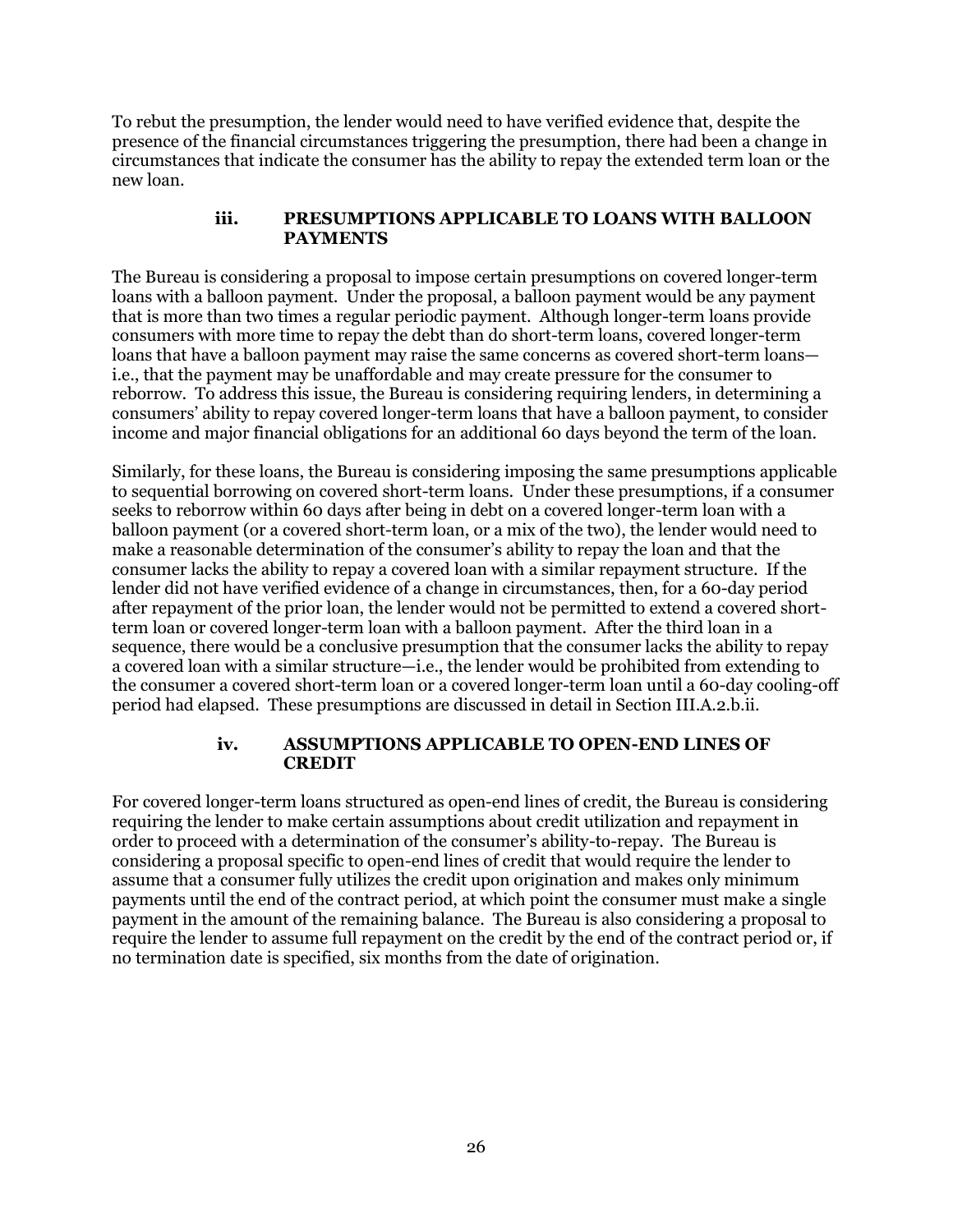## <span id="page-27-0"></span>3. Alternative requirements for certain covered longerterm loans

The Bureau is considering a proposal that would allow lenders to extend certain covered longerterm loans without conducting the ability-to-repay determination outlined above. The Bureau is considering this proposal in tandem with the ability-to-repay requirements. Under this proposal, lenders would have the option of either satisfying the ability-to-repay requirements or satisfying the alternative requirements. The alternative approach would require that such loans satisfy certain screening requirements and contain certain structural protections to prevent consumers from getting trapped in unaffordable long-term debt.

The Bureau is considering whether offering such alternative requirements for lenders including small lenders that may have difficulty conducting an ability-to-repay determination with a residual income analysis—may be helpful in preserving consumer access to credit while still protecting consumers from becoming caught in unaffordable debt that further worsens their financial problems. The Bureau also believes that the alternative requirements would reduce the compliance costs for lenders.

The Bureau is considering whether the screening requirements and structural protections identified below would achieve the objectives of maintaining access to credit, reducing compliance costs for lenders, and protecting consumers from the harms associated with unaffordable long-term debt. Additionally, the Bureau is considering whether to require lenders to provide a disclosure to consumers explaining the alternative requirements for covered longerterm loans.

### <span id="page-27-1"></span>a.Loans sharing certain features of a loan made pursuant to the NCUA *Payday Alternative Loan* program

The Bureau is considering a proposal to allow lenders to extend covered longer-term loans without satisfying the ability-to-repay requirements discussed above, provided that such loans, in general, comply with the terms of loans extended under the NCUA's program for Payday Alternative Loans.<sup>25</sup> The Bureau is considering a proposal to allow any lender—not only federal credit unions—to offer covered longer-term loans pursuant to this alternative approach. The Bureau is considering whether the conditions below provide sufficient protections for consumers on covered longer-term loans extended without conducting the ability-to-repay determination outlined above.

Under the proposal being considered, a lender could extend a covered loan under this alternative set of requirements after applying certain screening requirements if the loan contains certain structural protections.<sup>26</sup>

Most of the elements are drawn from the requirements for a *Payday Alternative Loan* under NCUA regulations,<sup>27</sup> namely:

 $\overline{a}$ <sup>25</sup> Under federal law, the federal credit unions subject to the NCUA regulation are permitted to charge higher rates of interest than are permitted by the laws of some states. Although the proposal under consideration by the Bureau would share certain features of the NCUA regulation, the proposal would not preempt more protective state laws, including laws regulating the cost of credit.

<sup>26</sup> As with the other alternative requirements under consideration, the conditions here would not preempt more protective state laws.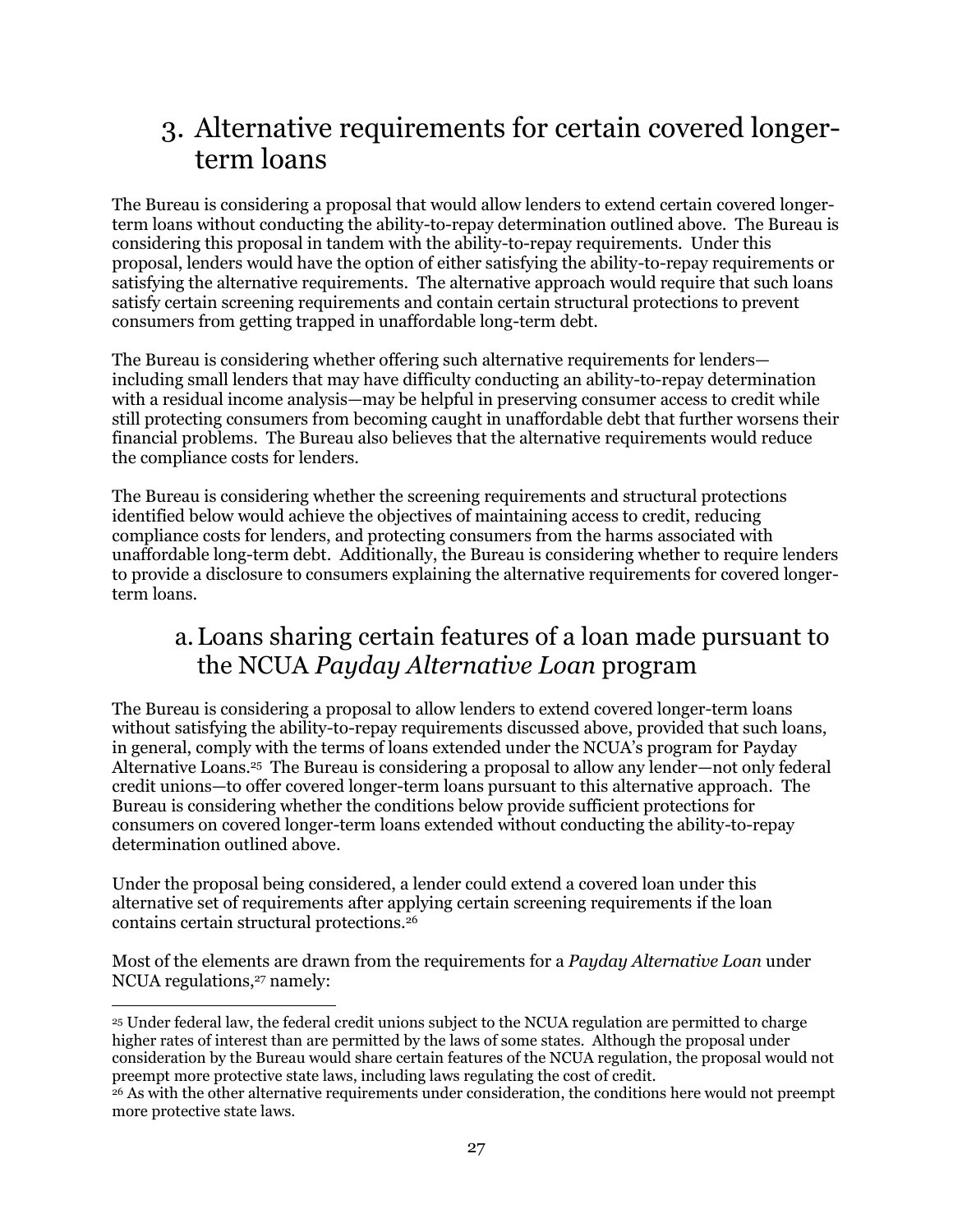- 1. Screening requirements: The lender applies minimum underwriting standards and verifies the consumer's income;.
- 2. Structural protections:
	- a. The loan has a principal of not less than \$200 and not more than \$1,000; 28
	- b. The loan has a maximum term of six months;
	- c. The lender charges no more than a 28 percent annualized interest rate and an application fee, reflecting the actual costs of processing the application, of no more than \$20; and
	- d. The lender fully amortizes the loan over no fewer than two payments.

In addition, the Bureau is also considering whether to propose additional conditions for these loans, namely:

- 1. Screening requirements:
	- a. The lender verifies borrowing history and reports use of the loan to all applicable commercially available reporting systems, as described in Section III.A.2.a.iii;
	- b. The consumer has no other covered loan outstanding; and
	- c. The loan would result in the consumer having no more than two such loans during a rolling six-month period.
- 2. Structural protections: The loan has a minimum term of 45 days.<sup>29</sup>

The proposals under consideration would not permit a lender that holds a deposit account in the consumer's name to fully sweep the account to a negative balance, to set off from the consumer's account in order to collect on the loan in the event of delinquency, or to close the account in the event of delinquency or default.

### <span id="page-28-0"></span>b.Loans with periodic payments below a specified paymentto-income ratio

The Bureau is considering a proposal to allow lenders to offer covered longer-term loans without conducting the full ability-to-repay determination described above, as long as the loan has payments below a specified payment-to-income ratio and meets certain other requirements.<sup>30</sup> The Bureau is considering whether loans with payment-to-income ratios below 5 percent provide sufficient protections without the full ability-to-repay determination outlined above.

Under the proposal being considered, a lender could extend a covered longer-term loan without reaching a reasonable determination about a consumer's ability to repay the loan provided that the lender applies the following screening requirements:

- 1. The lender verifies the consumer's income;
- 2. The lender verifies borrowing history and reports use of the loan to all applicable commercially available reporting systems, as described in Section III.A.2.a.iii;
- 3. The consumer has no other covered loan outstanding and has not defaulted on a covered loan within the past 12 months; and
- 4. The loan would result in the consumer being in debt on no more than two such loans within a rolling 12-month period.

 $\overline{a}$ 

<sup>27</sup> 12 CFR 701.21(c)(iii).

<sup>28</sup> The Bureau is considering whether and in what manner this amount should adjust with inflation.

<sup>29</sup> Loans made under the NCUA program with a contractual duration of 45 days or less would be subject to the proposals under consideration for covered short-term loans.

<sup>30</sup> As with the other alternative requirements under consideration, the conditions here would not preempt more protective state laws.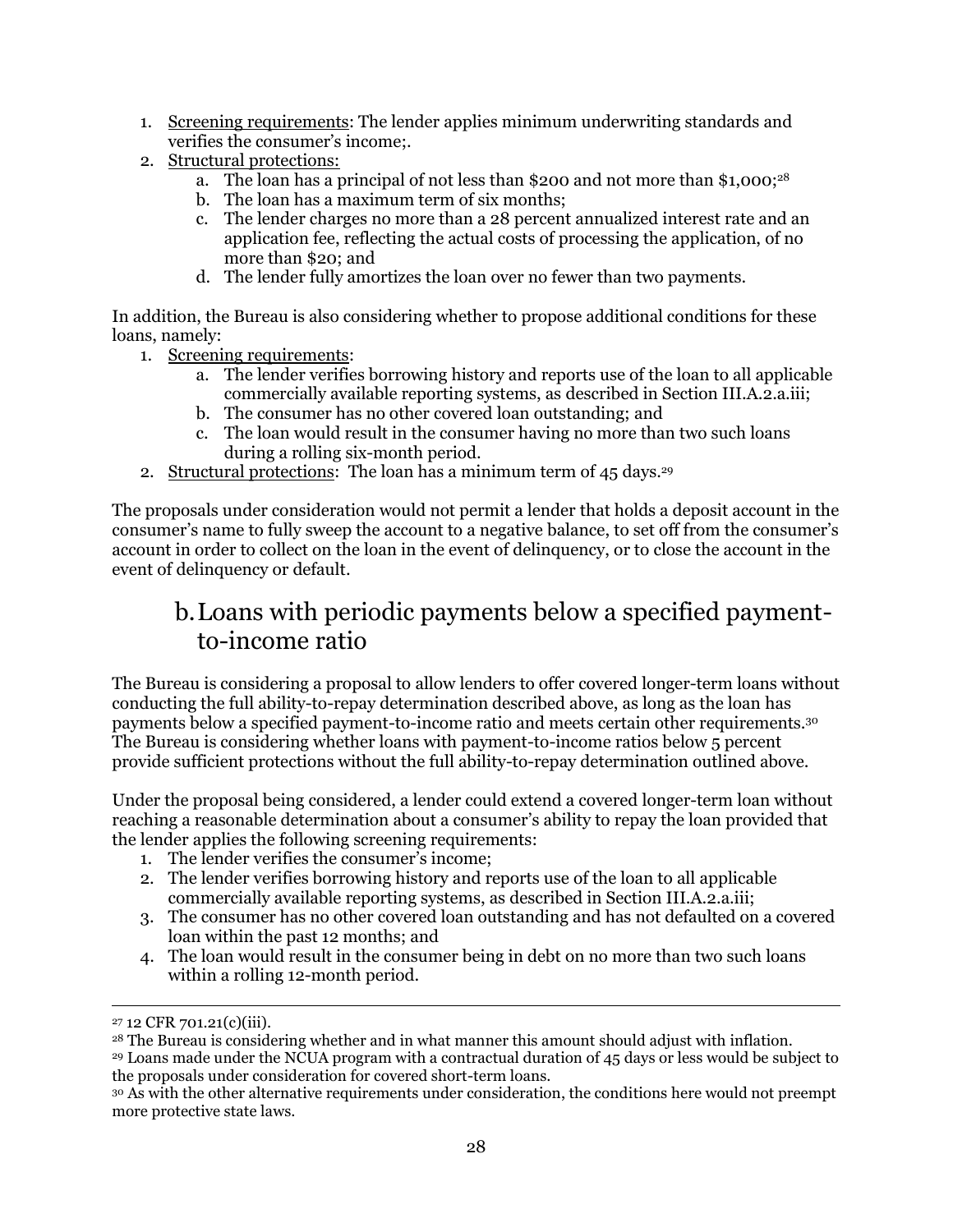Additionally, the loan would need to include the following structural limitations:

- 1. The periodic payment due on the loan is no more than 5 percent of the consumer's expected gross income during this same period;
- 2. The loan is a closed-end loan repayable in at least two substantially equal payments over no fewer than 45 days;
- 3. The loan has a maximum duration of no more than six months; and
- 4. The lender charges no fees for prepayment of the loan.

## 4. Alternatives considered

<span id="page-29-0"></span>As with the proposals under consideration for covered short-term loans, the Bureau considered an alternative proposal that would prohibit a lender from making a covered longer-term loan to a consumer who lacks a specific level of residual income. The Bureau also considered an alternative proposal that would prohibit a lender from making covered longer-term loans if the lender has portfolio-wide default and reborrowing rates in excess of a specified level. The Bureau rejected those alternatives for the same reasons noted above related to covered shortterm loans.

## <span id="page-29-1"></span>C. Practices associated with collecting payment on loans from consumers' accounts

The Bureau is concerned about certain practices associated with collecting payment on all covered loans from consumers' checking, savings, and prepaid accounts. Lenders collect payments from a consumer's account through a variety of methods, including ACH entries, postdated signature checks, RCCs, payments run through the debit networks, and other means of collecting payment from a consumer's account. The Bureau is concerned that certain lender practices associated with these payment collection methods create substantial risk of consumer harm, including substantial fees, and, in some cases, risk of account closure.

To address consumer harms from practices associated with collecting payment from consumer accounts, the Bureau is considering proposals to require lenders to provide certain notices to consumers and to limit repeated attempts to collect payment.

For collecting payment on all covered loans, the Bureau is considering proposals with the following elements:

- Notice—Lenders would be required to provide a written notice to consumers prior to each lender-initiated attempt to collect payment from a consumer's checking, savings, or prepaid account. The notice would need to be provided at least three business days in advance of the attempt to collect payment and include key information about the forthcoming payment collection attempt.
- Limitations on attempts to collect payment—Lenders would be prohibited from attempting to collect a payment from a consumer's account after two consecutive attempts have failed, unless the lender has obtained a new payment authorization from the consumer.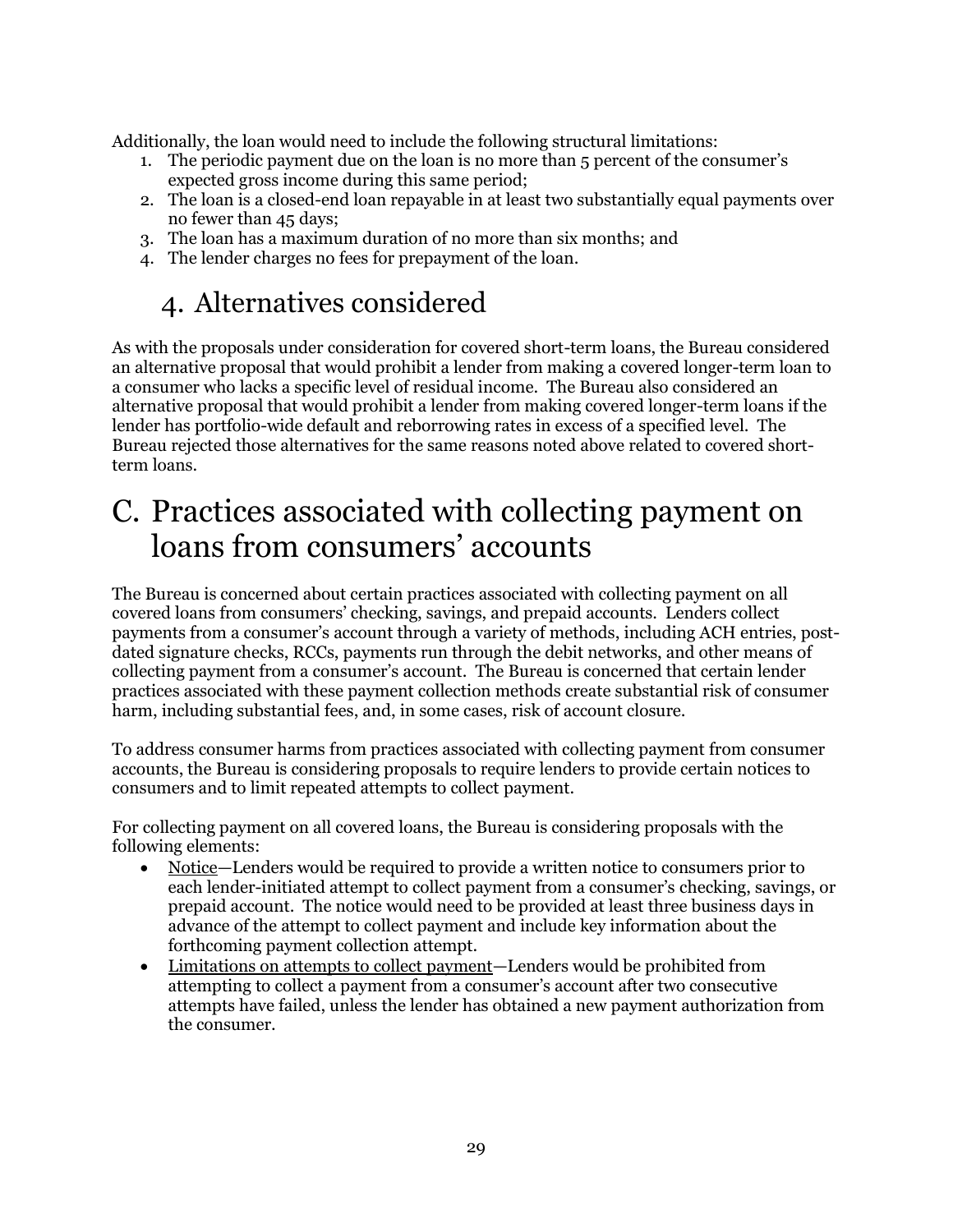## <span id="page-30-0"></span>1. Why is the Bureau considering proposals regarding certain practices related to collecting payments from consumers' accounts?

The Bureau is concerned that when consumers authorize lenders to collect future payments on payday, vehicle title, or similar loans through some form of account access, they may not know when presentments will be made, in what amount, and for what reason. As a result, consumers may be unable to move money into the account to cover the presentment or, alternatively, to stop payment on the presentment if, for example, the consumer has revoked her authorization or believes the presentment or the amount of the presentment is erroneous.

Additionally, the Bureau has observed that in the markets of concern some lenders continue to present items for payment after multiple prior failed attempts. If a consumer's account lacks sufficient funds to cover a payment when the lender seeks to collect payment from the consumer's account, the consumer may incur substantial costs, including NSF fees, returned payment charges and, potentially, costs related to account closure. While the costs associated with one or two failed attempts may be a necessary risk of repaying a loan through account access, the Bureau is concerned about the harm to consumers from multiple failed attempts to collect payment in succession.

## <span id="page-30-1"></span>2. Required notice to consumers prior to attempting to collect payment from an account

The Bureau is considering a proposal that would require lenders to provide a written notice to consumers prior to each lender-initiated attempt to collect payment from a consumer's checking, savings, or prepaid account. This requirement would apply to attempts to collect payment from a consumer's account through any method, including ACH entries, post-dated signature checks, RCCs, and payments run through the debit networks. The Bureau believes that the payment information provided in the notice would help consumers better manage their accounts and overall finances.

Under the proposal being considered, lenders would be required to provide the notice at least three business days in advance of each payment collection attempt, including an attempt to represent a failed payment. The Bureau is also considering proposing that the notice can be provided no more than seven business days before a payment is due.

The Bureau is considering a proposal to require that the notice contain the following information:

- 1. The exact amount and date of the upcoming payment collection attempt;
- 2. The payment channel through which the attempt will be made;
- 3. A break-down of the application of payment amount to principal, interest, and fees (if applicable):
- 4. The loan balance remaining if the payment collection attempt succeeds;
- 5. The name, address, and a toll-free phone number that the consumer can use to reach the lender; and
- 6. For payment collection attempts made by check, such as a post-dated signature check or RCC, the check number associated with the payment attempt.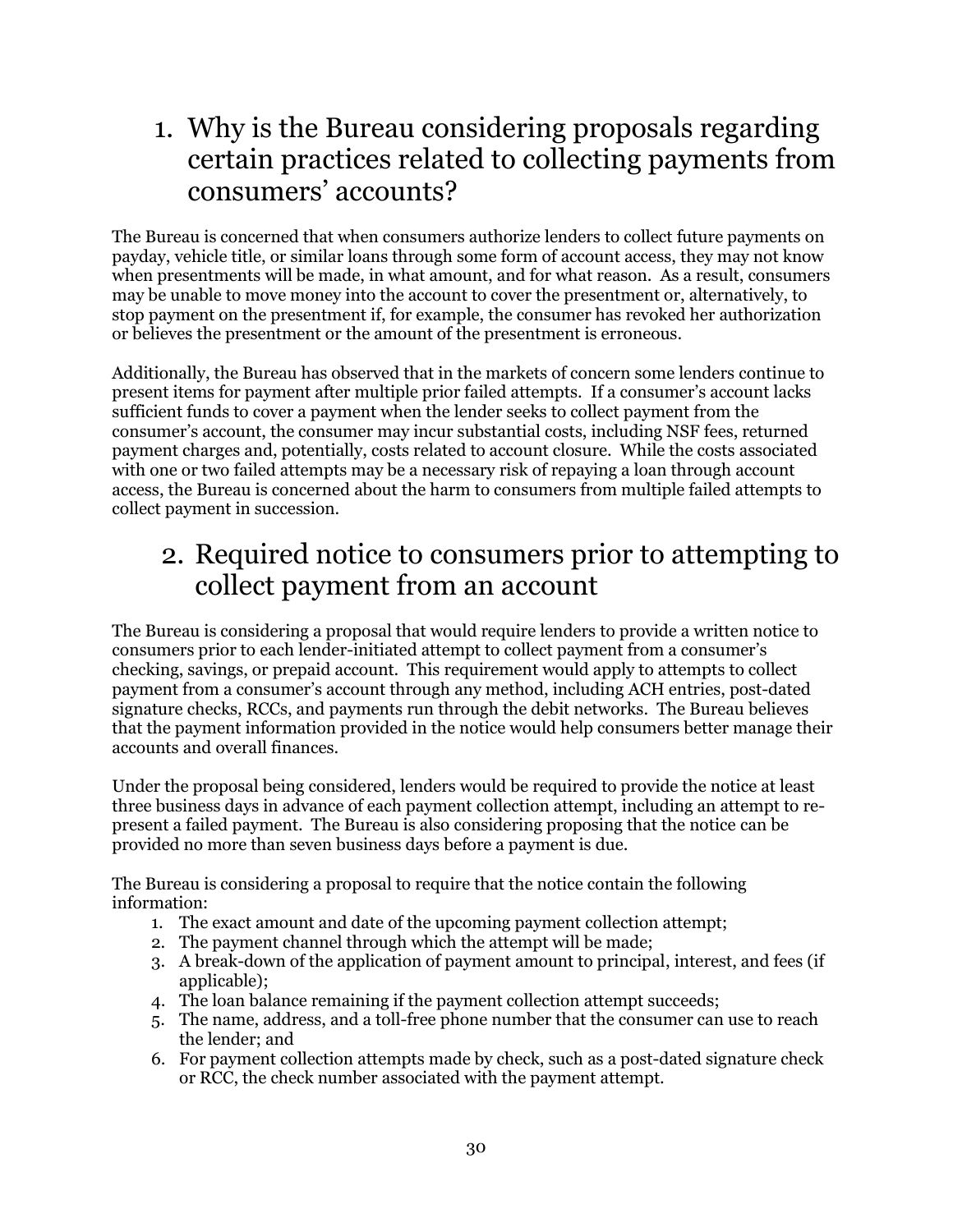The Bureau is considering permitting lenders to provide the notice either electronically or through the mail. Under the proposal being considered, the lender could provide the notice electronically to the email address that the lender has on file for the consumer. If the lender has received information indicating that the email address on file is no longer valid and the lender is unable to obtain a new email address for the consumer, the lender would be required to send the notice to the consumer's last-known mailing address and allow an additional three business days for delivery of the notice (for a total of six business days) prior to making the payment attempt. The Bureau is considering whether to propose that the lender would have the option to provide the notice through any electronic means to which the consumer consents, such as by phone call, text message, or mobile application.

The Bureau is also considering whether to require that the disclosure be made in languages other than English if the lender markets or services loans in those languages.

### <span id="page-31-0"></span>3. Limitation on attempts to collect payment from a consumer's account

The Bureau is considering a proposal to limit the number of times a lender may attempt to collect payment on a covered loan from a consumer's account, including a checking, savings, or prepaid account. The Bureau is concerned that some lenders make repeated unsuccessful attempts to collect from a consumer's account, thereby potentially causing the consumer to incur substantial costs, including NSF fees, returned payment fees charged by lenders, and, potentially, costs related to account closure.

The Bureau understands that, with respect to ACH payments, many lenders offering payday, vehicle title, and similar loans already agree to comply with the National Automated Clearing House Association (NACHA) Operating Rules, including the rule that permits a returned entry to be re-presented no more than twice.

The proposal under consideration would be both broader and more restrictive than the NACHA re-presentment rule. The NACHA rule applies only to payment attempts made through the ACH system and restricts lenders from making more than three attempts to collect a single payment. By comparison, the Bureau is considering a proposal that would apply to all payment channels and would prohibit lenders from attempting to collect a payment from a consumer's account after two consecutive attempts—made through any payment channel—have failed. A payment collection attempt would be deemed to have failed if it is returned for insufficient funds. The proposal would cover all payment collection methods that allow a lender to access a consumer's checking, savings, or prepaid account, including ACH entries, post-dated signature checks, RCCs, and payments run through the debit networks.

After two consecutive attempts to collect payment fail, the lender would be prohibited from using any authorization it has at the time to make additional payment attempts on the loan. The Bureau recognizes that this limitation also would be more restrictive than the NACHA rule, which permits lenders to continue using recurring payment authorizations to collect future payments, even after reaching the maximum number of presentments for a prior payment.

Under the proposal being considered, the lender could obtain a new authorization from the consumer after hitting the cap and use the subsequently granted authorization to collect future payments. The Bureau is considering whether to propose certain requirements to ensure that the new authorization was obtained freely. For example, the Bureau is considering a proposal to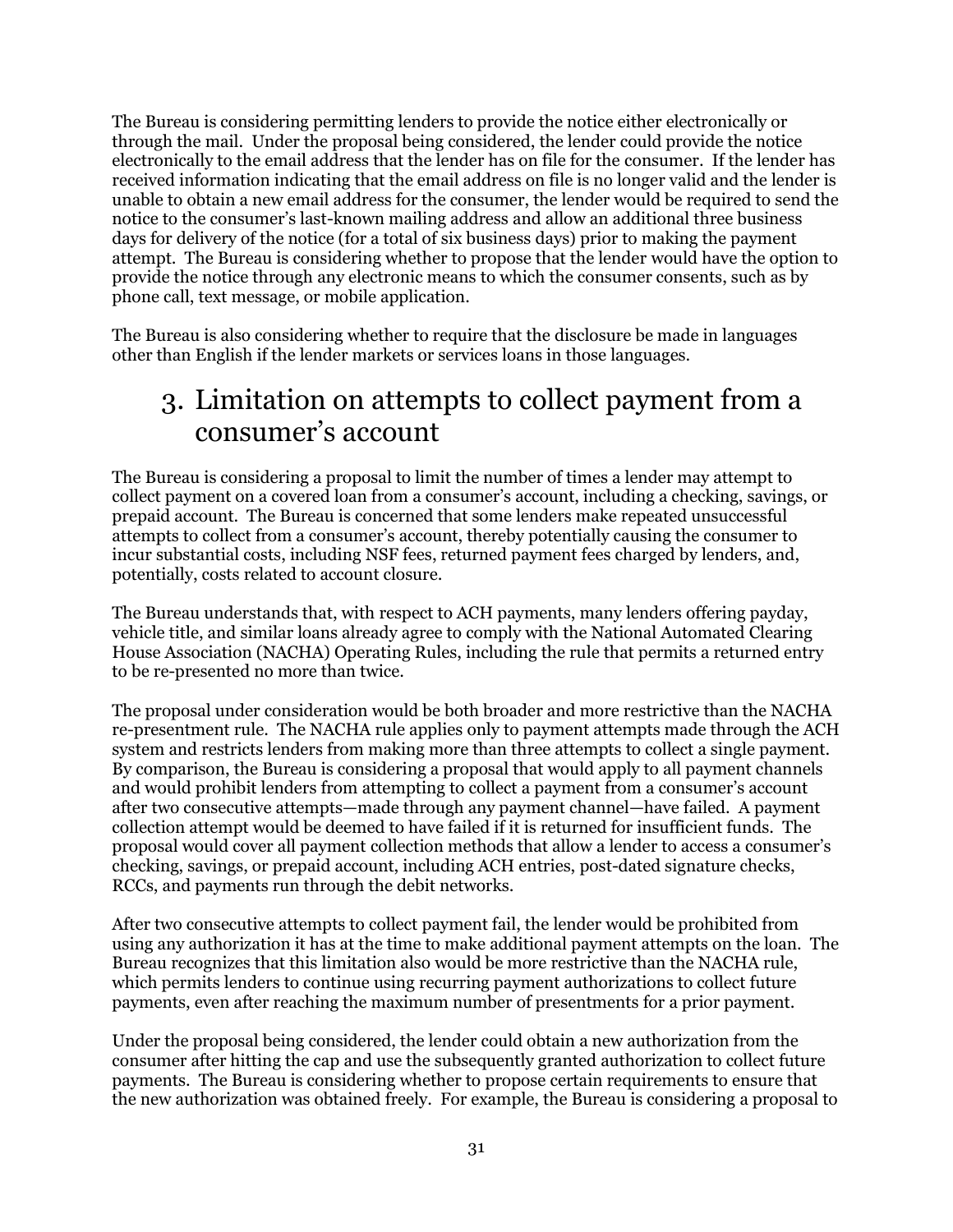require that the lender provide the consumer with a disclosure indicating that the prior payment attempts have failed and that, if the consumer provides a new authorization, the consumer may incur further NSF and other fees in the event that future payment attempts fail.

# <span id="page-32-0"></span>D. Compliance measures

In addition to the substantive consumer protections in the proposals under consideration described above, the Bureau is considering measures to facilitate compliance with the proposals under consideration. These compliance proposals would require lenders to maintain policies and procedures and to retain records related to covered loans.

## 1. Policies and procedures

<span id="page-32-1"></span>The Bureau is considering a proposal to require lenders to maintain policies and procedures that are reasonably designed to achieve compliance with the proposals under consideration. These policies and procedures would cover the lender's process for determining ability to repay when originating covered loans; reporting to and checking covered loan information in commercially available reporting systems; maintaining the accuracy of loan information furnished to a commercially available reporting system; documenting the ability-to -repay determination in the consumer's loan file; overseeing third-party service providers; ensuring that payment notices are provided; and tracking the payment presentments on a loan.

## 2. Record-keeping requirements

<span id="page-32-2"></span>The Bureau is considering a proposal to require lenders to retain records documenting actions taken with respect to a covered loan until 36 months after the last entry on the loan. These records would be retained to facilitate oversight by the Bureau and other regulators for compliance with the rule. The consumer loan file would include documentation of the abilityto-repay determination, verification of the consumer's history of covered loans, application of any of the alternative requirements for certain loans, history of payment presentments (including date of presentment, amount presented, payment channel used, and outcome), whether attempts to collect payment on the loan triggered the presentment limit, details of any new payment authorizations provided by the consumer, and notices sent prior to attempts to collect from consumers' accounts. These records would also include annual reports containing data sufficient to monitor performance of covered loans, including information on defaults and reborrowing with respect to covered short-term loans and covered longer-term loans made under the ability-to-repay requirements and under the alternative requirements.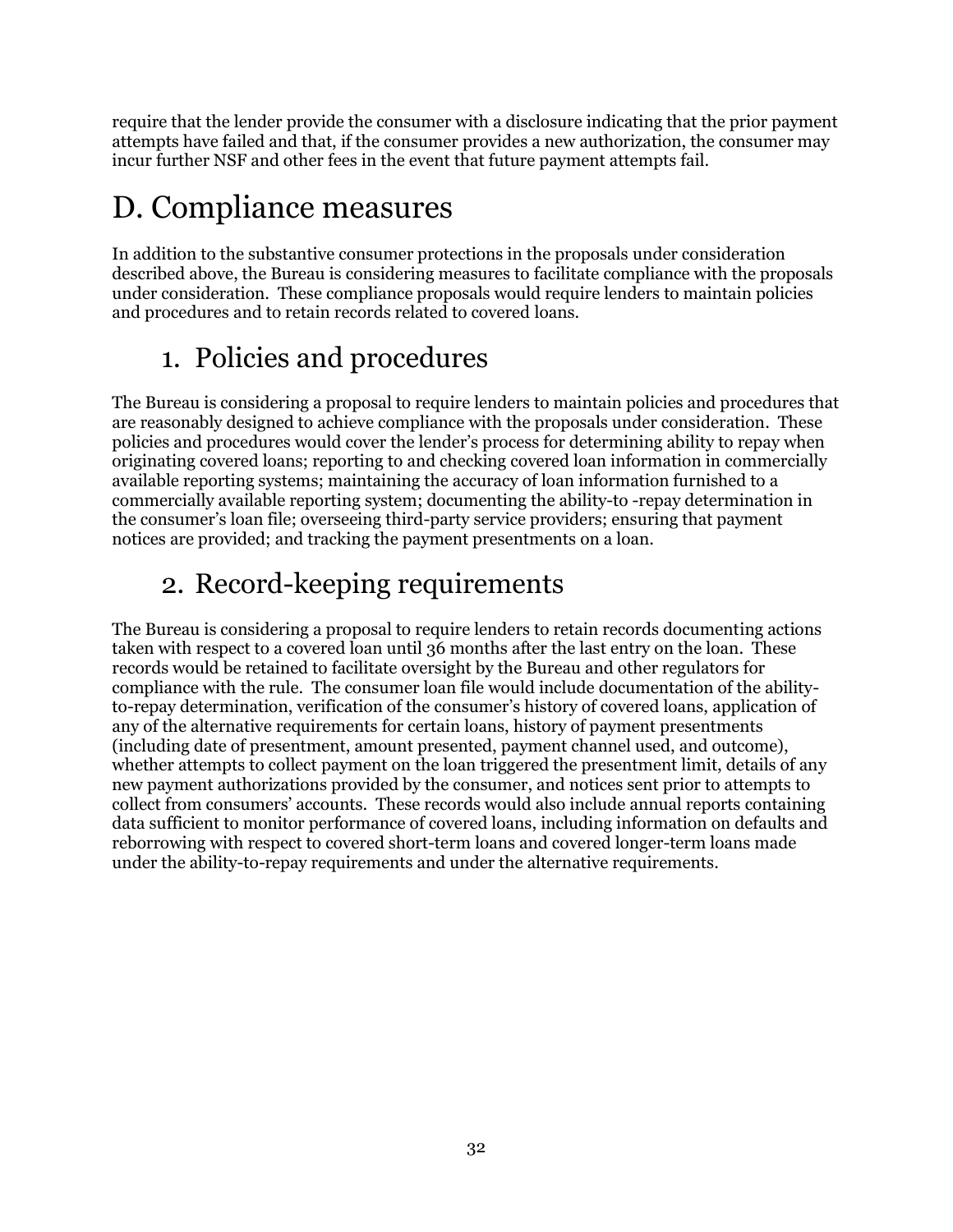# <span id="page-33-0"></span>IV.Potential Impacts on Small Entities

This section of the Outline reviews both the Bureau's preliminary assessments of the potential impacts of the regulatory proposals under consideration on small entities and the methods used to derive the assessments. The Bureau believes that this information will make it easier for SERs and others to offer the Bureau additional data and information regarding potential impacts and input on how the Bureau assesses those impacts.

The Bureau encourages contributions of data and other factual information that will help it to better understand the potential compliance costs and other impacts on small entities, and to develop proposals that achieve appropriate goals, as discussed in this Outline.

As described above, the Bureau is considering proposals that would impose requirements on lenders making loans with contractual duration of 45 days or less (i.e., covered short-term loans), as well as longer-term loans with an all-in annual percentage rate of 36 percent and where the consumer provides the lender with account access or for which the lender takes a non-purchase money security interest in a vehicle (i.e., covered longer-term loans). Many of the operational impacts of the proposals under consideration would be similar regardless of the type of loan being made, and therefore there is a single discussion of those impacts. The operational impacts of determining consumers' ability to repay a loan, however, may differ across loan types, especially in light of current business practices. Those impacts are therefore discussed separately for covered short-term loans and covered longer-term loans. The impacts of the proposals on revenue would also likely differ substantially for covered short-term loans and covered longer-term loans, and are discussed separately. Additionally, the analysis below identifies when impacts on small entities may differ according to whether the lender operates via storefronts or online. Finally, impacts on small entities of providing notices before collecting payment from consumers' accounts and restrictions on those collections are discussed jointly.

Any small entity that offers covered loans would be affected, with the size of impacts depending in part on how heavily the small entity relies on those particular loans as a percentage of its overall revenue and how the small entity determines whether to issue loans today. Entities in the impacted markets include the following:

- Storefront payday lenders;
- Storefront vehicle title lenders;
- Online payday lenders;
- Online vehicle title lenders;
- Non-depository lenders (operating out of storefronts or online) that make longer-term loans with an all-in annual percentage rate in excess of 36 percent and for which the lender obtains authorization to collect repayment from the consumer's account or paycheck;
- Credit unions that offer short-term loans or longer-term loans with an all-in annual percentage rate in excess of 36 percent and for which the lender obtains access to repayment through a consumer's account or paycheck. This includes federal credit unions extending payday alternative loans pursuant to NCUA regulations, though the impact on such entities will be affected by alternate requirements in the proposals under consideration for certain loans that fall within those regulations; and
- Other depository institutions that offer short-term loans or longer-term loans with an all-in annual percentage rate in excess of 36 percent and for which the lender obtains access to repayment through a consumer's account or paycheck.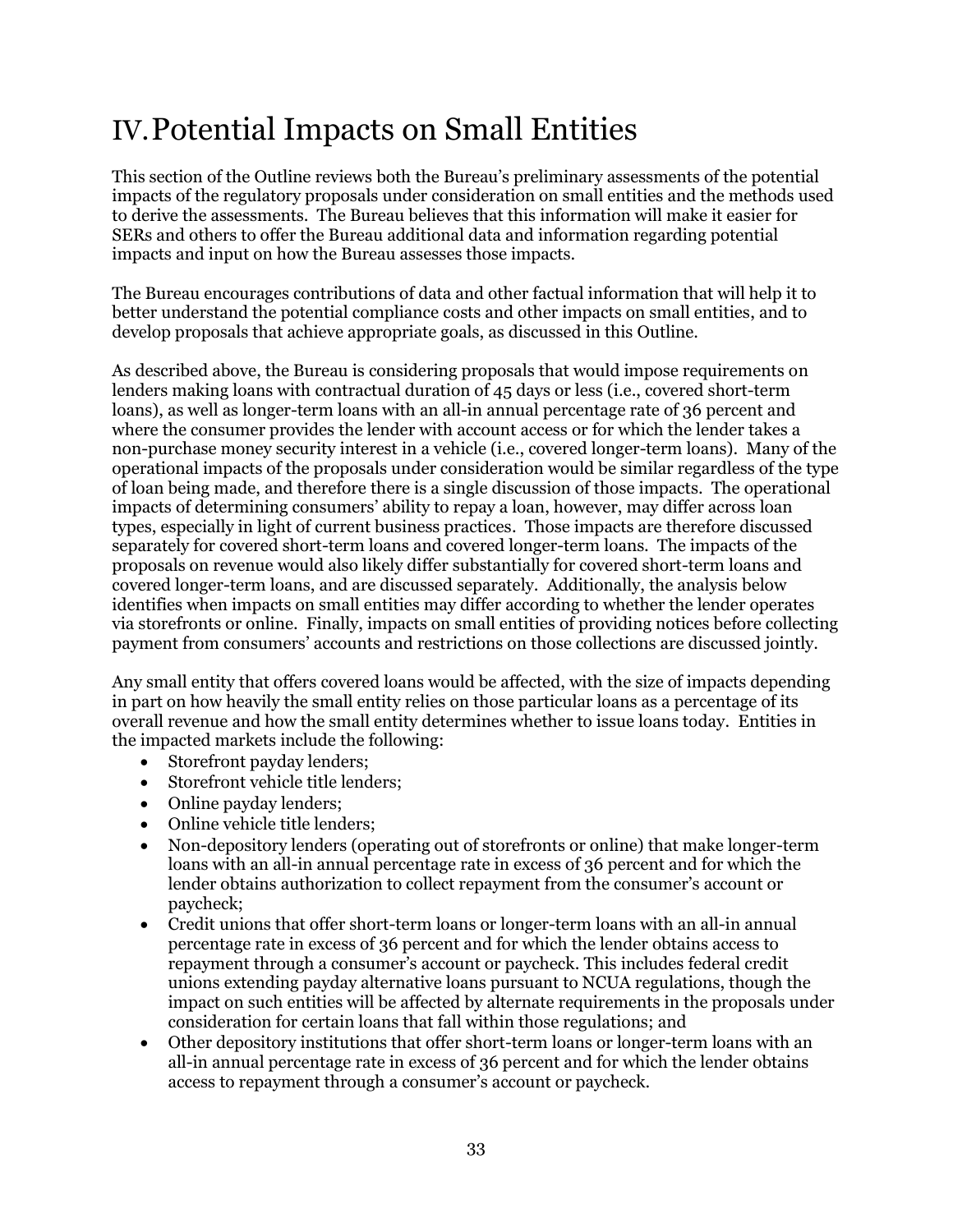For all covered loans, lenders would be required to:

- Collect and verify income information;
- Consult the records of the lender and its affiliates;
- Access a commercially available reporting system and report information on the covered loan to commercially available reporting systems; and
- Maintain records for 36 months demonstrating compliance with the requirements and calculate reborrowing and default rates of their loan portfolios.

For covered loans that are originated pursuant to an ability-to-repay determination, lenders would also be required to:

- Collect and verify information about the consumer's major financial obligations;
- Make a good-faith, reasonable determination that the consumer has the ability to repay the loan according to its terms while satisfying other major obligations and living expenses; and
- Document changed circumstances in the consumer's finances for transactions where the consumer is attempting to take out multiple covered short-term loans or covered longerterm loans with a balloon payment within specified time periods.

For covered loans originated pursuant to the alternative requirements, lenders would also be required to:

- Provide disclosures about the operation of the alternative requirements; and
- For covered short-term loans, administer the off-ramp or amortization requirements.

The impacts of these requirements on small entities that originate covered loans are discussed in the sections that follow, along with estimates of the impacts on the revenue of these lenders that would result from the restrictions that would be imposed by the proposals under consideration.

## <span id="page-34-0"></span>A. Common operational impacts on small entities making covered loans

Under the proposals being considered, small entities would have two ways of offering covered loans. They could obtain and verify information about an applicant's income and major financial obligations and make a good-faith, reasonable determination that the consumer has the ability to repay the loan. Or, the lender could satisfy the requirements of one of the alternatives to the requirements of the ability-to-repay determination. Some of the operational requirements of the proposals being considered would apply with respect to any covered loans. Other requirements would vary depending on whether the lender is making loans under the ability-to-repay requirement or under alternative requirements; the impacts of those requirements would likely vary by the type of loan.

The proposals being considered would require lenders making any type of covered loan to consult their own records and the records of their affiliates to determine whether the borrower had taken out any prior covered loans and, if so, the timing of those loans. Lenders would also be required to obtain and verify c0nsumer income on all covered loans. Lenders would be required to consider borrowing history with other lenders and would have to use a commercially available reporting system to obtain information about the consumer's borrowing history across lenders. To facilitate consideration of borrowing history, lenders would be required to submit records of covered loans they originate to commercially available reporting systems.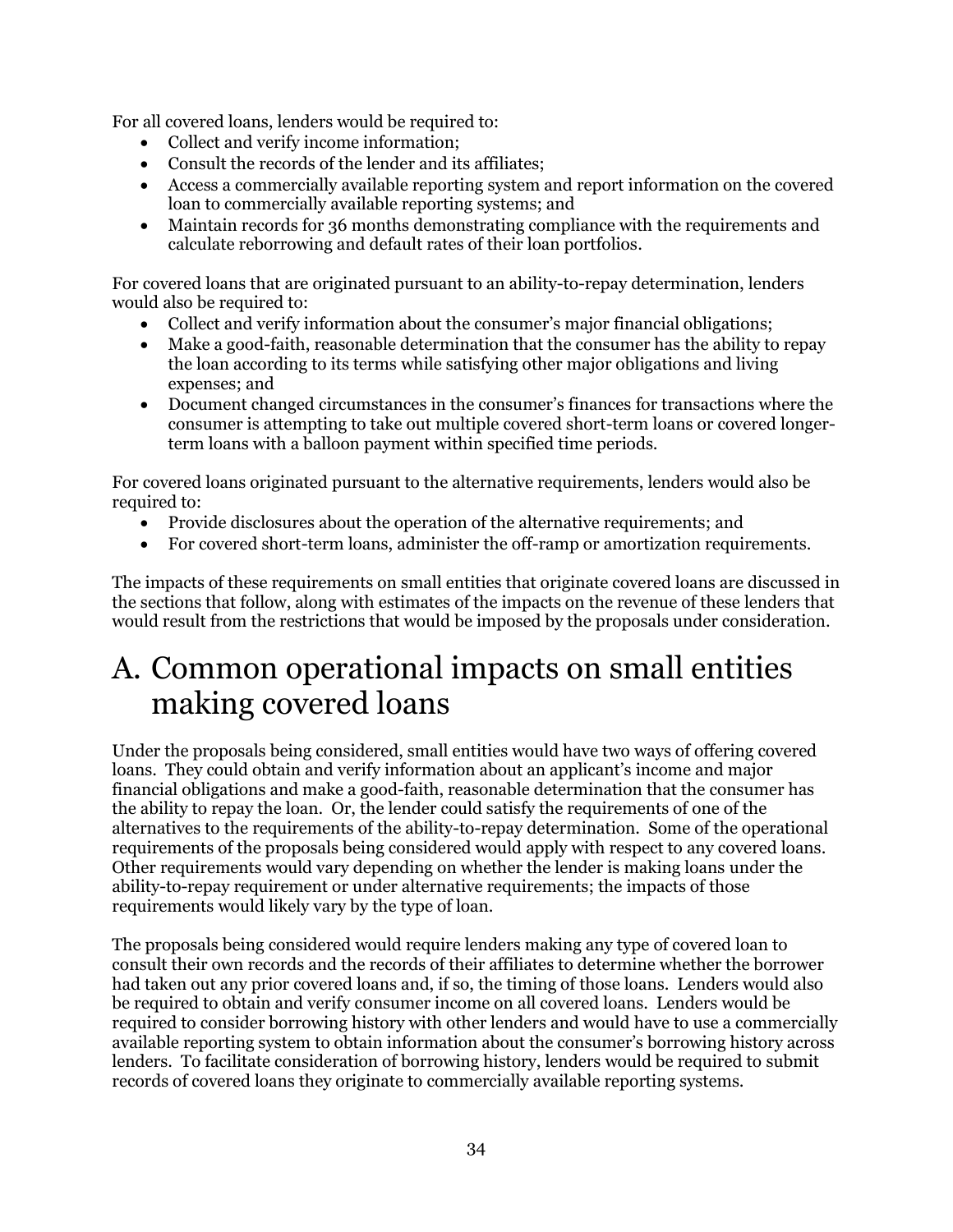Finally, the proposals under consideration would require lenders to establish policies and procedures to comply with the provisions of the rule, maintain records for each loan sufficient to demonstrate compliance with provisions of the rule, and, as part of the record-keeping requirement, calculate the reborrowing and default rates of their loan portfolios each year.

## <span id="page-35-0"></span>1. Consulting lender's own records

In order to consult its own records and those of any affiliates, a small entity would need a system for recording loans that can be identified as being made to a particular consumer and a method of reliably accessing those records. The Bureau believes that small entities would most likely comply with this requirement by using computerized recordkeeping. A small entity operating a single storefront would need a system of recording the loans made from that storefront and accessing those loans by consumer. A small entity operating multiple storefronts or multiple affiliates would need a centralized set of records or a way of accessing the records of all of the storefronts or affiliates. A small entity operating solely online would presumably maintain a single set of records; if the entity maintained multiple sets of records it would need a way to access each set of records.

The Bureau believes that most small entities already have the ability to comply with this provision, with the exception of small entities with affiliates that are run as separate operations. Lenders' own business needs likely lead them to have this capacity. Lenders need to be able to track loans in order to service the loans. In addition, lenders need to track the borrowing and repayment behavior of individual consumers to reduce their lending risk, such as by avoiding lending to a consumer who has defaulted on a prior loan. And, lenders in a number of states are required to maintain records that would be sufficient to comply with this proposal.

There may be some small entities, however, that currently do not have the capacity in place to comply with this requirement. Small entities that do not already have a records system in place would need to incur a one-time cost of developing such a system, which may require investment in information technology hardware and/or software, the development of policies and procedures for maintaining and using the system, and the training of existing staff in the use of the system. There would also be an ongoing cost associated with training new staff in the use of the system. Small entities may instead contract with a vendor to supply part or all of the systems and training needs. The Bureau seeks further information on whether small entities already have systems that would allow them to comply with the requirements of the proposals under consideration and the costs of developing or purchasing those systems, and the costs of obtaining these services from a vendor.

The Bureau believes that the initial investment in information technology hardware and software to comply with this requirement would be quite limited—a standard personal computer running spreadsheet software should be sufficient—and estimates that purchasing necessary hardware and software would cost approximately \$2,000 for a small entity plus \$1,000 for each additional storefront operated by the small entity. For small entities that already have standard personal computer hardware, but no electronic record keeping system, the Bureau estimates that the cost would be approximately \$500 per storefront.

The Bureau notes that small entities operating multiple storefronts, or small entities with multiple affiliates offering covered loans, may find it more cost effective to rely on the records of a commercially available reporting system to determine the borrowing history of a prospective borrower, including that person's borrowing history at the small entity's other storefronts or affiliates.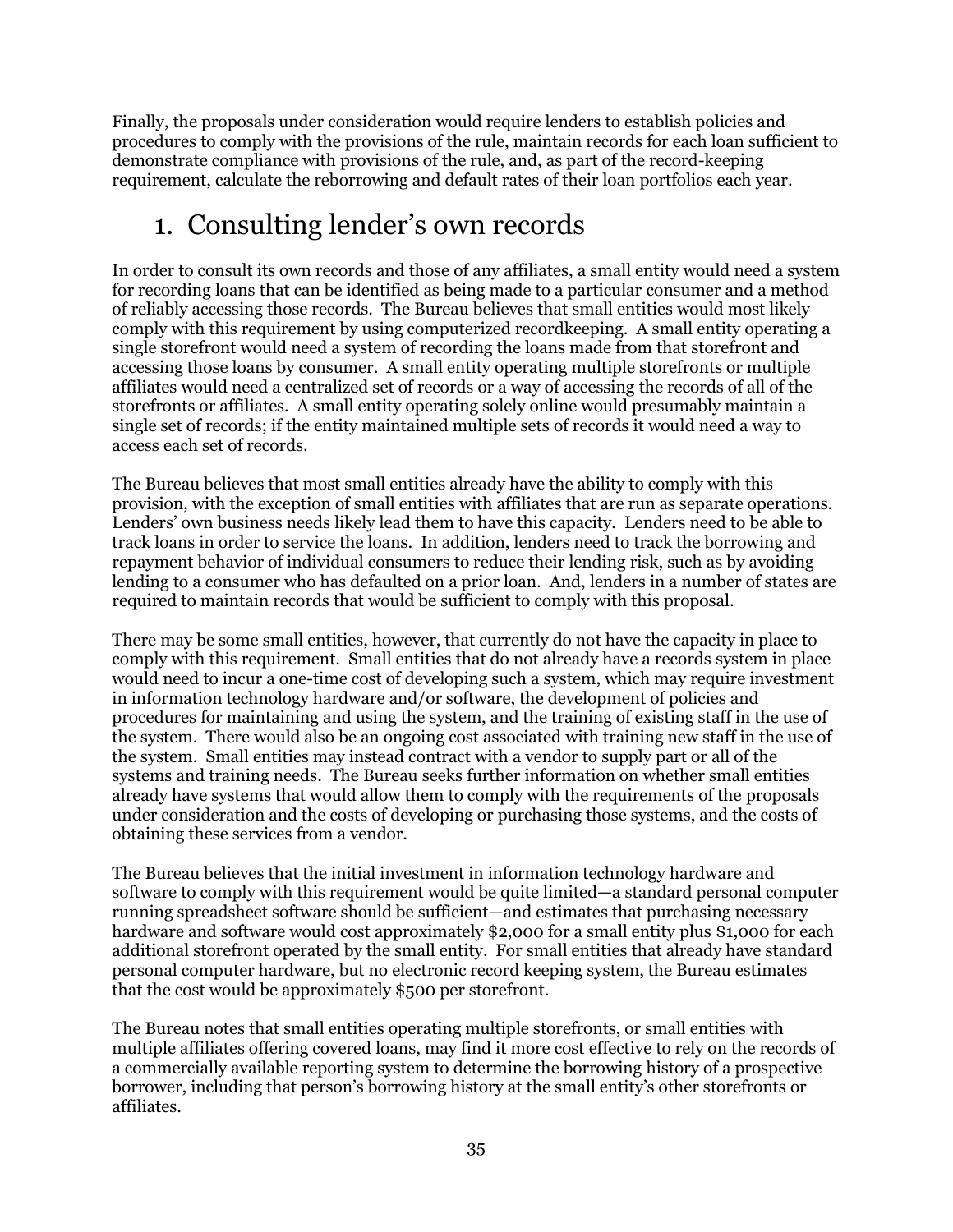# 2. Accessing a commercially available reporting system

Accessing a commercially available reporting system would require developing a relationship with a firm operating a reporting system that complies with the requirements of the proposals being considered. The Bureau believes that many small entities likely already work with firms that operate similar reporting systems, such as in states where a private third-party operates reporting systems on behalf of the state regulator, or for their own risk management purposes, such as fraud detection.

Based on the pricing practices of similar services available in the market today, the Bureau expects that access to the reporting system would be priced on a per-inquiry basis, where an inquiry is a request for information about a particular consumer at a particular point in time. Based on the cost of similar services offered in the market today, the Bureau believes that the cost per inquiry would be less than \$1.

# 3. Providing information to commercially available reporting systems

Furnishing information to reporting systems would require small entities to incur one-time and ongoing costs. These include costs associated with establishing a relationship with each reporting system provider, developing procedures for furnishing the loan data, and for compliance with applicable laws, and to furnish loan data. There may be different ways of furnishing this data. For example, it may be feasible to develop systems that would automatically transmit loan data to reporting system providers. One approach may be for the operator of the reporting system to offer a web-based form for entering data manually, which would presumably take five to 10 minutes to fill out for each loan at the time of origination and repayment. Assuming that multiple reporting systems existed, it might be necessary to incur this cost multiple times. The Bureau notes that some lenders in states where a private thirdparty operates reporting systems on behalf of state regulators are already required to provide this information.

The Bureau seeks input on how lenders would provide information to reporting systems and the costs that such a process would impose on lenders.

# 4. Obtaining and verifying income information

Lenders originating covered loans would be required to obtain and verify information on the amount and timing of an applicant's income. The Bureau believes that many small entities that make covered loans, such as storefront lenders making payday loans, already obtain and verify information on consumers' income. Many of these lenders, however, only obtain and verify income the first time they make a loan to a consumer, or on the first loan following a substantial break in borrowing. Other small entities, such as some vehicle title lenders or some lenders operating online, may not currently obtain or verify income information on any loans. In each of these circumstances, the proposals under consideration would impose additional costs on some or all loans a lender makes. These costs would take the form of staff time spent obtaining and verifying income. The Bureau believes that the costs of obtaining and verifying income information will generally range from one to 15 minutes, depending on whether a consumer provides adequate written documentation or the lender has to follow up to verify the information, such as by calling an employer.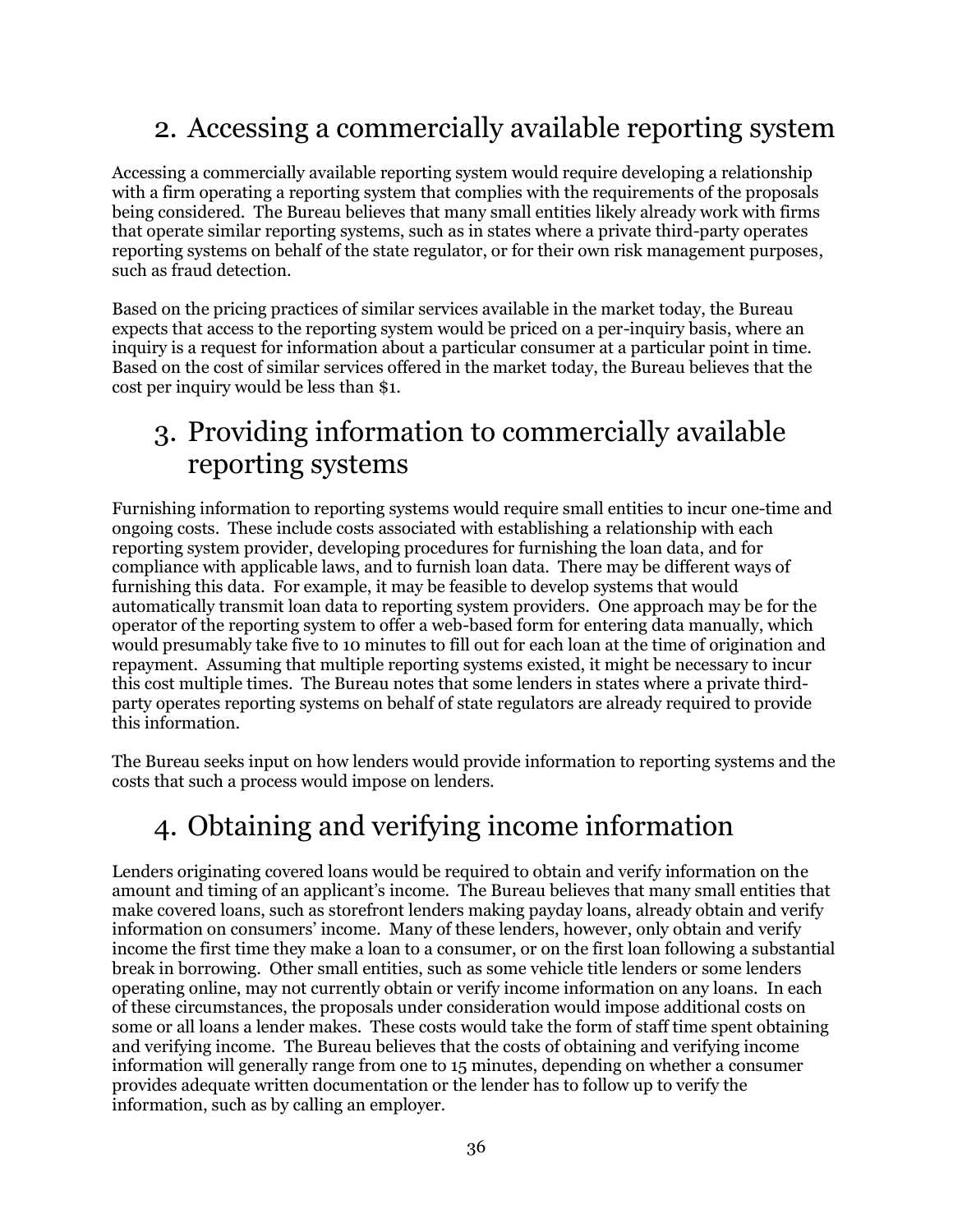Lenders making loans online may face particular challenges verifying income information if the easiest way to do so is by obtaining documents. It may be feasible for online lenders to obtain scanned or photographed documents. The Bureau seeks information about how online lenders would comply with the requirements to obtain and verify information and the costs associated with doing so.

# 5. Establishing and following compliance procedures

The proposals under consideration would require lenders to take various steps to ensure that the loans they originate are permitted by the regulation and to ensure that they do not engage in prohibited collections practices. This would require an initial cost to develop appropriate procedures and train staff. It would also require ongoing costs on a per-loan basis and additional training of new staff. The per-loan costs are discussed in the relevant sections below. The Bureau seeks input on how time consuming and costly it would be for small entities to develop procedures to comply with the requirements of the different approaches to lending that would be permitted under the proposals.

# 6. Record keeping

Under the proposals under consideration, lenders would be required to maintain for 36 months records sufficient to demonstrate compliance with the rule. The Bureau believes that lenders would maintain these records in the ordinary course of business, but seeks input from SERs on business practices. In addition, lenders would be required to generate, on an annual basis, metrics on defaults and reborrowing on the loans they originate. The impact of this requirement would depend on how lenders store information about their lending and what reports and summaries they already prepare for their own business purposes. The Bureau believes that generating these summaries will be facilitated by the systems lenders would be required to maintain to track their own lending of covered loans. Vendors may also provide systems to facilitate the generation of these statistics. The Bureau seeks input on how lenders would comply with the requirement to track their own lending of covered loans and whether that would facilitate the production of these annual metrics.

# B. Specific impacts on small entities making covered short-term loans

The proposals the Bureau is considering would impose a number of requirements on small entities that offer covered short-term loans, such as single-payment payday or vehicle title loans. This section first describes the operational costs of complying with the requirements of the proposals being considered that are specific to covered short-term loans and then the impact of lost revenue from certain loans that are currently made by small entities that could no longer be made under the proposals being considered.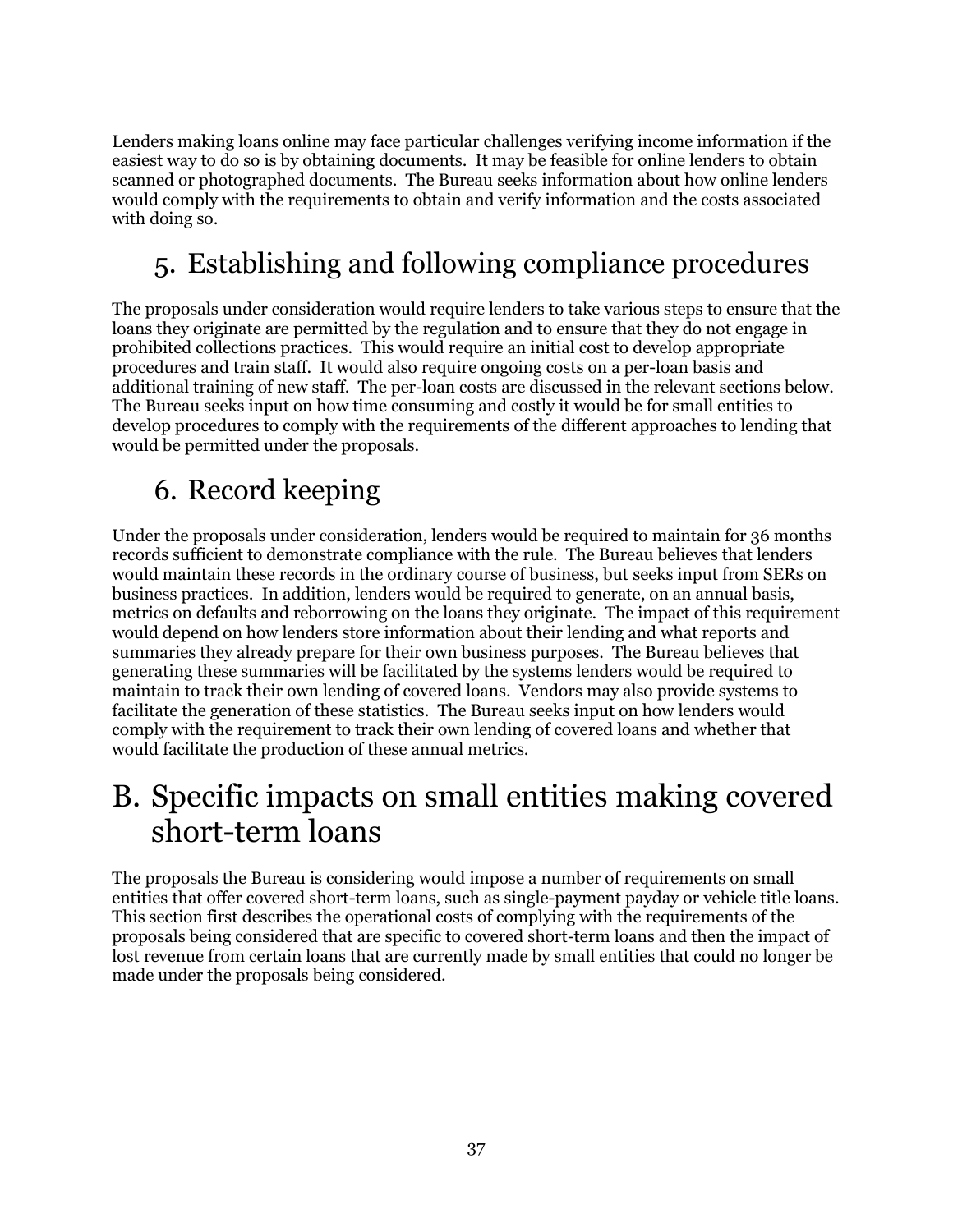# 1. Impacts of operational requirements on small entities determining ability to repay when making covered short-term loans

Under the proposals being considered, prior to making a covered short-term loan other than under the alternative requirements discussed in Section III.A.3, a lender would be required to obtain and verify information about the amount and timing of consumer income and major financial obligations and assess that information to determine whether a consumer has ability to repay the loan. In addition, a consumer who has had a covered short-term loan outstanding within the past 60 days would need to demonstrate a change in his or her financial circumstances such that he or she would have sufficient ability to repay a new covered shortterm loan. The operational impacts of complying with these requirements are discussed here.

### a.Obtaining and verifying information on income and major financial obligations and making ability-to-repay determination

The costs generally associated with obtaining and verifying income information are discussed above. In addition, many consumers likely have multiple income sources that are not all currently documented in the ordinary course of short-term lending. Consumers and lenders may have incentives to provide and gather more income information than they do currently in order to establish the borrower's ability to repay a given loan, adding to lenders' costs.

The Bureau believes that most small entities that originate short-term loans do not currently obtain or verify information on applicants' major financial obligations or determine consumers' ability to repay a loan, as would be required under the proposals under consideration. Lenders would be required to obtain a credit report to verify debt information, at an estimated cost of \$1 to\$2. This would likely be in addition to the cost of accessing a commercially available reporting system for information on other covered loans, since the credit reporting systems that specialize in reporting covered loans may not contain information regarding consumers' other major financial obligations. Obtaining and validating some information, such as mortgage or rent payments, could be done using hard copies of documents such as cancelled checks or bank statements.

Alternatively, the Bureau expects that services may emerge that allow lenders to obtain and verify the information through electronic means, such as through bank accounts. For consumers who have straightforward documentation, the Bureau estimates that verifying this information would take roughly 10 to 20 minutes per application. If a lender has access to electronic means of obtaining and verifying information, the Bureau believes this could be done in one or two minutes, and would cost roughly \$1 to \$2 (based on the cost of similar services currently offered). Some consumers may not have such electronic records and may visit a lender's storefront without the required documentation. This would require a second visit to the lender, imposing the costs on the lender of dealing with the consumer on multiple occasions prior to making a loan, and may lead to some consumers failing to complete the loan application process, reducing lender revenue.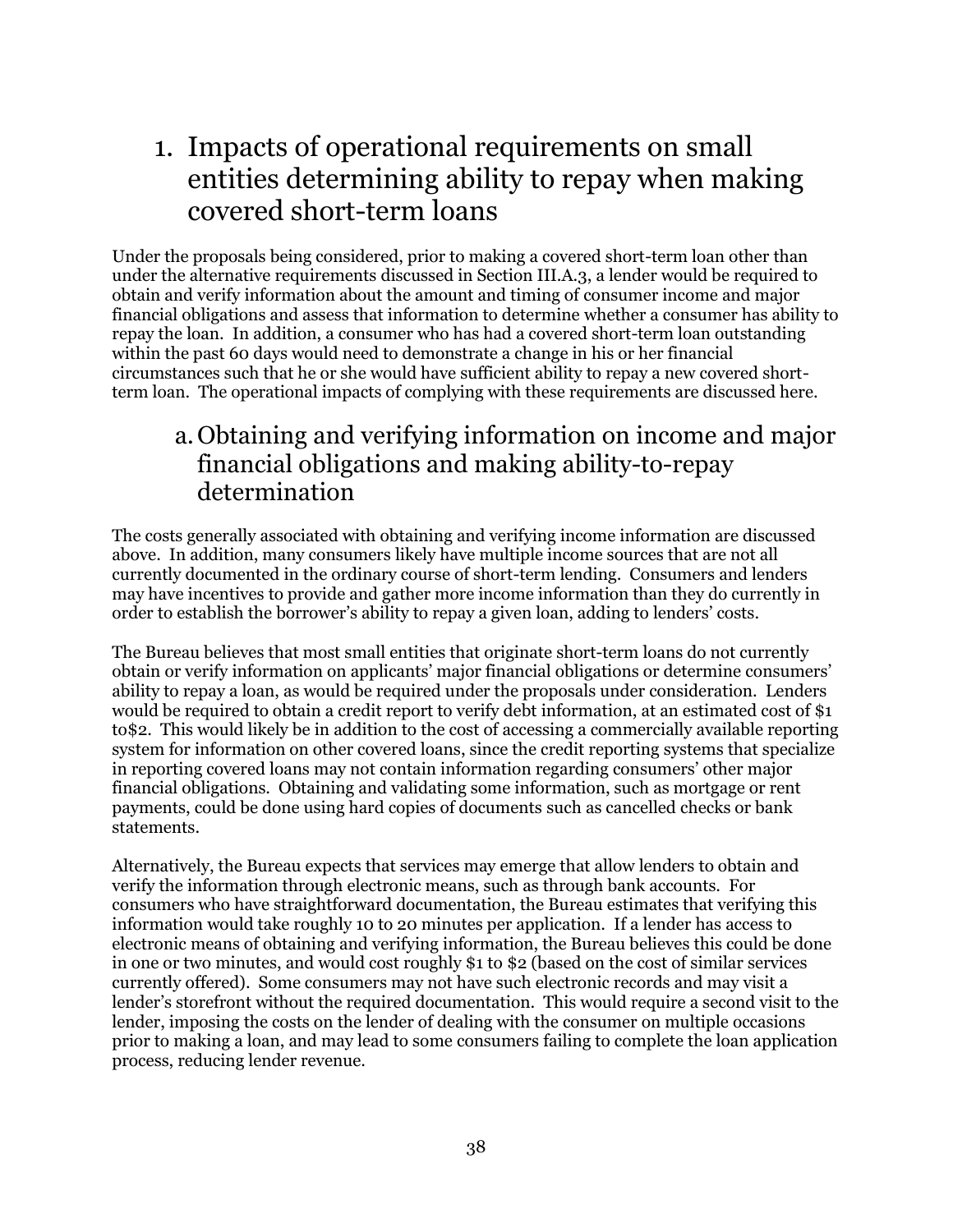Lenders making loans online may face particular challenges verifying information if the easiest way to do so is by obtaining documents. It may be feasible for online lenders to obtain scanned or photographed documents. The Bureau seeks information about how online lenders would comply with the requirements to obtain and verify information and the costs associated with doing so.

Once information on income and major financial obligations has been obtained and verified, the lender would need to determine whether the consumer has the ability to repay the contemplated loan. The Bureau estimates that this would take roughly 10 additional minutes. In total, the Bureau estimates that obtaining and verifying information about consumers' income and major financial obligations would take between 15 and 45 minutes; a credit report would cost between \$1 and \$2; and lenders relying on electronic services to gather and verify information about major financial obligations would pay between \$1 and \$2 per application for that information. The Bureau seeks information on all aspects of these estimates, and seeks information on the hourly wages of the staff that would spend time carrying out this work.

Lenders would also need to develop policies and procedures for carrying out these requirements. In particular, lenders would need to develop procedures for making a reasonable good-faith determination that a consumer has the ability to repay a loan without reborrowing or defaulting. The Bureau seeks information on how costly it would be for lenders to develop such procedures.

## b.Documenting changed circumstances

Because of the impact of the presumption of ability to repay triggered after the first loan in a sequence, lenders would not be able to make another covered short-term loan to a consumer within 60 days of the consumer having a prior covered short-term loan outstanding unless the borrower's financial circumstances had changed. 31 A change in the consumer's circumstances would need to be such that while the consumer had not been able to repay the previous loan (i.e., without needing to reborrow), the lender could reach a reasonable determination that the applicant would have ability to repay the new loan. This change in circumstances would need to be documented. To comply with this requirement, lenders would incur per-loan costs for documenting the changed circumstances and evaluating whether the changed circumstances were sufficient to satisfy the requirement of the proposal under consideration. Lenders would be required, however, to determine that a consumer has an ability to repay these loans in any case, and the Bureau believes that documenting and evaluating the changed circumstances would not meaningfully increase the cost of the ability to repay determination relative to the cost of originating the initial loan. The Bureau seeks input on how lenders would comply with the requirement to document changed circumstances and whether it would impose additional costs beyond the general ability-to-repay determination.

 $\overline{a}$ <sup>31</sup> This restriction would not apply to transactions involving loans that comply with the alternative requirements.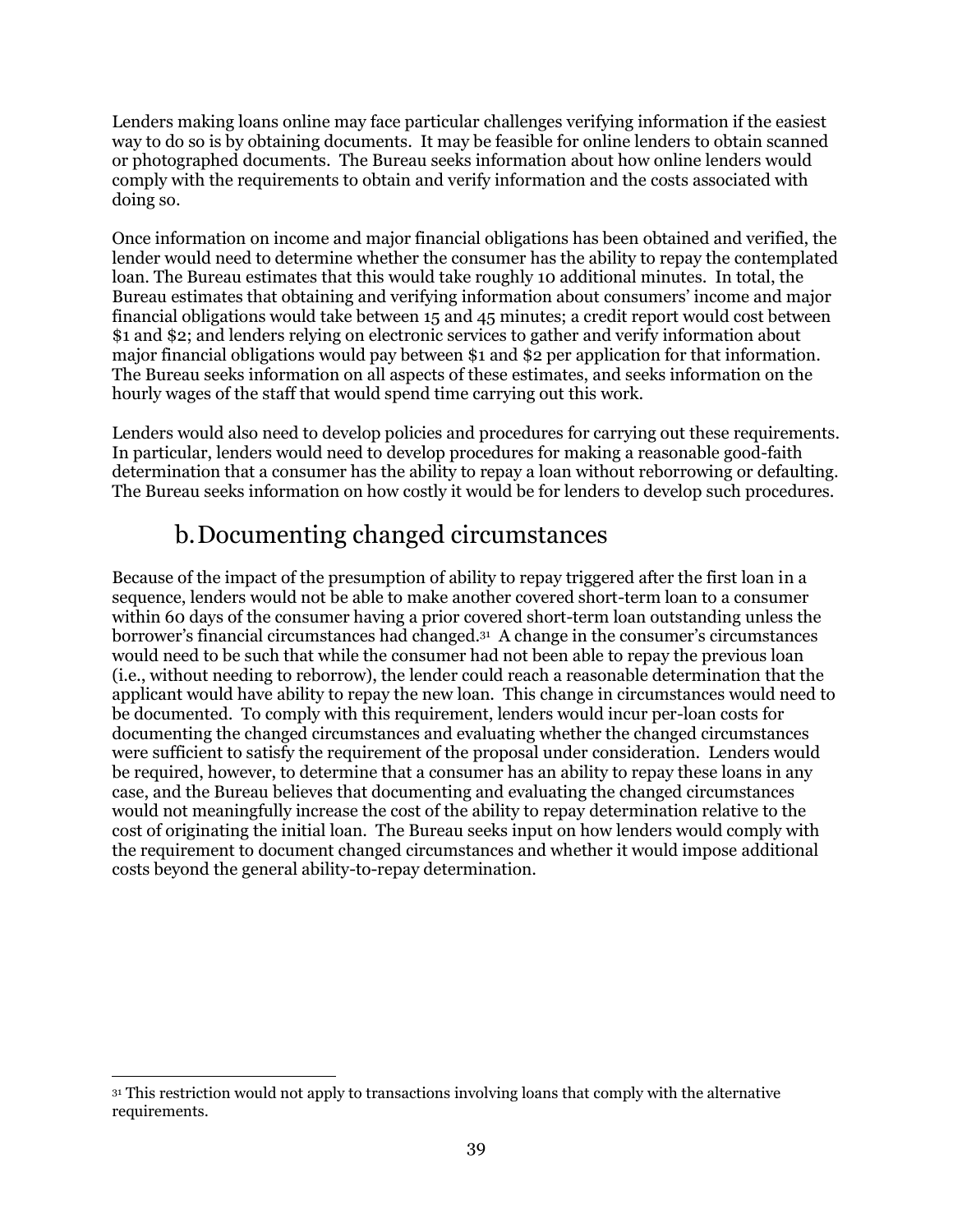## 2. Impacts of operational requirements on small entities of making covered short-term loans under alternative requirements

Lenders that make short-term loans that comply with the alternative requirements described in Section III.A.3 would not have to obtain or verify major financial obligation information, complete the ability to repay determination, or document changed circumstances prior to making loans that meet those requirements.

The Bureau believes that small entities and other lenders may find this approach more attractive in many circumstances because of the reduced burden associated with gathering less information from the consumer and because some loans that might otherwise be prohibited could be made under the alternative requirements.

As part of the alternative requirements, the Bureau is considering two different approaches, to protect consumers who may struggle to retire debt on covered short-term loans made under the alternative requirements. One, the amortization requirement, would require lenders to reduce the principal of subsequent loans in a sequence; the other would require lenders to provide a nocost off-ramp if the consumer is unable to repay the third loan in a sequence. The amortization requirement would not have operational impacts on lenders beyond the general requirement of having to develop policies and procedures to ensure that the loans comply with the rule. The off-ramp requirement would have operational impacts.

The Bureau is also considering whether to require lenders to provide a disclosure to consumers explaining the operation of the alternative requirements for covered short-term loans.

### a.Off-ramps

The Bureau believes that many of the requirements of administering off-ramps, such as tracking whether payments have been made and what the balance outstanding is, could be satisfied using lenders' existing loan management systems, but lenders would need to modify those systems and develop policies and procedures for managing off-ramps. The Bureau seeks input on whether existing systems would be sufficient to administer off-ramps, or whether new systems would be required. The systems and processes that small entities use when servicing short-term loans are fairly labor intensive, with employees often contacting consumers shortly before the due date of each payment. If lenders follow this model when servicing off-ramps, the multiple payments of off-ramps would be associated with increased servicing costs.

The Bureau understands that some lenders currently offer extended payment plans under state requirements or to comply with industry trade association best practices. For those lenders, the Bureau is seeking input on the marginal additional burdens associated with the off-ramp requirement under consideration.

Off-ramps would also impose costs on lenders in the form of a delay in the repayment of some loans and a period of time in which the lender would not be charging additional fees or interest on the loan. The Bureau seeks input on these costs.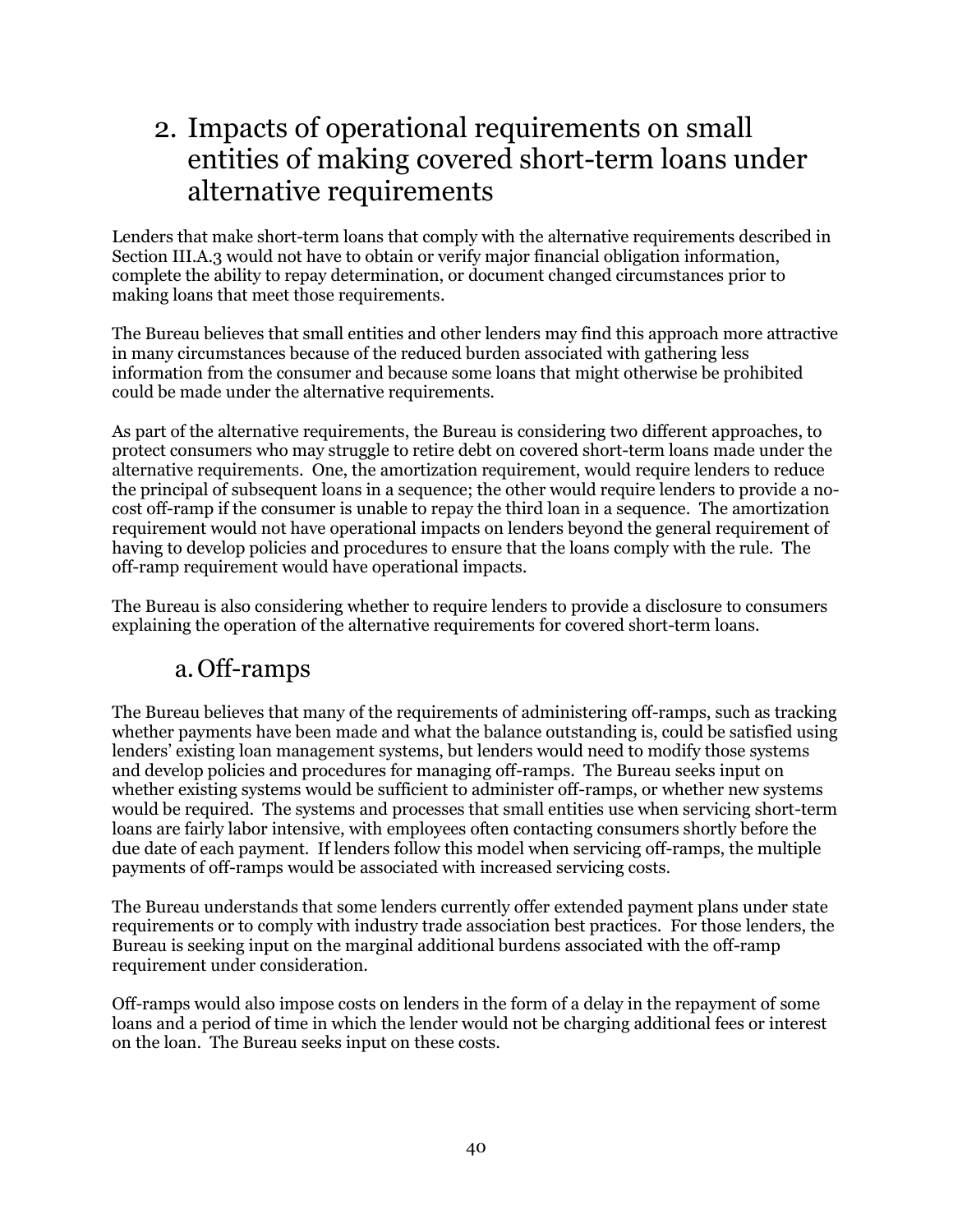### b.Disclosures

The Bureau is considering whether to require lenders to provide a disclosure to consumers explaining the operation of the alternative requirements for covered short-term loans. If this disclosure is a standard form for all consumers, the cost of providing the disclosure would be quite small. If the disclosure requires lenders to provide customized information about the transaction this would impose additional costs. Lenders would need to develop policies and procedures for filling out and providing the disclosures, and lenders' employees would have to spend time preparing the disclosure for each borrower. This would likely be quite short, less than five minutes, given the limited number information that would be specific to a transaction.

# 3. Revenue impacts of lending on small entities making covered short-term loans

The proposals under consideration would restrict the circumstances in which lenders could make covered short-term loans. Given the current patterns of lending and borrowing in affected markets, such as storefront payday lending and short-term vehicle title lending, the Bureau believes that these restrictions would lead to a substantial reduction in the volume of covered short-term loans.<sup>32</sup> This, in turn, would have a substantial impact on the revenue of small entities that currently originate these types of loans, especially small entities that specialize in short-term lending. In some cases, lenders may be able to reduce the impacts of the proposals under consideration by moving to loan products that are less affected by the proposals, such as longer-term installment loans with smaller periodic payments.

This section presents extremely rough estimates of the magnitude of the effects on loan volume in the storefront balloon payday market from the proposals under consideration.

The estimates presented here were derived from simulations using loan-level data from a number of large storefront payday lenders. The Bureau obtained data from a number of storefront payday lenders through the supervisory process. These are the same data that formed the basis of the Bureau's April 2013 and March 2014 publications. The data provide information on all payday loans extended by each lender over a period of at least 12 months. The dataset contains an anonymous customer identification code that allows the Bureau to link all loans made to the same consumer by a given lender during the observed time period.

The simulations were carried out by attempting to identify which loans that were made in the storefront balloon payday market could still be made if the Bureau were to adopt the proposals under consideration, and estimating the total dollar amount of those loans and fees charged on those loans. In addition, for scenarios in which lenders would be required to provide consumers off-ramps in certain circumstances, the simulations produced estimates of the number of consumers that would be eligible for an off-ramp. The Bureau seeks input on the validity of this approach to estimating the impacts of the proposals under consideration, as well as on the following specific application of this approach.

 $\overline{a}$ <sup>32</sup> For example, in the March 2014 Data Point, the Bureau found that half of all loans are part of a sequence of loans at least 10 loans long. The Data Point analysis defined loan sequence as loans that were taken out with 14 days of the repayment of a prior loan. If loan sequences are defined using a wider window, such as the 60 days being considered in the proposals, the share of loans that are calculated to be taken out as part of a loan sequence at least 10 loans long would be even higher.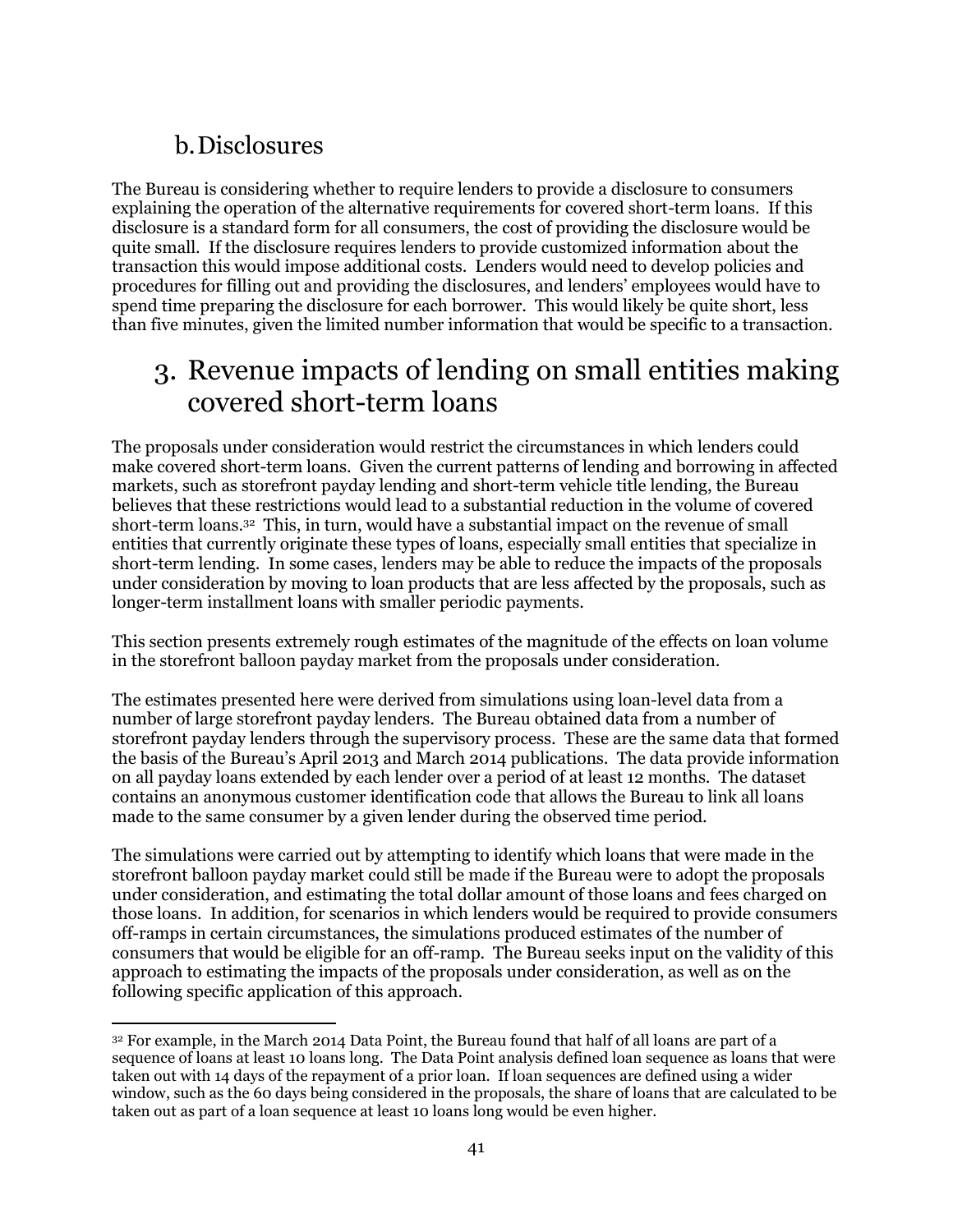There are a number of sources of uncertainty in the estimates generated by the simulations. First, the data used to carry out these simulations are from large lenders. The behavior of large lenders and consumers at large lenders may differ in important ways from the behavior of small lenders and consumers at small lenders. Second, the loan data do not identify consumers taking out loans from multiple lenders, which will cause some understatement of the impact of the restrictions. Third, there is uncertainty about how consumers would react to the restrictions that would be imposed by the proposals under consideration and how the overall market for these loans would change. Consumers' behavior may change in response to the restrictions in a number of ways, including their decisions to take out a loan in the first place, how quickly to repay a loan, and whether and how quickly to borrow following a cooling-off period. In addition, there is uncertainty about whether and how consumers would use off-ramps, if the Bureau were to include an off-ramp requirement in a regulation.

The reaction of lenders is also uncertain. They may change their pricing (to the extent allowed by state law), may change the range of products they offer, may consolidate locations, or may cease operations entirely. With regard to the range of products offered, lenders and consumers may respond by shifting to longer-term, lower-payment installment loans, where these loans can be originated profitably given such factors as risk of default and other restrictions on making these loans—including the Bureau's proposal regarding covered longer-term loans. The flexibility of the simulations to address these different sources of uncertainty is limited. As discussed below, one source of uncertainty that is expressly incorporated into the simulations is the behavior of consumers subsequent to cooling-off periods and off-ramps.

The Bureau notes that publicly released preliminary analysis of online lending by an industry research group suggests that patterns in online lending may be very different than in storefront lending, and therefore the results of this analysis may not be as useful in evaluating the impact on small entities that originate covered short-term loans online.

Based on analysis of non-public information, the Bureau believes that the impact of an abilityto-repay requirement on short-term vehicle title lending would likely be similar to the impacts estimated here for short-term payday lending. However, vehicle title loans could not be originated pursuant to the alternative requirements. The estimates presented here on the impacts on lenders that make loans under the alternative requirements are therefore not relevant to evaluating the impacts on vehicle title lending.

### a.Simulations of determination of ability to repay

The storefront payday loan data that is used in the simulations does not contain information about consumers' financial obligations and only has information on the income used to qualify for the loan (consumers may have additional income). Measures that can be calculated using the information in the data include a payment-to-income (PTI) ratio and a measure of residual income that considers only the payment on the loan. These approaches, however, do not capture the major financial obligations that a lender would need to consider and verify when making a determination of whether a consumer has the ability to repay a loan under the proposals being considered. Those obligations may vary substantially across consumer, and therefore a payment-to-income ratio or a measure of residual income minus the loan payment that leaves one consumer with sufficient ability to repay a loan may not be sufficient for another consumer.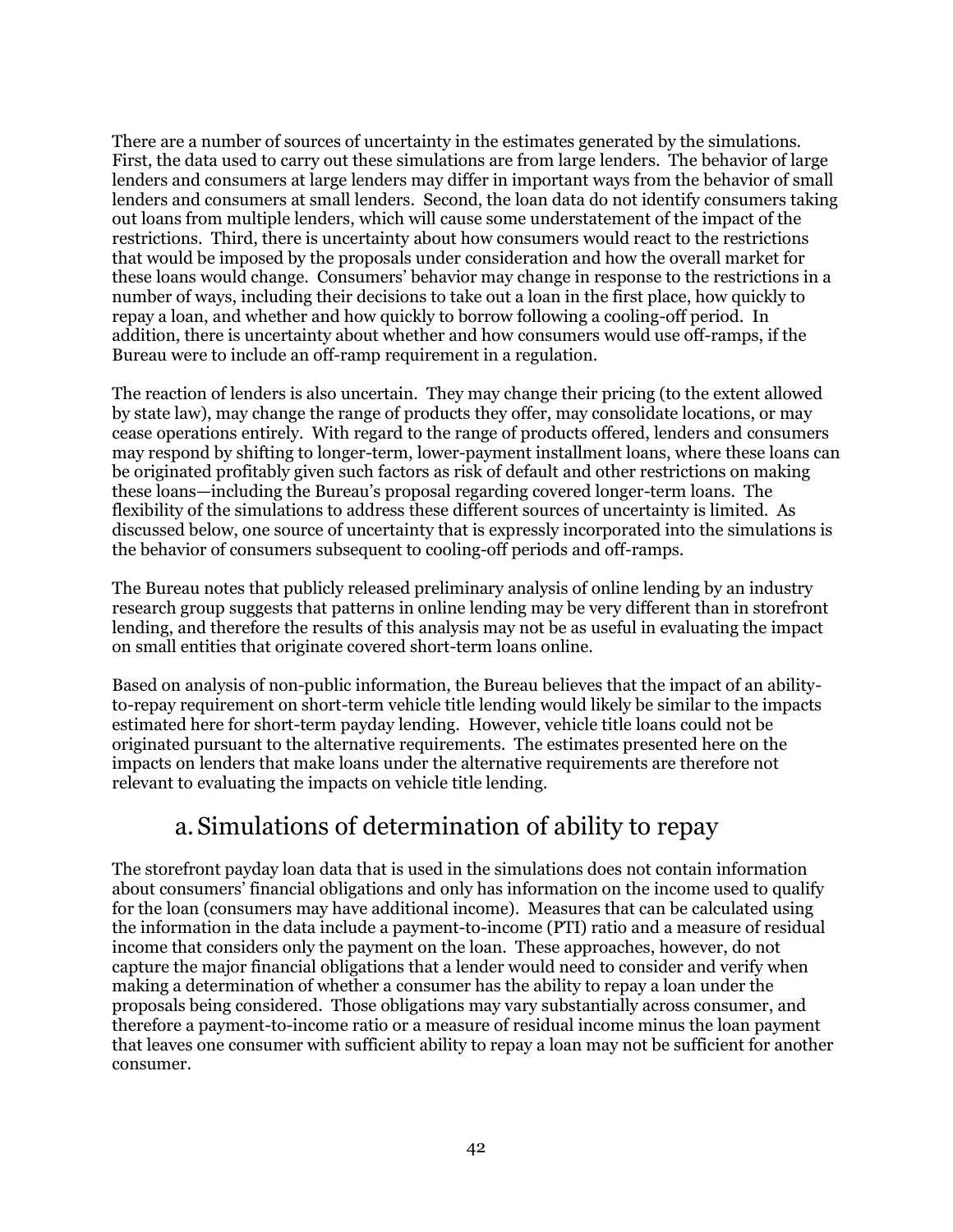With those limitations in mind, the median PTI ratio, where income is measured at the monthly level, is 22 percent. This means that half of all storefront payday consumers have a payment due on their loans that is more than 22 percent of their monthly income. Nine percent have a PTI ratio over 50 percent. The median monthly income remaining after repaying a loan is \$1,506. Thus, half of payday borrowers have less than \$1,506 in monthly income remaining after repaying the loan. Twenty percent of borrowers have less than \$710 in monthly income after repaying their loan. The Bureau is conducting further analysis of the likely impacts on lenders that make loans by determining ability to repay under the proposal being considered. These results suggest that for a substantial number of consumers, the reasonable determination under the proposals under consideration would be that the consumer would not have the ability to repay the contemplated loan. The proposals under consideration would therefore likely have a significant impact on the volume of payday loans that could be made if lenders were to use the ability-to-repay approach.

The proposals under consideration also would impose a rebuttable presumption of inability to repay a covered short-term loan after the first loan in the sequence, and a conclusive presumption of inability to repay after the third loan in the sequence. Simulations of the impacts of these presumptions, apart from the impacts of the requirement to determine ability to repay for an initial loan, are presented here.

Lenders that determine ability to repay to make a loan could not lend to a consumer who had a covered short-term loan outstanding within the prior 60 days without a documented change in consumer circumstances. These simulations assumed that consumers would not have changed circumstances that would allow them to take out another loan prior to the end of the 60-day period. In actuality, some consumers would have verifiable changed circumstances and would borrow sooner than 60 days after repaying their last loan; to that extent, the total reduction in loan volume would not be as great as these simulations would indicate. However, the simulations did not account for the direct effects of a requirement to determine a borrower's ability to repay the initial loan.

There are many consumers in the data who took out a series of payday loans where each loan was closer than 60 days to the prior, often resulting in a large number of loans in a sequence. An important source of uncertainty with regard to the impact of the proposals being considered is whether consumers who cannot borrow again because of the restriction on lending during the 60-day cooling-off period would return to borrow after 60 days. For consumers who had multiple sequences separated by more than 60 days, this analysis assumed that consumers would have still taken out the first loan in each sequence. However, for those consumers who took out more than three loans in a sequence, the simulation cannot determine whether the consumer would have taken out any of the loans that were made after the third loan, if the lender had been required to impose a 60-day cooling-off period.

This uncertainty was addressed in the simulations in two ways. The first assumed that consumers would not return to borrow, and therefore only loans that were not taken out within 60 days of a prior loan (i.e., the first loan in a loan sequence) would have been made.<sup>33</sup> The second approach assumes that consumers would return to borrow again as soon as they were eligible. For example, consider a consumer taking out a series of loans that are 31 days long. The first approach eliminated every loan except the first loan in the sequence. The second approach assumed that the first, fourth, seventh, etc., loan in the sequence would have been made.

 $\overline{a}$ 

<sup>33</sup> This simulation assumed that a borrower's first observed loan was the first loan in a sequence.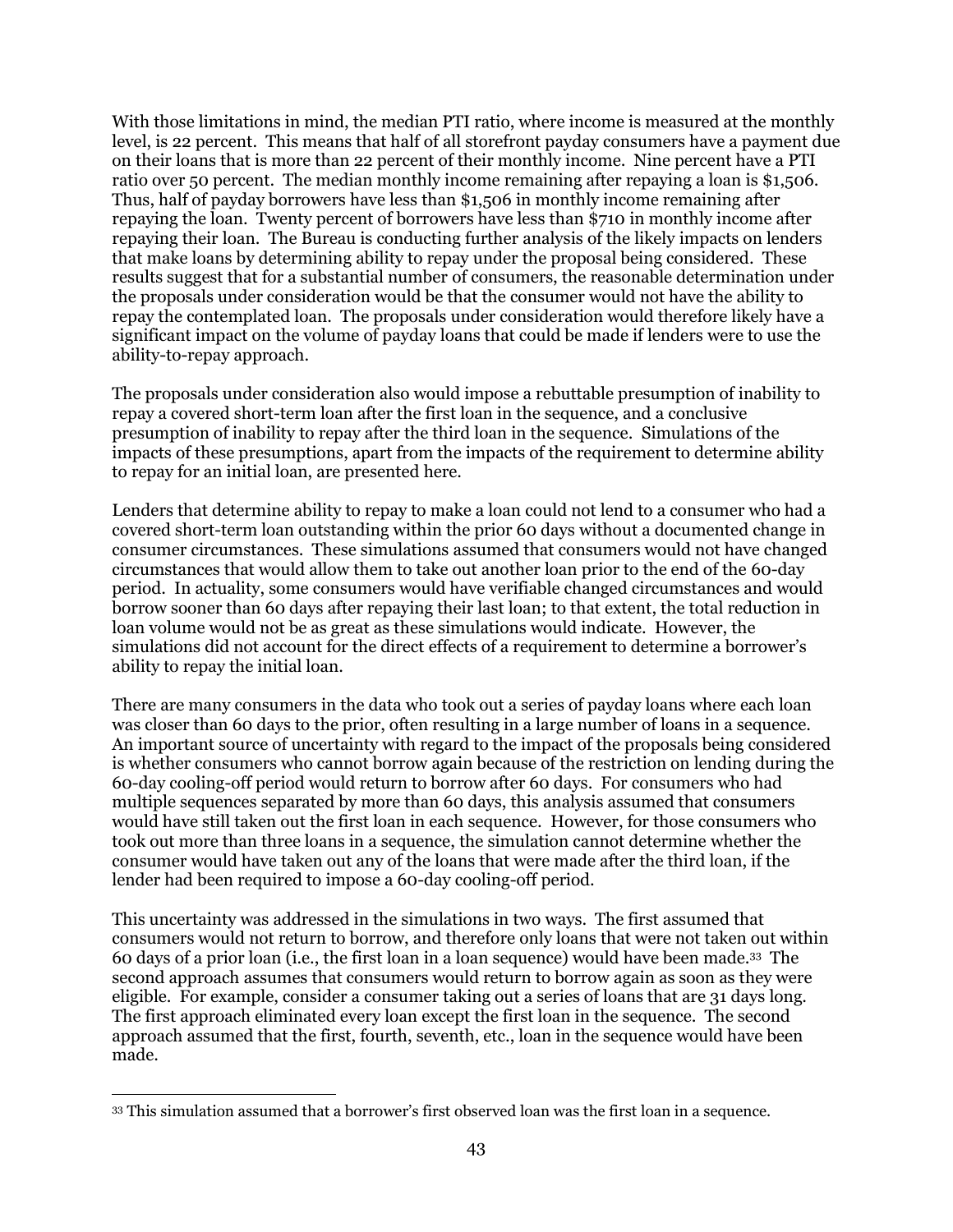These approaches represent the extremes of possible consumer behavior. The Bureau does not expect that many consumers who took out many loans in the data set would, in fact, borrow only once over a 12-month period or that many consumers would, in fact, return to borrow every 60 days. However, these two approaches give the lower and upper bounds with regard to this aspect of uncertainty in the simulations.

The simulations predict that storefront short-term payday loan volume would fall by 84 percent if consumers did not return. If consumers did return after the 60-day period had passed, loan volume would fall by 69 percent. These simulations show that the limitation on reborrowing within 60 days of a prior loan has a very substantial impact on the total volume of loans that could be made using the ability-to-repay approach. As noted above, it is more difficult to assess the impacts of the ability-to-repay requirements themselves, but layering those limitations on the 60-day cooling-off period would reduce the total allowable lending even further.

The Bureau emphasizes that these simulations do not reflect three important components of the proposals under consideration. First, the simulations do not reflect the fact that changed circumstances would justify some additional lending beyond the first loan in a sequence. Second, neither simulation incorporates the impact of the proposal to determine a consumer's ability to repay the initial loan in a sequence. Thus, these simulations do not reflect the combined effect of the initial ability-to-repay requirement and the limitation on reborrowing. Third, at the same time, these simulations do not reflect any possible change in lender behavior that might enable consumers to repay over a longer period of time, such as be offering fully amortizing installment loans. Therefore, these simulations should not be taken as lower or upper bounds on the impact of the proposals under consideration as a whole.

### b.Simulations of short-term lending under the alternative requirements

Lenders may choose to originate covered short-term loans without determining that the consumer has the ability to repay the loan by following the alternative requirements described in Section III.A.3. This would limit the number of loans that could be made in a sequence to three, where a sequence consists of a series of loans where the time between any two loans is less than 60 days. The number of loans per year and the time in debt per year also would be limited; the number of loans would be capped at six and the time in debt at 90 days. Additionally, the maximum loan principal would be \$500, and the lender could not take a security interest in a vehicle. One proposal being considered by the Bureau, the amortization requirement, would require that the principal of loans decline over the course of a loan sequence. The other proposal being considered would require that lenders provide consumers with a no-cost extension of the third loan (an off-ramp) if the consumer is unable to repay the third loan in full.

Using the data described above, Bureau staff simulated the impacts on payday lenders of making short-term loans under the alternative requirements. The impacts were simulated by applying the alternative requirements to the loans in the storefront payday data. It was assumed that any loan sequence that would have been allowed under the alternative requirements would not be affected. As with the simulations of the impact of the ability-to-repay requirements, the behavior of a consumer who took out loan sequences that were longer than would have been allowed had the proposals been in place was simulated in two different ways, leading to a range of estimates of the impact of the proposals under consideration.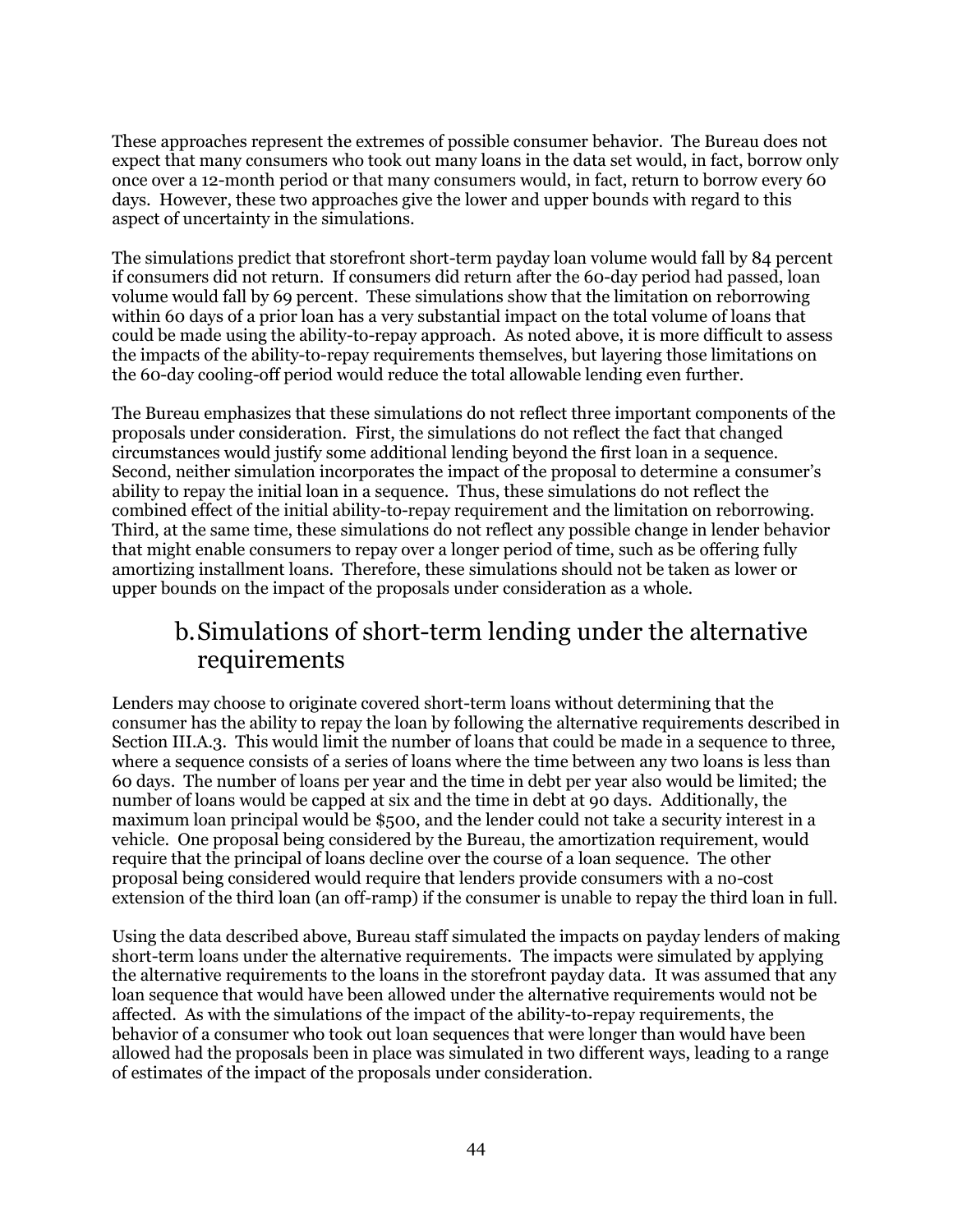The first approach, which led to the lowest estimate of total loan volume, was to assume that the consumer would not have returned to borrow again following a 60-day cooling-off period. The second approach, which led to a higher estimate of total borrowing, was to assume that the loan sequence would resume following the 60-day cooling-off period and extend for as long as it did, subject to additional 60-day cooling-off periods and the annual caps on loans and time in debt. For example, if the length of an actual loan sequence was 10 loans of 14 days each, under the first approach this was simulated to be only three loans. Under the second approach loans four through eight would not have been made, because of the 60-day cooling-off period, but it was assumed that loans nine and 10 would have been made. Thus, under the first approach the consumer goes from having one sequence of 10 loans to one sequence of three loans. Under the second approach the consumer goes from having one sequence of 10 loans to having two sequences totaling five loans (the first sequence having three loans and the other having two loans).

The impacts of the amortization requirements that the Bureau is considering proposing were simulated by changing the size of loans in a sequence, in addition to imposing the restrictions on the length of loan sequence and the limitations on total borrowing during the year.

The impacts of an off-ramp requirement were simulated by first assuming that loan sequences of three loans or shorter would be unaffected, and consumers taking out sequences of this length would not use off-ramps. Loan sequences longer than three loans were limited to three loans and it was assumed that consumers would then take off-ramps. If some consumers would not take off-ramps then more lending would be allowed, as off-ramps extend the period during which consumers could not take out additional loans.

Table 1 shows the results of the simulations under different versions of the proposals under consideration and making different assumptions about consumer behavior following cooling-off periods and off-ramps. It shows estimated impacts on the total number of loans originated, the total principal amount of those loans, and the total fees charged. Note that the estimated impact on principal and fees is greater than the estimated impact on total loans because one of the requirements of these alternatives is a maximum loan size of \$500. The impact on total fees is slightly different than the impact on total loan principal because fees vary across loans in the data.

The two potential requirements, amortization and off-ramp, have similar estimated effects on the number of loans that could be made. Total loan volume is estimated to decline by between 55 percent and 62 percent, depending on how often consumers return after cooling-off periods. The impact of the off-ramp requirement on loan volume is estimated to be slightly larger when consumers are assumed to return as soon as they can after a cooling-off period because the offramp would itself extend the time during which the consumer could not take out another loan.

The amortization requirement is estimated to have a larger effect on principal and fees because the second and third loans in a sequence would be required to be smaller than the first loan. The impact on total fees of the amortization requirement is estimated to be between 71 percent and 76 percent, while the impact of the off-ramp requirement is estimated to be between 60 percent and 65 percent.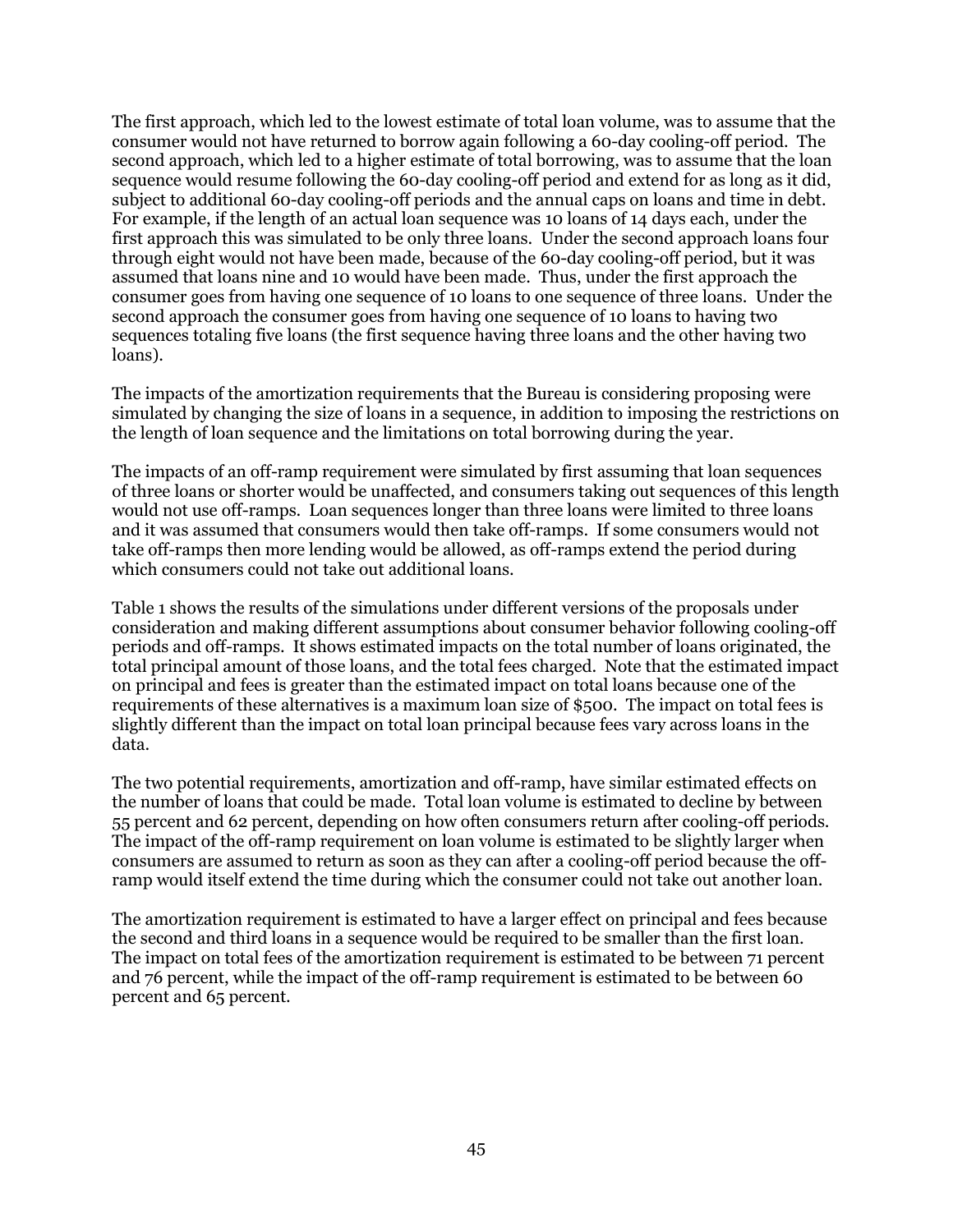#### **TABLE 1**: DECLINE IN SHORT-TERM LOAN VOLUME, PRINCIPAL, AND FEE REVENUE FOR LENDERS USING THE ALTERNATIVES TO ABILITY-TO-REPAY DETERMINATION

|                  | <b>Assuming Consumers Do</b><br><b>Not Return After Cooling-</b><br><b>Off Period</b> |                 | <b>Assuming Consumers Return</b><br><b>After Cooling-Off Period</b> |                 |
|------------------|---------------------------------------------------------------------------------------|-----------------|---------------------------------------------------------------------|-----------------|
|                  | <b>Amortization</b>                                                                   | <b>Off-Ramp</b> | <b>Amortization</b>                                                 | <b>Off-Ramp</b> |
| Number of Loans  | $-62.2%$                                                                              | $-62.2%$        | $-54.8\%$                                                           | $-56.5%$        |
| Loan Principal   | $-76.2%$                                                                              | $-67.1%$        | $-71.2%$                                                            | $-61.7%$        |
| <b>Loan Fees</b> | $-74.5\%$                                                                             | $-65.4%$        | $-69.5%$                                                            | $-60.3%$        |

The simulation used to generate Table 1 also produces estimates of the number of off-ramps consumers would be eligible to take relative to total loan volume. Based on these simulations, the number of loan sequences that would be long enough to lead to an off-ramp would be approximately 21 percent of total loan volume.

Because the alternatives being modeled do not require a determination of ability to repay for the first loan, these simulations are not subject to as many limitations as the prior set of simulations. Specifically, these simulations more closely approximate an upper bound estimate of the potential impact of the proposals. Here, again, the Bureau emphasizes that these simulations do not reflect other possible changes in lender or consumer behavior, such as shifting to longer-term loans with lower payments, which may mitigate some of the effects of the proposals under consideration and thus reduce the impacts below the lower bound estimate.

### c. Summary

Given the results of the simulations described above and the greater costs of determining that a consumer has the ability to repay a loan, it is likely the case that lenders making covered shortterm loans would primarily make loans that comply with the alternative requirements. Relatively few loans could be made under the ability-to-repay requirement, given the applicable presumptions of inability to repay which restrict the making of additional loans within 60 days of a prior loan unless the consumer had changed circumstances in her ability to repay that could be documented.

Making loans that comply with the alterative requirements being considered would also have substantial impacts on revenue. This may affect monoline lenders, those specializing in payday lending, particularly severely. Given those impacts, it is likely the case that the number of monoline stores that could operate profitably within a given geographic market would decrease. Some stores might diversify their product offerings, including offering other forms of covered loans, while others might close. The proposals under consideration could, therefore, lead to substantial consolidation in the short-term payday and vehicle title lending market. This would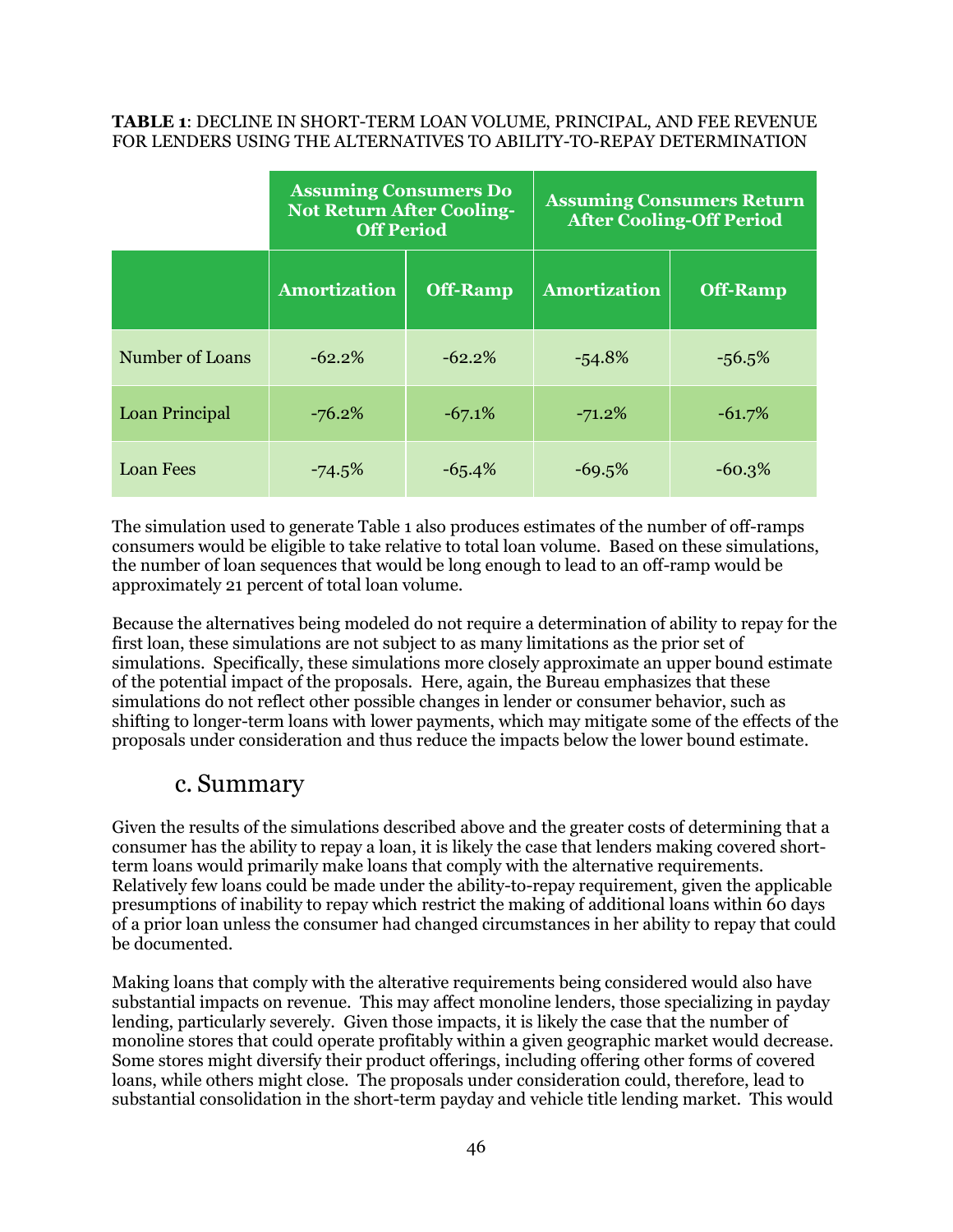be especially likely in areas with a preponderance of monoline lenders and in areas where diversification into other loan products is difficult, such as in states where other forms of highcost lending are not permitted under state law. The Bureau is conducting further analysis of the potential for consolidation in these markets and evaluating the impact of state laws that have restricted payday or vehicle title lending on the lenders operating in those states.

# C. Specific impacts on small entities making covered longer-term loans

The proposals the Bureau is considering would impose a number of requirements on small entities that offer covered longer-term loans, including high-cost installment loans with account access or high-cost vehicle title loans. This section first describes the operational costs of complying with the requirements of the proposals being considered that are specific to covered longer-term loans and then the impact of lost revenue from certain loans that are currently made by small entities that could no longer be made under the proposals being considered.

The Bureau believes that the range of products in the marketplace that would be covered as "longer-term loans" is more diverse than the range that would be covered as "short-term loans," which would consist primarily of single-payment payday and vehicle title loans. There is, therefore, less clarity about the impacts of the proposals under consideration on small entities that make covered longer-term loans.

Longer-term loans would only be covered by these requirements if the loans had an all-in APR above 36 percent. For loans with interest rates below 36 percent but with other costs that would be included in an all-in APR, lenders may need to calculate an all-in APR. For some lenders, doing this calculation may require new or modified software. The Bureau expects that vendors that offer existing software, such as software used to calculate APRs for making Truth in Lending Act disclosures, would likely offer modified software with the ability to calculate an allin APR at little or no additional cost to lenders. The Bureau believes that determining whether a longer-term loan carries a cost above the established threshold is unlikely to be a substantial burden on small entities. The proposals being considered would not require lenders to disclose the precise all-in APR of a loan, but merely to determine whether a particular loan product carries a cost above the threshold.

## 1. Impacts of operational requirements on small entities determining ability to repay when making covered longer-term loans

This section assesses the impacts on small entities that determine consumers' ability to repay when making longer-term loans. Lenders originating covered longer-term loans, other than loans made under the alternative requirements, would be required to obtain, verify, and assess information on the applicant's income and major financial obligations, and borrowing, and determine whether the applicant has the ability to repay the loan.

The Bureau believes that some small entities making covered longer-term loans already have lending practices that would comply with the proposals under consideration. Many small entities' existing practices, however, would need to be augmented to comply with all aspects of the ability-to-repay requirement.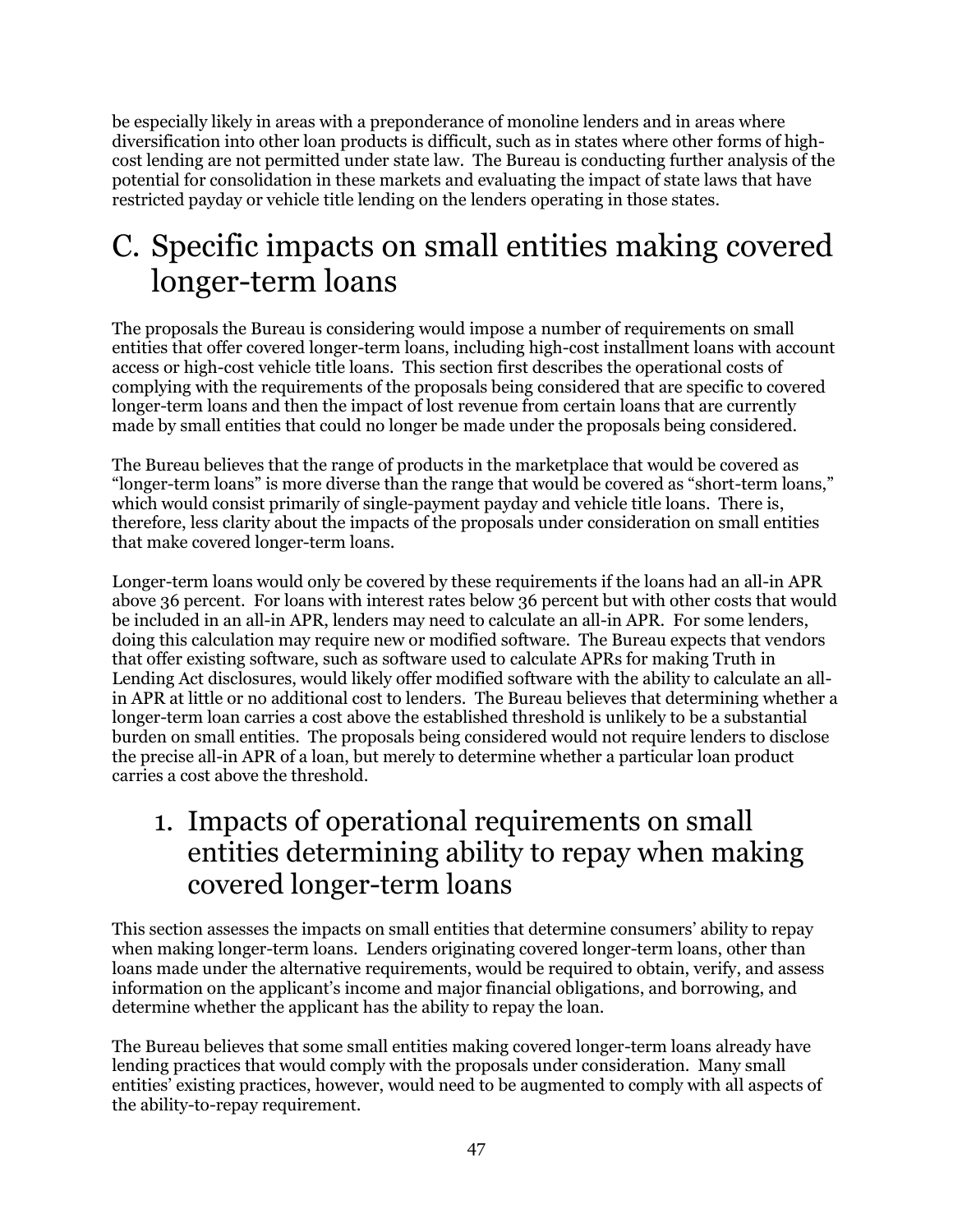The costs generally associated with obtaining and verifying income information are discussed above. In addition, many consumers likely have multiple income sources that are not currently documented in the ordinary course of longer-term lending. Consumers and lenders may have incentives to provide and gather more income information than they do currently in order to establish the borrower's ability to repay a given loan, adding to lenders' costs.

The Bureau believes that many small entities that originate covered longer-term loans do not currently obtain or verify all of the information on applicants' major financial obligations that would be required by the proposals under consideration or determine consumers' ability to repay. Many lenders obtain credit scores when underwriting these loans, but may not obtain credit reports that would show required payment on some debts. The reports would cost an estimated \$1 to \$2 per applicant. This would be in addition to the cost of accessing a commercially available reporting system for information on other covered loans, since the credit reporting systems that specialize in reporting covered loans may not contain information regarding consumers' other major financial obligations. Obtaining and validating other information relating to major financial obligations could be done using documentation.

Alternatively, the Bureau expects that services may arise that allow lenders to obtain and verify the information through electronic means, such as through bank accounts or credit histories. For consumers that have straightforward documentation the Bureau estimates that verifying this information would take roughly 10 to 20 minutes per application. If a lender has access to electronic means of obtaining and verifying information, the Bureau believes this could be done in one or two minutes, and would cost roughly \$1 to \$2 (based on the cost of similar services currently offered). Some consumers may not have such electronic records and may visit a lender's storefront without the required documentation. This would require a second visit to the lender, imposing the costs on the lender of dealing with the consumer on multiple occasions prior to making a loan, and may lead to some consumers failing to complete the loan application process, reducing lender revenue.

Lenders making loans online may face particular challenges verifying information if the easiest way to do so is by obtaining documents. It may be feasible for online lenders to obtain scanned or photographed documents. The Bureau seeks information about how online lenders would comply with the requirements to obtain and verify information and the costs associated with doing so.

Once information on income and major financial obligations has been obtained and verified, the lender would need to determine that the consumer has the ability to repay the contemplated loan. The Bureau estimates that this would take roughly 10 additional minutes. In total, the Bureau estimates that obtaining and verifying information about consumers' income and major financial obligations would take between 15 and 45 minutes; a credit report would cost between \$1 and \$2; and lenders relying on electronic services to gather and verify information on major financial obligations would pay between \$1 and \$2 per application for that information. The Bureau seeks information on all aspects of these estimates.

Lenders would also need to develop policies and procedures for carrying out these requirements. In particular, lenders would need to develop procedures for making a good faith determination that a consumer has the ability to repay a loan without reborrowing or defaulting. The Bureau seeks information on how costly it would be for lenders to develop those procedures.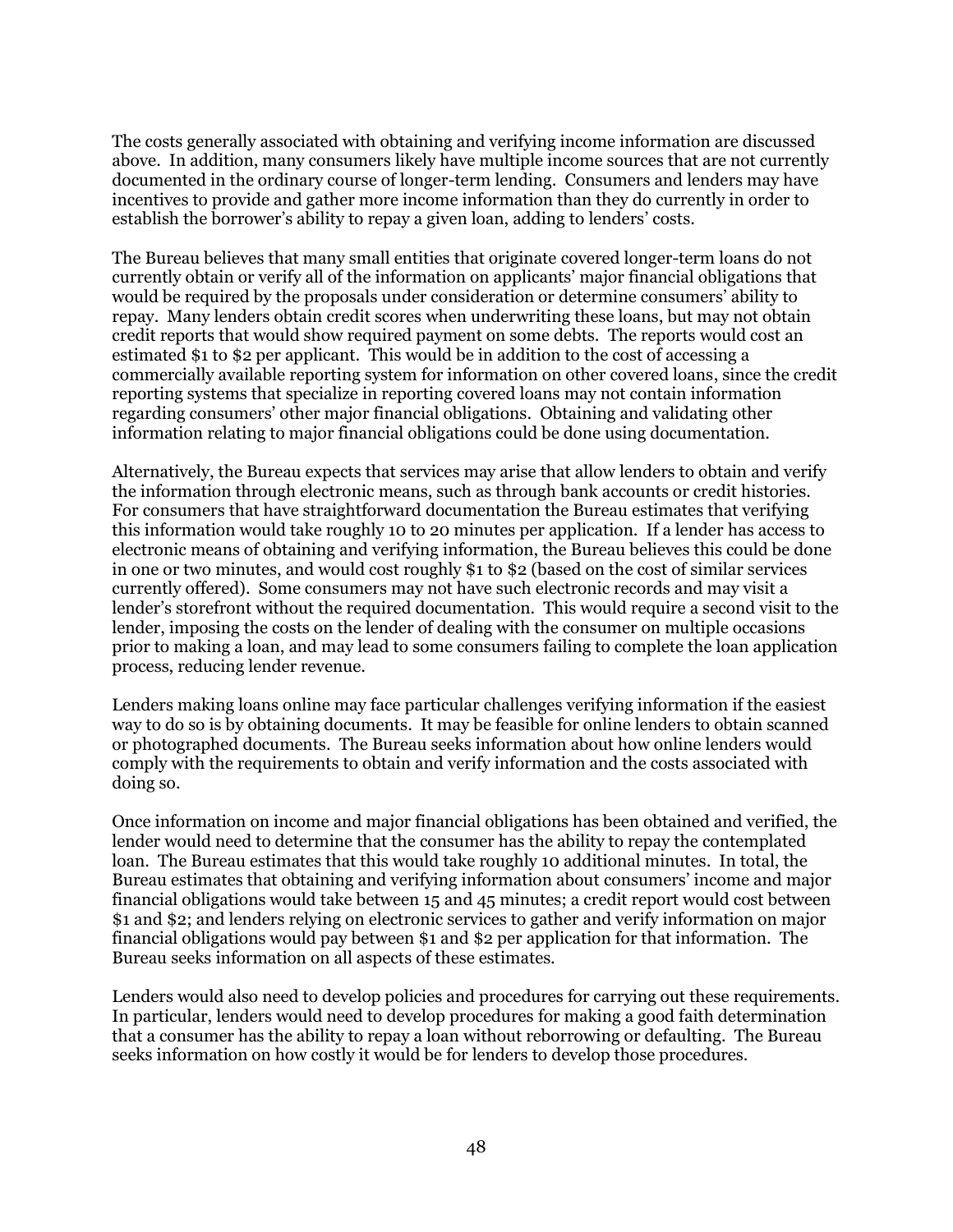Finally, lenders making covered longer-term loans with a balloon payment would be subject to the same requirements to document changed circumstances for consumers that return within 60 days of paying off a covered longer-term loan with a balloon payment and wish to take out a covered short-term loan or a covered longer-term loan with a balloon payment. To comply with this requirement, lenders would incur per-loan costs for documenting the changed circumstances and evaluating whether the changed circumstances were sufficient to satisfy the requirement of the proposal under consideration. Lenders would be required, however, to determine that a consumer has an ability to repay these loans; the Bureau believes that documenting and evaluating the changed circumstances would not meaningfully increase the cost of the ability to repay assessment relative to the cost of originating the initial loan. The Bureau seeks input on how lenders would comply with the requirement to document changed circumstances and whether it would impose additional costs beyond the costs of the general ability to repay determination.

### a.Impacts on federal credit unions making *Payday Alternative Loans* pursuant to NCUA regulations

The proposals under consideration would impose several requirements on federal credit unions that currently offer loans under the NCUA *Payday Alternative Loan* program. Federal credit unions would be required to access commercially available reporting systems and report covered loans to those systems; the costs associated with these requirements are discussed above. Lenders would also not be able to make these loans to consumers who have a covered loan outstanding. The Bureau seeks information on how often this would limit federal credit unions' ability to make these loans. The NCUA *Payday Alternative Loan* program allows federal credit unions to make up to three loans in a six-month period and allows loans that are at least 30 days in length. The proposals under consideration would limit lenders to two loans in a six-month period and require that loans be at least 45 days in length. The Bureau believes that it is not common for federal credit unions to make loans under the NCUA *Payday Alternative Loan* program with a duration of fewer than 45 days; federal credit unions making such loans would have to change to a 45-day minimum loan length, comply with the ATR requirements, or avail themselves of the alternative set of requirements for covered short-term loans. The restriction on the number of loans in a six-month period could have an impact on the revenue of federal credit unions that make these loans; the Bureau believes these impacts would not be substantial.

## 2. Revenue impacts of limitations on lending on small entities making covered longer-term loans

The proposals under consideration would restrict the circumstances in which lenders could make covered longer-term loans. Lender could either make loans for which they determine that the consumer has the ability to repay the loan, or make loans that satisfy the requirements of the alternative requirements. This section presents analysis of the potential for lending under these different approaches. In some cases, lenders may be able to reduce the impacts of the proposals under consideration by moving to loan products that are less restricted by the regulation, such as by changing loan structures to eliminate balloon payments.

The data used for this analysis were submitted to the Bureau voluntarily or in response to orders issued by the Bureau under Section  $1022(c)(4)$  of the Dodd-Frank Act. The data come from several non-depository lenders that make installment loans, typically receive payments on those loans through pre-authorized ACH withdrawals, and charge all-in rates higher that 36 percent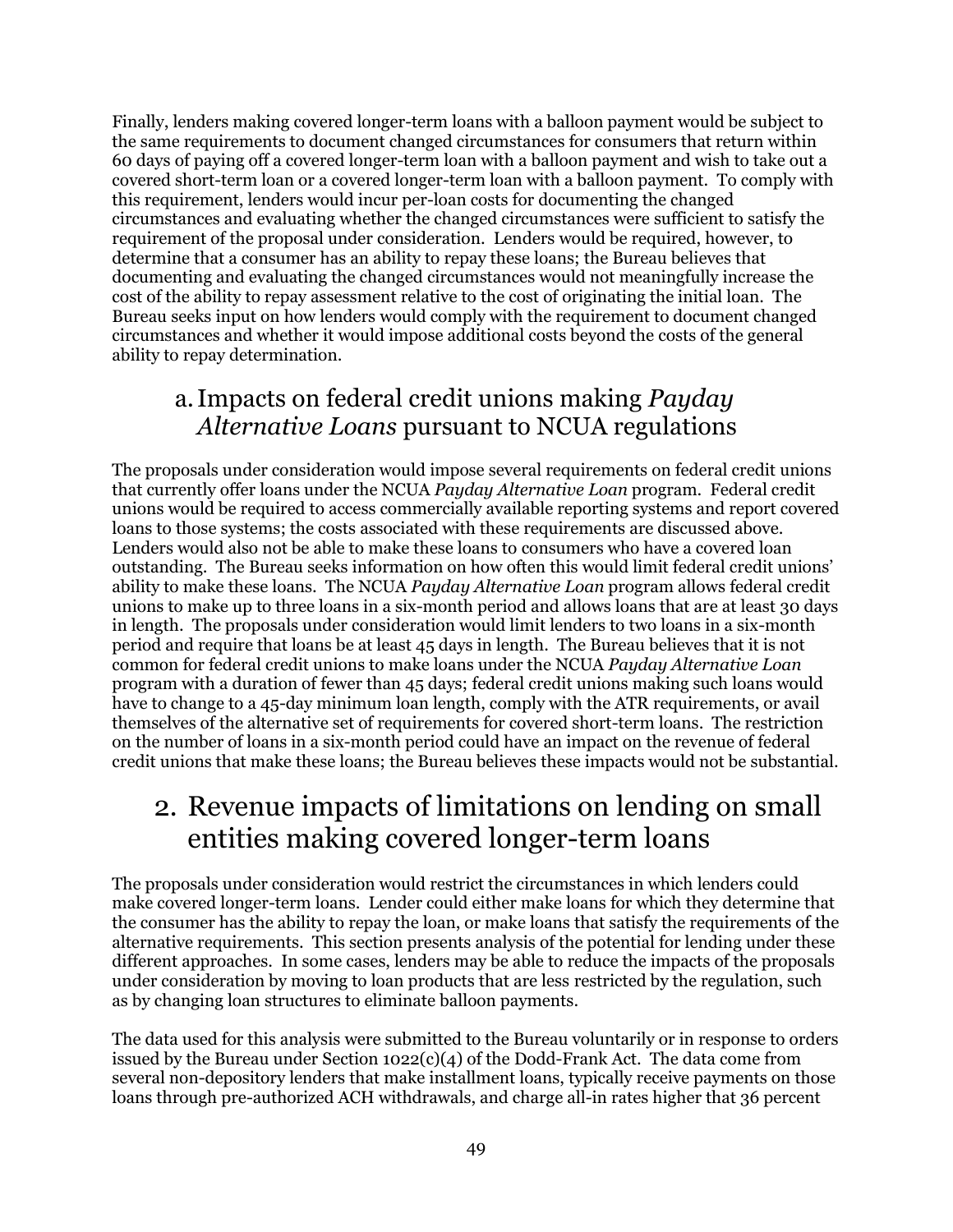APR. These loans would, therefore, be covered by the proposals under consideration. Some of the lenders originate loans online, while others originate loans through storefronts.

The Bureau believes that these lenders and their products are fairly typical for installment loans that would be covered by the proposals under consideration, but seeks further information about the share of the market for covered longer-term loans that consists of installment loans of this type or that is represented by these particular lenders. It is unclear how similar the results would be for installment vehicle title loans. Effects of the proposals under consideration may be quite different for other types of products, such as covered open-end credit or installment loans with a balloon payment. The Bureau also seeks information about whether these other types of loans are similar to covered longer-term loans originated by small entities.

The analysis presented here does not address the contemplated restrictions on refinancing of covered longer-term loans under certain circumstances. The Bureau is conducting analysis of the impacts of restrictions on refinancing.

There are a number of sources of uncertainty in this analysis. As with the short-term payday simulations, the data used to carry out this analysis are from large lenders. The behavior of large lenders and consumers at large lenders may differ in important ways from the behavior of small lenders and c0nsumers at small lenders. In addition, there is uncertainty about how consumers and lenders would react to the restrictions that would be imposed by the proposals under consideration and how the overall market for these loans would change. Consumers' behavior may change in response to the restrictions in a number of ways, including their decisions of whether to take out a loan in the first place and decisions about repayment, prepayment, or refinancing. The reaction of lenders is also uncertain. They may change their pricing (to the extent allowed by state law), may change the range of products they offer, may consolidate locations, or may cease operations entirely. With regard to the range of products offered, lenders and consumers may respond by shifting to longer-term loans lacking one or more of the criteria that define covered longer-term loans, where these loans can be originated profitably.

### a.Determination of ability to repay

As with the storefront payday loan data, the longer-term loan data does not contain information about consumers' financial obligations and has information only on the income used to qualify for the loan (consumers may have additional income). Measures that can be calculated using the information in the data include a PTI ratio and a measure of residual income that considers only the payment on the loan. These approaches do not capture the major financial obligations that a lender would need to consider when making a determination of whether a consumer has the ability to repay a loan under the proposals being considered. Those obligations may vary substantially across consumers, and therefore a PTI ratio or a measure of income minus the loan payment that leaves one consumer with sufficient ability to repay a loan may not be sufficient for another borrower.

With those limitations in mind, the median PTI ratio, where income and payments are measured at the monthly level, is 10 percent. The median monthly income remaining after repaying a loan is \$2,665. Eighty percent of consumers have greater than \$1,545 in remaining monthly income after repaying their loan. The large differences between these results and the results for the storefront payday loan data reflect both the lower payment amounts on these loans and the higher average income of the consumers taking out these longer-term loans. The Bureau is conducting further analysis of the likely impacts on lenders that make longer-term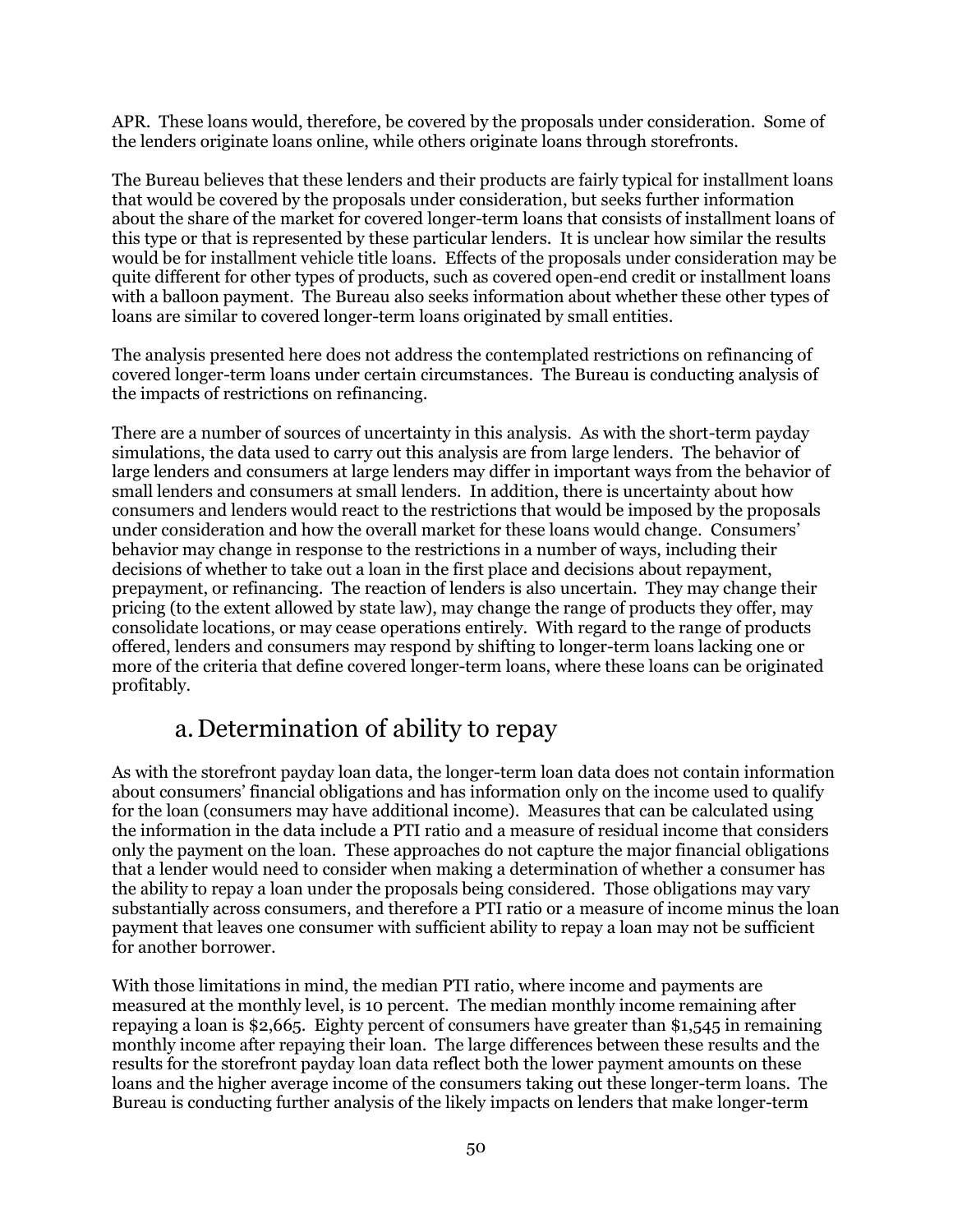loans by determining ability to repay. These results suggest that for a much larger share of consumers, lenders would be able to make a reasonable determination of ability to repay when making longer-term loans than when making shorter-term loans. The Bureau also notes that possible changes in lender or consumer behavior, such as shifting to loans that would be subject to the alternative requirements being considered, may mitigate some of the effects of the proposals under consideration.

## b.Loans sharing certain features of the NCUA *Payday Alternative Loan* program

Section III.B.3.a describes loans sharing features of loans extended under the NCUA's program for Payday Alternative Loans. These features include price, size, and duration limits. The databases of longer-term installment loan data that the Bureau has analyzed come from lenders that offer loans that would not comply with this alternative requirement. The Bureau seeks further information about whether lenders would be willing to make such loans and what their revenue streams from such loans would be.

### c. Loans with periodic payments below a specified paymentto-income ratio

Section III.B.3.b describes an alternative requirement under consideration to the ability-torepay requirement that would allow lenders to make loans with a PTI ratio below 5 percent and duration no longer than six months. The Bureau believes that many consumers who would qualify for a PTI-based loan under the alternative requirements would also satisfy the requirements of an ability-to-repay determination, and that the PTI would be easier for lenders to calculate. Therefore, the Bureau believes that this alternative, in particular, would ease the operational costs associated with the proposals under consideration. Using data for the current lending market, 18 percent of the loans in the installment database have PTI ratios below 5 percent. Many of these loans have durations longer than six months; only 9 percent of all loans have a PTI ratio below 5 percent and are no longer than six months.

Lenders may respond to the proposals under consideration by increasing the duration of the loans to reduce the PTI ratio. In the installment dataset, however, the loan size and other terms are such that this would not be viable for many of these loans. That is, there are few loans shorter than six months with a PTI ratio above 5 percent that would have a PTI ratio below 5 percent if the terms were extended to six months. Similarly, there are few loans with a PTI ratio below 5 percent and terms longer than six months that would still have PTI ratios below 5 percent if the term were shortened to six months.

## d.Summary

The Bureau lacks sufficient data at this time to model how many lenders of the type from which the Bureau has obtained installment loan data would be willing to make loans under the alternative requirements under consideration or what their revenue streams from such loans would be. The Bureau is conducting further analysis of the share of covered loans that could be made if such lenders were to comply with the ability-to-repay provisions of the proposals under consideration. The Bureau also seeks input on the extent to which small entities would make loans complying with the alternative requirements for covered longer-term loans.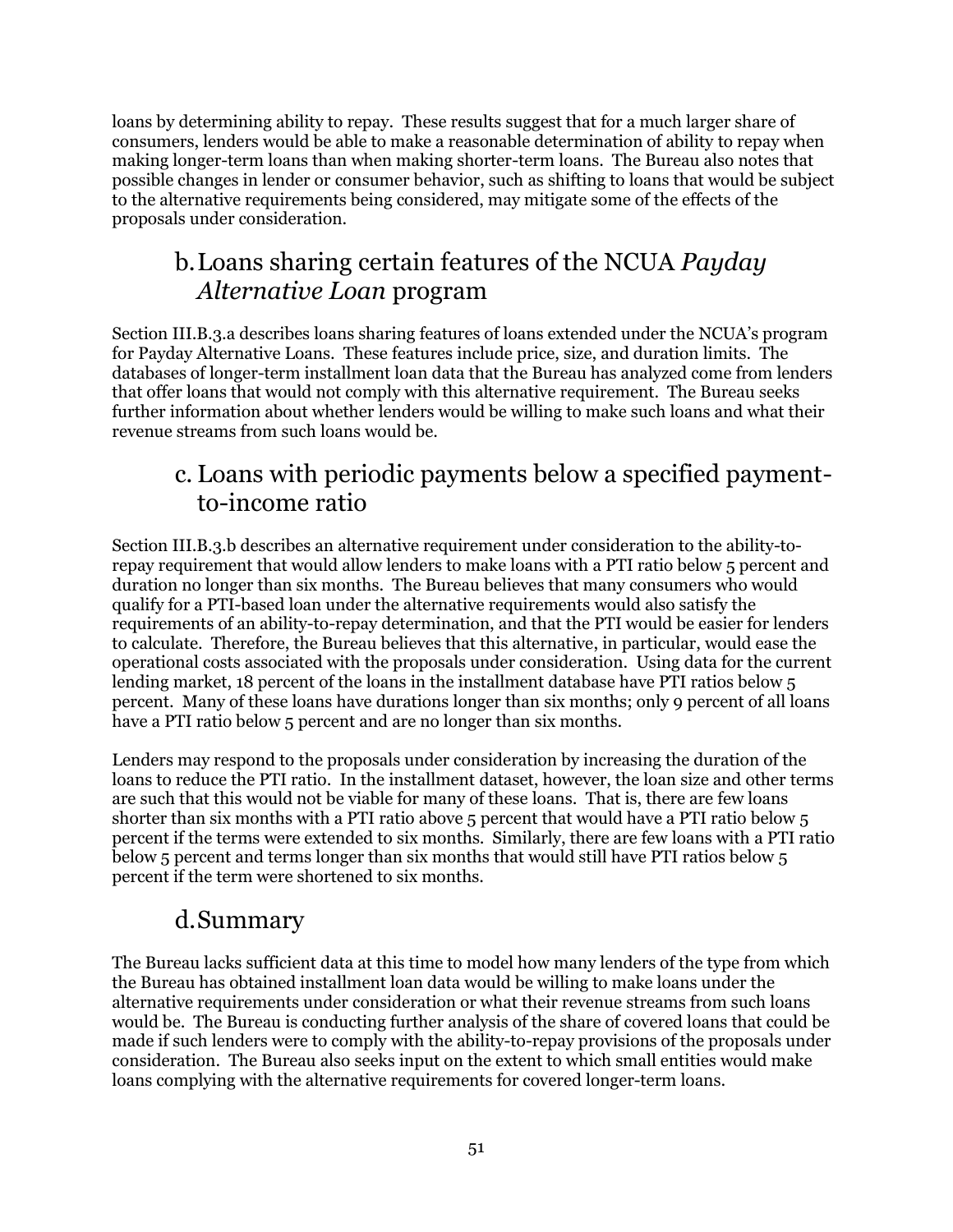The Bureau does believe that the alternative requirements, in particular the PTI-based alternative, could reduce lenders' operational costs associated with determining a borrower's ability to repay a loan. Specifically, for the subset of consumers and loans that satisfy the requirements of the PTI-based alternative, lenders would not need to carry out all of the operational requirements of the ability-to-repay determination.

# D. Impacts of provisions relating to practices associated with collecting payment

The proposals under consideration would impose a notice requirement on lenders collecting payment directly from a consumer's checking, savings, or prepaid account and would impose limitations on how lenders collect payments from a consumer's account. The impacts of these proposals are discussed here for all lenders making covered loans of any sort.

# 1. Required notice to consumers prior to attempting to collect payment from an account

The proposals under consideration would require lenders collecting payments from a consumer's account to provide consumers with a notice prior to attempting to collect payment through any method of accessing an account, including ACH entries, post-dated signature checks, RCCs, and payments run through the debit networks. The notice would be required to include the date of the payment request, the payment channel, the amount of the payment, the breakdown of that amount to principal, interest, and fees, the loan balance remaining if the payment succeeds, the check number if the payment request is a signature check or RCC, and contact information for the consumer to reach the lender.

The impact on small entities that use these approaches to collect payment would depend heavily on whether the entities are able to provide the notice via email or other electronic means or would have to send notices through paper mail. Sending email or other electronic messages would impose a one-time cost of developing or purchasing a system to send customized messages to consumers. The Bureau seeks information on the extent to which small entities already use such a system for communicating with consumers. For small entities that do not currently use such a system, the Bureau seeks information about the cost of developing such a system, or on purchasing such a system from a vendor. The Bureau believes that the ongoing costs of operating such an email system would be very low. For lenders that do not communicate with consumers via email, or for individual consumers with whom a lender is unable to communicate via email, the cost of the proposal under consideration would be higher. The Bureau estimates that printing and mailing notices would cost up to \$2 per notice.

Small entities may also have to develop systems or procedures that enable them to collect the information needed and to prepare the notice itself. The Bureau seeks input on whether lenders' existing systems can produce the borrower-specific information that would be required and the costs associated with modifying or developing systems that could produce the information.

In addition to the costs associated with providing notices, this requirement may impact small entities' revenue. For example, to the extent that the notice leads to consumers taking steps to avoid having payments debited from their accounts, this requirement could reduce lenders' revenue from returned payment fees and, possibly, non-payment by consumers. Steps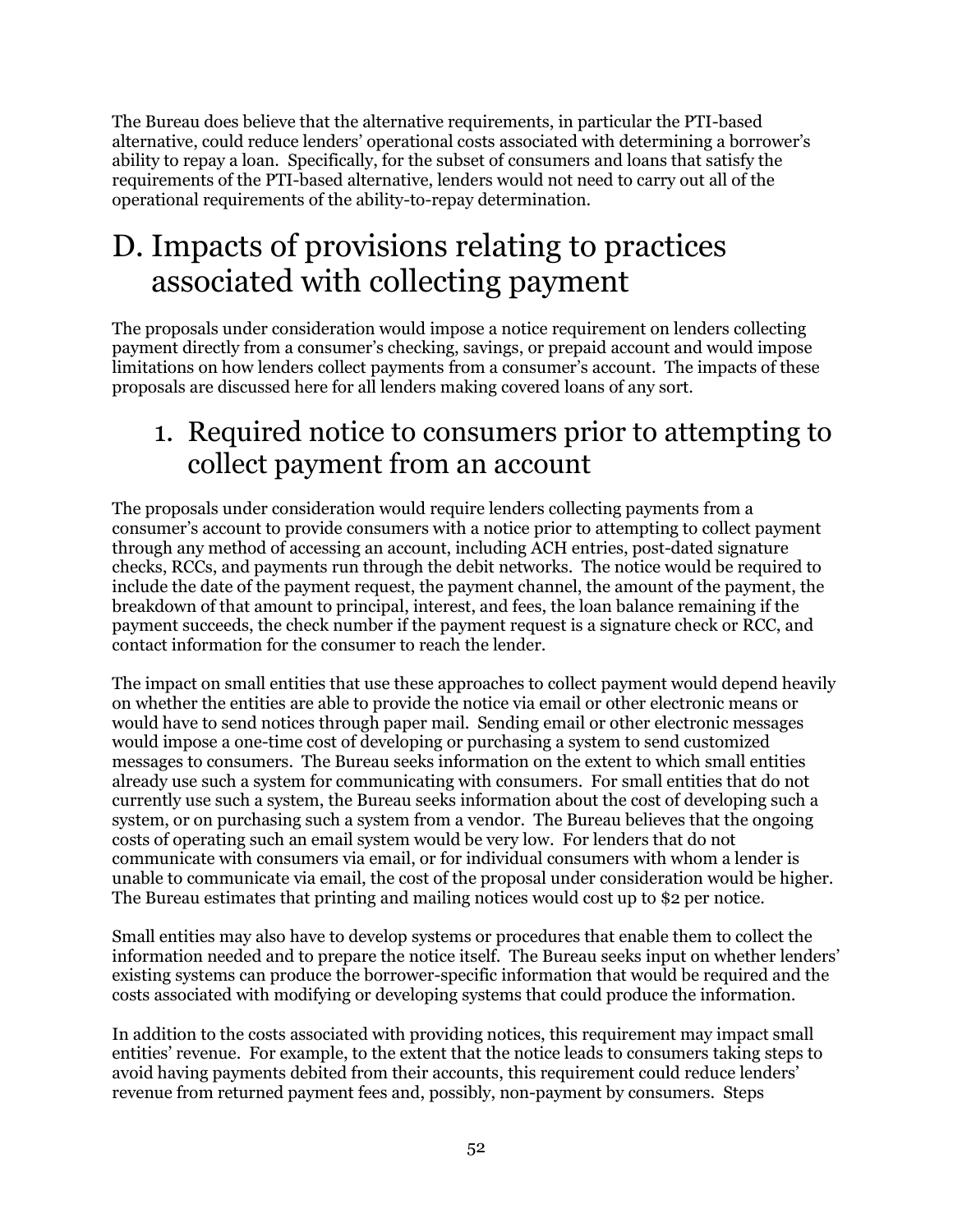consumers might take could include placing stop payment orders or paying other expenses or obligations prior to the posting of the payment request, leading to additional NSF transactions for lenders. Alternatively, notices may reduce delinquencies and related collections activities if consumers take steps to ensure that they have funds available to cover loan payments.

# 2. Limitation on payment collection attempts

The proposals under consideration would restrict lenders from attempting to collect payment from a consumer's bank or prepaid account if two consecutive prior payment attempts made through any channel are returned for insufficient funds, unless the lender obtains from the consumer a new authorization to collect payment from the borrower's account. This restriction would impact small entities by limiting their use of the payment methods in those situations and by imposing the cost of obtaining a renewed authorization from the consumer.

The impact of this restriction depends on how often small lenders attempt to collect from a consumers' account after more than two NSF transactions and how often they are successful in doing so. The Bureau believes that in many cases if a lender continues to attempt to collect after two consecutive NSF transactions the lender will be unsuccessful, and the primary effect of the continued collection efforts will be additional NSF fees imposed by the consumer's bank or credit union. The Bureau seeks information on the extent to which lenders attempt to collect from a consumer's account after two consecutive NSF transactions and on the success rates of such attempts. To the extent that lenders assess fees when an attempt to collect a payment results in an NSF transaction and lenders are subsequently able to collect on those fees, this proposal may reduce lenders' revenue from those fees.

If, after two consecutive NSF transactions, a lender chooses to seek a new authorization to collect payment from a consumer's account, the lender would have to contact the consumer. The Bureau believes that this would most often be done in conjunction with general collections efforts and would impose little additional cost on lenders. The Bureau seeks information on whether lenders would seek new authorizations and estimates of the costs of doing so.

# E. Impacts on the availability of credit to small entities

Section 603(d) of the Regulatory Flexibility Act requires the Bureau to consult with small entities regarding the potential impact of the proposals under consideration on the cost of credit for small entities and related matters.<sup>34</sup>

The proposals under consideration would apply to loans obtained "by consumers primarily for personal, family, or household purposes." 35 The proposals would not apply to loans obtained primarily for business purposes, even if loans similar to those that would be covered, such as vehicle title loans, are also used by small entities for business purposes. 36

 $\overline{a}$  $34$  5 U.S.C. 603(d).

<sup>35</sup> 12 U.S.C. 5481(5) (defining "consumer financial products or service"); 12 U.S.C. 5531(b) (Bureau may issue rules to identify and prevent unfair, deceptive, and abusive acts and practices in connection with consumer financial products or services).

<sup>36</sup> Data from the 2013 Federal Deposit Insurance Corporation National Survey of Unbanked and Underbanked Households shows that individuals who are self-employed use "payday" loans at substantially lower rates than the general population, but that they use auto title loans at similar rates to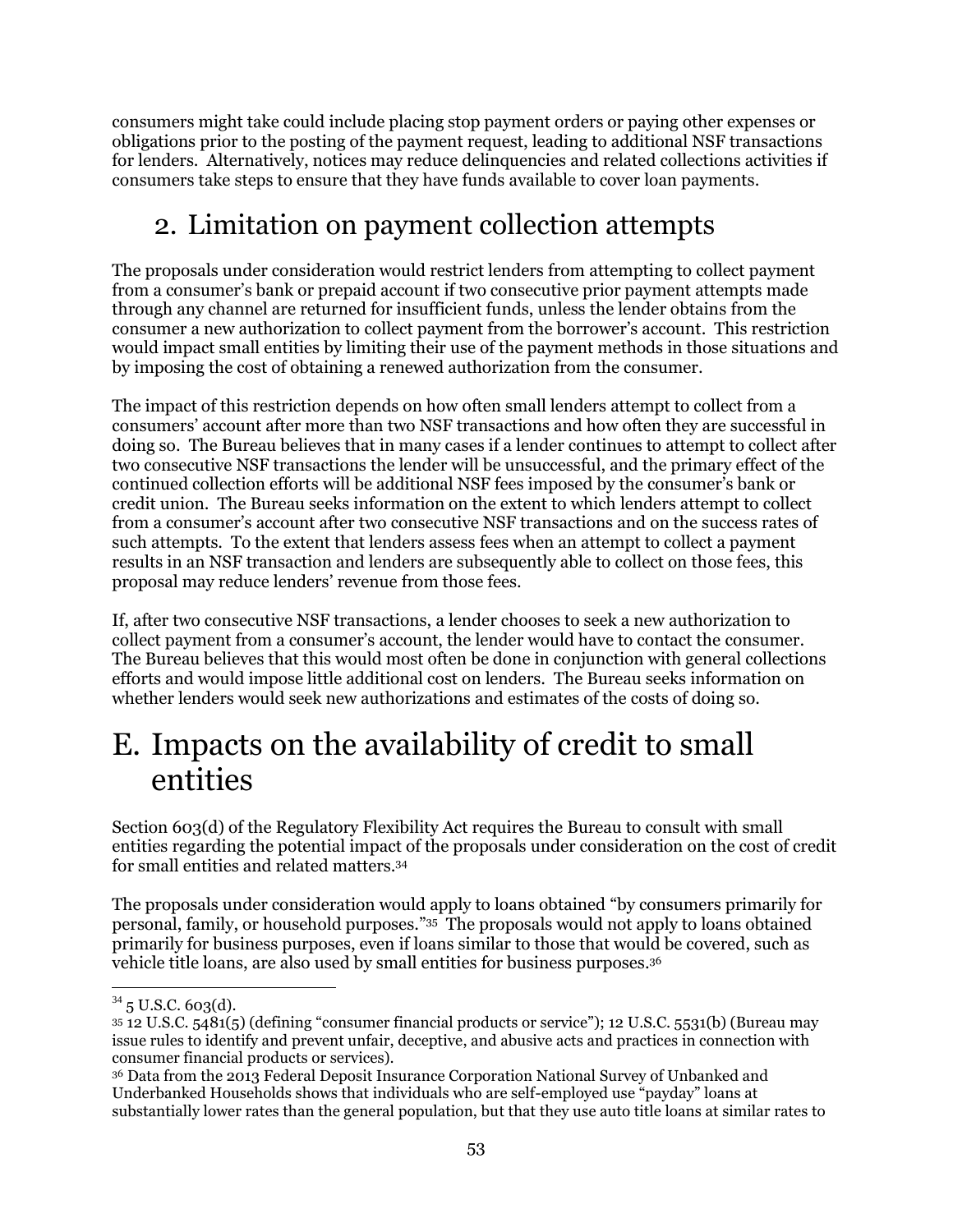The Bureau believes that the proposals under consideration may have some limited impact on the availability of credit to small entities, but does not believe that the impact would be substantial. There are three ways that the proposals under consideration could affect the availability of credit to small entities. First, the proposals could impact the availability of credit to small entities if small businesses are using loans from lenders that also make loans covered by the proposals and the proposals lead to a contraction in the market, regardless of the loan purpose. Second, the proposals could impact the availability of credit to small entities if there are loans that are made primarily for personal, household, or family purposes but are partially used as funding for a small entity. This seems unlikely for many of these loans, given their small size. The Bureau seeks information, however, about whether such lending happens and what the impact of proposals under consideration would be. Finally, the proposals under consideration could potentially increase the cost of credit for small entities that make covered loans if a reduction in revenue prompts commercial lenders to charge higher rates. The Bureau is aware that larger lenders in the affected markets often use a rotating line of credit from a bank or private equity firm, but is unaware of the extent to which such credit facilities are used by small entities. The Bureau seeks feedback from small entities about the extent to which the businesses use rotating lines of credit to finance lending operations. The Bureau believes that these effects would be temporary, lasting until a new competitive equilibrium is achieved in the affected markets.

 $\overline{a}$ 

the general population. The survey does not provide information on how those loans are used, whether they are used for commercial purposes or for personal, household, or family purposes.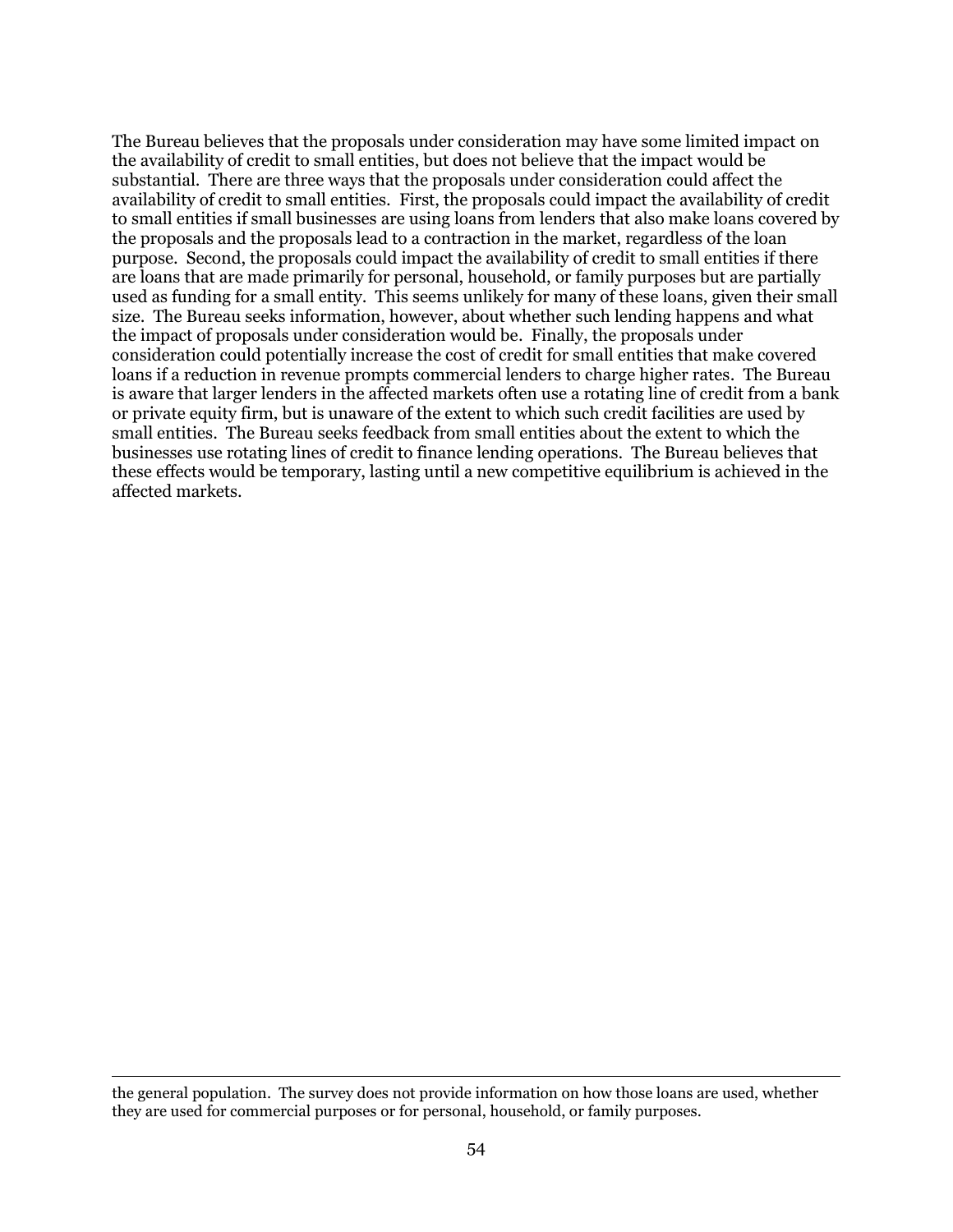# Appendix A: Legal Authority

This appendix describes the statutory authority for the prohibition on unfair, deceptive, or abusive acts or practices, the requirement to provide certain disclosures, and the Bureau's authority to implement those provisions.

A. Bureau's Section 1031 Rulemaking Authority

Section 1031 of the Dodd-Frank Act authorizes the Bureau to issue rules to identify and prevent unfair, deceptive, or abusive acts or practices in the consumer financial markets.<sup>37</sup> An act or practice is unfair if it causes or is likely to cause substantial injury to consumers; the injury is not reasonably avoidable by consumers; and the injury is not outweighed by any countervailing benefits to consumers or competition.38 An act or practice is abusive if it: (1) materially interferes with a consumer's ability to understand a term or condition of a consumer financial product or service; or (2) takes unreasonable advantage of the consumer's: lack of understanding of the material risks, costs, or conditions of the product or service; inability to protect his or her interests in selecting or using a consumer financial product or service; or reasonable reliance on the lender to act in the consumer's interest.<sup>39</sup>

B. Bureau's Section 1032 Rulemaking Authority

The Dodd-Frank Act also authorizes the Bureau to require lenders to provide disclosures in connection with financial products or services. In particular, § 1032 of the Dodd-Frank Act authorizes the Bureau to prescribe rules to ensure that the features of a financial product or service, both initially and over the term of the product or service, are fully, accurately, and effectively disclosed to consumers in a manner that permits consumers to understand the costs, benefits, and risks associated with the product or service, in light of the facts and circumstances.<sup>40</sup>

C. Dodd-Frank Statutory Provisions

#### **Dodd-Frank Wall Street Reform and Consumer Protection Act, Pub. L. 111-2013, 124 Stat. 1376 (approved July 21, 2010)**

Sec. 1031. Prohibiting Unfair, Deceptive, or Abusive Acts or Practices.

- (a) In General.—The Bureau may take any action authorized under subtitle E to prevent a covered person or service provider from committing or engaging in an unfair, deceptive, or abusive act or practice under Federal law in connection with any transaction with a consumer for a consumer financial product or service, or the offering of a consumer financial product or service.
- (b) Rulemaking.—The Bureau may prescribe rules applicable to a covered person or service provider identifying as unlawful unfair, deceptive or abusive acts or practices in connection with any transaction with a consumer for a consumer financial product or service, or the offering of a consumer financial product or service. Rules under this section may include requirements for the purpose of preventing such acts or practices.

 $\overline{a}$ 

<sup>37</sup> 12 U.S.C. 5531(b).

<sup>38</sup> 12 U.S.C. 5531(c).

<sup>39</sup> 12 U.S.C. 5531(d).

<sup>40</sup> 12 U.S.C. 5532(a).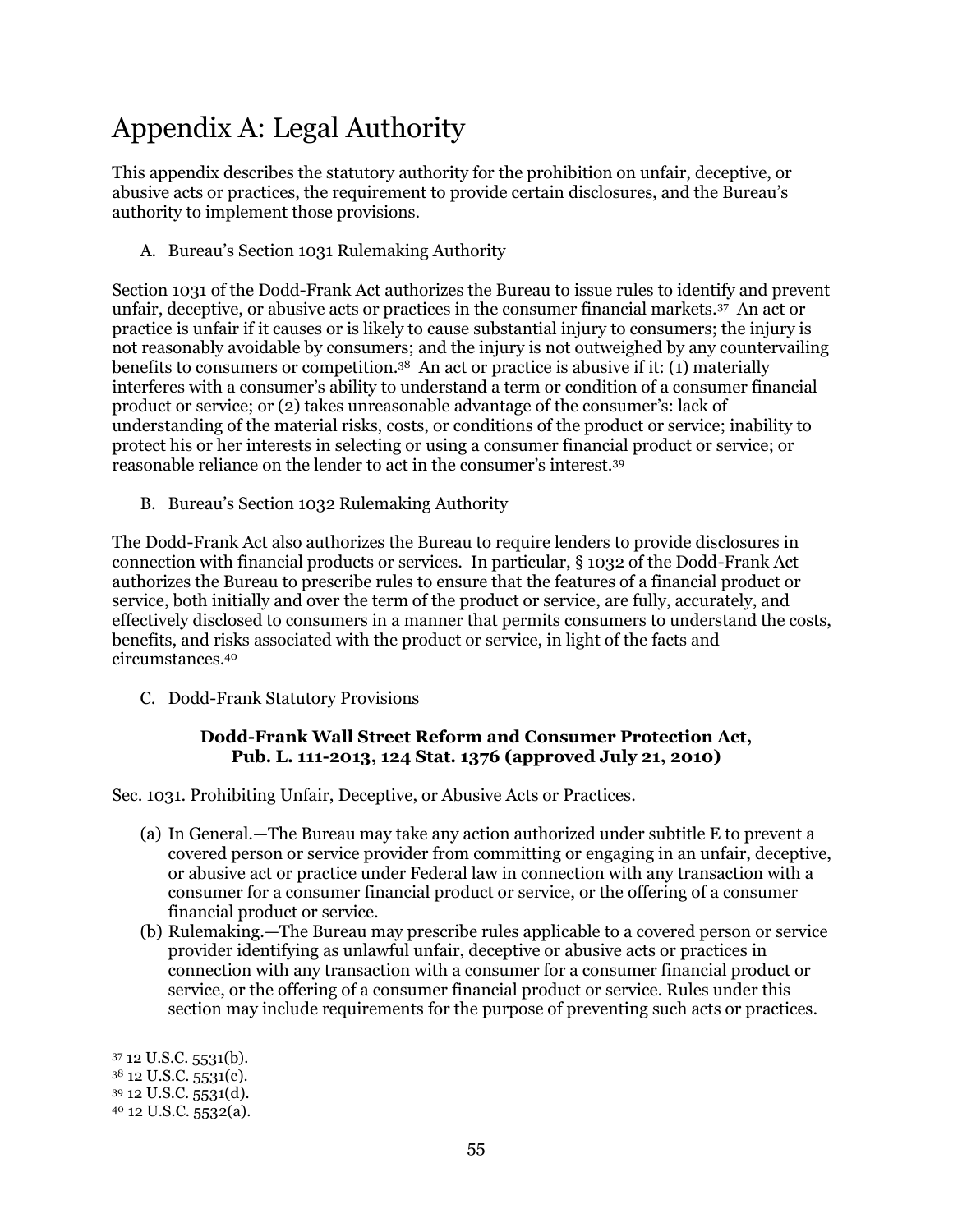- (c) Unfairness.—
	- (1) In general.—The Bureau shall have no authority under this section to declare an act or practice in connection with a transaction with a consumer for a consumer financial products or service, or the offering of a consumer financial product or service, to be unlawful on the grounds that such act or practice is unfair, unless the Bureau has a reasonable basis to conclude that—
		- (A) the act or practice causes or is likely to cause substantial injury to consumers which is not reasonable avoidable by consumers; and
		- (B) such substantial injury is not outweighed by countervailing benefits to consumers or to competition.
- (d) Abusive.—The Bureau shall have no authority under this section to declare an act or practice abusive in connection with the provision of a consumer financial product or service, unless the act or practice—
	- (1) materially interferes with the ability of a consumer to understand a term or condition of a consumer financial product or service; or
	- (2) takes unreasonable advantage of—
		- (A) a lack of understanding on the part of the consumer of the material risks, costs, or conditions of the product or service;
		- (B) the inability of the consumer to protect the interests of the consumer in selecting or using a consumer financial products or service; or
		- (C) the reasonable reliance by the consumer on a covered person to act in the interests of the consumer.
- (e) Consultation.—In prescribing rules under this section, the Bureau shall consult with the Federal banking agencies, or other Federal agencies, as appropriate concerning the consistency of the proposal rule with prudential, market, or systemic objectives administered by such agencies.
- (f) Consideration of Seasonal Income.—The rules of the Bureau under this section shall provide, with respect to an extension of credit secured by residential real estate or a dwelling, if documented income by the borrower, including income from a small business, is a repayment source for an extension of credit secured by residential real estate or a dwelling, the creditor may consider the seasonality and irregularity of such income in the underwriting of and scheduling of payments for such credit.

Sec. 1032. Disclosures.

- (a) In General.—The Bureau may prescribe rules to ensure that the features of any consumer financial product or service, both initially and over the term of the product or service, are fully, accurately, and effectively disclosed to consumers in a manner that permits consumers to understand the costs, benefits, and risks associated with the product or service, in light of the facts and circumstances.
- (b) Model Disclosures.—
	- (1) In General.—Any final rule prescribed by the Bureau under this section requiring disclosures may include a model form that may be used at the option of the covered person for provision of the required disclosures.
	- (2) Format.—A model form issued pursuant to paragraph (1) shall contain a clear and conspicuous disclosure that, at a minimum—
		- (A) uses plain language comprehensible to consumers;
		- (B) contains a clear format and design, such as an easily readable type font; and
		- (C) succinctly explains the information that must be communicated to the consumer.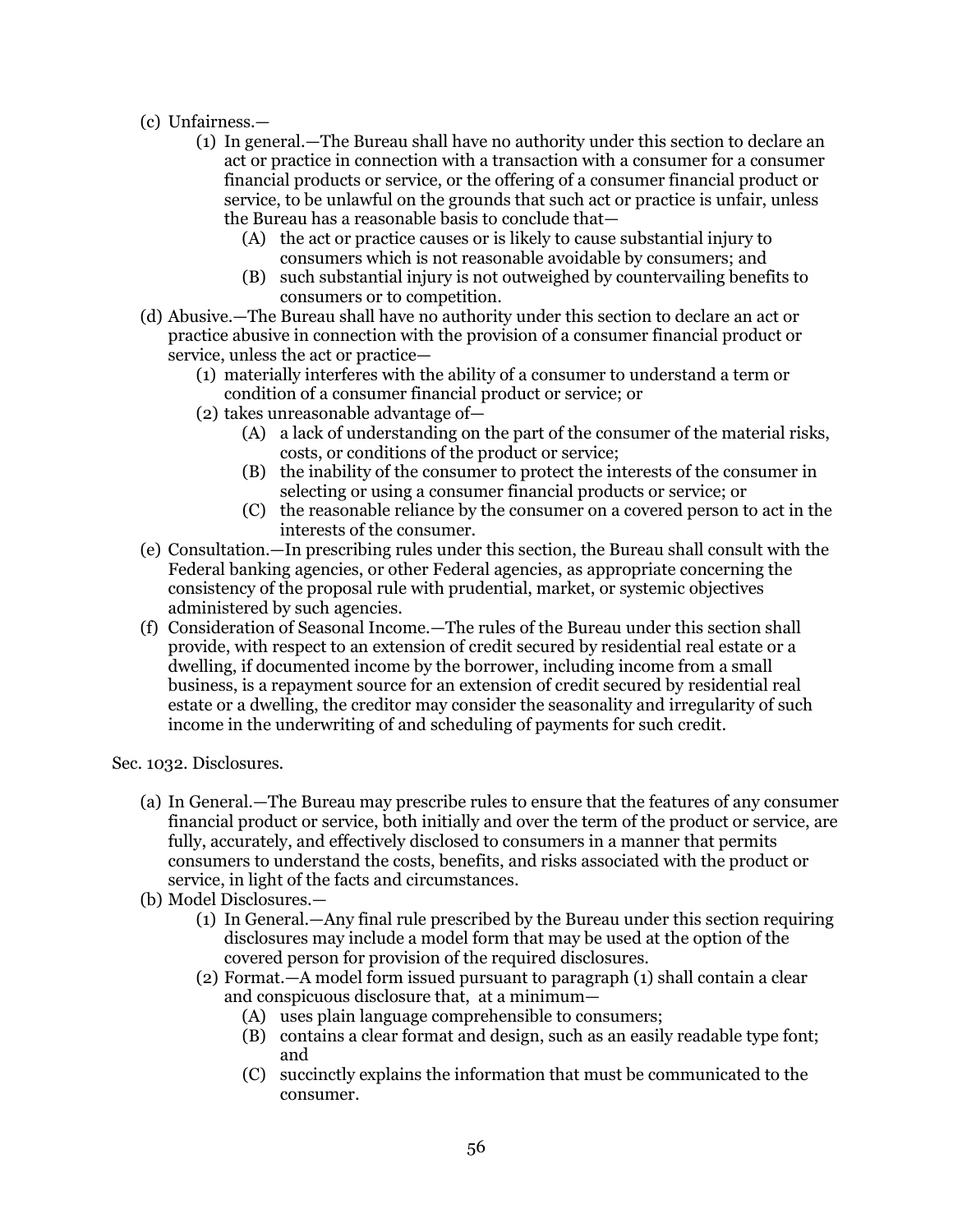- (3) Consumer Testing.—Any model form issued pursuant to this subsection shall be validated through consumer testing.
- (c) Basis for Rulemaking.—In prescribing rules under this section, the Bureau shall consider available evidence about consumer awareness, understanding of, and responses to disclosures or communications about the risks, costs, and benefits of consumer financial products or services.
- (d) Safe Harbor.—Any covered person that uses a model form included with a rule issued under this section shall be deemed to be in compliance with the disclosure requirements of this section with respect to such model form.
- (e) Trial Disclosure Programs.—
	- (1) In General.—The Bureau may permit a covered person to conduct a trial program that is limited in time and scope, subject to specified standards and procedures, for the purpose of providing trial disclosures to consumer that are designed to improve upon any model form issued pursuant to subsection  $(b)(1)$ , or any other model form issued to implement an enumerated statute, as applicable.
	- (2) Safe Harbor.—The standards and procedures issued by the Bureau shall be designed to encourage covered persons to conduct trial disclosure programs. For the purposes of administering this subsection, the Bureau may establish a limited period during which a covered person conducting a trial disclosure program shall be deemed to be in compliance with, or may be exempted from, a requirement of a rule or an enumerated consumer law.
	- (3) Public Disclosure.—The rules of the Bureau shall provide for public disclosure of trial disclosure programs, which public disclosure may be limited, to the extent necessary to encourage covered persons to conduct effective trials.
- (f) Combined Mortgage Loan Disclosure.—Not later than 1 year after the designated transfer date, the Bureau shall propose for public comment rules and model disclosures that combine the disclosures required under the Truth in Lending Act and sections 4 and 5 of the Real Estate Settlement Procedures Act of 1974, into a single, integrated disclosure for mortgage loan transactions covered by those laws, unless the Bureau determines that any proposal issued by the Board of Governors and the Secretary of Housing and Urban Development carries out the same purpose.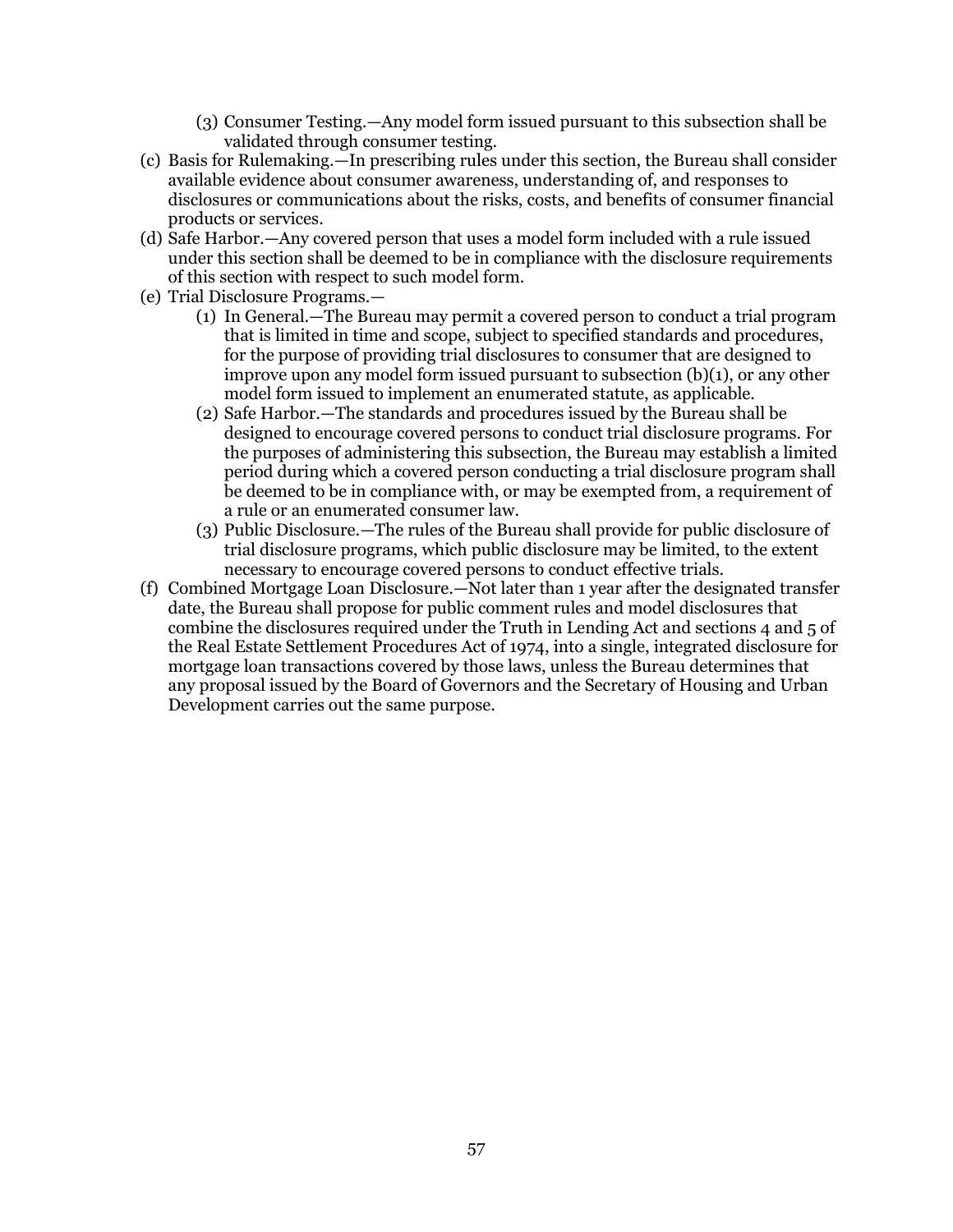# Appendix B: Glossary

**Cost of Credit** refers to the cost of a small entity obtaining credit.

**Covered Loan** means any loan subject to the proposals under consideration by the Bureau for the Rulemaking on Payday, Vehicle Title, and Similar Loans.

**Covered Longer-Term Loan** means a credit product, other than those explicitly excluded from the proposals under consideration, with a contractual duration longer than 45 days and an all-in annual percentage rate in excess of 36 percent where the lender obtains a preferred repayment position by either obtaining (1) access to repayment through a consumer's account or paycheck or (2) a non-purchase money security interest in the consumer's vehicle.

**Covered Short-Term Loan** means a credit product, other than those explicitly excluded from the proposals under consideration, with a contractual duration of 45 days or less.

**Dodd-Frank Act** or **DFA** means the Dodd-Frank Wall Street Reform and Consumer Protection Act, Pub. L. No. 111-203 (July 21, 2010), sections 1031 and 1032 of which provide the Bureau with the authority to promulgate rules related to the proposals under consideration.

#### **Small Business Regulatory Enforcement Fairness Act of 1996** or **SBREFA**,

Pub. L. No. 104-121 (Mar. 29, 1996), refers to the statute that establishes the Small Business Review Panel process for certain Bureau, Environmental Protection Agency, and Occupational Health and Safety Administration rulemakings.

**Small Business Review Panel** or **Panel** means a panel formed of representatives from the Bureau, the Chief Counsel for Advocacy of the Small Business Administration, and the Office of Information and Regulatory Affairs in the Office of Management and Budget. A Panel is convened in accordance with SBREFA when a rule under development may have a significant economic impact on a substantial number of small entities. The Panel for the Bureau's Payday, Vehicle Title, and Similar Loans rulemaking will prepare a report of its recommendations after discussing with small entity representatives the Outline of Proposals Under Consideration and Alternatives Considered.

**Small Entity** means a small business, small organization, or a small government as defined by the Regulatory Flexibility Act. The size standards for determining a business as small vary by industry and are established by the Small Business Administration.

**Small Entity Representative** or **SER** means a representative of a small entity who participates in the SBREFA process to provide input on costs and benefits of the proposals under consideration in a rulemaking.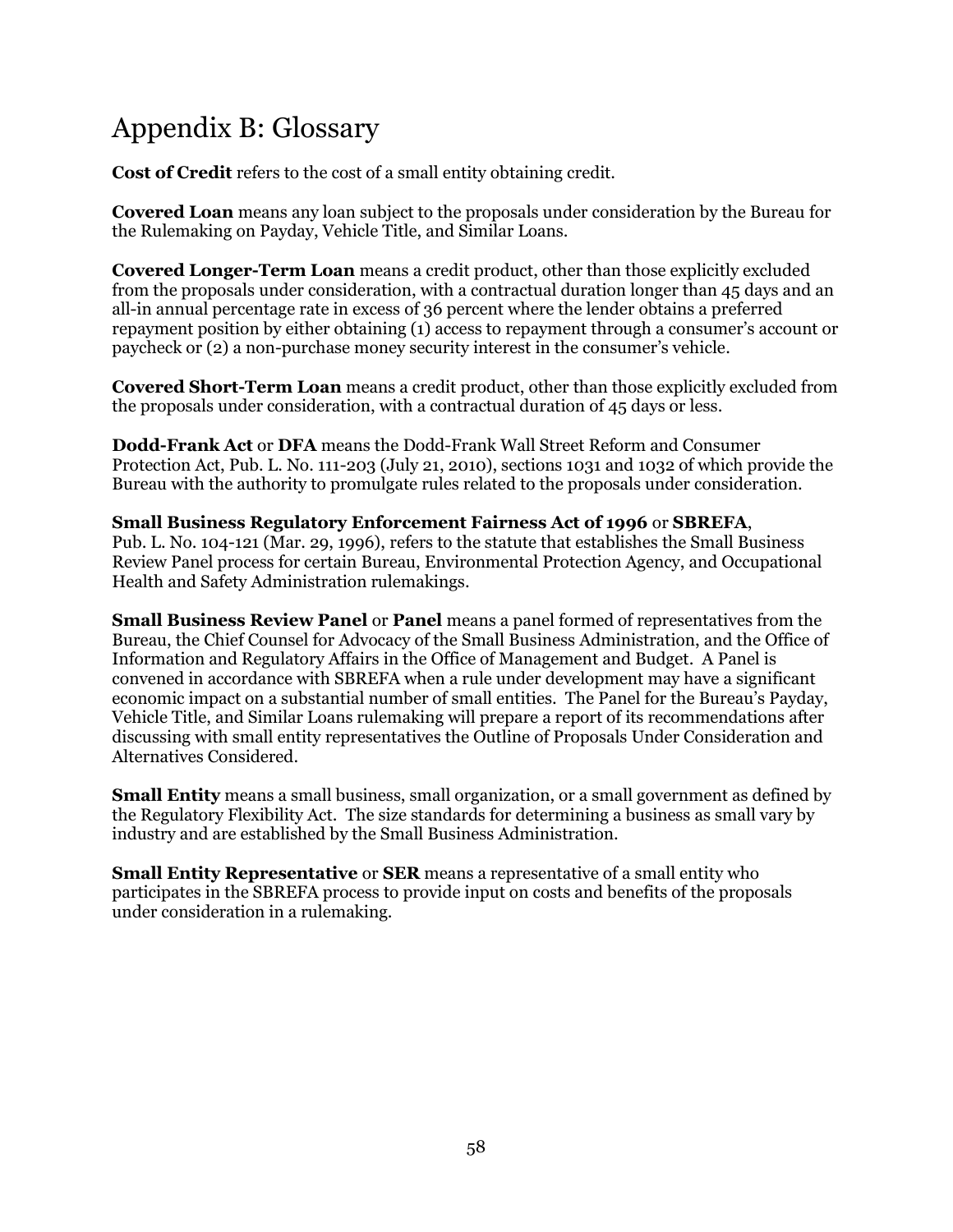### **Appendix D**

### **Discussion Issues for Small Entity Representatives**

[See attached]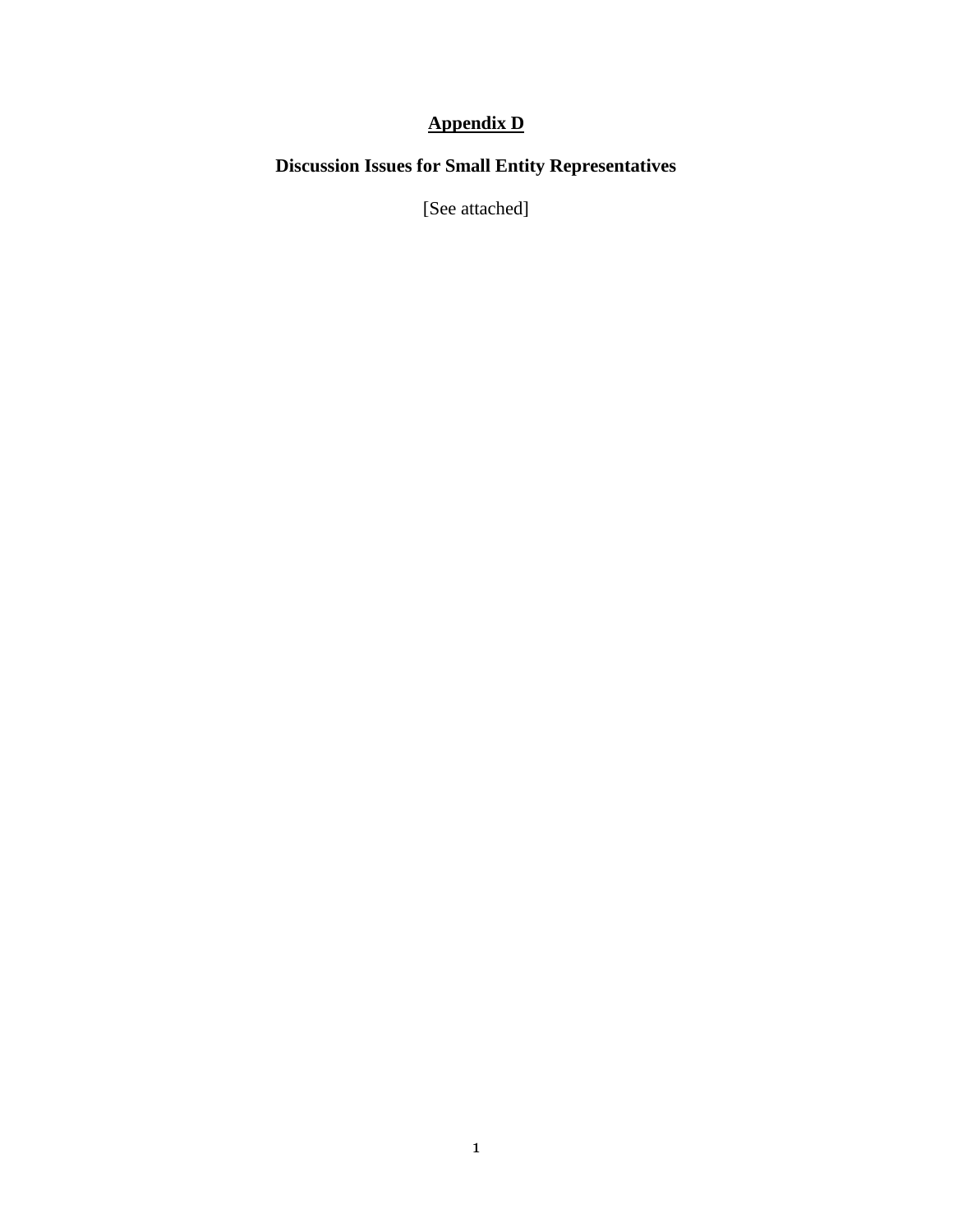#### **SMALL BUSINESS ADVISORY REVIEW PANEL FOR POTENTIAL RULEMAKINGS FOR PAYDAY, VEHICLE TITLE, AND SIMILAR LOANS**

#### **DISCUSSION ISSUES FOR SMALL ENTITY REPRESENTATIVES**

To help frame the small entity representatives' discussion of issues and cost of credit matters during the upcoming Small Business Review Panel (Panel) meeting, we are providing a list of questions on which the Consumer Financial Protection Bureau (Bureau) seeks your advice, input, and recommendations. As you think about the questions below, it would be helpful to refer to the "Outline of Proposals Under Consideration and Alternatives Considered" (Outline) enclosed with this document.

Please note that the questions are designed to assist you in identifying the type of information you may need in order to participate effectively in the discussion with the Panel and other small entity representatives. We recognize that some of these questions may not apply to you or your business. When a topic is relevant to you, please discuss it based on your own experience or your knowledge of the experience of other small entities in your same line of business. It would also be useful to the discussion to provide specific examples of issues that have arisen in your lending activities.

The Panel would like to understand the potential economic impacts of the particular proposals under consideration by the Bureau which are discussed in the Outline. The Panel's understanding would be enhanced if you can provide a general sense of the type and amount of any costs of complying with existing requirements at the state and local levels, as well as estimates of costs for the proposals under consideration. Some of the questions suggest ways in which you might want to consider these costs as you prepare for the general discussion. The Bureau welcomes any quantitative information you may choose to provide in response to these questions, either during the meeting or afterward, but these questions should not be treated as data requests. While company-specific information would be helpful to the discussion, we understand that you may wish to frame your response in a manner that protects your company's proprietary information, as your responses may be included in a public report.

As you prepare for the discussion please consider the following general issues:

- The potential effects of the proposals and alternatives on your company's systems, operations, staff resources, and compliance costs.
- The amount of time you would need to make changes to your systems or operations, train your staff, or take other actions you believe would be required in order to comply with the proposals under consideration.
- The number or percentage of transactions conducted by your company that may be impacted by the proposals under consideration.
- The potential costs and benefits for your company.
- Based on any direct knowledge or experience you may have, how your or other small companies' anticipated compliance costs may differ from those of larger companies, and the characteristics of small companies compared with larger companies that may contribute to these differences.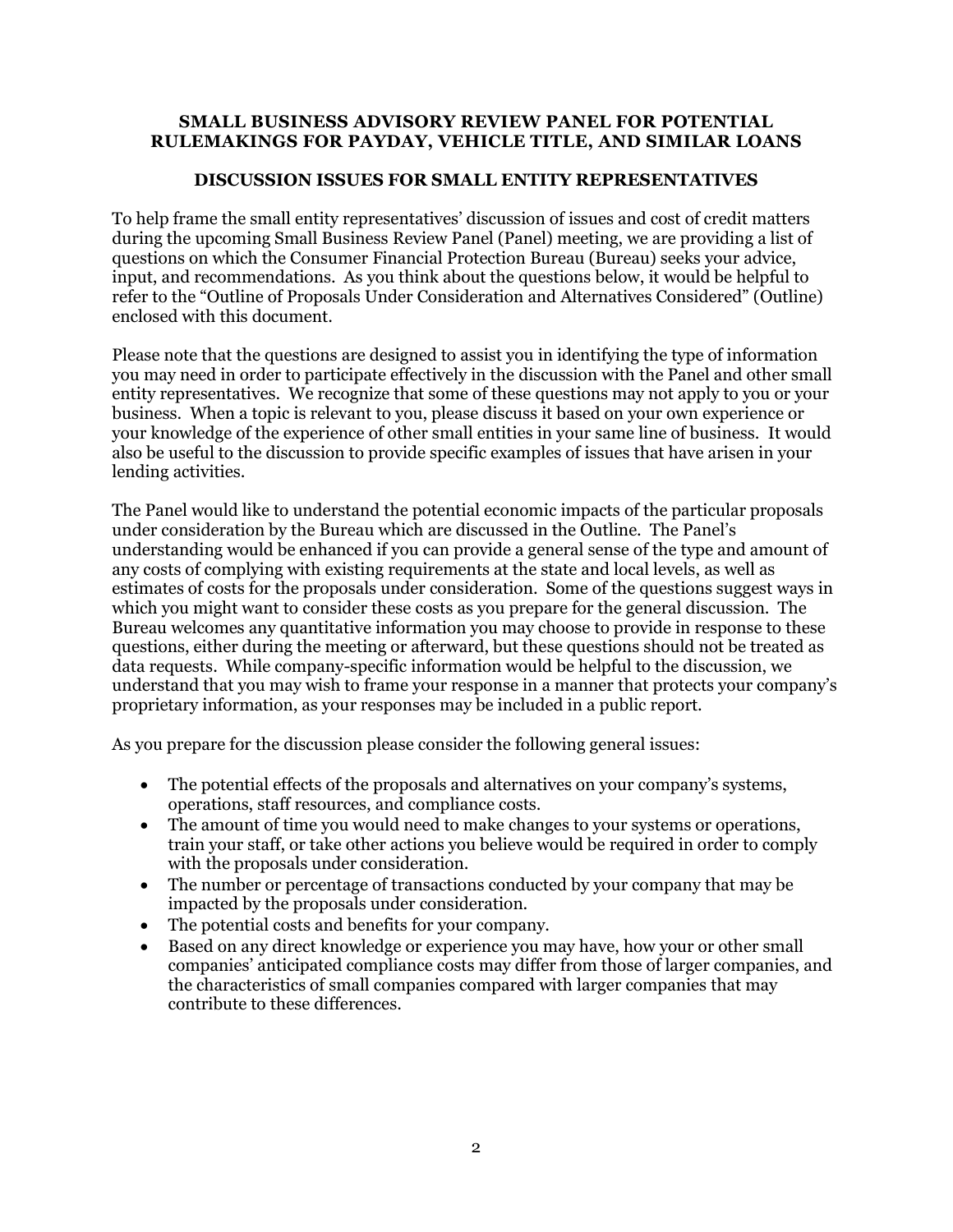#### **I. COVERAGE AND SCOPE**

The Bureau is considering proposals that would impose new regulations for two categories of loans. The first category would generally cover consumer credit products with a contractual duration of 45 days or less. The second category would cover consumer credit products with a contractual duration of longer than 45 days if:

- The credit product has an all-in annualized percentage rate in excess of 36 percent (using an annualized total cost of credit measure that would include interest, fees, and the cost of ancillary products, such as the military annual percentage rate under 32 CFR 232); and
- The lender holds either: (1) access to repayment through a consumer's account or paycheck (including a post-dated check, an automated clearing house (ACH) authorization, a remotely created check (RCC) authorization, an authorization to debit a prepaid card account, a right of setoff or to sweep funds from a consumer's account(s), and other methods of collecting payment from a consumer's checking, savings, or prepaid account; or a payroll deduction); or (2) a non-purchase money security interest in the consumer's vehicle (which would include vehicle registration loans and title pawn loans).

Here and in the Outline the two categories of loans are referred to as "covered short-term loans" and "covered longer-term loans," respectively, and the two categories are referred to collectively as "covered loans." The proposals under consideration would also exclude from coverage traditional pawn loans, credit cards, real estate secured loans, and student loans. The Bureau is also not considering proposals related to deposit account overdraft services as part of this rulemaking. Most of the proposals under consideration focus on how lenders underwrite the covered loans and in some cases would limit reborrowing within specified time periods. The proposals also focus on how lenders exercise their access to repayment through a consumer's account.

To get a better sense of how the proposals under consideration might affect you, it would be helpful to get a sense of your current business model and credit product mix.

- 1. What types of credit products—whether closed-end or open-end—do you offer that would be covered short-term loans, covered longer-term loans (both with and without balloon payments), or non-covered loans (including pawn loans)? Please describe the credit products' basic terms (size, pricing, length, repayment structure, etc.).
- 2. Roughly what percentage of your business (in loans or revenue) comes from products that would be covered short-term loans, covered longer-term loans (both with and without balloon payments), or non-covered loans?
- 3. Roughly what percentage of your business (in loans or revenue) involves access to repayment through a consumer's account?
- 4. Roughly what percentage of your business (in loans or revenue) involves vehicle title lending (i.e., taking a non-purchase money security interest in a consumer's vehicle)?
- 5. Do you offer covered loans to online consumers, through brick-and-mortar locations, or other channels? What percentage of your business comes through each channel?
- 6. What percentage of your consumers either had difficulty repaying or did not repay their loans? What percentage of these loans do you generally charge off?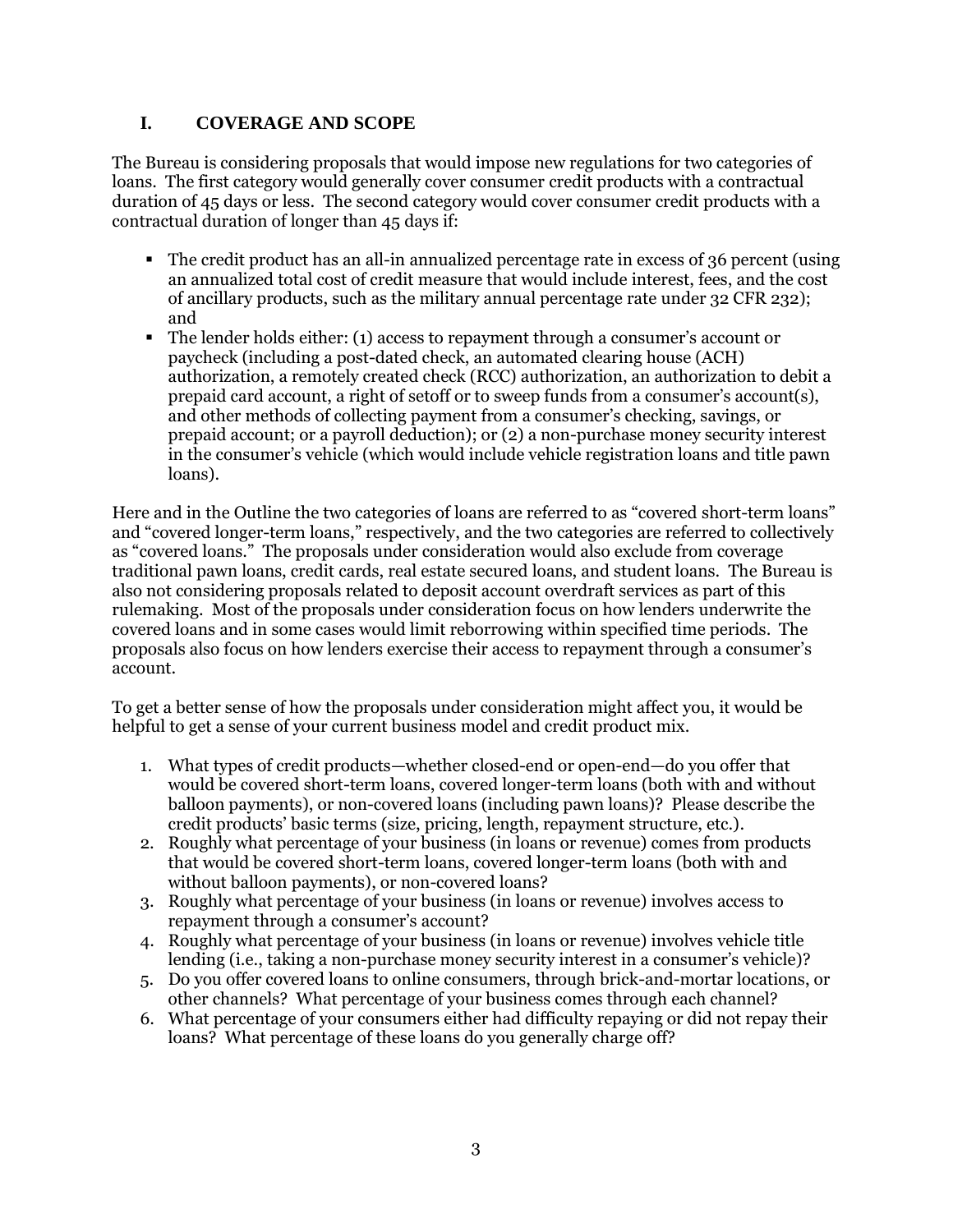7. What percentage of your business comes from repeat borrowers? How often do these consumers generally reborrow?<sup>1</sup>

#### **II. ABILITY-TO-REPAY REQUIREMENTS FOR COVERED SHORT-TERM AND LONGER-TERM LOANS**

For both covered short-term loans and covered longer-term loans, the Bureau is considering proposals to require lenders to make a good-faith, reasonable determination that a consumer has the ability to repay the loan according to its terms without reborrowing or defaulting while still meeting her major financial obligations and living expenses. While the Outline includes separate discussions of the proposals under consideration for ability-to-repay requirements that would apply to covered short-term loans and covered longer-term loans, the following section consolidates the discussion. Please consult the Outline for additional important details on the ability-to-repay requirements for different types of loans.

As part of the reasonable determination of ability to repay, the proposals under consideration would require the lender to obtain and verify information about the consumer's (1) income, (2) major financial obligations, and (3) borrowing history as follows:

- To verify the amount and timing of a consumer's income, the lender would be required to use bank statements, benefits statements, or paystubs.
- To verify the amount and timing of a consumer's major financial obligations, the proposals would require lenders to use third-party records or other appropriate methods of verification to ascertain the consumer's  $(1)$  housing payments,  $(2)$  required payments under debt obligations, (3) child support obligations, and (4) other legally required payments.
- To verify borrowing history, a lender would be required to review its records to ascertain the consumer's recent borrowing history on covered loans with that particular lender and its affiliates (including whether there is a current delinquency or there were any recent defaults on such loans). The Bureau is also considering requiring lenders to ascertain a consumer's recent borrowing history with other lenders (including whether there were any recent defaults on such loans). Lenders would have to check at least one commercially available reporting system meeting specified criteria to obtain such information. Lenders would be required to report the use of covered loans to all such commercially available reporting systems.

Specifically, the lender would be required to determine whether, given the amount and timing of the consumer's income and major financial obligations, the consumer will have enough remaining income to be able to repay the loan while still paying her major financial obligations and necessary living expenses (such as food and transportation). For all covered short-term loans and for covered longer-term loans with balloon payments, the lender would need to make this determination for the loan term and for an additional 60 days after the loan's contractual duration (the underwriting period).

For open-end credit products, the lender would be required to assume that a consumer fully utilizes the credit upon origination and makes only minimum payments until the end of the contract period, at which point the consumer must make a single payment in the amount of the remaining balance. The Bureau is also considering a proposal to require the lender to assume

 $\overline{a}$ <sup>1</sup> The term "reborrowing" is defined the same as in Section I of the Outline (i.e., to include reborrowing as well as rollovers, renewals, or refinancings).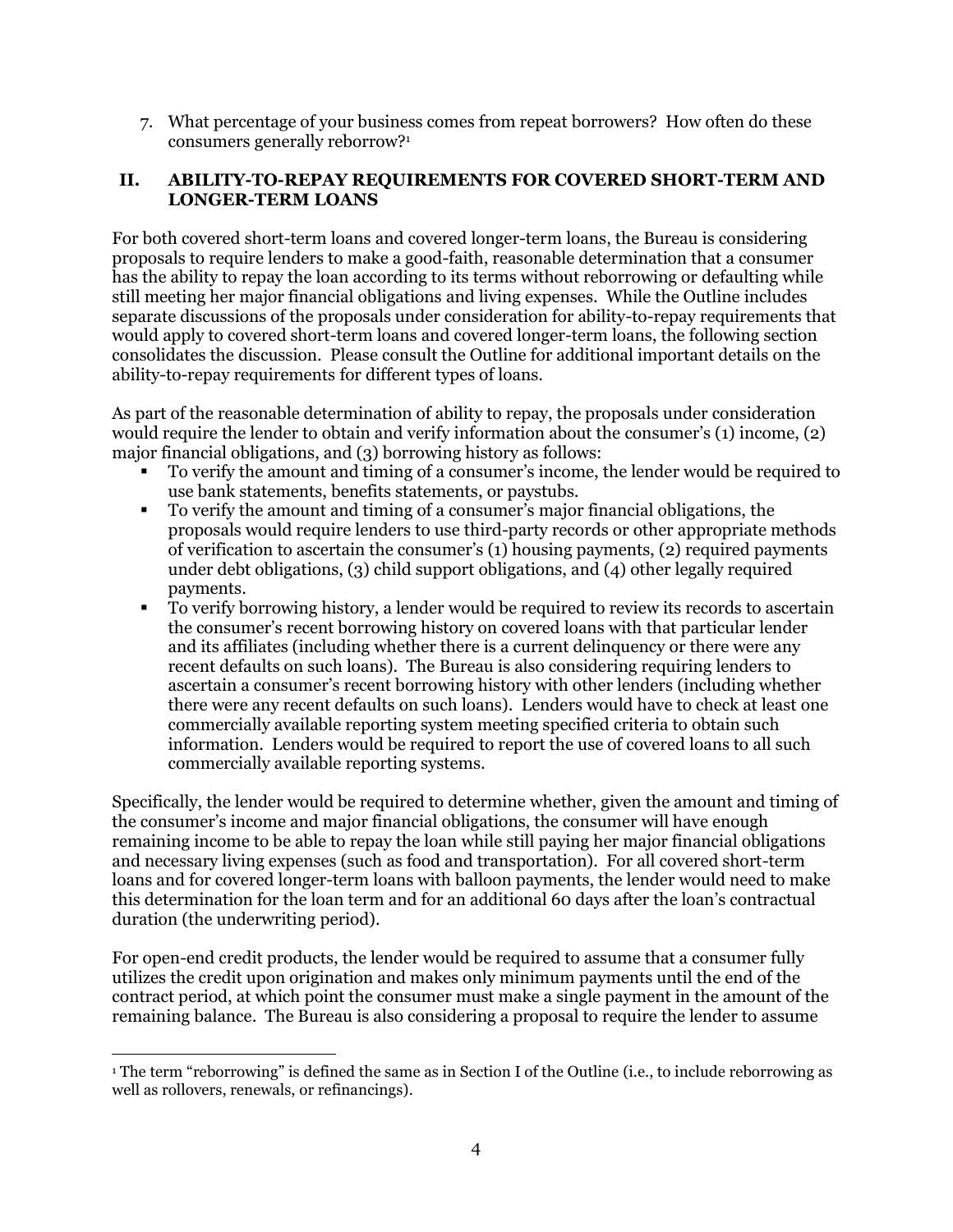full repayment on the line of credit by the end date specified in the contract or in six months if no date is specified.

#### *Current Practices*

- 1. Do you currently underwrite loans that you extend? If so, please describe your process.
	- a. What types of information do you gather and assess in making your underwriting decisions? Do you analyze major financial obligations or other living expenses, and if so, how? Do you analyze residual income?
	- b. If you assess borrowing history, income, or other factors, how far back in time do you look? Do you verify this information through third-party records? If so, what types of third-party records and how do you obtain them?
	- c. Do you automate any or all of your underwriting? If so, did you develop the system to do so in-house, hire a vendor to develop the system, or use a thirdparty commercially available product?
	- d. Does your underwriting consider only the individual consumer's income and expenses, or does it also consider the consumer's household income and expenses if the consumer lives in a multi-person household?
- 2. What costs (fixed and variable) do you incur in performing any underwriting? Are ongoing costs passed on to the consumer?
- 3. What is the percentage of consumers who are deemed ineligible as a result of your current underwriting process? What are the most common reasons that consumers are rejected? How are rejections documented?
- 4. If a consumer reborrows from you, do you separately underwrite the new loan? If so, please describe that process and how it may differ from the initial underwriting process.
- 5. Do you currently check a consumer's loan history with other lenders before making a loan? If so, do you use a reporting system? If not, how do you check? Please describe the costs or burdens you incur in doing so.
- 6. Do you also report your loans to a reporting system? If so, how many reporting systems do you report to? What are the incremental costs and burdens associated with reporting to multiple reporting systems?

### *Potential Impacts of Proposals Under Consideration*

### **A. Verification of Income**

- 1. If you do not currently verify a consumer's income, what additional costs or burdens would you incur based on the proposal under consideration, both initially (in designing and implementing systems) and on a continuing basis?
- 2. If you would incur additional costs or burdens in verifying the amount and timing of a consumer's income, how would that affect your business? Would you adjust pricing, credit product mix, or other practices in response?
- 3. If you make loans online, how would you comply with this requirement? Would it be feasible for you to obtain scanned or photocopied documents? What would be the costs of doing so?

#### **B. Verification of Major Financial Obligations**

1. If you do not currently verify a consumer's major financial obligations (i.e., housing payments, payments on debt obligations, child support obligations, and other legally required payments), what additional costs or burdens would you incur to do so, both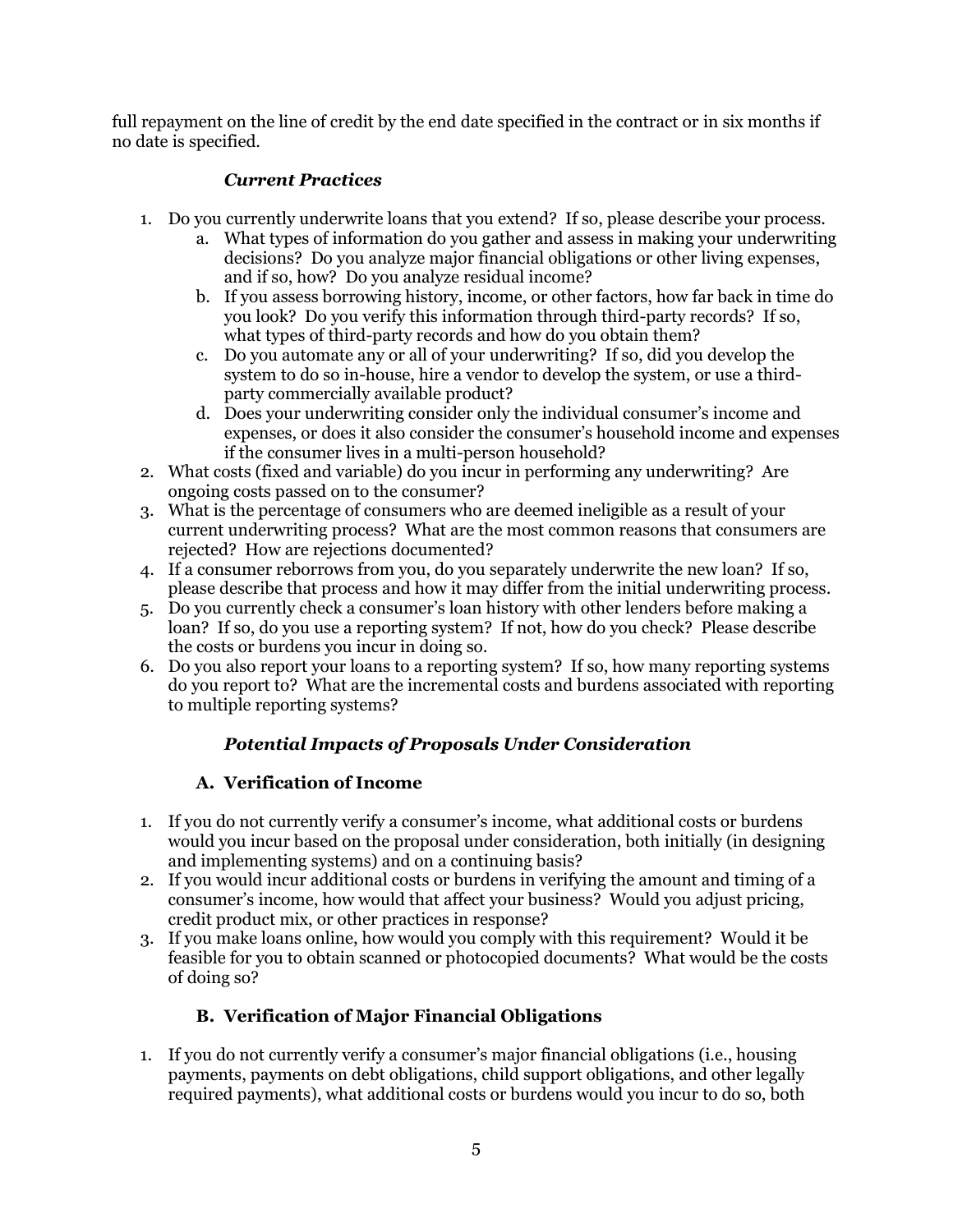initially (in designing and implementing systems) and on a continuing basis? Please discuss revenue impacts in addition to cost burdens.

- a. What methods would you elect to use (e.g., credit report, bank statements, copies of bills, cancelled checks)? How much time do you estimate the verification would take per transaction? What are the hourly wages of the staff that would do this work?
- 2. If you would incur additional costs or burdens in verifying a consumer's major financial obligations, how would that affect your business? Would you adjust pricing, credit product mix, or other practices in response?
- 3. Are there any particular major financial obligations that would be especially difficult to verify? If so, please describe why.
- 4. If you make loans online, how would you comply with this requirement? Would it be feasible for you to obtain scanned or photocopied documents? What would the costs be of doing so?
- 5. Are you aware of any third-party products (such as a specialty credit report) currently available that you could potentially use to verify a consumer's major financial obligations? If so, what are the costs or burdens associated with using that third-party product? Do you report your loans to such a third-party?
- 6. If the Bureau included additional categories of obligations to include in the verification requirement, such as utility payments and regular medical payments, what additional costs or burdens would you incur, both initially (in designing and implementing systems) and on a continuing basis, to verify these expenses?

#### **C. Consideration of Borrowing History**

- 1. If a final rule were to adopt the requirement to consider and verify the consumer's recent borrowing history on covered loans with the same lender, affiliates, and other lenders (including the requirement to check a commercially available reporting system and report use of covered loans to commercially available reporting systems), what specific actions would you need to take initially to comply with the requirement (in developing and implementing systems) and on a continuing basis? What do you expect the costs of those actions to be? How would those costs and burdens compare to the costs of implementing existing state or local regulatory requirements?
- 2. If the Bureau were to adopt the requirement that lenders check a consumer's borrowing history with the lender, its affiliates, or any other lenders, what would you expect to be the respective burdens for checking, for example, one year versus 18 months versus two years of borrowing history?

#### **D. Reasonable Determination of Ability to Repay**

- 1. If the ability-to-repay requirement described above were adopted in a final rule, what are the types and costs of specific actions that you would need to take both initially (in designing and implementing systems) and on a continuing basis to comply with the requirement?
	- a. Would you anticipate using an automated model or models to comply with such a requirement, or would you more likely use manual processes?
	- b. If you used an automated model, what other inputs would you consider in addition to the required criteria? How would you weigh those inputs compared with the information the rule would require you to obtain and verify?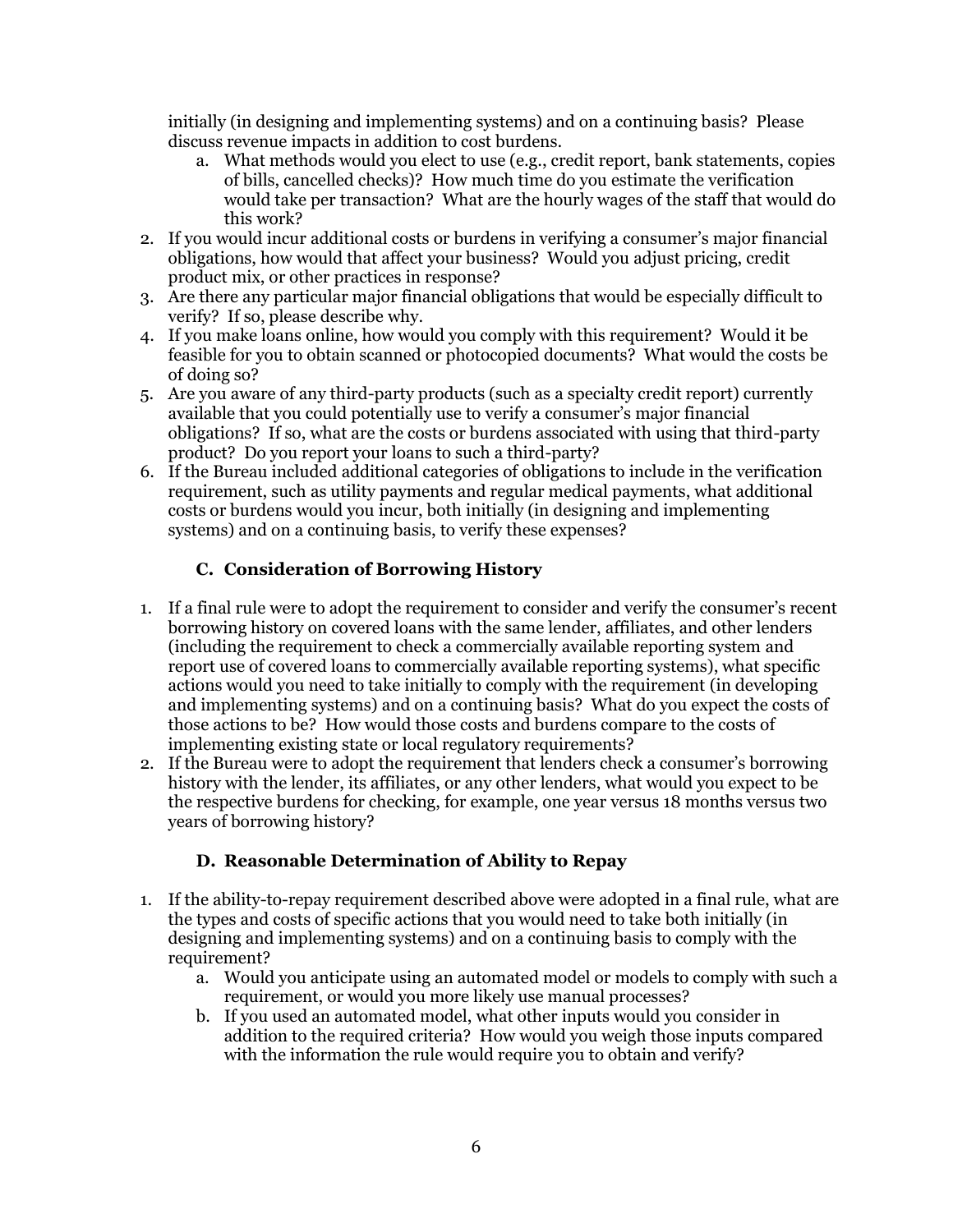- 2. If the ability-to-repay requirement described above were adopted in a final rule, what types of impacts would this have on your business? What marginal burdens and costs would such a final rule add to your existing underwriting processes?
	- a. How would these impacts differ if you were required to consider only the individual consumer's income, major financial obligations, and living expenses rather than to consider the consumer's aggregate household income, major financial obligations, and living expenses?
- 3. How do you anticipate accounting for consumers' living expenses—such as food—that under the proposal would not have to be itemized and verified, to ensure that consumers have enough residual income to make the covered loan payments while still paying other living expenses as they come due?

#### **III. LIMITATIONS ON SEQUENCES OF COVERED SHORT-TERM LOANS AND COVERED LONGER-TERM LOANS WITH BALLOON PAYMENTS**

For covered short-term loans and covered longer-term loans with balloon payments, the proposals under consideration would impose a presumption of inability to repay for multiple loans in a sequence. (A covered short-term loan or covered longer-term loan with a balloon payment is part of a sequence if it is made within 60 days of the consumer's having an outstanding covered short-term loan or covered longer-term loan with a balloon payment.)

- If a consumer had taken out one previous covered short-term loan or covered longer-term loan with a balloon payment in a sequence, the proposals under consideration would impose a rebuttable presumption that the consumer lacks the ability to repay a second covered short-term loan or covered longer-term loan with a balloon payment. To rebut this presumption, the lender would need to conduct a new ability-to-repay determination and verify a change in the consumer's circumstances between the first and second loan (such as a pay raise).
- If a consumer had taken out two previous covered short-term loans or covered longer-term loans with a balloon payment in a sequence, the same rebuttable presumption would apply, and the lender would have to conduct a new ability-to-repay determination and verify that additional changed circumstances arose between the second and third loans in order to rebut the presumption.
- If a consumer had taken out three previous covered short-term loans or covered longer-term loans with a balloon payment in a sequence, there would be a conclusive presumption that the consumer lacks the ability to repay a new covered short-term loan or covered longerterm loan with a balloon payment, and the lender could not make the fourth loan. During a 60-day cooling-off period after the consumer repays the third loan, the lender would be prohibited from making another covered short-term loan or covered longer-term loan with a balloon payment to the consumer.
	- 1. If a final rule adopts the limitations on sequences of covered short-term loans and covered longer-term loans with balloon payments described above, what are the types and costs of specific actions that you would need to take both initially (developing and implementing systems) and on a continuing basis to comply with the requirement? Please discuss revenue impacts in addition to cost burdens.
	- 2. How would you expect to verify changed circumstances for consumers who are seeking additional loans in a sequence?
	- 3. If these limitations would cause you to incur additional costs or burdens, how would that affect your business? Would you adjust pricing, credit product mix, or other practices in response?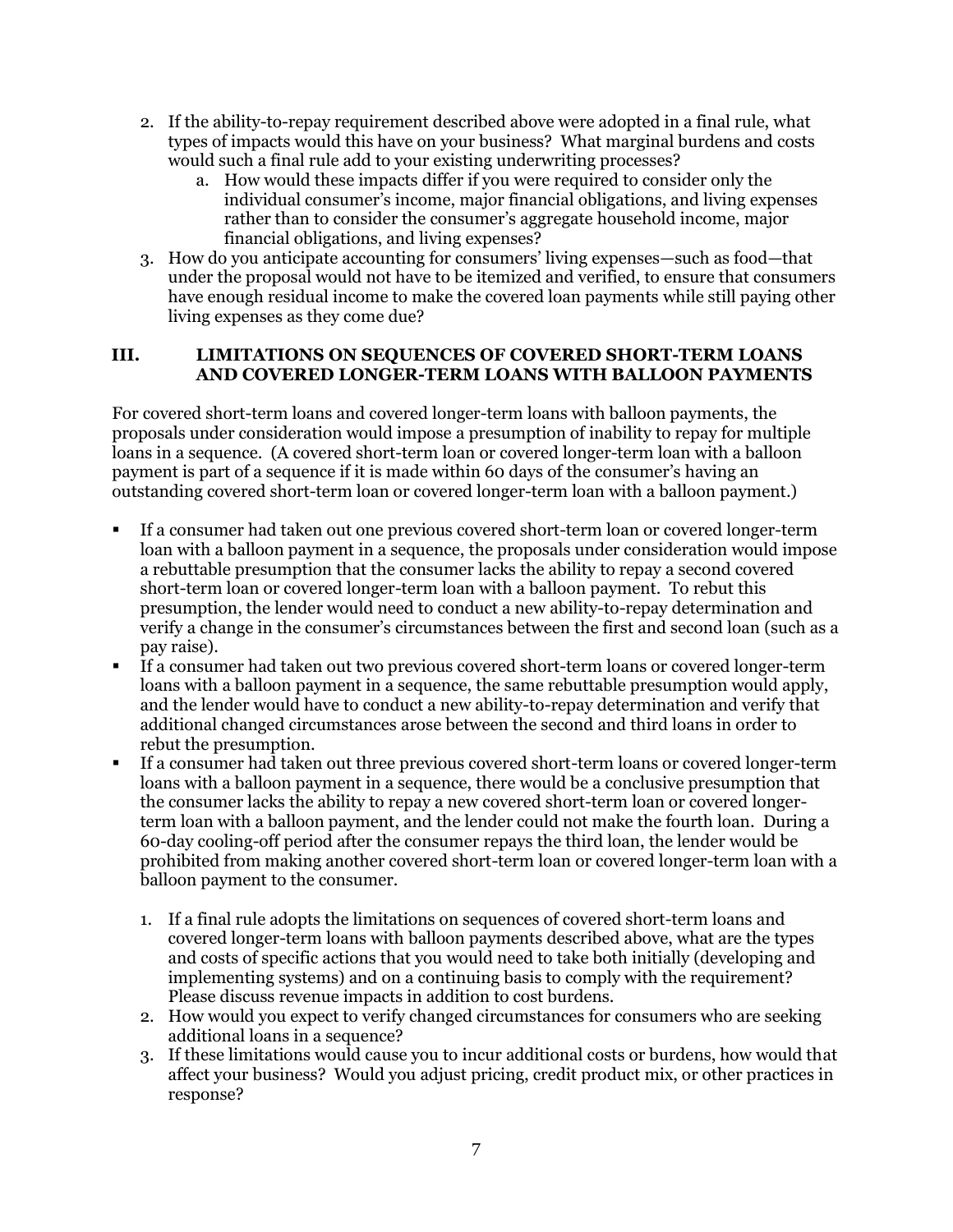#### **IV. LIMITATIONS ON REBORROWING OF COVERED LONGER-TERM LOANS**

The Bureau is considering a proposal that would require lenders to presume that a consumer lacks the ability to repay a covered longer-term loan with similar repayment terms under certain circumstances. The presumption would be triggered if:

- The consumer was, at the time of the refinancing, delinquent or had recently been delinquent on a payment under the loan being refinanced;
- The consumer stated or otherwise indicated that she was unable to make a scheduled payment under the loan being refinanced or that the loan being refinanced was causing financial distress;
- The refinancing provides for the consumer to skip (or pay a lesser amount than) a payment that otherwise would have been due under the loan being refinanced, unless the refinancing provides for a substantial amount of cash out to the consumer; or
- The loan being refinanced is in default.

The lender could rebut the presumption with verified evidence of changed circumstances indicating that the consumer has the ability to repay a loan with similar repayment terms as the previous loan. However, without verified evidence of changed consumer circumstances, the lender could only extend a new covered loan if the new loan had smaller payments within the consumer's ability to repay.

- 1. What are the types and costs of specific actions that you would need to take both initially (developing and implementing systems) and on a continuing basis to comply with the requirement? Please discuss revenue impacts in addition to cost burdens.
- 2. If these limitations would cause you to incur additional costs or burdens, how would that affect your business? Would you adjust pricing, credit product mix, or other practices in response?

#### **V. ALTERNATIVE REQUIREMENTS FOR COVERED SHORT-TERM LOANS**

The Bureau is considering whether to propose allowing lenders the option to satisfy alternative requirements on certain short-term covered loans that are structured to taper off the consumer's indebtedness. For a covered short-term loan that otherwise would be subject to the full set of ability-to-repay requirements, lenders would be able to extend an alternative loan without determining the consumer's ability to repay provided that the lender applies the following screening requirements:

- The lender verifies the consumer's income;
- The lender verifies the consumer's borrowing history and also reports use of covered loans to commercially available reporting systems;
- The consumer does not currently have a covered loan outstanding with any lender;
- The consumer takes out no more than three such alternative loans in a sequence (with a sequence including any loan taken out within 60 days having a prior loan outstanding) and has not completed a three-loan sequence of such loans from any lender within the past 60 days;
- After repayment of the third loan in a sequence, the lender or its affiliate extends no additional credit, whether or not a covered loan, to the consumer for a period of 60 days;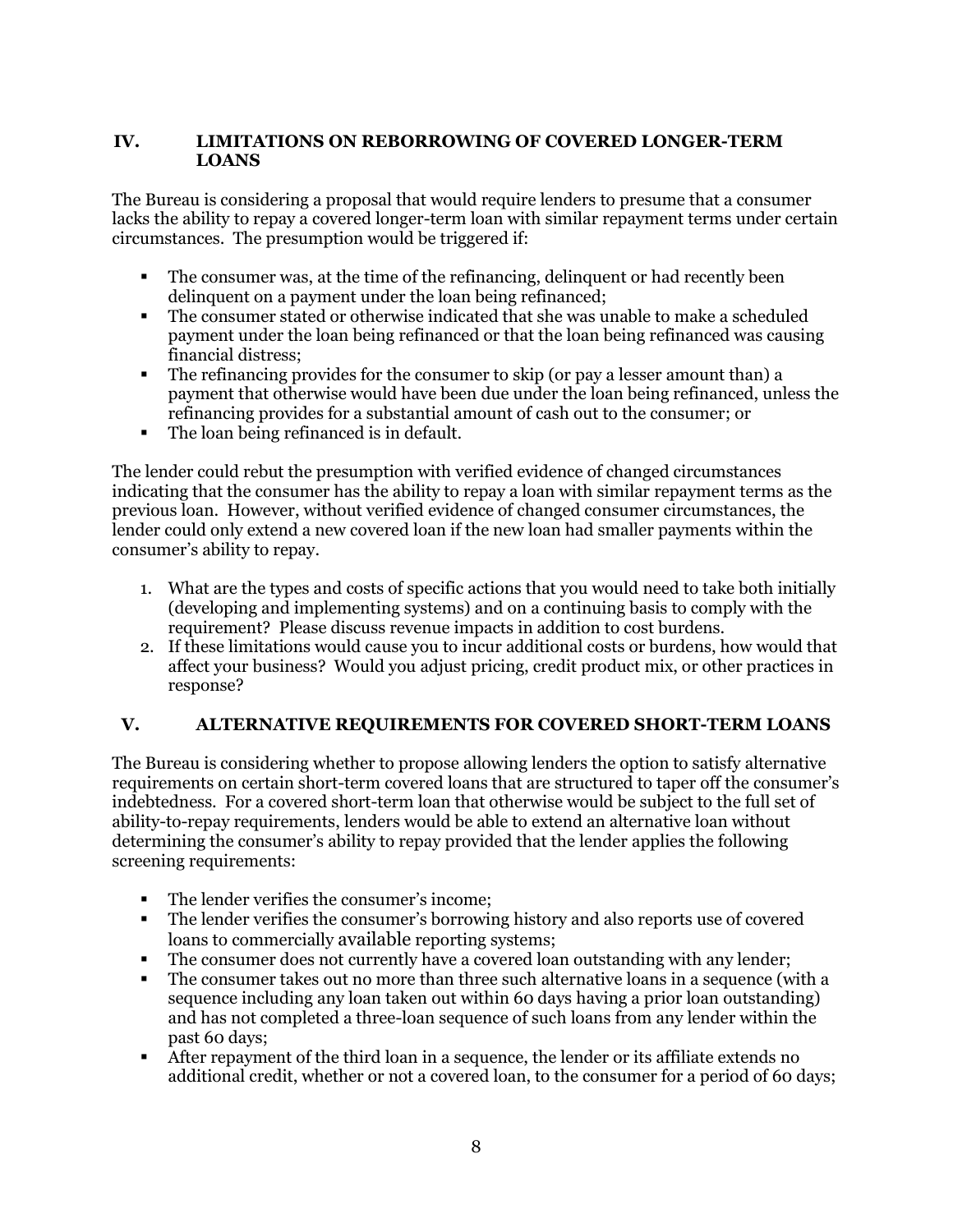- The loan would not result in the consumer's receiving more than six covered short-term loans from any lender in a rolling 12-month period; and
- Following completion of the contractual loan term, the consumer will not have been in debt on covered short-term loans for more than 90 days in the aggregate during a rolling 12-month period.

Additionally, the loan would need to include the following structural limitations:

- The amount financed does not exceed \$500;
- The loan has a contractual duration of 45 days or less with no more than one finance charge for this period;
- The consumer does not provide a security interest in a vehicle as collateral for the loan; and
- The loan is structured to taper off the consumer from indebtedness on such loans.

Additionally, the Bureau is considering whether to require lenders to provide a disclosure to consumers explaining the operation of the alternative requirements for covered short-term loans.

- 1. If these alternative requirements were adopted in the final rule, would you offer a significant number of these loans? What types of impacts would this have on your business? Would you be more inclined to make loans subject to the ability-to-repay requirements, loans subject to these alternative requirements, or a mixture of both?
- 2. What costs would you incur in making loans that comply with the alternative requirements? How do those costs compare to the costs you would incur in making loans that comply with the ability-to-repay requirement? How do the costs of satisfying the alternative requirements compare to the costs of complying with applicable state and local regulatory requirements? Please discuss revenue impacts in addition to cost burdens.
- 3. What specific impacts would the loans-per-year limit, the limit on total days of indebtedness, and the prohibition on multiple loans at a time have on your business? Please discuss revenue impacts in addition to cost burdens.
- 4. If a final rule adopts the ability-to-repay requirement and limitations on sequences of covered short-term loans, but the final rule does *not* adopt the alternative requirements described immediately above, what types of impacts would this have on your business? Please discuss revenue impacts in addition to cost burdens.
- 5. What specific impacts do you anticipate from the proposal under consideration that lenders disclose information about the alternative requirements?

#### *Additional Structural Protections*

As noted above, one of the conditions for a loan to be eligible for the alternative requirements is that the covered short-term loan has a feature that tapers off the consumer's indebtedness on such loans. One such feature that the Bureau is considering is to require a sequence of these covered short-term loans to reduce the principal owed over time so that the loan would be completely repaid within three loans. For example, if the first loan in a sequence had a principal of \$300, the second loan could be for no more than \$200, and the third loan could be no more than \$100. As an alternative to this requirement, the Bureau is considering whether these excluded covered short-term loans should include a requirement that lenders provide a no-cost extension of the loan—an "off-ramp"—if a consumer is unable to repay the third loan according to its terms. The Bureau is also considering whether to propose additional features aimed at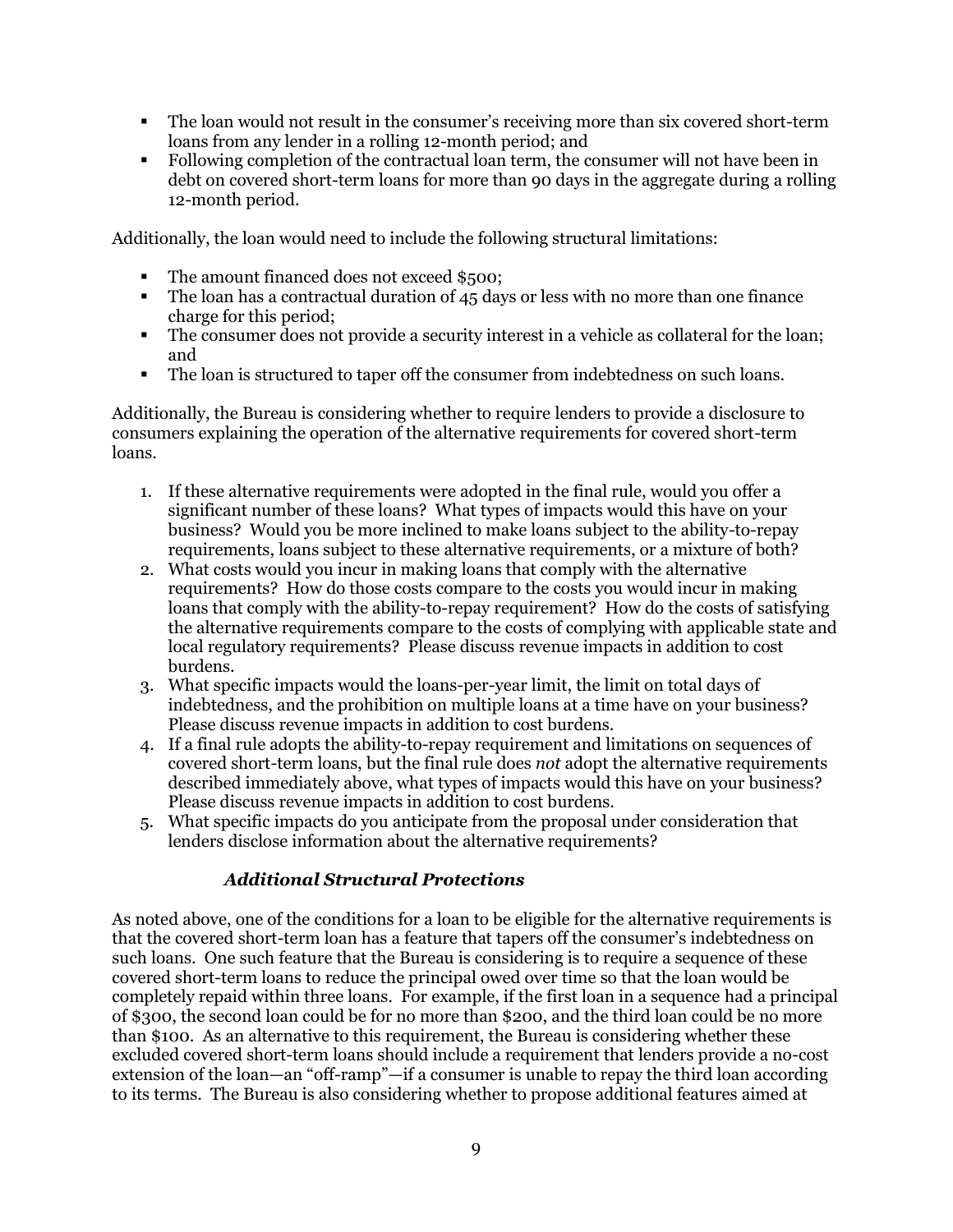preventing lender practices that discourage off-ramp usage such as notification of the consumer's rights to the off-ramp and a prohibition on collection before the off-ramp is made available.

- 1. What percentage of your consumers who take out covered short-term loans reduce the principal of their loans over the course of a loan sequence? Do you have any policies or practices to require or encourage consumers to reduce the principal their loan sequences?
- 2. What are your current practices, policies, and procedures for when consumers have difficulty making their required payments?
	- a. Do you offer extended payment plans (EPPs)? If so, are they required under state law or do you offer them voluntarily, such as in accordance with industry best practices?
	- b. If you offer EPPs, do you charge additional interest or fees? How do these EPPs differ from the proposals under consideration?
	- c. What percentage of consumers use an EPP? What percentage of consumers are eligible for an EPP? What percentage of consumers repay through the EPP?
	- d. If a consumer uses an EPP, does that impact whether you extend further loans to that consumer? Do you impose a cooling-off period after the EPP?
	- e. What type of notice, if any, do you give your consumers about the EPP? Please describe the form, content, and timing of the notice.
- 3. If either of these additional structural protections were required for loans subject to the alternative requirements, what types of impacts would this have on your business? How would these impacts change if the proposal allowed four loans per sequence rather than three? How would these impacts change if the proposal required an off-ramp for each loan in the sequence rather than only the final loan in the sequence?
- 4. How would an off-ramp with six payments, rather than four, impact your business?
- 5. If the Bureau were to propose additional features aimed at preventing lender practices that discourage off-ramp usage, what would be the specific impacts of such proposals on your business?

#### **VI. ALTERNATIVE REQUIREMENTS FOR CERTAIN LONGER-TERM LOANS**

#### **A. NCUA Short-Term, Small Amount Loan**

Under the proposals being considered, a lender could extend a covered longer-term loan without making a full ability-to-repay determination if the loan shares the following features with NCUA's Payday Alternative Loan program:

- Screening requirements: The lender applies minimum underwriting standards and verifies the consumer's income.
- Structural protections:
	- o The loan has a principal of not less than \$200 and not more than \$1,000;
	- o The loan has a maximum term of six months;
	- o The lender charges no more than 28 percent annualized interest rate and an application fee, reflecting the actual costs of processing the application, of no more than \$20; and
	- o The lender fully amortizes the loan over no fewer than two payments.

The Bureau is also considering proposing additional conditions for these loans, namely: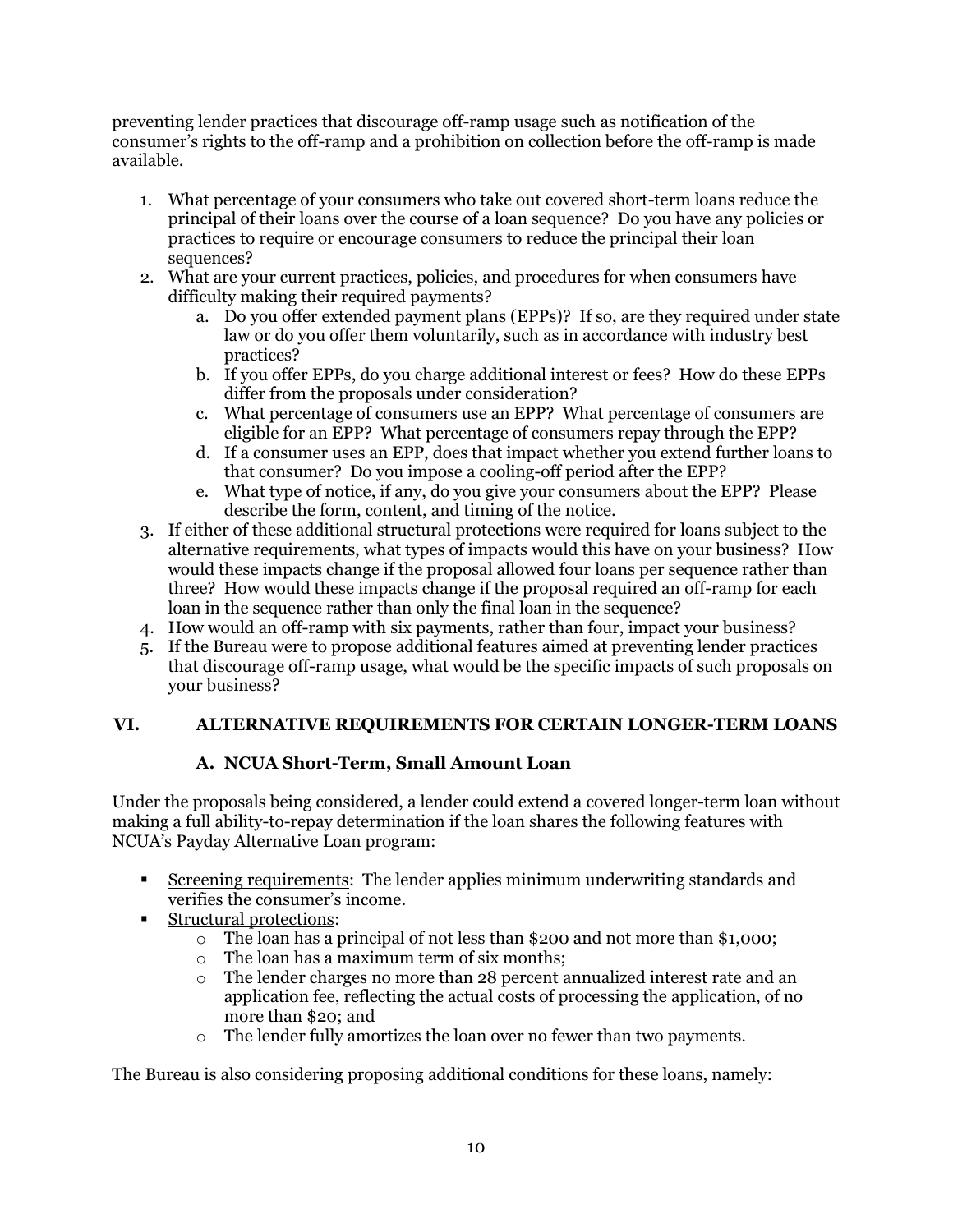- Screening requirements:
	- o The lender verifies borrowing history and also reports use of the loan to all applicable commercially available reporting systems;
	- o The consumer has no other covered loan outstanding; and
	- o The loan would result in the consumer's having no more than two such loans during a rolling six-month period.
- Structural protections: The loan has a minimum term of more than 45 days.

The proposals under consideration would also prohibit a lender that holds a deposit account in the consumer's name from fully sweeping the account to a negative balance in order to collect on the loan in the event of delinquency and from closing the account in the event of delinquency.

- 1. What percentage of your loans currently meet the criteria—other than the proposed additional conditions—for the alternative requirements?
- 2. If this alternative were adopted in the final rule, would you offer a significant number of these loans? What types of impacts would this have on your business? Would you be more inclined to make loans subject to the ability-to-repay requirements, loans subject to these alternative requirements, or a mixture of both?
- 3. What costs would you incur in making loans that comply with these criteria? How do those costs compare to the costs you would incur in making loans that comply with the ability-to-repay requirements described above in Section II? How do these costs compare to the costs you would incur in making loans with the criteria described in Section VI.B below?
- 4. If a final rule adopts the ability-to-repay requirements, but the final rule does *not* adopt the alternative requirements described immediately above, what types of impacts would this have on your business? Please discuss revenue impacts in addition to cost burdens.

#### **B. Loans with Periodic Payments Below a 5 Percent Payment-to-Income Ratio**

Under the proposals being considered, a lender could extend a covered loan without making a full ability-to-repay determination provided that the lender applies the following screening requirements:

- The lender verifies the consumer's income;
- The lender verifies borrowing history and also reports use of the loan to all applicable commercially available reporting systems;
- The consumer has no other covered loan outstanding and has not defaulted on a covered loan within the past 12 months; and
- The loan would result in the consumer's being in debt on no more than two such loans within a rolling 12-month period.

The loan would also need to include the following structural limitations:

- The periodic payment due on the loan is no more than 5 percent of the consumer's expected gross income during this same period;
- The loan is a closed-end loan repayable in at least two substantially equal payments over no fewer than 45 days;
- The loan has a maximum duration of no more than six months; and
- The lender charges no fees for prepayment of the loan.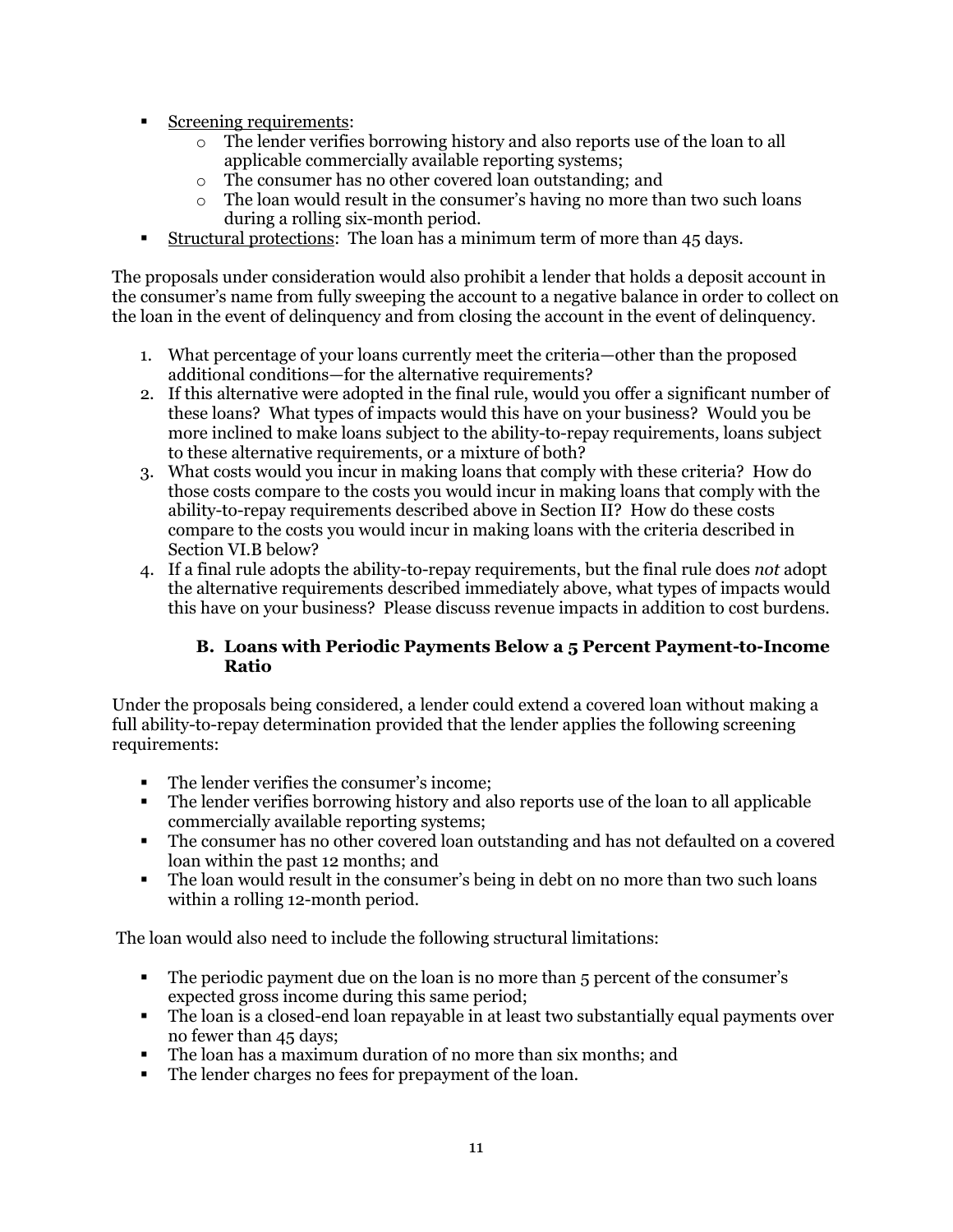- 1. What percentage of your loans currently meet the criteria listed above?
- 2. If this alternative were adopted in the final rule, would you offer a significant number of these loans? What types of impacts would this have on your business? Would you be more inclined to make loans subject to the ability-to-repay requirements, loans subject to these alternative requirements, or a mixture of both?
- 3. What costs would you incur in making loans that comply with the criteria above and how do those costs compare to the costs you would incur in making loans subject to the full ability-to-repay requirement? How do these costs compare to the costs you would incur in making loans with the criteria described in Section  $V$  above or loans with the criteria described in Section VI.A above?
- 4. If a final rule adopts the ability-to-repay requirements, but the final rule does *not* adopt the alternative requirements for covered longer-term loans described immediately above, what types of impacts would this have on your business? Please discuss revenue impacts in addition to cost burdens.

#### **VII. PAYMENT COLLECTION PRACTICES LIMITATIONS FOR ALL COVERED LOANS**

#### **A. Notice to consumers prior to attempting to collect payment from an account**

The Bureau is considering a proposal that would require lenders to provide a written notice to consumers prior to each attempt to collect payment from a consumer's account, including each attempt to re-present a failed payment. This requirement would apply to all methods of collecting payments from consumers' checking, savings, or prepaid accounts, including, but not necessarily limited to, ACH entries, post-dated signature checks, RCCs, and payments run through the debit networks. Under the proposal being considered, lenders would be required to provide the notice at least three business days in advance of each payment attempt, either electronically or through the mail. For notices provided through the mail, an additional three business days would be required for delivery. The Bureau is also considering requiring that the notice be provided no more than seven days before a payment is due. The notice would be required to contain the following information: (1) the exact amount and date of the upcoming payment attempt; (2) the payment channel through which the attempt will be made; (3) a breakdown of the application of payment amount to principal, interest, and other fees and charges; (4) the loan balance remaining if the payment attempt succeeds; (5) the name, address, and tollfree phone number that the consumer can use to reach the lender; and (6) for payment attempts made by signature check or RCC, the check number associated with the payment attempt.

- 1. What methods of communication do you use to contact your consumers concerning payments (e.g., phone, text message, mobile application, email, mail)?
	- a. Why do you use these particular methods of communication (e.g., consumer preference, cost)?
	- b. Do you communicate with your consumers before a payment is due? If so, when and how? Are any of these communications automated? What kinds of information do you communicate to them?
	- c. If you use a third-party payment processor, does that processor communicate with your consumers before a payment is due? If so, when and how?
- 2. If the presentment notice were adopted in a final rule, what types of impacts would the requirement have on your business?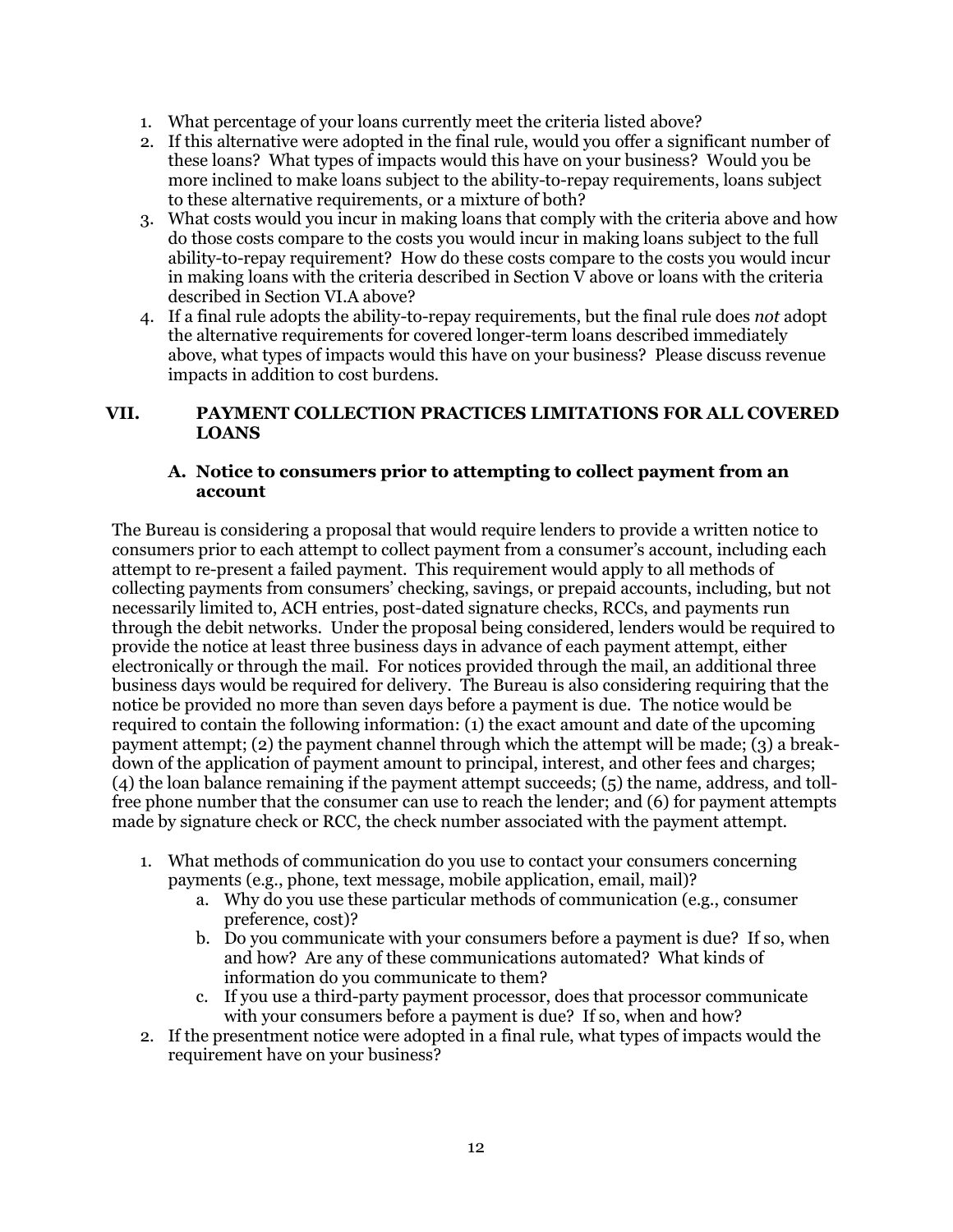- 3. If the presentment notice were adopted in a final rule, what types of actions would you need to take, both initially and on a continuing basis, to comply with the requirement and what are the expected costs of those actions?
- 4. If you use a third-party payment processor, are there specific compliance challenges that this requirement would create for your business?
- 5. If you process payments as RCCs, are there specific compliance challenges that this requirement would create for your business?

#### **B. Limitation on attempts to collect payment from a consumer's account**

The Bureau is considering a proposal that would limit the number of times a lender may attempt to collect payment on a covered loan from a consumer's checking, savings, or prepaid card account. The proposals under consideration would prohibit lenders from attempting to collect a payment from a consumer's account after two consecutive payment attempts have failed, unless the lender subsequently obtains from the borrower a renewed authorization to use these payment methods. A presentment would be deemed to have failed if it is returned by the consumer's bank for insufficient funds. The requirement would apply to all methods of collecting payments from a consumer's account, including, but not necessarily limited to, ACH entries, post-dated signature checks, RCCs, and payments run through the debit networks. A failed payment collection attempt made through any payment channel would count toward the limit, such that two consecutive failed attempts made through a single channel or two separate channels would trigger a prohibition on further presentments.

- 1. What kinds of payment methods do you accept for your loans (cash, post-dated check, ACH, RCC, prepaid card, etc.)?
	- a. For each payment method that you accept, what percentage of your payments are processed through that method?
	- b. In what situations do you process a payment as an RCC?
	- c. In what situations do you allow prepaid card payments? Through which payment network do you process these prepaid card payments?
- 2. How do you currently process payments for your loans? (Please answer for each type of payment method you accept, other than cash.)
	- a. Do you process payments through a third-party payment processor, or directly through a bank? If so, please describe your practices, policies, and procedures for processing payments.
	- b. Before using a payment method that involves pulling funds from a consumer's account, do you make efforts to determine whether there are sufficient funds in the account? If so, please describe these efforts. If you use a third-party payment processor, please describe the processor's involvement in any of these efforts.
- 3. Do you currently attempt to collect from a consumer's account after two consecutive failed attempts? If so, what are the success rates of those attempts?
- 4. How do you currently process payment returns for your loans? (Please answer for each type of payment method you accept, other than cash.)
	- a. Are the returns received from a third-party payment processor, or directly through a bank?
	- b. What are your policies for determining *whether* and *when* to present a payment after a return, if at all? Do these policies vary depending on payment method? If so, how and why do they vary?
	- c. What systems do you currently have in place to comply with (i) the NACHA limit of two ACH re-presentments after a failed ACH entry or (ii) the NACHA limit on payments that have previously been presented through the check system?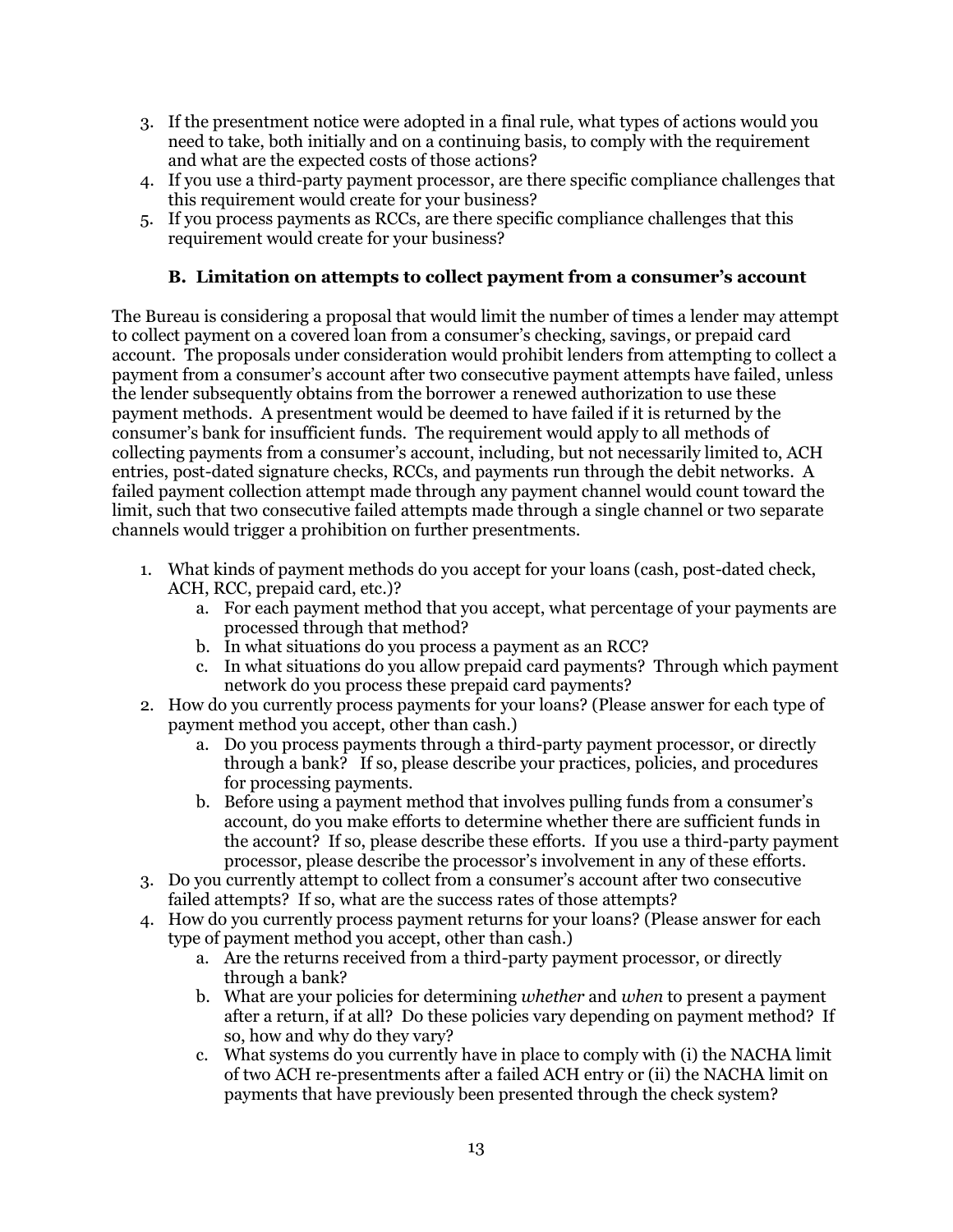- d. What information do you note in a consumer's file if a payment has been returned? How is that information added to the file?
- e. Do you try to contact a consumer after a payment is returned? If so, when and how do you try to make contact? If you make contact, what do you communicate to the consumer? Are any of these communications automated?
- 5. Do you charge a fee to the consumer's account for a returned payment? If so, how much is that fee? If a payment is presented and returned more than once, do you charge a fee for each return? If the limit on payment collection attempts were adopted in a final rule, what types of impacts would the requirement have on your business? If your payment collection attempts resulted in two consecutive failed attempts, do you anticipate that you would seek new authorizations from consumers to collect from their accounts? If so, how would you seek new authorizations and what costs would you expect to incur in doing so?
- 6. If the limit on payment collection attempts were adopted in a final rule, what types of actions would you need to take, both initially and on a continuing basis, to comply with the requirement and what are the expected costs of those actions? Please discuss revenue impacts in addition to cost burdens.
- 7. If you use a third-party payment processor, what types of specific compliance challenges would this requirement create for your business?

#### **VIII. COMPLIANCE MEASURES**

#### **A. Other Regulations**

- 1. Have you been required to make any changes in your lending activities in recent years in response to statutory or regulatory changes at the federal, state, or local level?
- 2. How did costs break down by legal, training, and compliance expenditures? Please discuss revenue impacts in addition to cost burdens.
- 3. Did you implement the changes in house or by working with vendors?
- 4. How do those costs compare to those that you anticipate incurring in connection with the proposals under consideration?

#### **B. Policies and Procedures**

The Bureau is considering a proposal to require lenders to maintain policies and procedures that are reasonably designed to achieve compliance with the proposals under consideration, including the ability-to-repay determination, eligibility for any covered loan subject to alternative requirements, and limitation on using payment authorizations.

1. If a final rule adopts this requirement, what are the types and costs of specific actions necessary, both initially and on a continuing basis, to comply with the requirement?

#### **C. Record Keeping**

The Bureau is considering a proposal to require lenders to retain records for each consumer that document actions taken with respect to a covered loan until 36 months after the last entry on the loan. The consumer loan file would include documentation of the determination of ability-torepay, verification of the consumer's history of covered loans, consumer eligibility for any loan subject to alternative requirements, and history of payment presentments. These records would also include reports prepared annually for each type of covered loan with data sufficient to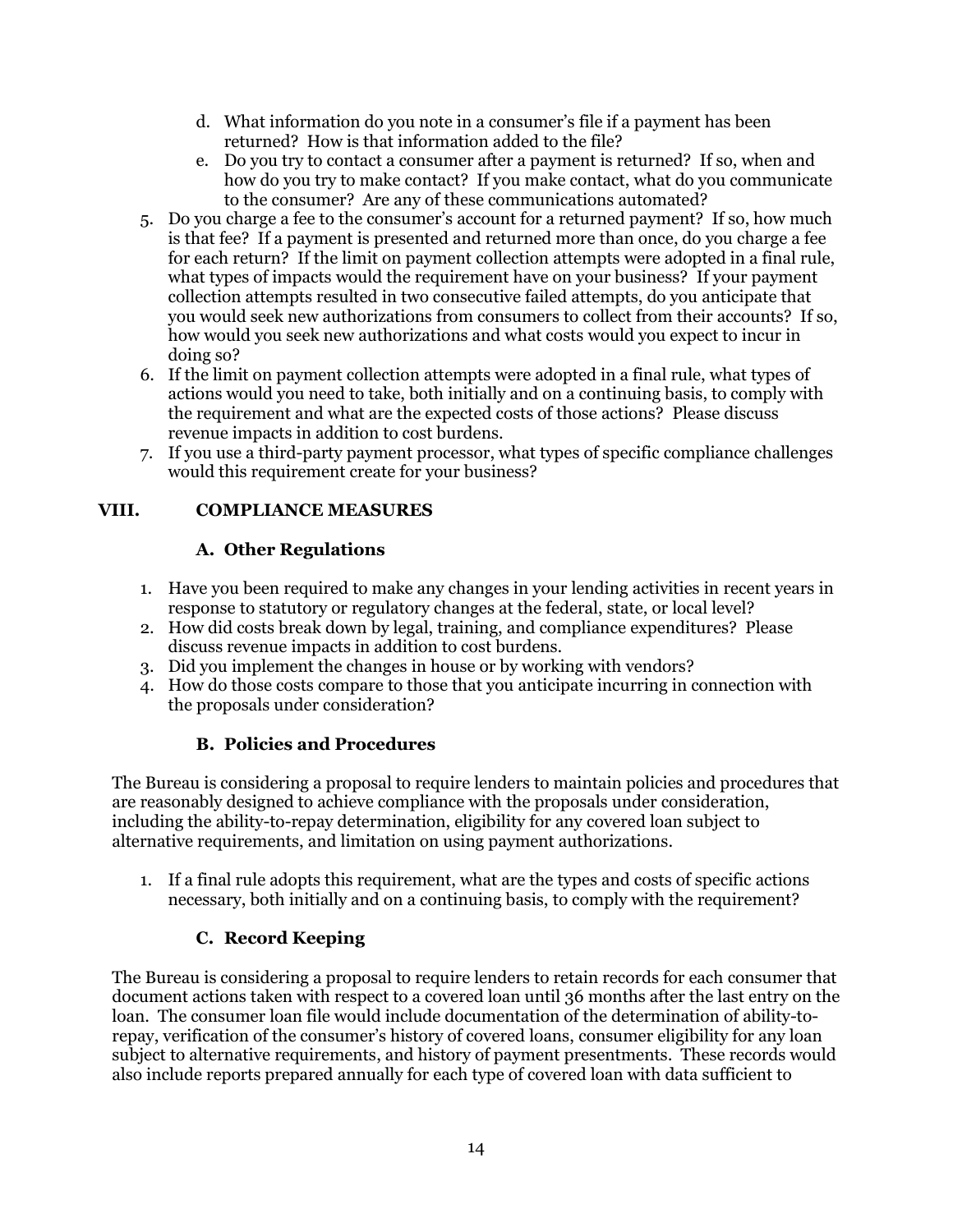monitor loan performance, including information on defaults and reborrowing, including refinancing.

1. If a final rule adopts this requirement, what are the types and costs of specific actions necessary, both initially and on a continuing basis, to comply with the requirement?

#### **IX. ADDITIONAL FEEDBACK**

- 1. Are there any feasible alternatives to the proposals under consideration that would minimize any significant economic impact on your business while accomplishing the objectives described in the Outline?
- 2. Are there any federal, state, or local rules that you believe may duplicate, overlap, or conflict with the proposals under consideration?
- 3. What do you expect would be the effects of these proposals on your decision whether to offer covered short-term versus covered longer-term loans, to offer a mix of both, to offer products subject to the alternative requirements, or to offer non-covered products?
- 4. How long do you anticipate that you would need to implement the proposals under consideration? Would you be able to effectively implement some proposals more quickly than others? If so, which ones and why?

#### **X. COST OF CREDIT FOR SMALL BUSINESS BORROWERS**

The proposals under consideration would apply to loans primarily for personal, family, or household purposes, and would not apply to loans made primarily for business purposes. Nevertheless, some consumers may take out loans that would be covered by the proposals under consideration and use the proceeds secondarily for business purposes. Moreover, some businesses may take out non-covered loans primarily for business purposes from lenders that also make covered loans. The proposals under consideration may indirectly impact the availability or cost of these non-covered loans if the proposals lead to a general market contraction.

- 1. Look back at the preceding proposals under consideration.
	- a. Which proposals, if any, do you believe may impact the cost of credit for small entities? Why might this occur?
	- b. Are there feasible alternatives to any of the proposals that may minimize the impact on the cost of credit for small entities while accomplishing the objectives addressed by the proposals under consideration?
- 2. Do you extend covered loans that are used secondarily to finance small businesses?
	- a. If so, what percentage of your loans fall into that category (i.e., loans made to consumers but used secondarily for business purposes by a small business)? What is the average amount of the credit extended on such loans?
	- b. Would the proposals under consideration cause you to increase the rates or fees you charge for such credit? If so, please describe the increase that you anticipate, your basis for anticipating that increase, and any feasible alternatives to the proposals under consideration you would recommend to minimize that increase.
- 3. Do you extend loans that would not be covered by the proposals under consideration but are used primarily to finance small businesses?
	- a. If so, what percentage of your loans falls into that category (i.e., loans made to small businesses for business purposes)? What is the average amount of the credit extended on such loans?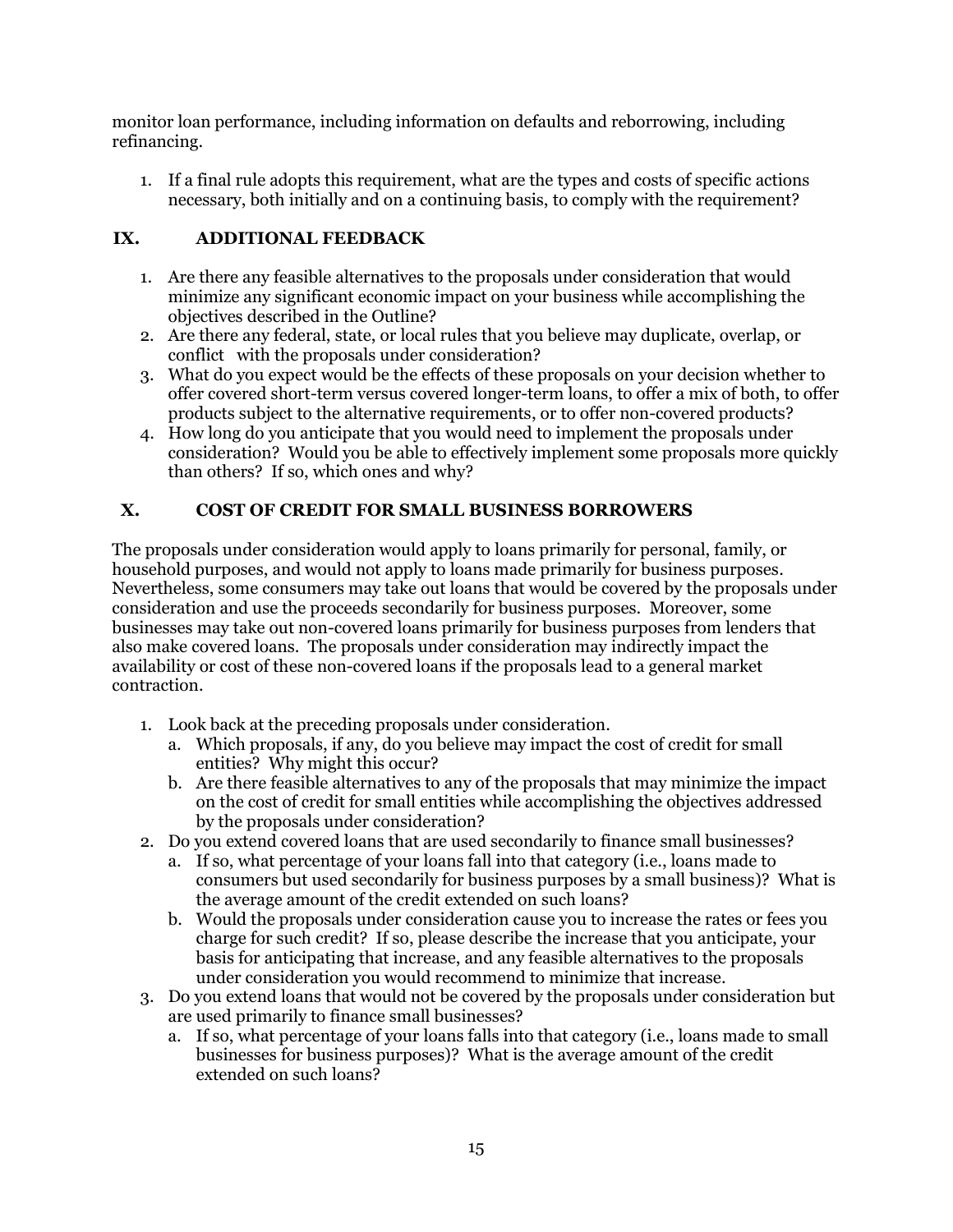b. Would the proposals under consideration cause you to increase the rates or fees you charge for such non-covered credit? If so, please describe the increase that you anticipate, your basis for anticipating that increase, and any feasible alternatives to the proposals under consideration you would recommend to minimize that increase.

#### **XI. COST OF CREDIT FOR LENDERS**

The proposals under consideration could potentially reduce the revenue of covered lenders. This could, in turn, impact the perceived creditworthiness of these lenders and thus increase their cost of credit.

- 1. Do you use lines of credit or other finance sources either to fund the loans you extend to consumers or for other business purposes?
	- a. Do you anticipate that the proposals under consideration will affect the availability or cost of these funding sources to you? If so, please describe the effects that you anticipate, your basis for anticipating them, and any feasible alternatives to the proposals under consideration you would recommend to minimize the effects.
	- b. How long do you anticipate these effects would last?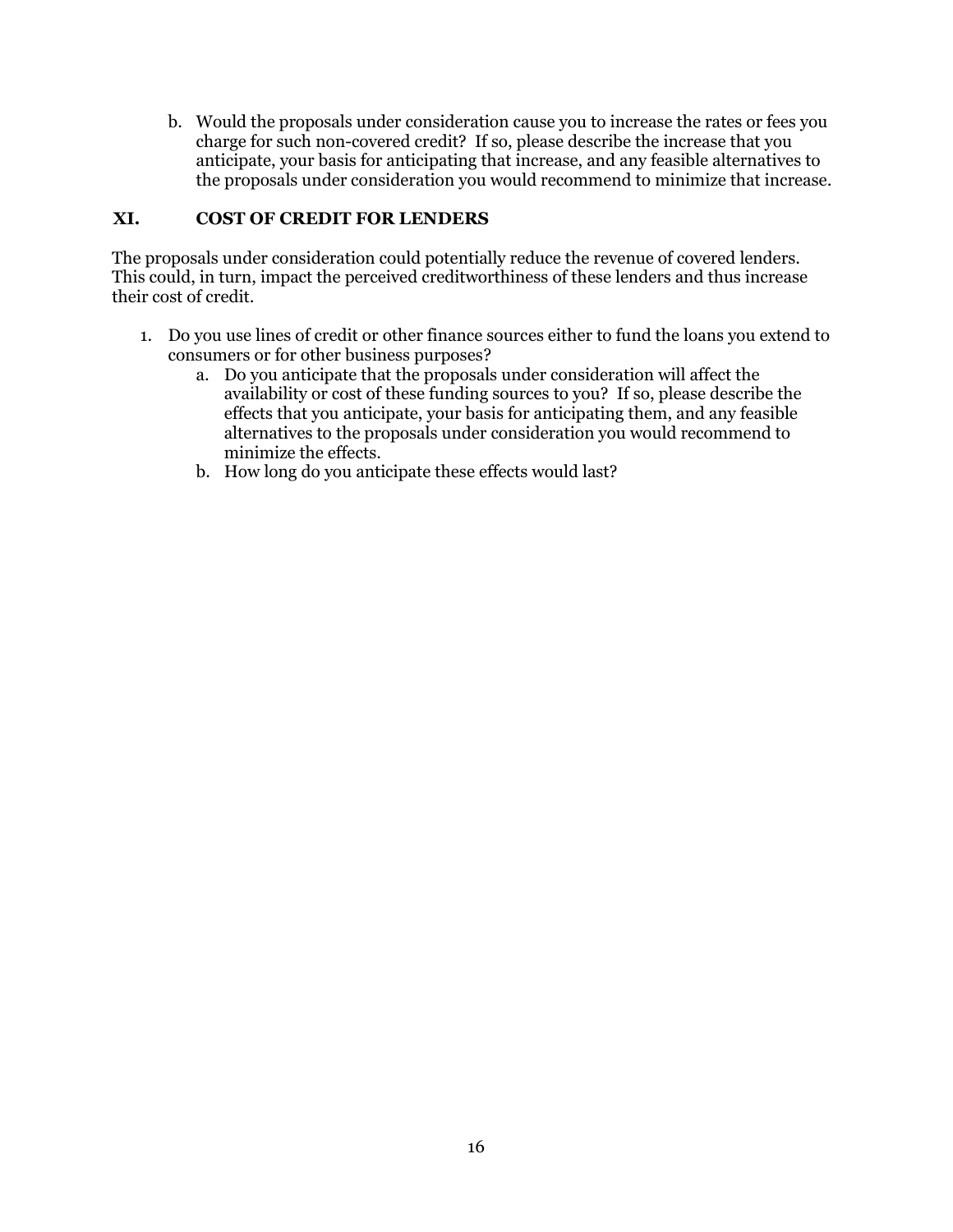#### **Appendix E**

#### **Panel Outreach Meeting Presentation Materials**

[See attached]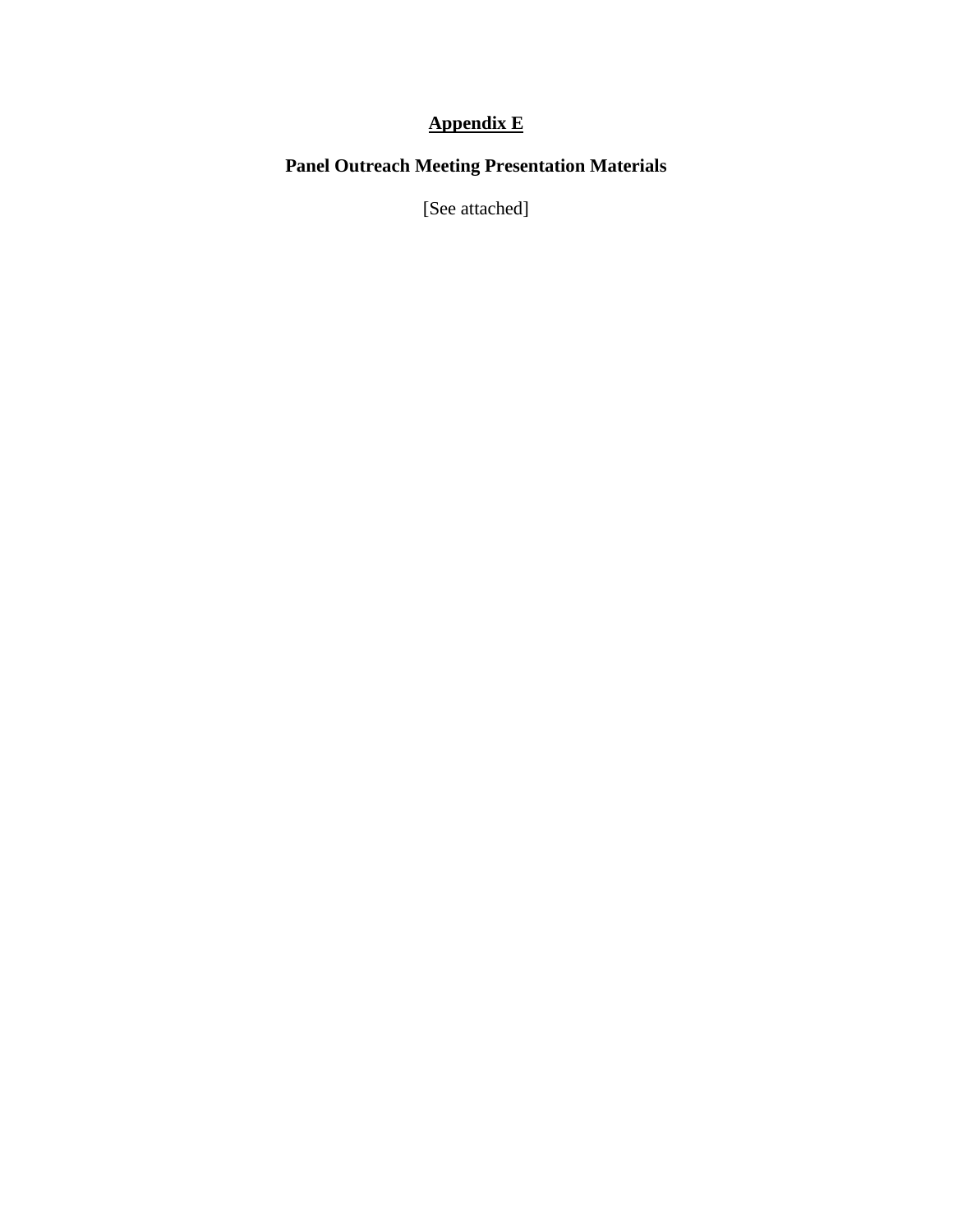# Payday, Vehicle Title, and Similar Loans Rulemaking

# SBREFA Panel Outreach Meeting April 29, 2015

*Note: This document was used in support of a live discussion. As such, it does not necessarily express the entirety of that discussion nor the relative emphasis of topics therein.*

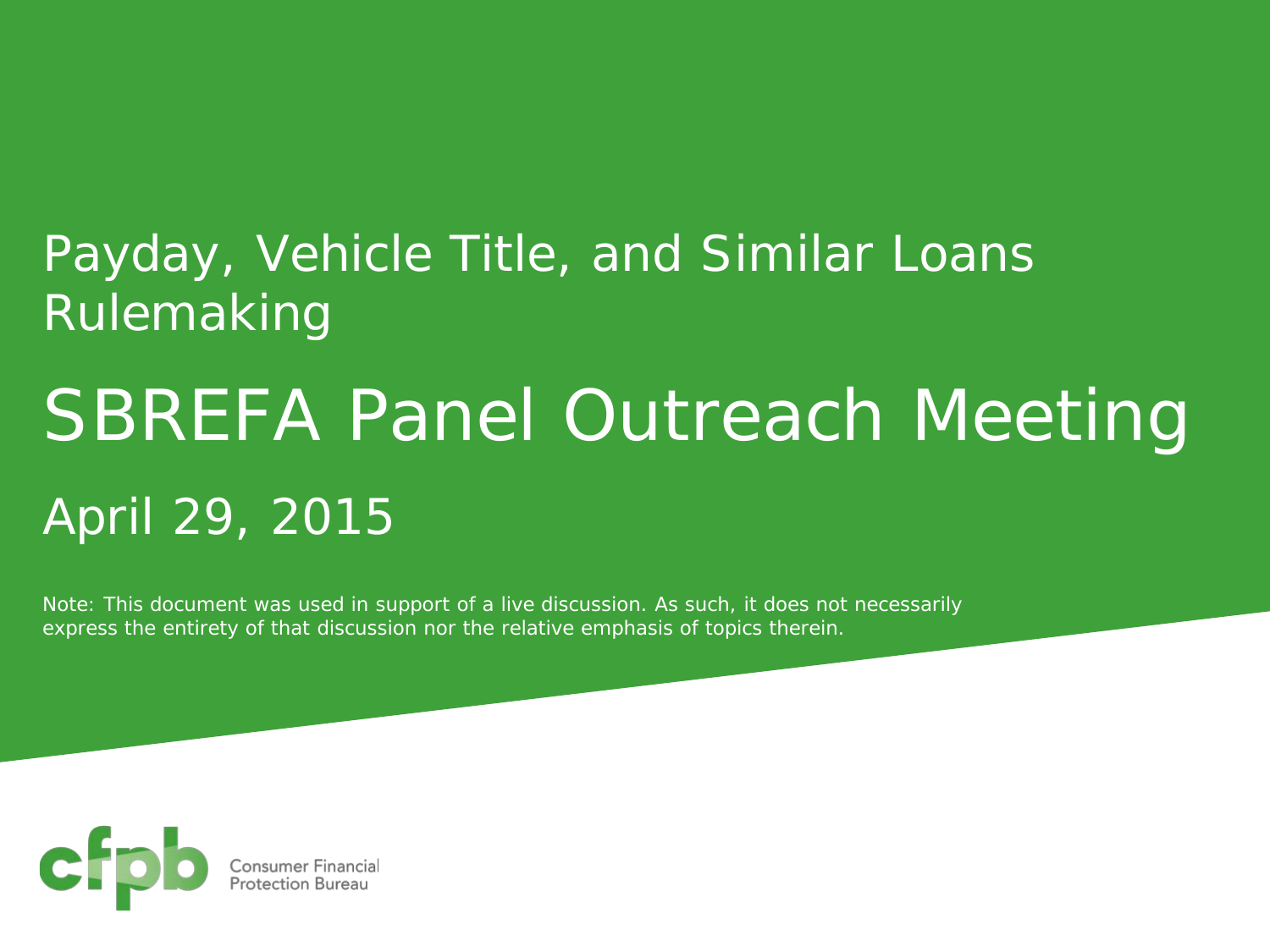| <b>Item</b>                                                                                                                                                                                             | Time (min)      |
|---------------------------------------------------------------------------------------------------------------------------------------------------------------------------------------------------------|-----------------|
| Welcome and Introductions<br>Richard Cordray, Director, CFPB<br>Claudia Rodgers, Acting Chief Counsel for Advocacy, SBA<br><b>SBREFA Panel Members</b><br>Small Entity Representatives and Agency Staff | $8:30 - 8:45$   |
| <b>General Overview</b><br>SBREFA and Your Role in the SBREFA Process<br>Background on Proposals Under Consideration                                                                                    | $8:45 - 9:00$   |
| Topic 1: Ability-to-Repay Requirements - Underwriting and Verification                                                                                                                                  | $9:00 - 10:15$  |
| <b>Morning Break</b>                                                                                                                                                                                    | $10:15 - 10:30$ |
| Topic 2: Ability-to-Repay Requirements - Restrictions on Reborrowing                                                                                                                                    | $10:30 - 11:15$ |
| Topic 3: Alternative Requirements - Covered Short-Term Loans                                                                                                                                            | $11:15 - 12:15$ |
| <b>Lunch Break</b>                                                                                                                                                                                      | $12:15 - 1:15$  |
| Topic 4: Alternative Requirements - Covered Longer-Term Loans                                                                                                                                           | $1:15 - 2:00$   |
| Topic 5: Payment Collection Practices Limitations                                                                                                                                                       | $2:00 - 3:00$   |
| Afternoon Break                                                                                                                                                                                         | $3:00 - 3:15$   |
| Topic 6: Impact on the Cost of Business Credit                                                                                                                                                          | $3:15 - 3:45$   |
| Topic 7: Other/Additional Feedback/Wrap-Up                                                                                                                                                              | $3:45 - 5:00$   |

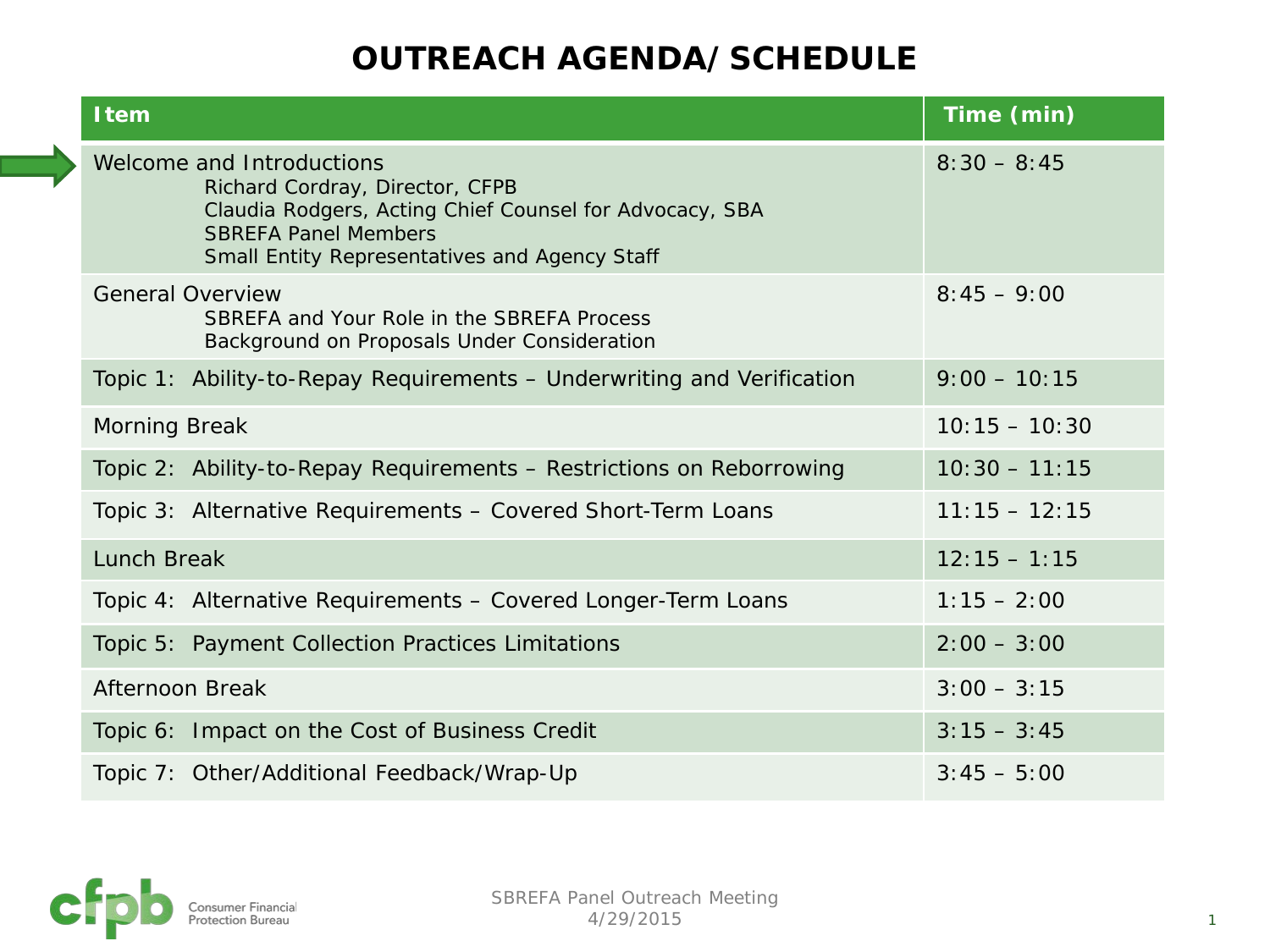# **Welcome and Introductions**

- **▶ CFPB Welcome and Opening Remarks** 
	- **Remarks by Director Richard Cordray**
- **► SBA Office of Advocacy Welcome and Opening Remarks** 
	- **Remarks by Acting Chief Counsel Claudia Rodgers**
- **▶ Introduction of SBREFA Panel** 
	- **Dan Sokolov, CFPB (Panel Chair)**
	- **Jennifer Smith, SBA Office of Advocacy**
	- Shagufta Ahmed, OMB Office of Information and Regulatory Affairs
- **▶ Introduction of Small Entity Representatives and Agency Staff**

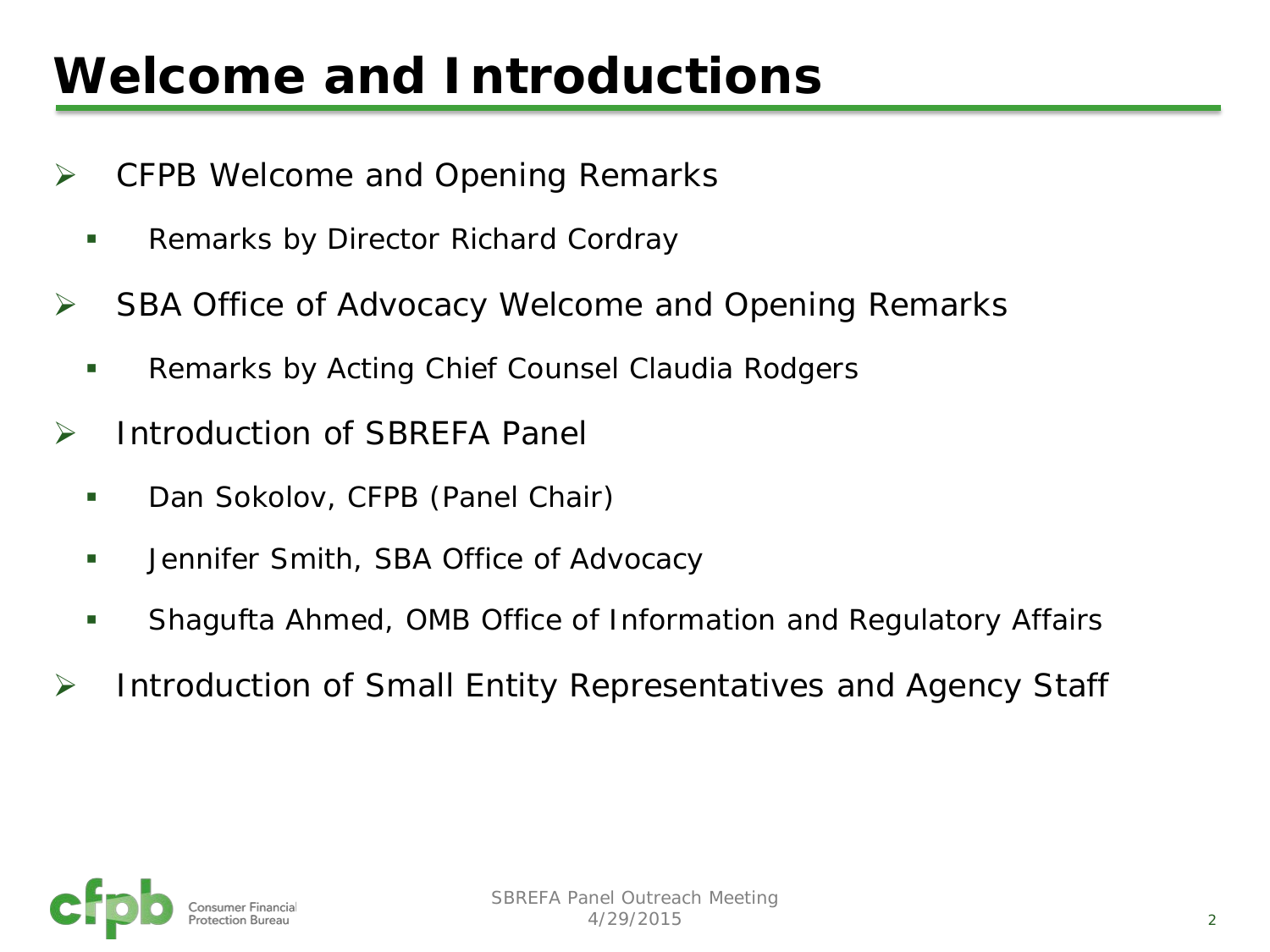| <b>Item</b>                                                                                                                                                                                             | Time (min)      |
|---------------------------------------------------------------------------------------------------------------------------------------------------------------------------------------------------------|-----------------|
| Welcome and Introductions<br>Richard Cordray, Director, CFPB<br>Claudia Rodgers, Acting Chief Counsel for Advocacy, SBA<br><b>SBREFA Panel Members</b><br>Small Entity Representatives and Agency Staff | $8:30 - 8:45$   |
| <b>General Overview</b><br>SBREFA and Your Role in the SBREFA Process<br>Background on Proposals Under Consideration                                                                                    | $8:45 - 9:00$   |
| Topic 1: Ability-to-Repay Requirements - Underwriting and Verification                                                                                                                                  | $9:00 - 10:15$  |
| <b>Morning Break</b>                                                                                                                                                                                    | $10:15 - 10:30$ |
| Topic 2: Ability-to-Repay Requirements - Restrictions on Reborrowing                                                                                                                                    | $10:30 - 11:15$ |
| Topic 3: Alternative Requirements - Covered Short-Term Loans                                                                                                                                            | $11:15 - 12:15$ |
| Lunch Break                                                                                                                                                                                             | $12:15 - 1:15$  |
| Topic 4: Alternative Requirements - Covered Longer-Term Loans                                                                                                                                           | $1:15 - 2:00$   |
| Topic 5: Payment Collection Practices Limitations                                                                                                                                                       | $2:00 - 3:00$   |
| Afternoon Break                                                                                                                                                                                         | $3:00 - 3:15$   |
| Topic 6: Impact on the Cost of Business Credit                                                                                                                                                          | $3:15 - 3:45$   |
| Topic 7: Other/Additional Feedback/Wrap-Up                                                                                                                                                              | $3:45 - 5:00$   |

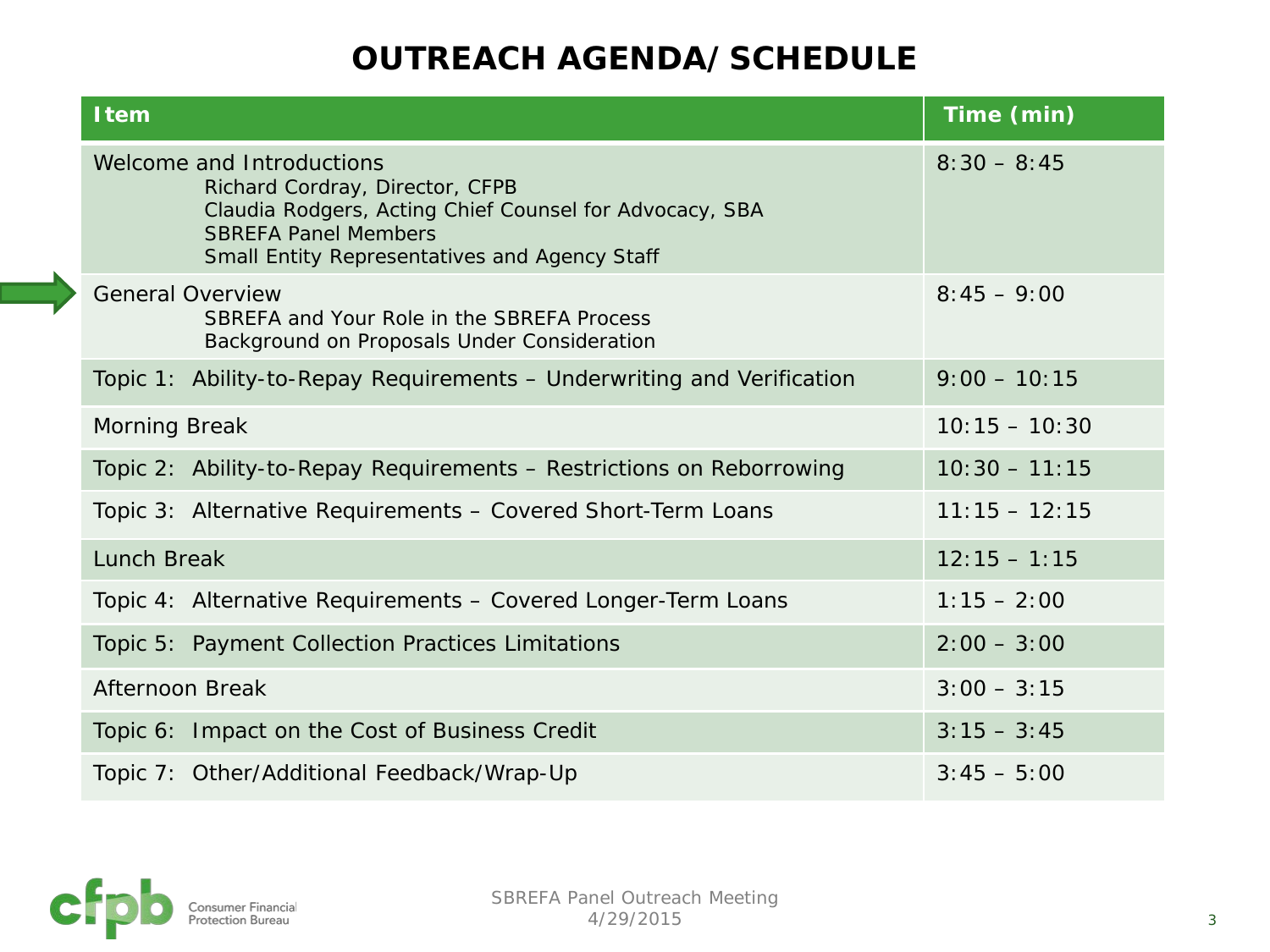#### **WHAT IS SBREFA?**

- The Small Business Regulatory Enforcement Fairness Act of 1996 ("SBREFA") requires the CFPB to form a Small Business Review Panel to seek input directly from small entities for any proposed rule that may have a significant economic impact on a substantial number of small entities.
- A Small Business Review Panel consists of representatives from:
	- $\blacksquare$  the CFPB;
	- the Chief Counsel for Advocacy of the Small Business Administration ("SBA"); and
	- the Office of Information and Regulatory Affairs of the Office of Management and Budget ("OMB").

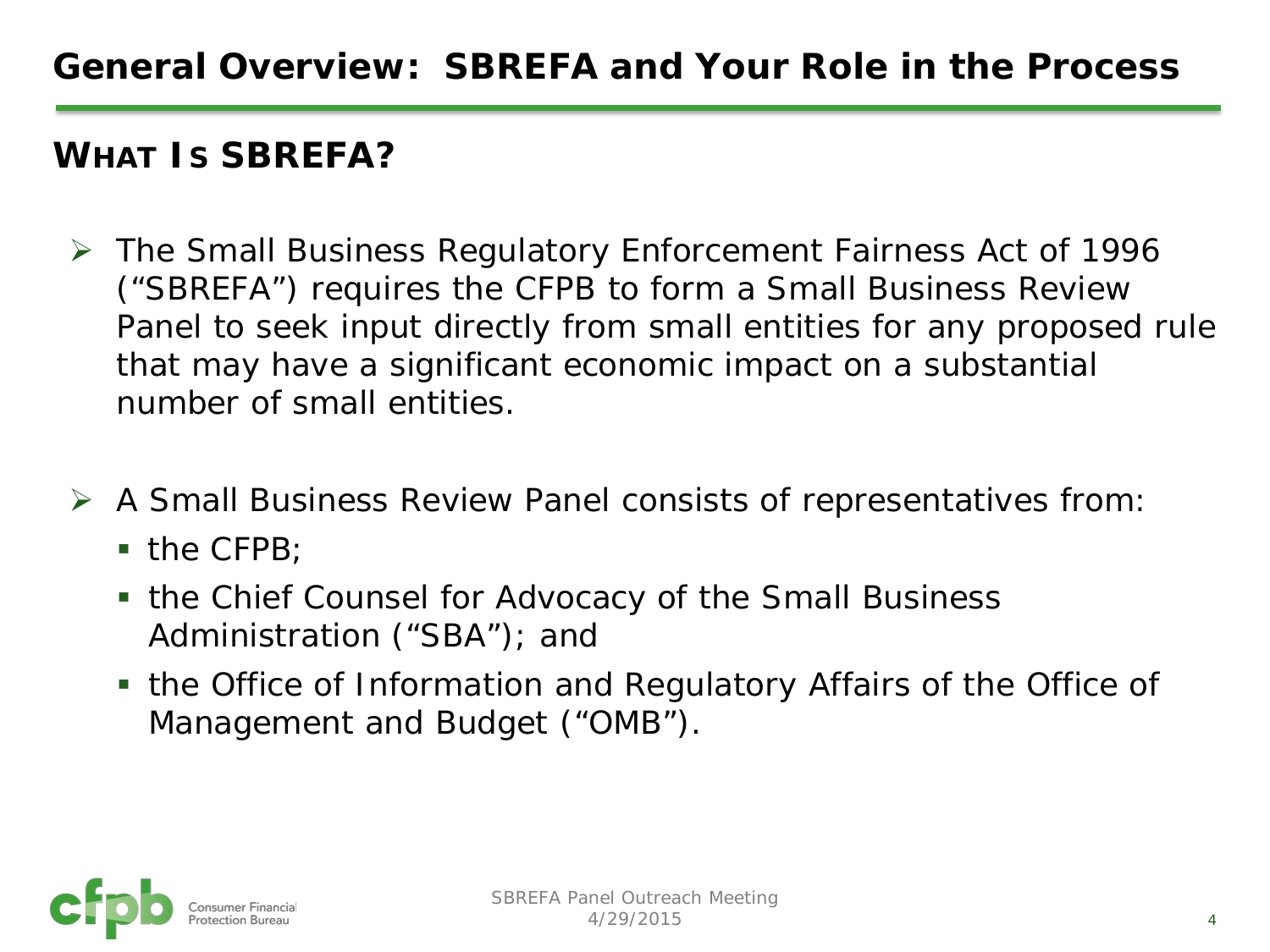#### **YOUR ROLE IN THE SBREFA PROCESS**

You have been selected as a small entity representative ("SER") for the Payday, Vehicle Title, and Similar Loans rulemaking.

- $\triangleright$  A SER is a representative of a small entity that will likely be subject to the requirements of a proposed rule under consideration by the CFPB.
- SERs' participation in the rulemaking process helps to ensure that the CFPB is made aware of the concerns and issues specific to small entities.
- The Panel (CFPB, SBA, and OMB) uses your input to prepare a report that includes your verbal feedback and written comments and the Panel's findings on alternatives to minimize costs and burden on small entities.
	- The report is made part of the public rulemaking record and is considered by the CFPB as it develops its proposed rule.

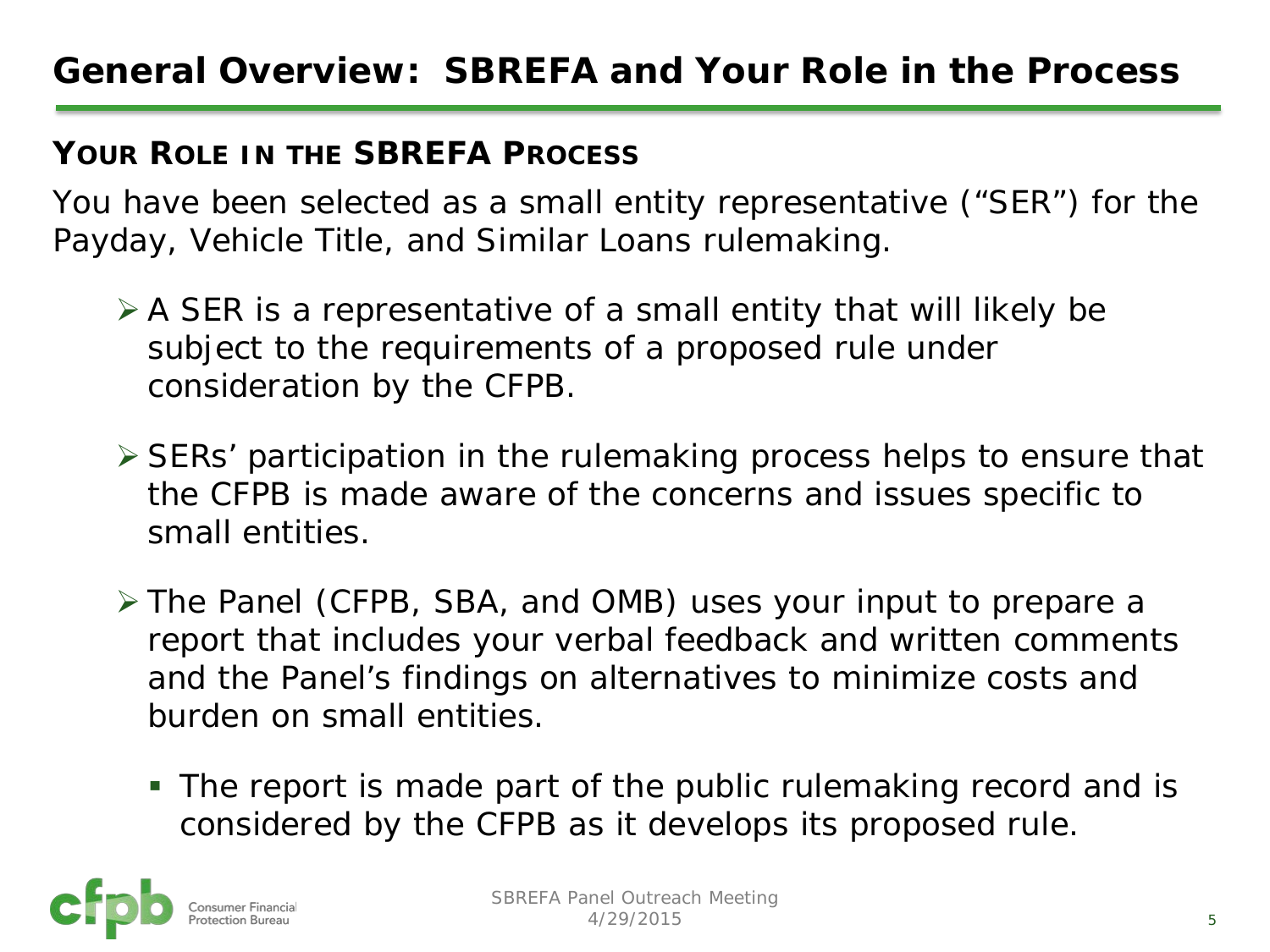#### **General Overview: SBREFA and Your Role in the Process**



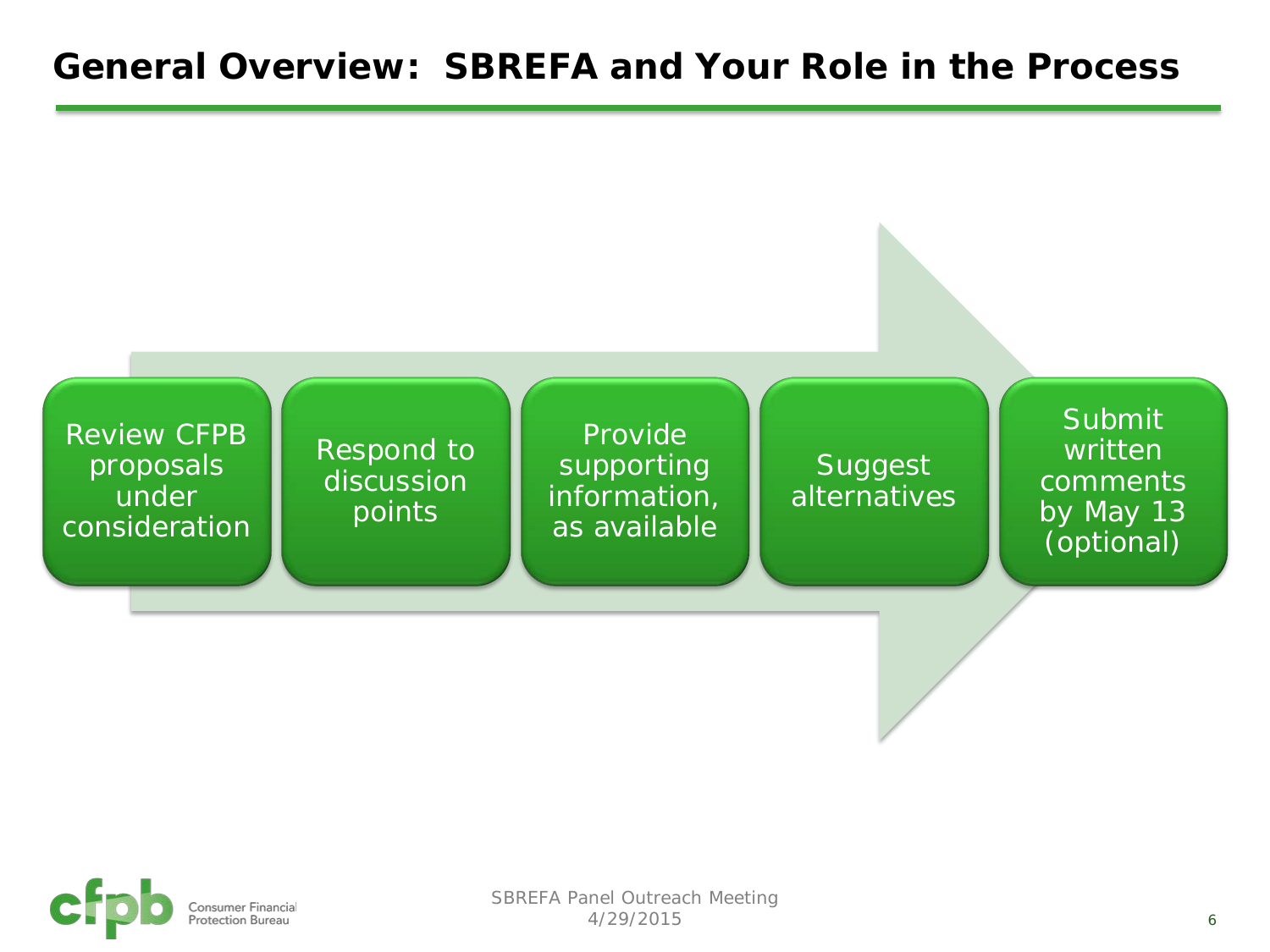## **General Overview: Background on Proposals Under Consideration**

- The proposals under consideration would address certain short-term credit products and longer-term, high-cost credit products.
	- $\triangleright$  Short-term products are those with a contract duration of 45 days or shorter, including payday loans, vehicle title loans, and deposit advance products.
	- Longer-term, high-cost products would include the following products if they: (1) have a contract duration of greater than 45 days; (2) an all-in APR of greater than 36 percent; and (3) are either
		- Vehicle title loans; or
		- Installment loans where the lender acts before the first loan payment is due to take a right to collect repayment from the consumer's account or paycheck
	- $\triangleright$  Both categories include open-end lines of credit that meet the parameters as to duration, cost of credit, and type of security taken by the lender.
- The proposals under consideration would not cover traditional pawn loans, credit cards, real estate secured loans, student loans, and deposit account overdraft services.

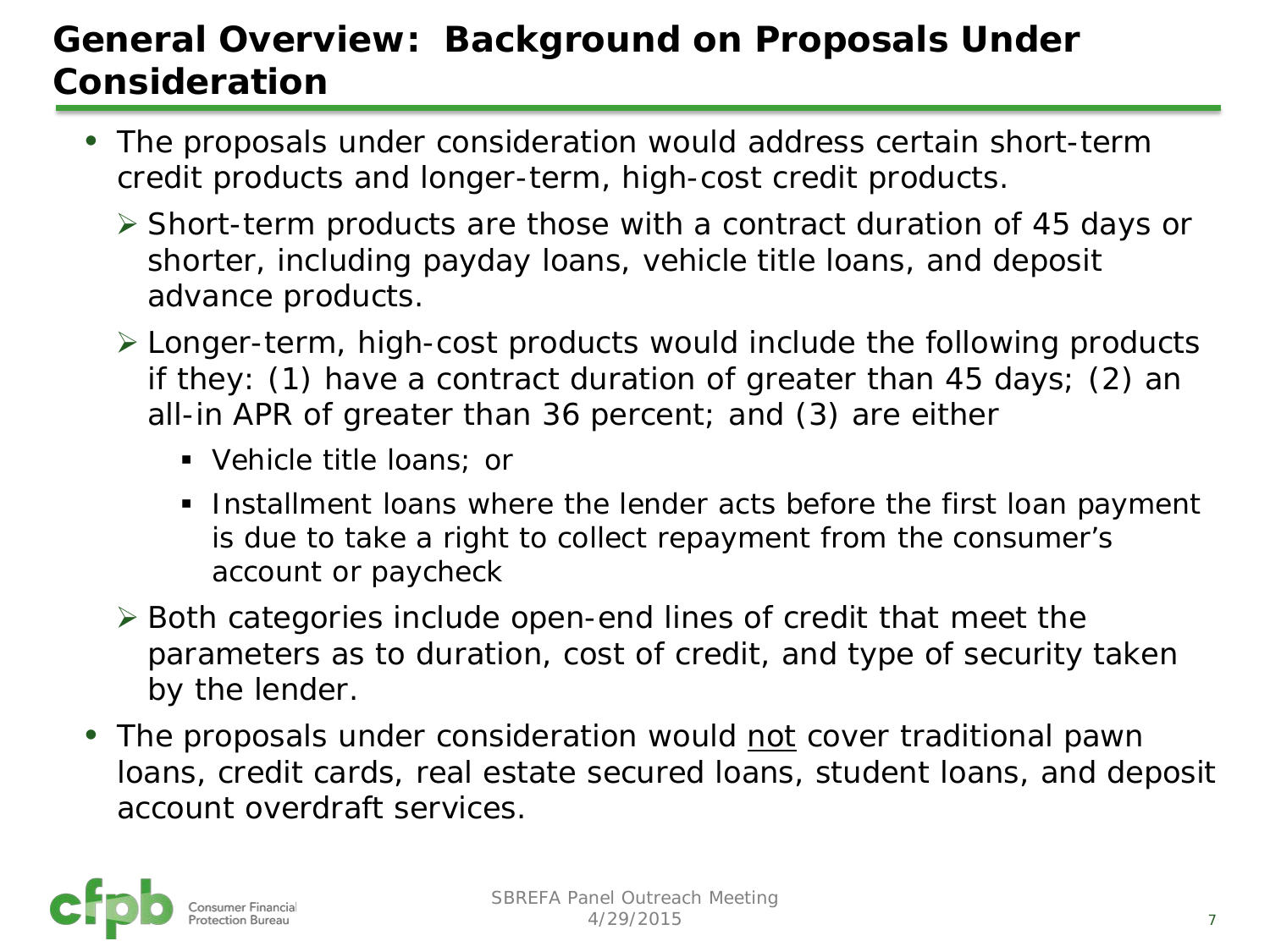## **General Overview: Background on Proposals Under Consideration**

- The CFPB has serious concerns that practices associated with these short-term and longer-term products are causing consumer harms.
	- *Ability to repay*: The primary concern is that lenders are failing to determine that consumers can repay their loans while meeting other obligations, leading to unaffordable loans.
		- Consumers who cannot afford their loans may incur substantial harms from reborrowing, defaulting, or falling behind on other financial obligations.
		- Balloon structures and short repayment periods are particularly likely to lead to repeated reborrowing.
		- Account access and security interests in vehicles increase the risk that consumers with unaffordable loans will incur NSF and other fees, lose control over their accounts, or lose transportation to work.
	- *Payment collection practices*: The CFPB also has concerns about certain payment collection practices that increase fees and the risk of losing control over consumer accounts.

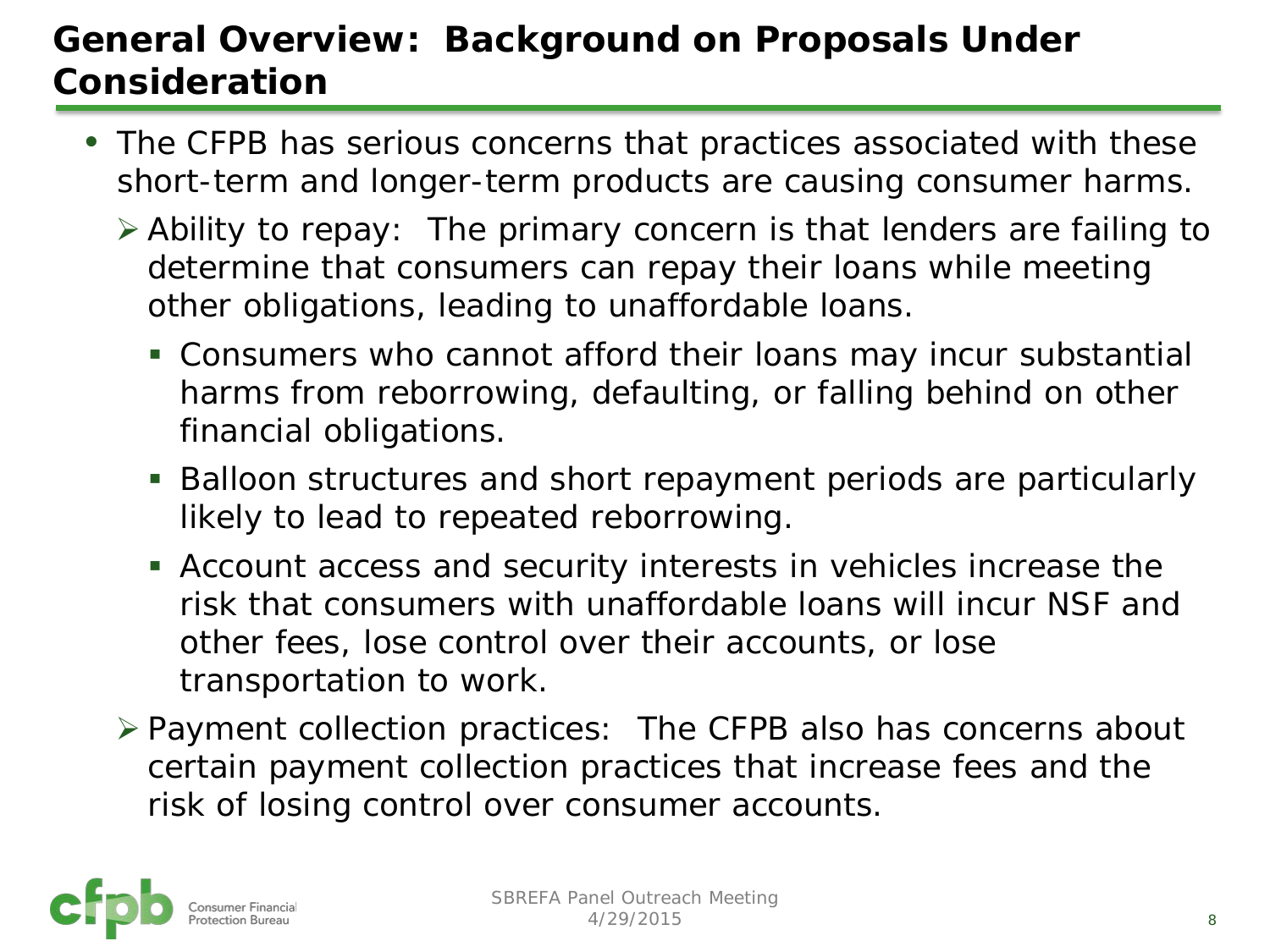| <b>Item</b>                                                                                                                                                                                             | Time (min)      |
|---------------------------------------------------------------------------------------------------------------------------------------------------------------------------------------------------------|-----------------|
| Welcome and Introductions<br>Richard Cordray, Director, CFPB<br>Claudia Rodgers, Acting Chief Counsel for Advocacy, SBA<br><b>SBREFA Panel Members</b><br>Small Entity Representatives and Agency Staff | $8:30 - 8:45$   |
| <b>General Overview</b><br>SBREFA and Your Role in the SBREFA Process<br>Background on Proposals Under Consideration                                                                                    | $8:45 - 9:00$   |
| Topic 1: Ability-to-Repay Requirements - Underwriting and Verification                                                                                                                                  | $9:00 - 10:15$  |
| <b>Morning Break</b>                                                                                                                                                                                    | $10:15 - 10:30$ |
| Topic 2: Ability-to-Repay Requirements - Restrictions on Reborrowing                                                                                                                                    | $10:30 - 11:15$ |
| Topic 3: Alternative Requirements - Covered Short-Term Loans                                                                                                                                            | $11:15 - 12:15$ |
| <b>Lunch Break</b>                                                                                                                                                                                      | $12:15 - 1:15$  |
| Topic 4: Alternative Requirements - Covered Longer-Term Loans                                                                                                                                           | $1:15 - 2:00$   |
| Topic 5: Payment Collection Practices Limitations                                                                                                                                                       | $2:00 - 3:00$   |
| <b>Afternoon Break</b>                                                                                                                                                                                  | $3:00 - 3:15$   |
| Topic 6: Impact on the Cost of Business Credit                                                                                                                                                          | $3:15 - 3:45$   |
| Topic 7: Other/Additional Feedback/Wrap-Up                                                                                                                                                              | $3:45 - 5:00$   |

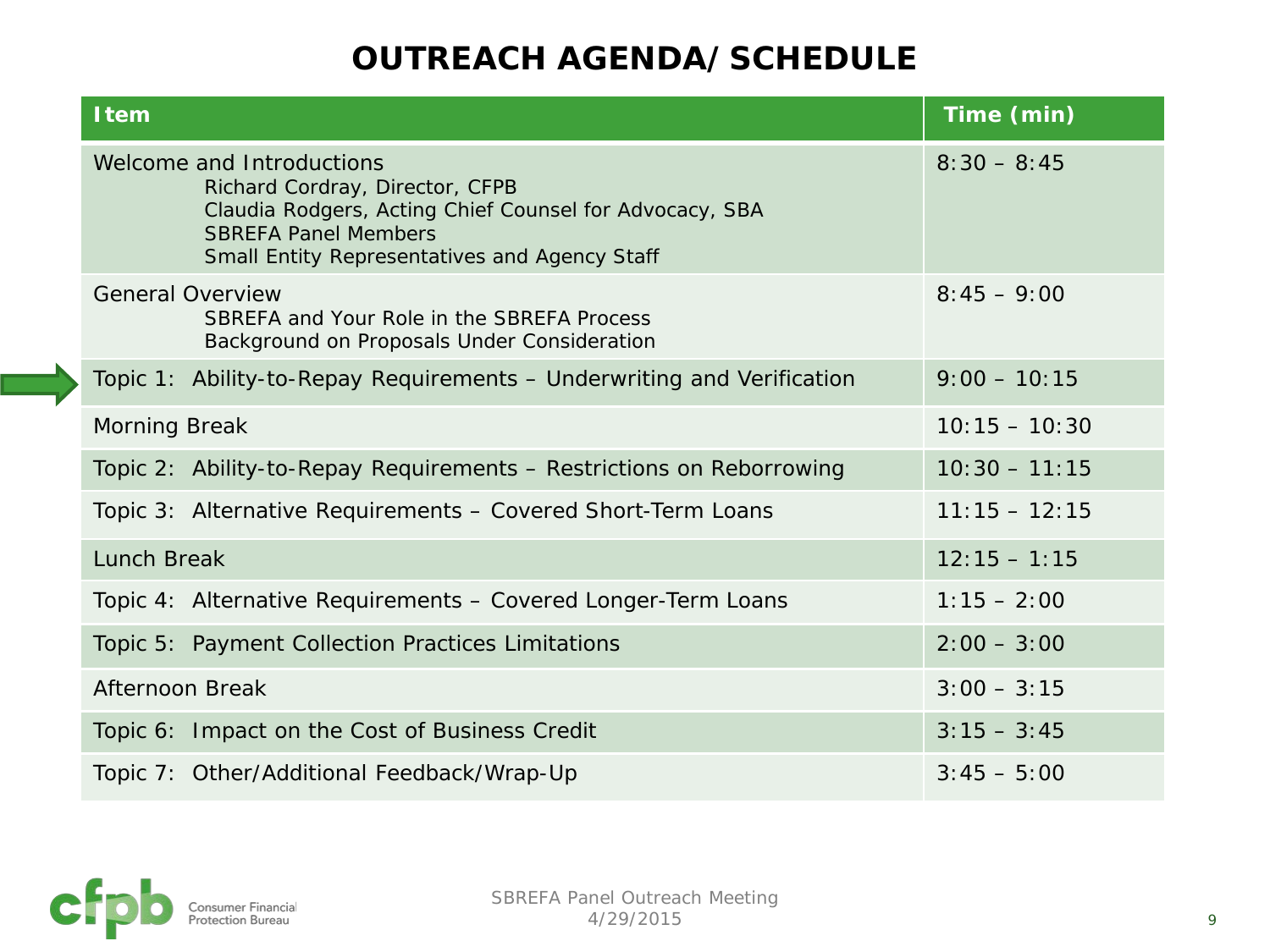#### **Topic 1: Ability-to-Repay Requirements – Underwriting and Verification**

#### **CFPB PROPOSALS UNDER CONSIDERATION**

**ATR requirement**: Lenders would have to make a good-faith, reasonable determination that a consumer has the ability to repay (ATR) the loan according to its terms without reborrowing while still meeting her major financial obligations and living expenses.

- The lender would have to obtain and verify information about the consumer's:
	- $\triangleright$  Income, using bank statements, benefit statements, paystubs, etc.
	- $\triangleright$  Major financial obligations, defined as (1) housing payments, (2) debt obligations, (3) child support obligations, and (4) other legally required payments, using third-party records or other appropriate methods.
	- $\triangleright$  Borrowing history, both by checking (1) its own records (including those of affiliates), and (2) a commercially available reporting system meeting specified criteria.
- The lender would have to reasonably determine the consumer will have enough residual income to repay the loan and cover major financial obligations and other living expenses.
	- $\triangleright$  Lenders would have significant flexibility in how they make the ATR determination (e.g., set a budget for each consumer, develop a model to estimate what amount is sufficient for living expenses, such as food, for which the proposals would not require verification).

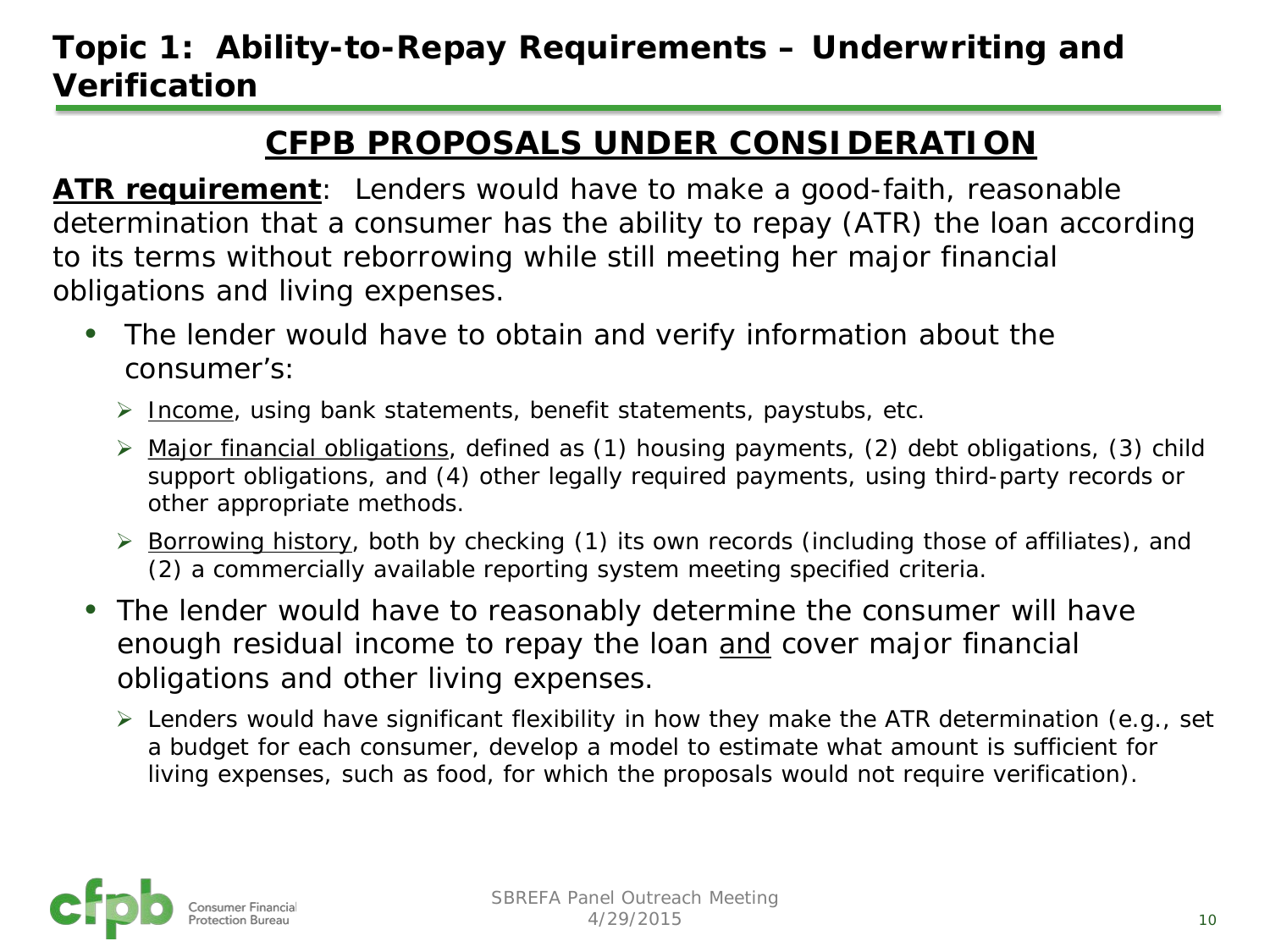#### **Topic 1: Ability-to-Repay Requirements – Underwriting and Verification**

## **DISCUSSION TOPICS**

- 1. For verification of the consumer's income and major financial obligations:
	- a. What changes would you make to your current underwriting processes and systems? What additional costs (in time and money) would you incur to make those changes?
	- b. What methods are most practicable for verifying income and major financial obligations?What items would be particularly challenging to verify? Is there additional flexibility that the CFPB could provide while ensuring reliable information for assessing ATR?
- 2. For verification of borrowing history:
	- a. What changes would you make to your current underwriting processes and systems to check (1) your own records and those of your affiliates, and (2) a commercially available reporting system for other lenders' loans? What additional costs (in time and money) would you incur to make those changes?
	- b. The proposals under consideration would also require lenders to report to all commercially available reporting systems. What additional costs would you incur from this requirement?
- 3. What underwriting criteria and processes would you use to determine whether consumers have enough residual income to make the loan payments and cover other major financial obligations and living expenses?
	- a. How would this type of underwriting affect loan volume and revenues? Would you adjust pricing, credit product mix, or other practices in response?

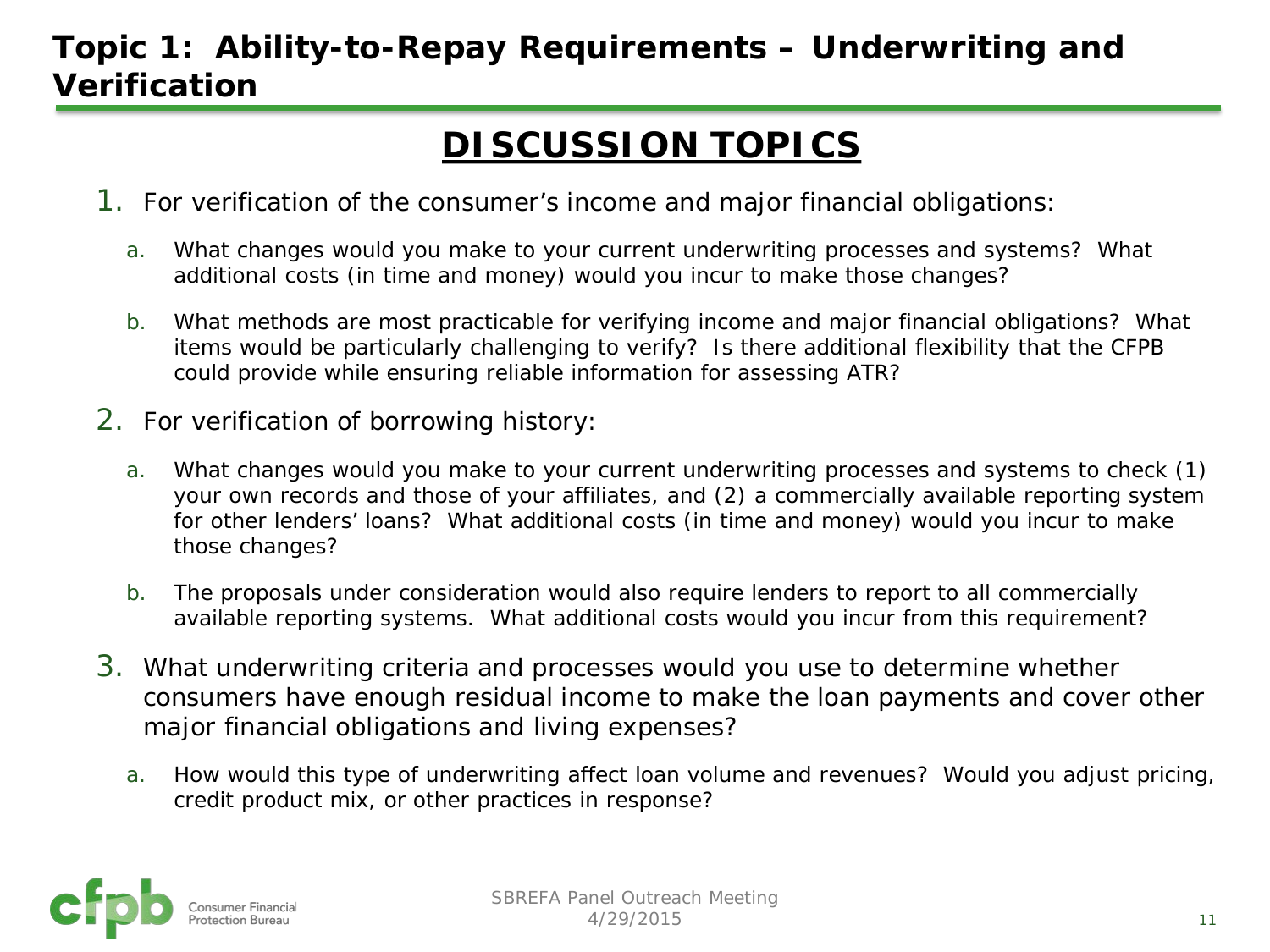| <b>Item</b>                                                                                                                                                                                             | Time (min)      |
|---------------------------------------------------------------------------------------------------------------------------------------------------------------------------------------------------------|-----------------|
| Welcome and Introductions<br>Richard Cordray, Director, CFPB<br>Claudia Rodgers, Acting Chief Counsel for Advocacy, SBA<br><b>SBREFA Panel Members</b><br>Small Entity Representatives and Agency Staff | $8:30 - 8:45$   |
| <b>General Overview</b><br>SBREFA and Your Role in the SBREFA Process<br>Background on Proposals Under Consideration                                                                                    | $8:45 - 9:00$   |
| Topic 1: Ability-to-Repay Requirements - Underwriting and Verification                                                                                                                                  | $9:00 - 10:15$  |
| <b>Morning Break</b>                                                                                                                                                                                    | $10:15 - 10:30$ |
| Topic 2: Ability-to-Repay Requirements - Restrictions on Reborrowing                                                                                                                                    | $10:30 - 11:15$ |
| Topic 3: Alternative Requirements - Covered Short-Term Loans                                                                                                                                            | $11:15 - 12:15$ |
| <b>Lunch Break</b>                                                                                                                                                                                      | $12:15 - 1:15$  |
| Topic 4: Alternative Requirements - Covered Longer-Term Loans                                                                                                                                           | $1:15 - 2:00$   |
| Topic 5: Payment Collection Practices Limitations                                                                                                                                                       | $2:00 - 3:00$   |
| <b>Afternoon Break</b>                                                                                                                                                                                  | $3:00 - 3:15$   |
| Topic 6: Impact on the Cost of Business Credit                                                                                                                                                          | $3:15 - 3:45$   |
| Topic 7: Other/Additional Feedback/Wrap-Up                                                                                                                                                              | $3:45 - 5:00$   |

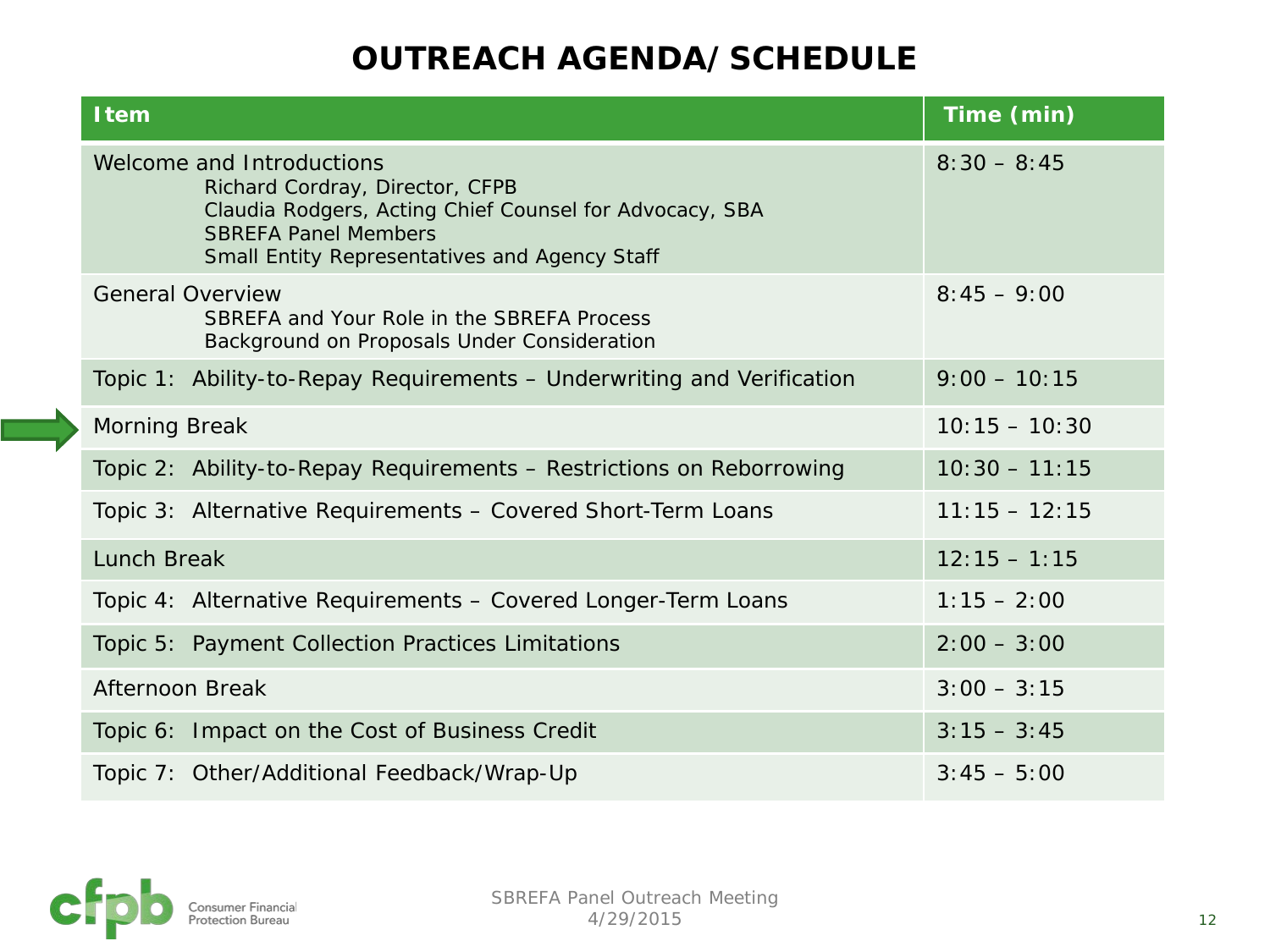| <b>Item</b>                                                                                                                                                                                             | Time (min)      |
|---------------------------------------------------------------------------------------------------------------------------------------------------------------------------------------------------------|-----------------|
| Welcome and Introductions<br>Richard Cordray, Director, CFPB<br>Claudia Rodgers, Acting Chief Counsel for Advocacy, SBA<br><b>SBREFA Panel Members</b><br>Small Entity Representatives and Agency Staff | $8:30 - 8:45$   |
| <b>General Overview</b><br>SBREFA and Your Role in the SBREFA Process<br>Background on Proposals Under Consideration                                                                                    | $8:45 - 9:00$   |
| Topic 1: Ability-to-Repay Requirements - Underwriting and Verification                                                                                                                                  | $9:00 - 10:15$  |
| <b>Morning Break</b>                                                                                                                                                                                    | $10:15 - 10:30$ |
| Topic 2: Ability-to-Repay Requirements - Restrictions on Reborrowing                                                                                                                                    | $10:30 - 11:15$ |
| Topic 3: Alternative Requirements - Covered Short-Term Loans                                                                                                                                            | $11:15 - 12:15$ |
| <b>Lunch Break</b>                                                                                                                                                                                      | $12:15 - 1:15$  |
| Topic 4: Alternative Requirements - Covered Longer-Term Loans                                                                                                                                           | $1:15 - 2:00$   |
| Topic 5: Payment Collection Practices Limitations                                                                                                                                                       | $2:00 - 3:00$   |
| Afternoon Break                                                                                                                                                                                         | $3:00 - 3:15$   |
| Topic 6: Impact on the Cost of Business Credit                                                                                                                                                          | $3:15 - 3:45$   |
| Topic 7: Other/Additional Feedback/Wrap-Up                                                                                                                                                              | $3:45 - 5:00$   |

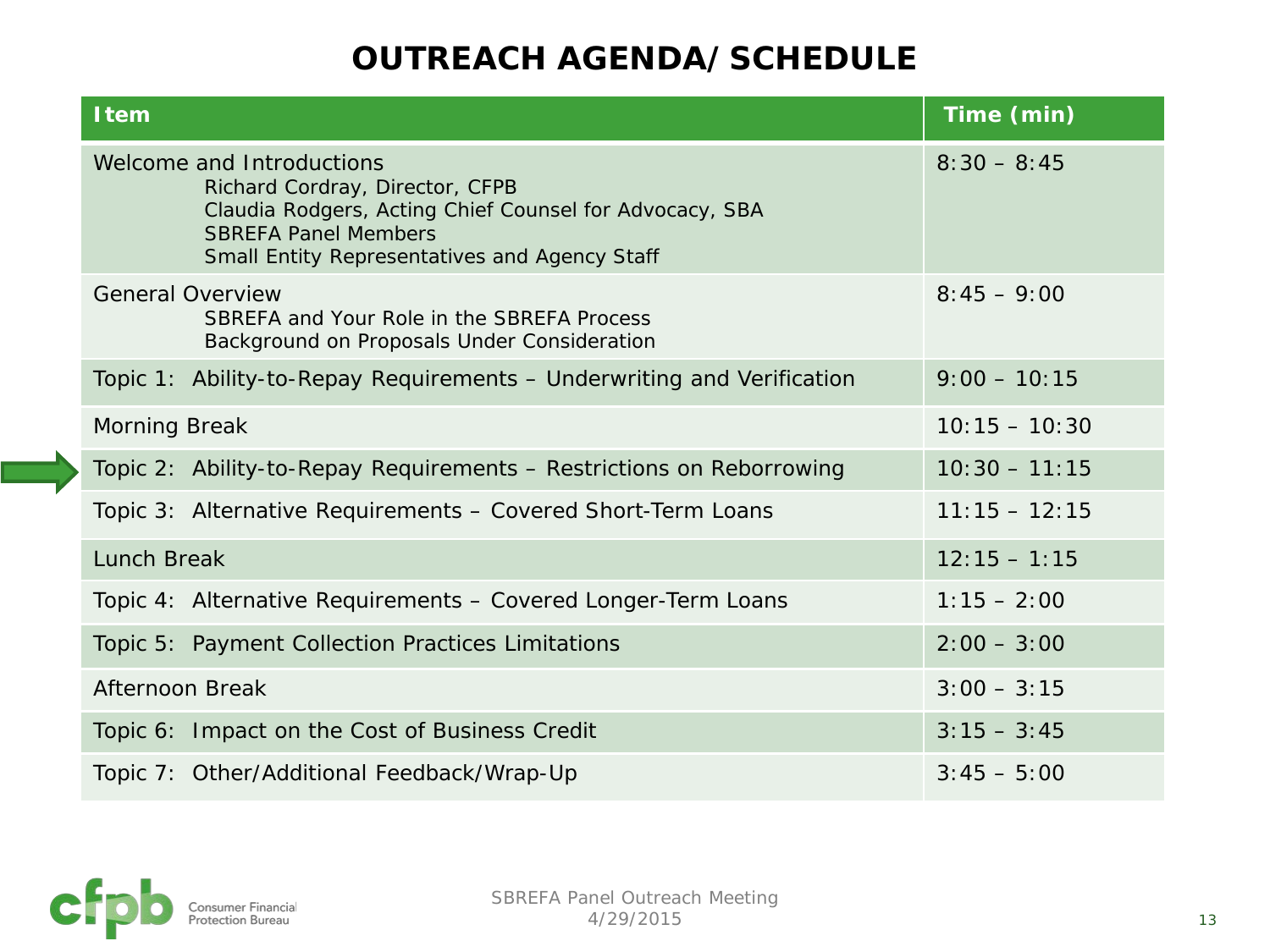#### **Topic 2: Ability-to-Repay Requirements – Restrictions on Reborrowing**

#### **CFPB PROPOSALS UNDER CONSIDERATION**

#### **Restrictions on Loan Sequences for Short-Term and Balloon Loans**

Certain restrictions would apply to "loan sequences," i.e., a series of short-term loans or longer-term loans with balloon payments. A loan is part of a loan sequence if it is made within 60 days of consumer being in debt on a prior loan.

- For the *second* and *third* loan in a sequence, there would be a *rebuttable presumption*  that the consumer lacks the ability to repay.
	- $\triangleright$  To rebut the presumption, the lender would have to verify a change in consumer circumstances since the previous loan and make a new ATR determination.
- After three loans in a sequence, there would be a mandatory cooling-off period where lenders would be prohibited from making another short-term loan or longer-term loan with a balloon payment to the consumer.

#### **Restrictions on Refinancing into Longer-Term Loans**

A *rebuttable presumption* that the consumer lacks the ability to repay would also apply to attempts to refinance into longer-term loans that do not have balloon payments if the underlying loan is in default, the borrower is delinquent, the refinancing terms provide for a skipped payment, or there is other evidence that the borrower is struggling to repay the underlying debt.

• To rebut the presumption, the lender would have to verify a change in consumer circumstances since the previous loan.

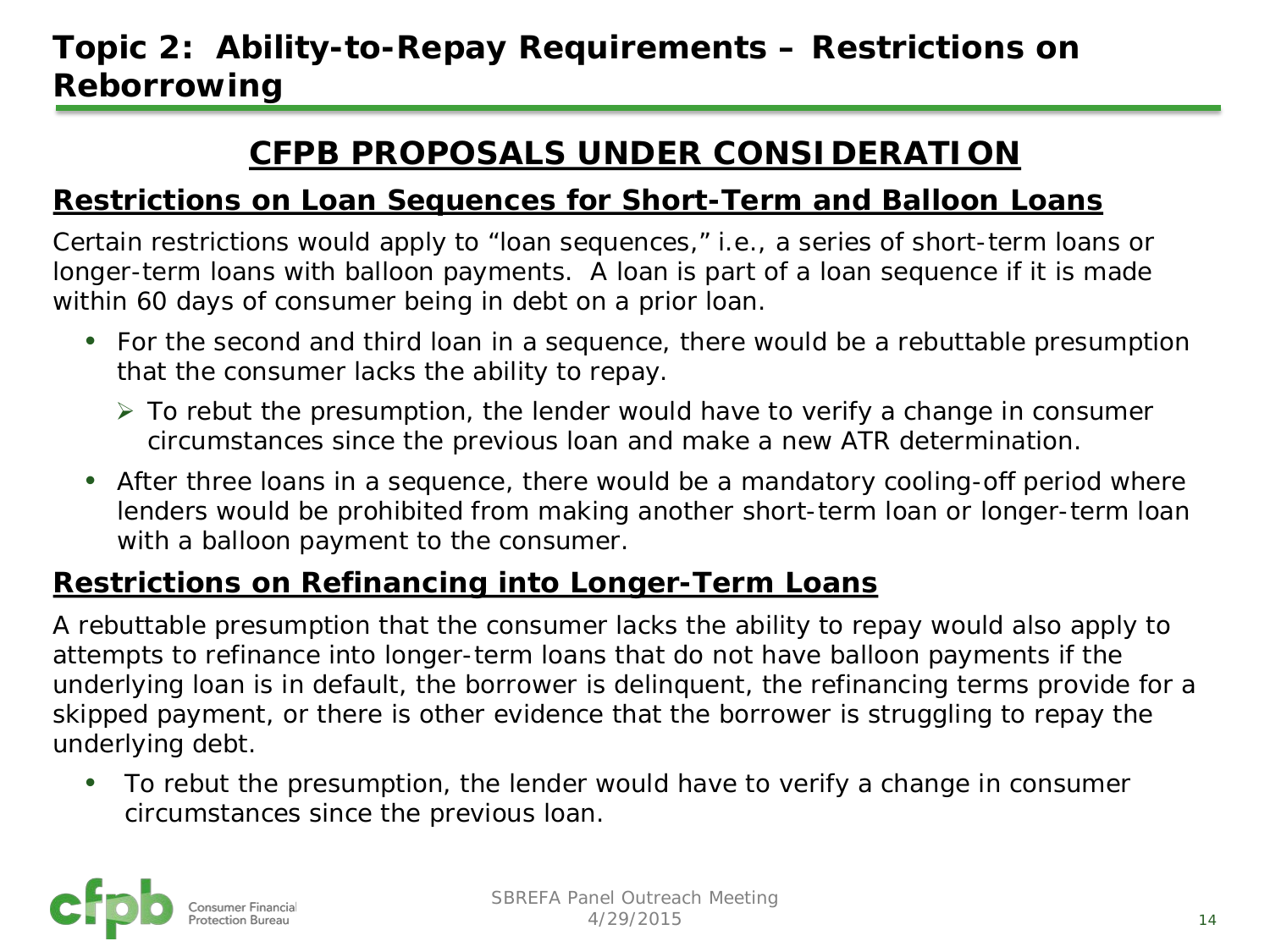#### **Topic 2: Ability-to-Repay Requirements – Restrictions on Reborrowing**

## **DISCUSSION TOPICS**

- 1. What changes would you make to your current lending processes and systems to comply with the restrictions on (1) loan sequences for short-term and balloon loans, and (2) refinancing into longerterm loans?
	- a. How often do you believe that consumers experience changed circumstances? When consumers are seeking additional loans, how would you verify that there are changed circumstances that would enable consumers to repay the new loans?
- 2. How would these restrictions on reborrowing affect loan volume and revenues? Would you adjust pricing, credit product mix, or other practices in response?

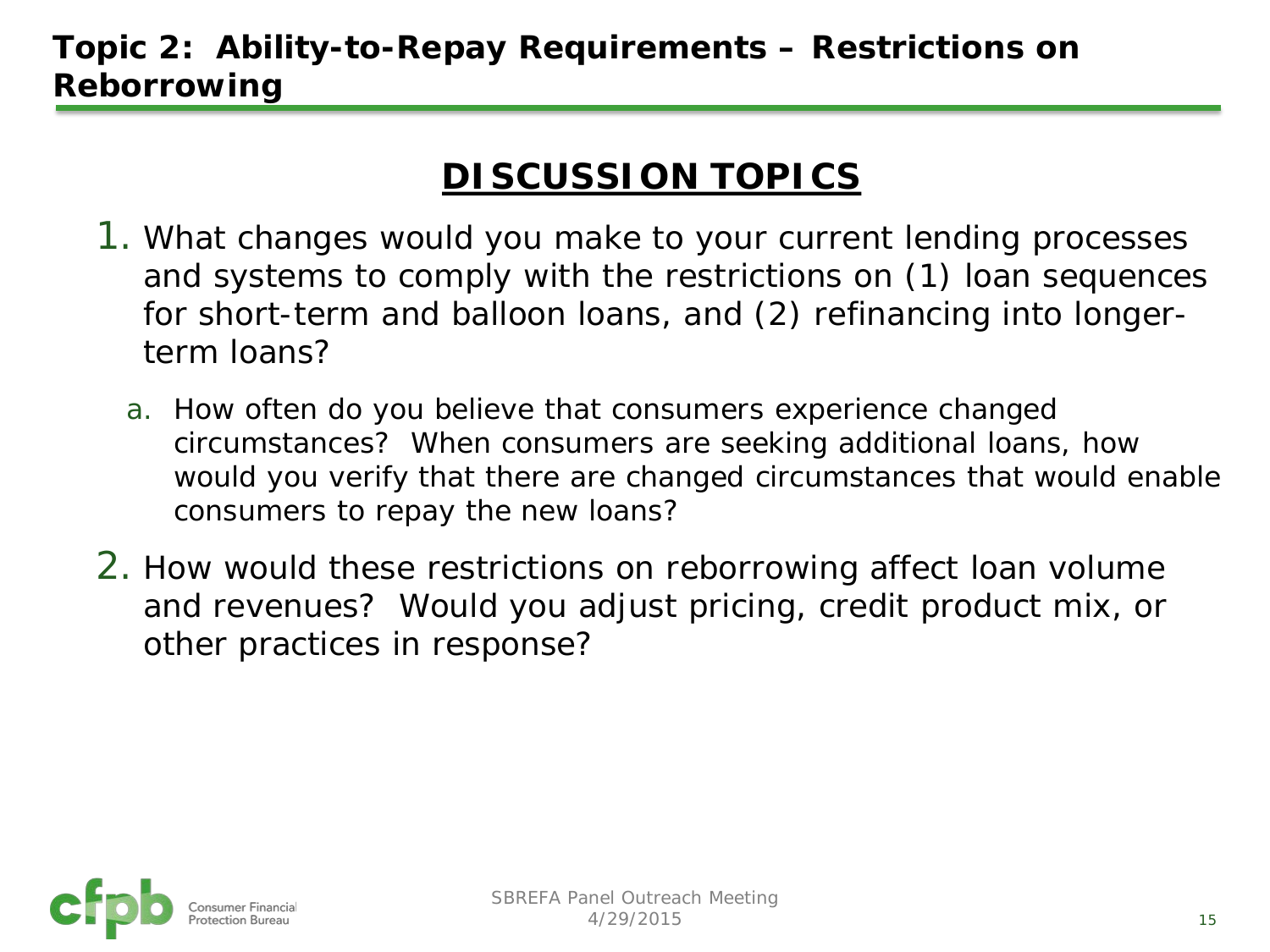| <b>Item</b>                                                                                                                                                                                             | Time (min)      |
|---------------------------------------------------------------------------------------------------------------------------------------------------------------------------------------------------------|-----------------|
| Welcome and Introductions<br>Richard Cordray, Director, CFPB<br>Claudia Rodgers, Acting Chief Counsel for Advocacy, SBA<br><b>SBREFA Panel Members</b><br>Small Entity Representatives and Agency Staff | $8:30 - 8:45$   |
| <b>General Overview</b><br>SBREFA and Your Role in the SBREFA Process<br>Background on Proposals Under Consideration                                                                                    | $8:45 - 9:00$   |
| Topic 1: Ability-to-Repay Requirements - Underwriting and Verification                                                                                                                                  | $9:00 - 10:15$  |
| <b>Morning Break</b>                                                                                                                                                                                    | $10:15 - 10:30$ |
| Topic 2: Ability-to-Repay Requirements - Restrictions on Reborrowing                                                                                                                                    | $10:30 - 11:15$ |
| Topic 3: Alternative Requirements - Covered Short-Term Loans                                                                                                                                            | $11:15 - 12:15$ |
| Lunch Break                                                                                                                                                                                             | $12:15 - 1:15$  |
| Topic 4: Alternative Requirements - Covered Longer-Term Loans                                                                                                                                           | $1:15 - 2:00$   |
| Topic 5: Payment Collection Practices Limitations                                                                                                                                                       | $2:00 - 3:00$   |
| <b>Afternoon Break</b>                                                                                                                                                                                  | $3:00 - 3:15$   |
| Topic 6: Impact on the Cost of Business Credit                                                                                                                                                          | $3:15 - 3:45$   |
| Topic 7: Other/Additional Feedback/Wrap-Up                                                                                                                                                              | $3:45 - 5:00$   |

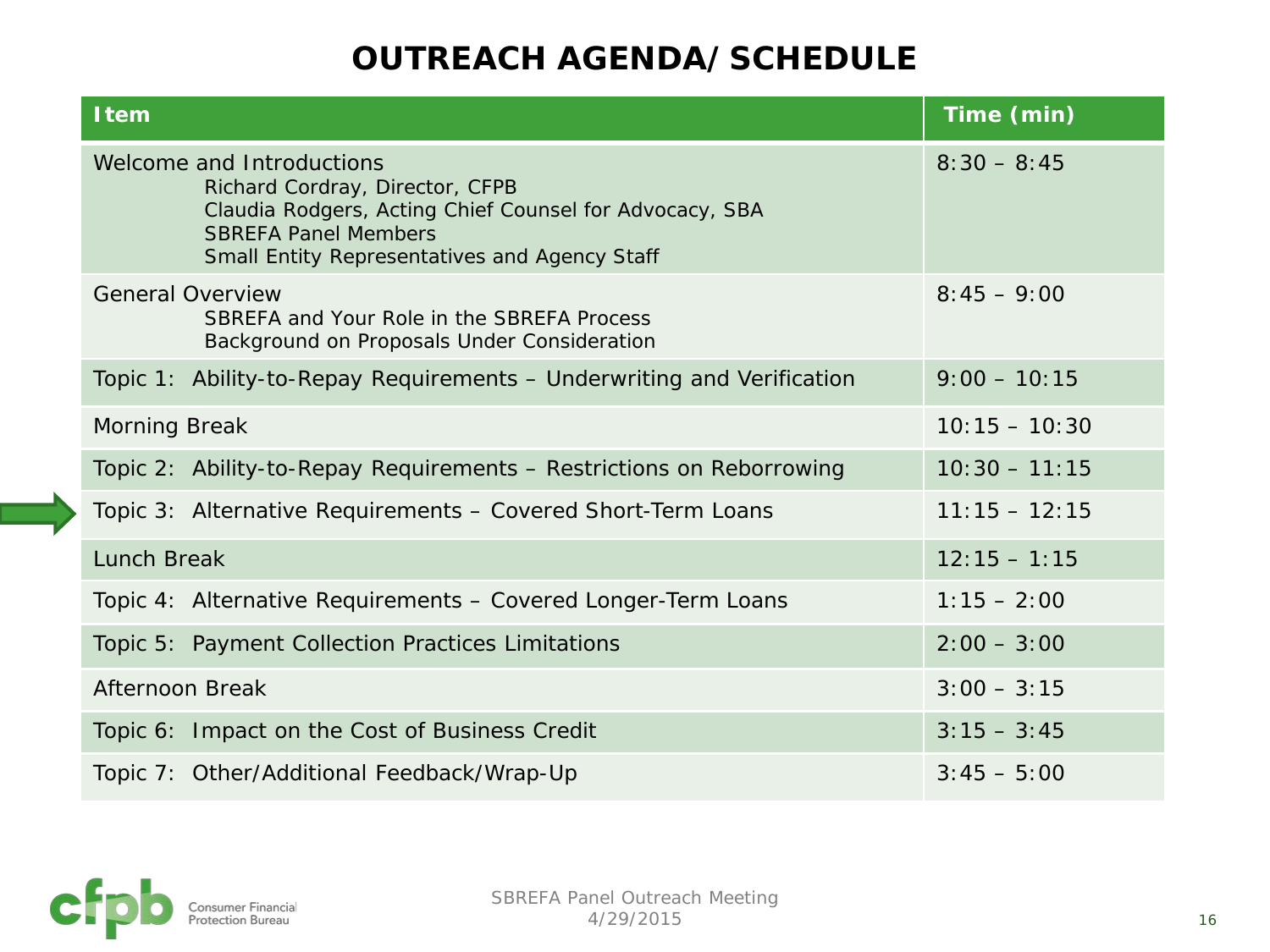#### **CFPB PROPOSALS UNDER CONSIDERATION**

#### **Alternative Requirements for Short-Term Loans**:

The CFPB is considering whether to allow lenders to make certain covered shortterm loans without satisfying the ATR requirements, using alternative screening requirements and structural protections to ensure that consumers do not get caught in unaffordable long-term debt.

- Screening requirements—Among other criteria:
	- 1) The lender would have to verify the consumer's income and borrowing history;
	- 2) The loan could not lead to the consumer having more than three alternative short-term loans in a sequence; and
	- 3) The loan could not cause the consumer to (i) receive more than six covered short-term loans over a rolling 12-month period or (ii) be in debt on covered short-term loans with all lenders for more than 90 days in total over a rolling 12-month period.

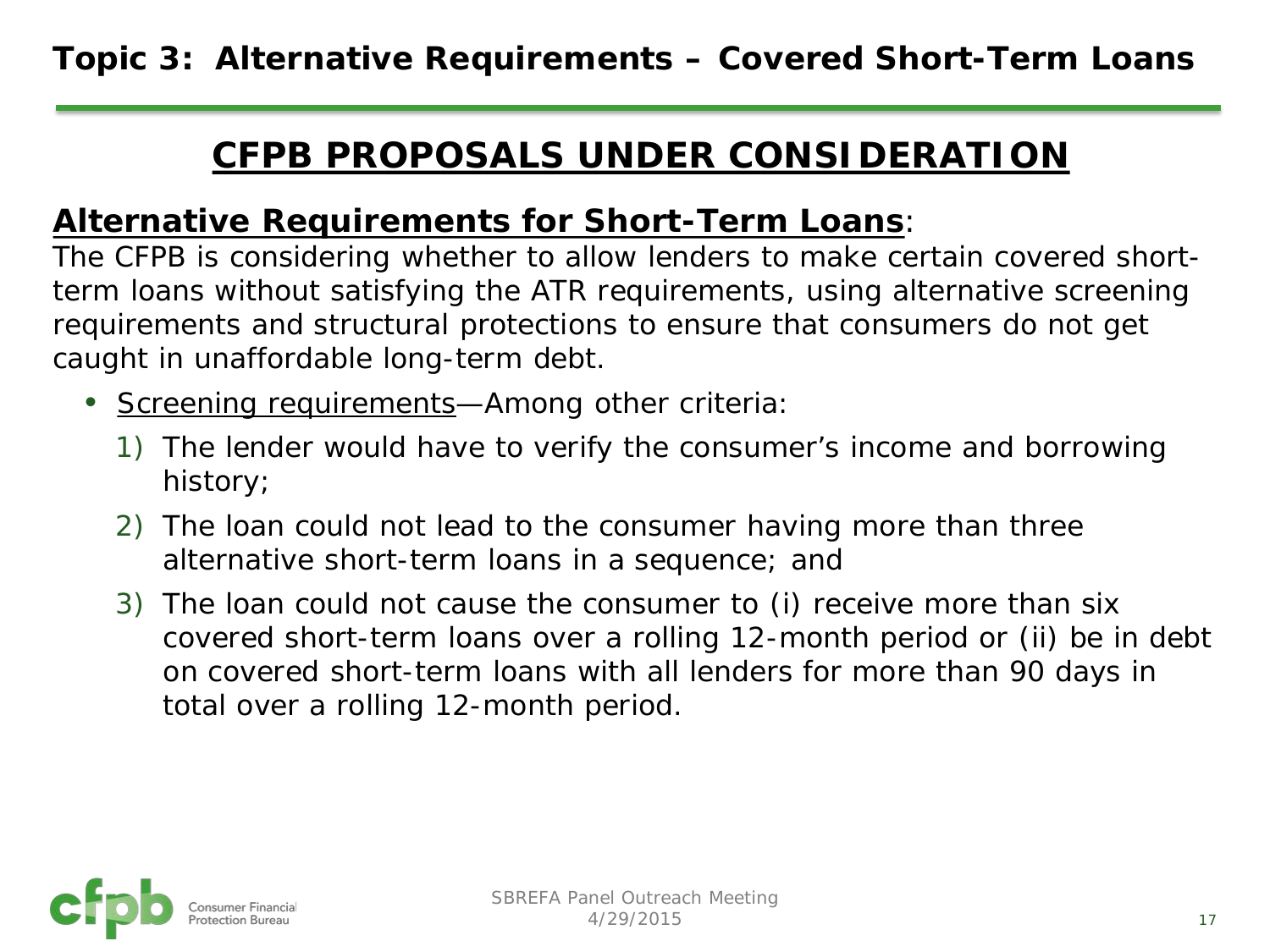#### **CFPB PROPOSALS UNDER CONSIDERATION**

#### **Alternative Requirements for Short-Term Loans (Cont.)**:

- Structural protections—The alternative short-term loan's terms would include:
	- 1) A principal amount of no more than \$500 with a duration of no more than 45 days;
	- 2) No taking of a security interest in a vehicle as collateral; and
	- 3) A "tapering off" feature to help consumers pay off the debt, either (i) an "off-ramp" (a no-cost extended payment plan) after the third loan, or (ii) principal reduction over a loan sequence (e.g., \$300 first loan, no more than \$200 second loan, no more than \$100 third loan).
- The CFPB is also considering requiring lenders to provide mandatory disclosures and, if off-ramps are adopted, restricting lender practices that may discourage usage (i.e., prohibition on collection before the off-ramp is made available).

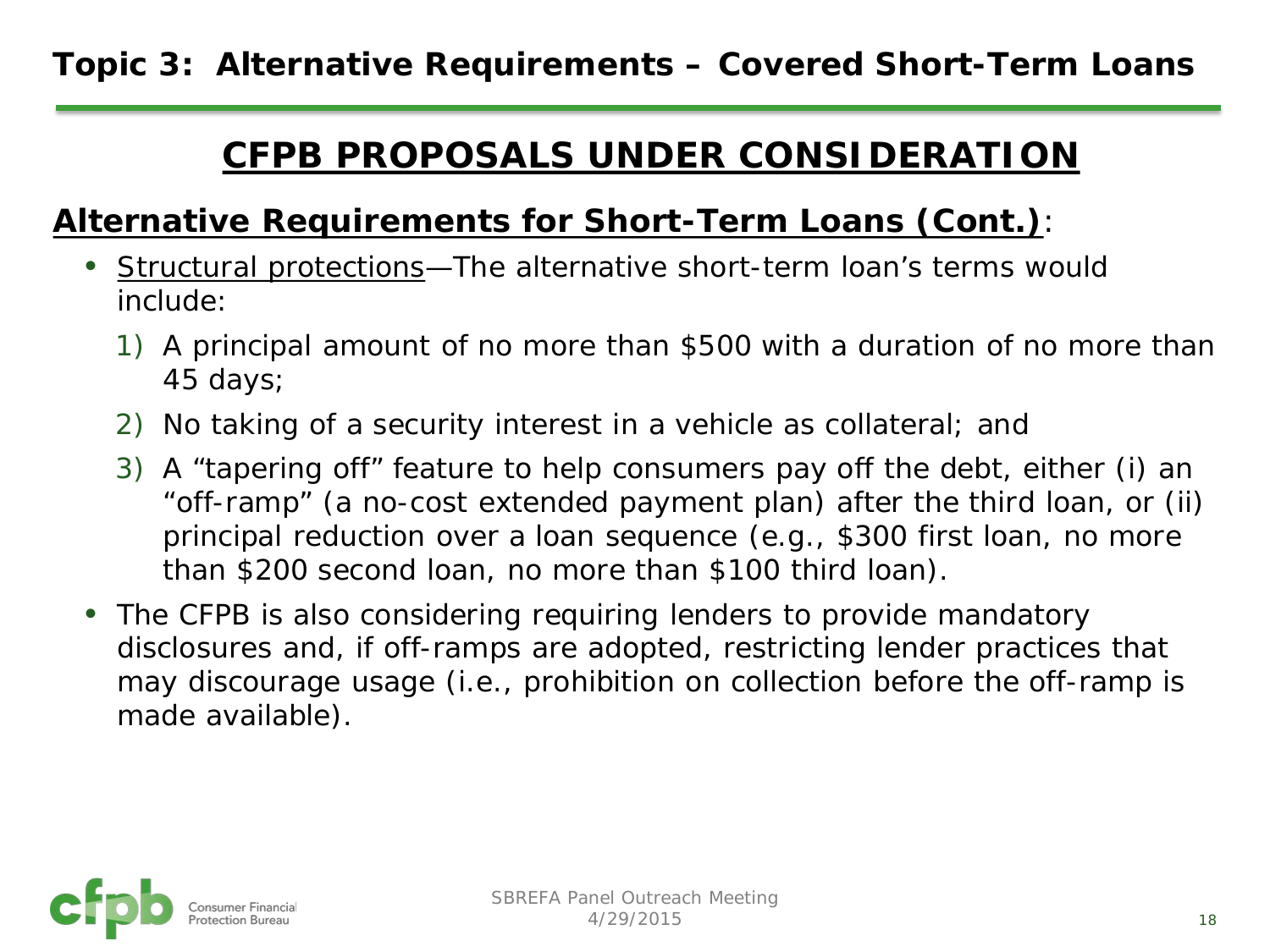## **DISCUSSION TOPICS**

- 1. Do you require or encourage consumers to reduce loan principal when they reborrow?
- 2. Do you offer extended payment plans (EPPs) or similar options to borrowers? How and when do your inform consumers about availability of EPPs? How often do your customers pursue either option?
- 3. If the alternative short-term loan option is adopted by the CFPB, what changes to your current processes and systems would be needed to provide such loans? What additional costs would you incur to make those changes?
- 4. If you were to offer loans using the alternative requirements, how would your loan volume and revenues be affected? Would you adjust pricing, credit product mix, or other practices in response?
	- a. Are there certain criteria for the short-term loan alternative that would have greater impacts than others on your ability to offer these loans?
- 5. Would you be more inclined to make loans under the ATR requirements, loans under these alternative requirements, or a mixture of both?

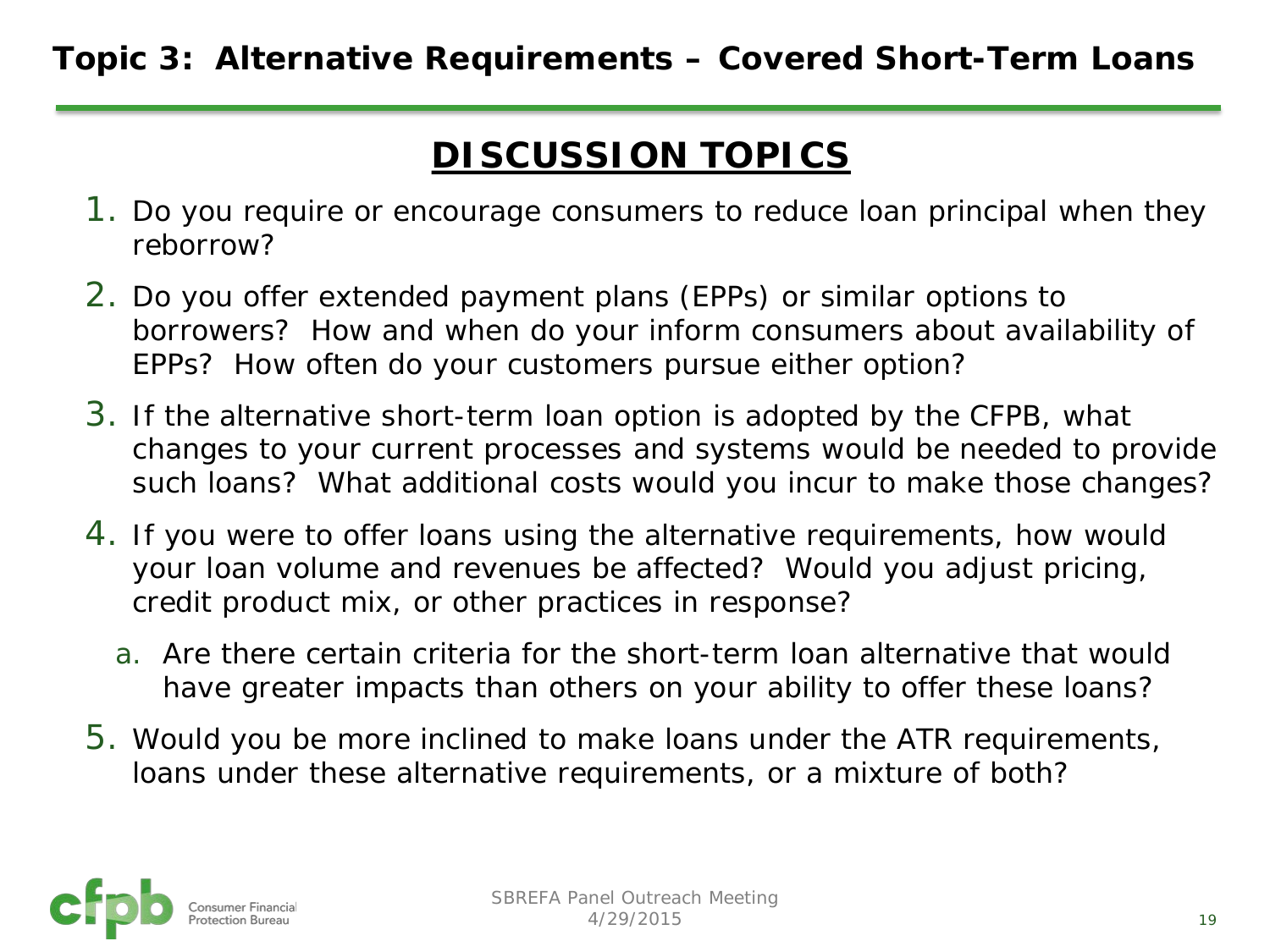| <b>Item</b>                                                                                                                                                                                             | Time (min)      |
|---------------------------------------------------------------------------------------------------------------------------------------------------------------------------------------------------------|-----------------|
| Welcome and Introductions<br>Richard Cordray, Director, CFPB<br>Claudia Rodgers, Acting Chief Counsel for Advocacy, SBA<br><b>SBREFA Panel Members</b><br>Small Entity Representatives and Agency Staff | $8:30 - 8:45$   |
| <b>General Overview</b><br>SBREFA and Your Role in the SBREFA Process<br>Background on Proposals Under Consideration                                                                                    | $8:45 - 9:00$   |
| Topic 1: Ability-to-Repay Requirements - Underwriting and Verification                                                                                                                                  | $9:00 - 10:15$  |
| <b>Morning Break</b>                                                                                                                                                                                    | $10:15 - 10:30$ |
| Topic 2: Ability-to-Repay Requirements - Restrictions on Reborrowing                                                                                                                                    | $10:30 - 11:15$ |
| Topic 3: Alternative Requirements - Covered Short-Term Loans                                                                                                                                            | $11:15 - 12:15$ |
| <b>Lunch Break</b>                                                                                                                                                                                      | $12:15 - 1:15$  |
| Topic 4: Alternative Requirements - Covered Longer-Term Loans                                                                                                                                           | $1:15 - 2:00$   |
| Topic 5: Payment Collection Practices Limitations                                                                                                                                                       | $2:00 - 3:00$   |
| Afternoon Break                                                                                                                                                                                         | $3:00 - 3:15$   |
| Topic 6: Impact on the Cost of Business Credit                                                                                                                                                          | $3:15 - 3:45$   |
| Topic 7: Other/Additional Feedback/Wrap-Up                                                                                                                                                              | $3:45 - 5:00$   |

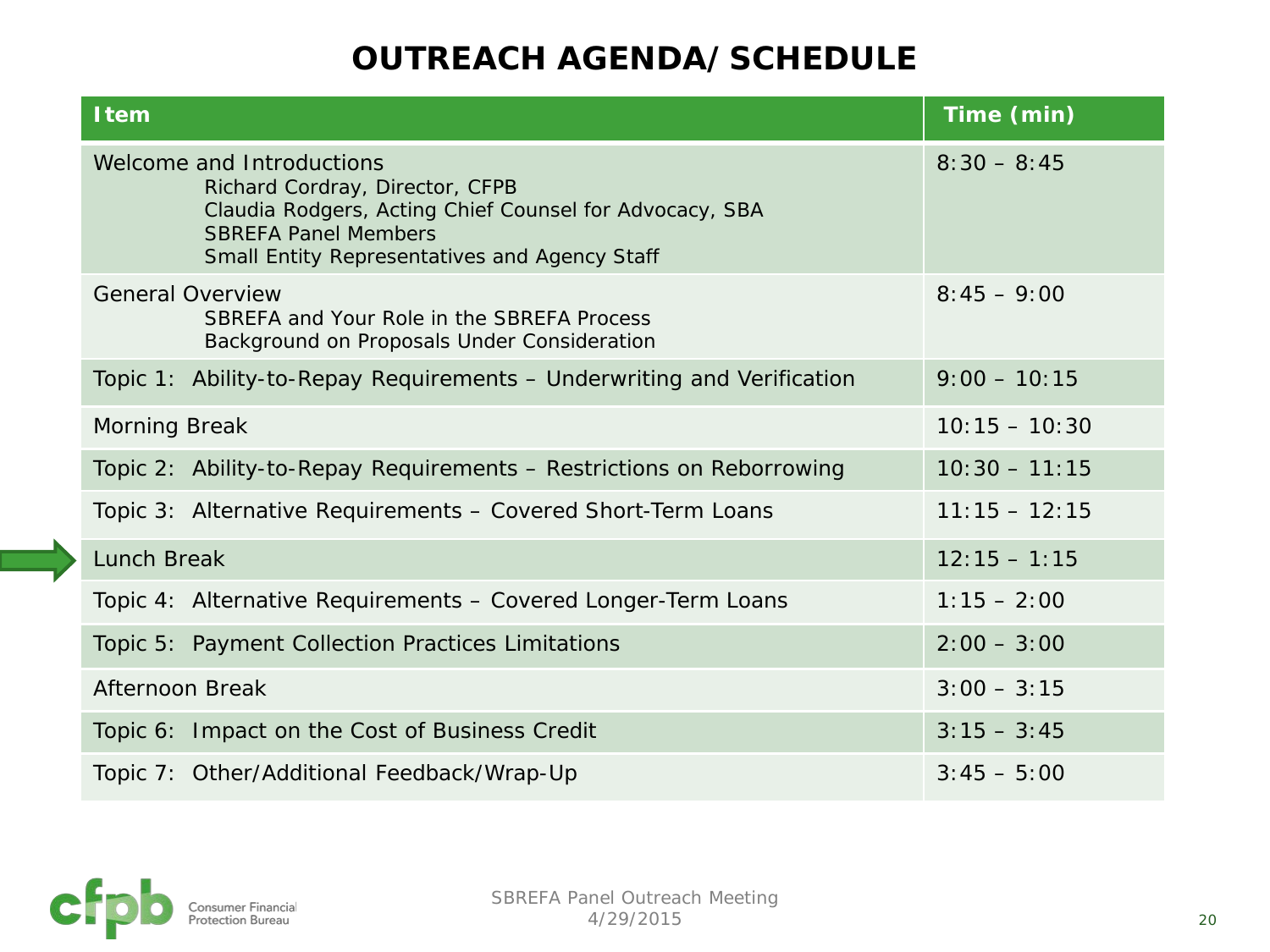| <b>Item</b>                                                                                                                                                                                             | Time (min)      |
|---------------------------------------------------------------------------------------------------------------------------------------------------------------------------------------------------------|-----------------|
| Welcome and Introductions<br>Richard Cordray, Director, CFPB<br>Claudia Rodgers, Acting Chief Counsel for Advocacy, SBA<br><b>SBREFA Panel Members</b><br>Small Entity Representatives and Agency Staff | $8:30 - 8:45$   |
| <b>General Overview</b><br>SBREFA and Your Role in the SBREFA Process<br>Background on Proposals Under Consideration                                                                                    | $8:45 - 9:00$   |
| Topic 1: Ability-to-Repay Requirements - Underwriting and Verification                                                                                                                                  | $9:00 - 10:15$  |
| <b>Morning Break</b>                                                                                                                                                                                    | $10:15 - 10:30$ |
| Topic 2: Ability-to-Repay Requirements - Restrictions on Reborrowing                                                                                                                                    | $10:30 - 11:15$ |
| Topic 3: Alternative Requirements - Covered Short-Term Loans                                                                                                                                            | $11:15 - 12:15$ |
| <b>Lunch Break</b>                                                                                                                                                                                      | $12:15 - 1:15$  |
| Topic 4: Alternative Requirements - Covered Longer-Term Loans                                                                                                                                           | $1:15 - 2:00$   |
| Topic 5: Payment Collection Practices Limitations                                                                                                                                                       | $2:00 - 3:00$   |
| Afternoon Break                                                                                                                                                                                         | $3:00 - 3:15$   |
| Topic 6: Impact on the Cost of Business Credit                                                                                                                                                          | $3:15 - 3:45$   |
| Topic 7: Other/Additional Feedback/Wrap-Up                                                                                                                                                              | $3:45 - 5:00$   |

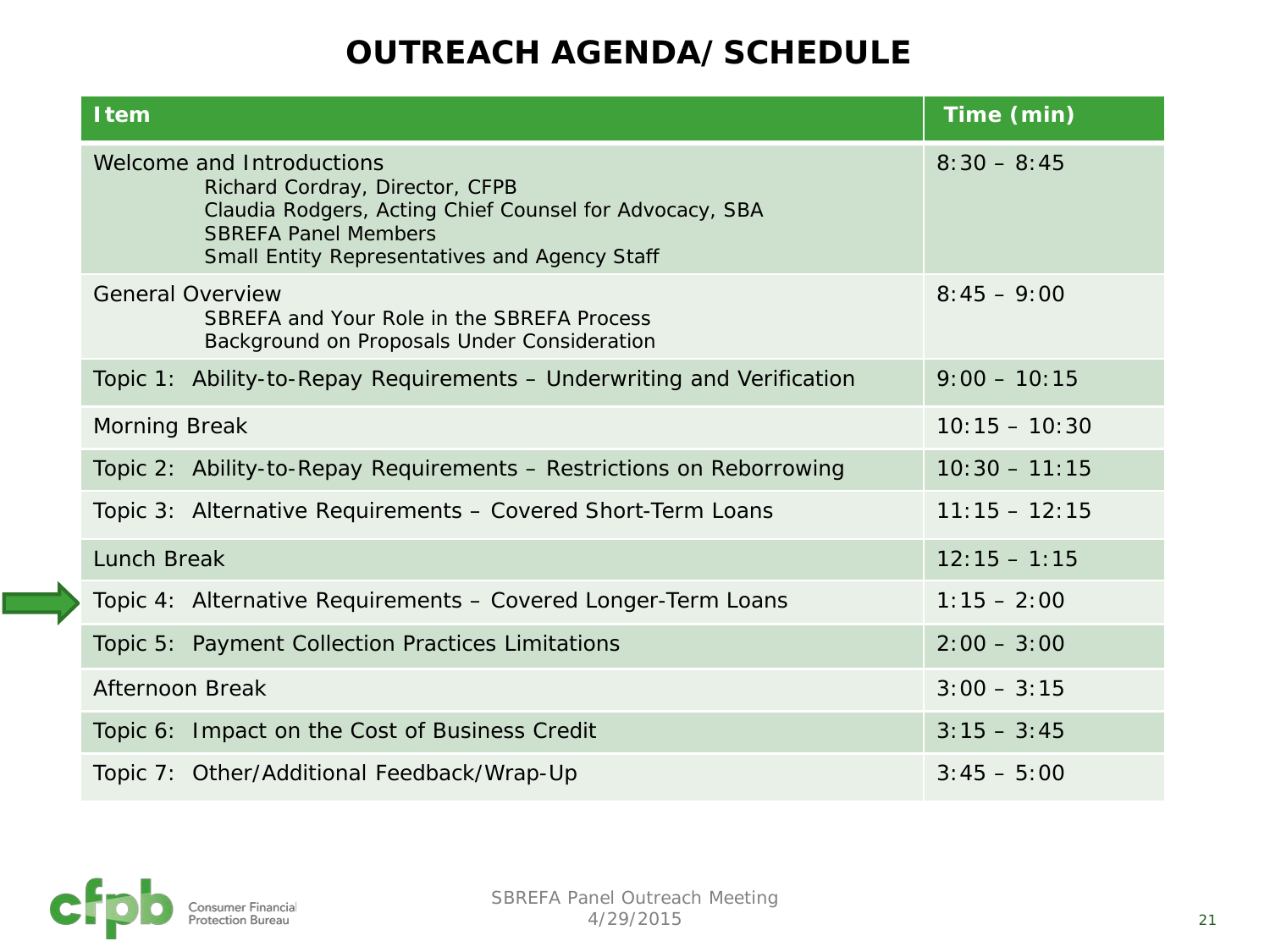## **CFPB PROPOSALS UNDER CONSIDERATION**

#### **Alternative Requirements for Covered Longer-Term Loans**

The CFPB is considering a proposal that would allow lenders to make certain covered longer-term loans without a full ability-to-repay determination if the loan has screening requirements and structural protections to prevent consumers from getting caught in unaffordable long-term debt.

The CFPB is considering two approaches:

- **1) NCUA-type loans**
- **2) Loans with a maximum payment-to-income (PTI) ratio**

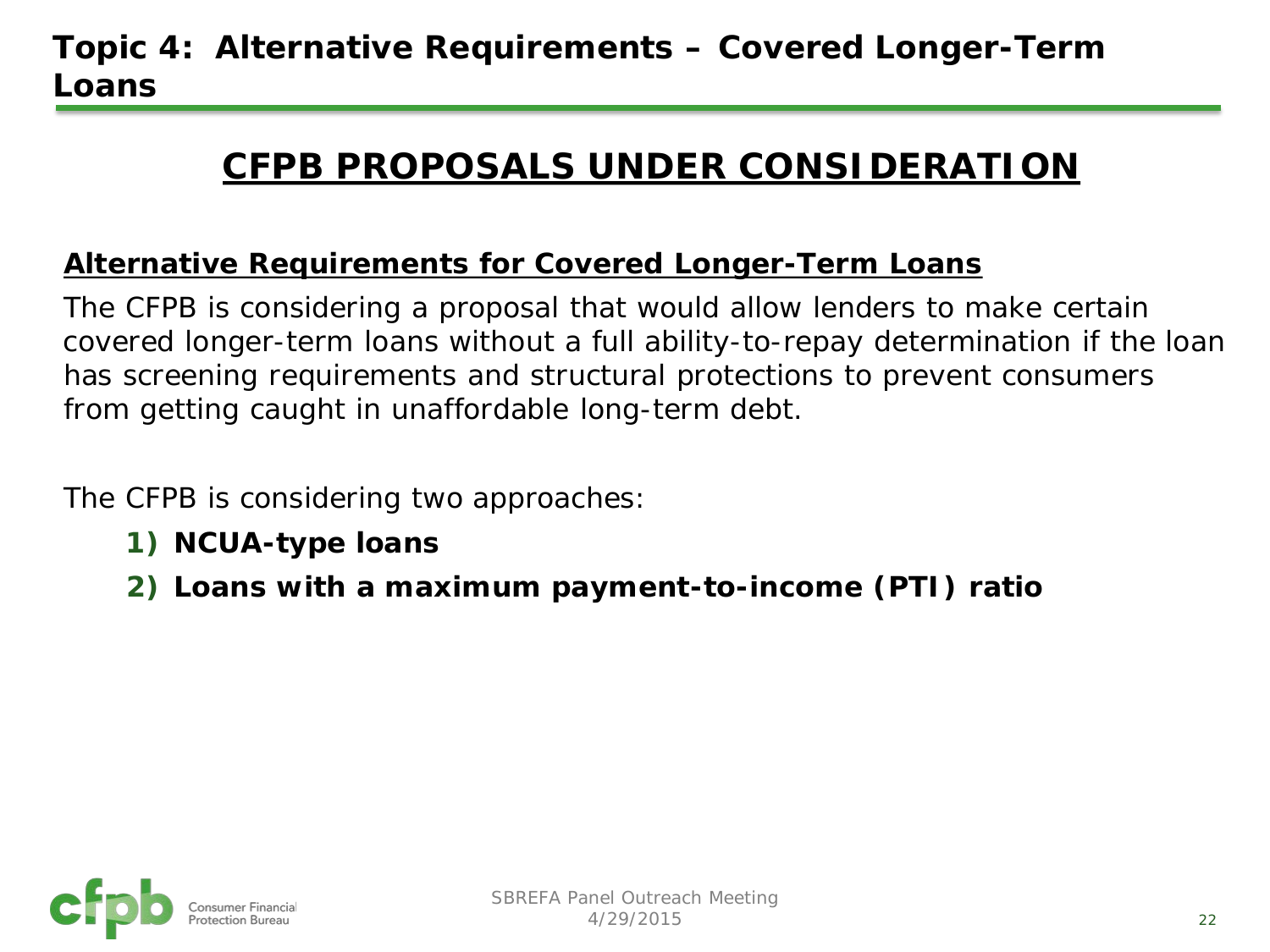## **CFPB PROPOSALS UNDER CONSIDERATION**

#### **NCUA-type Loans**

The CFPB is considering allowing lenders to extend a covered longer-term loan without satisfying the ATR requirements if the loan generally meets the requirements of the National Credit Union Administration (NCUA) Payday Alternative Loan program, regardless of issuer, and satisfies some additional conditions:

- Screening requirements—Among other criteria:
	- 1) The lender would have to verify a consumer's income and borrowing history; and
	- 2) A consumer can take out no more than two NCUA-type loans from all lenders over a rolling six-month period.
- Structural protections—The alternative loan's terms would include:
	- 1) A principal amount of between \$200 and \$1,000;
	- 2) A duration of between 45 days and six months;
	- 3) Full amortization; and
	- 4) Compliance with NCUA cost criteria (i.e., the lender charges no more than 28 percent interest and an application fee of no more than \$20).

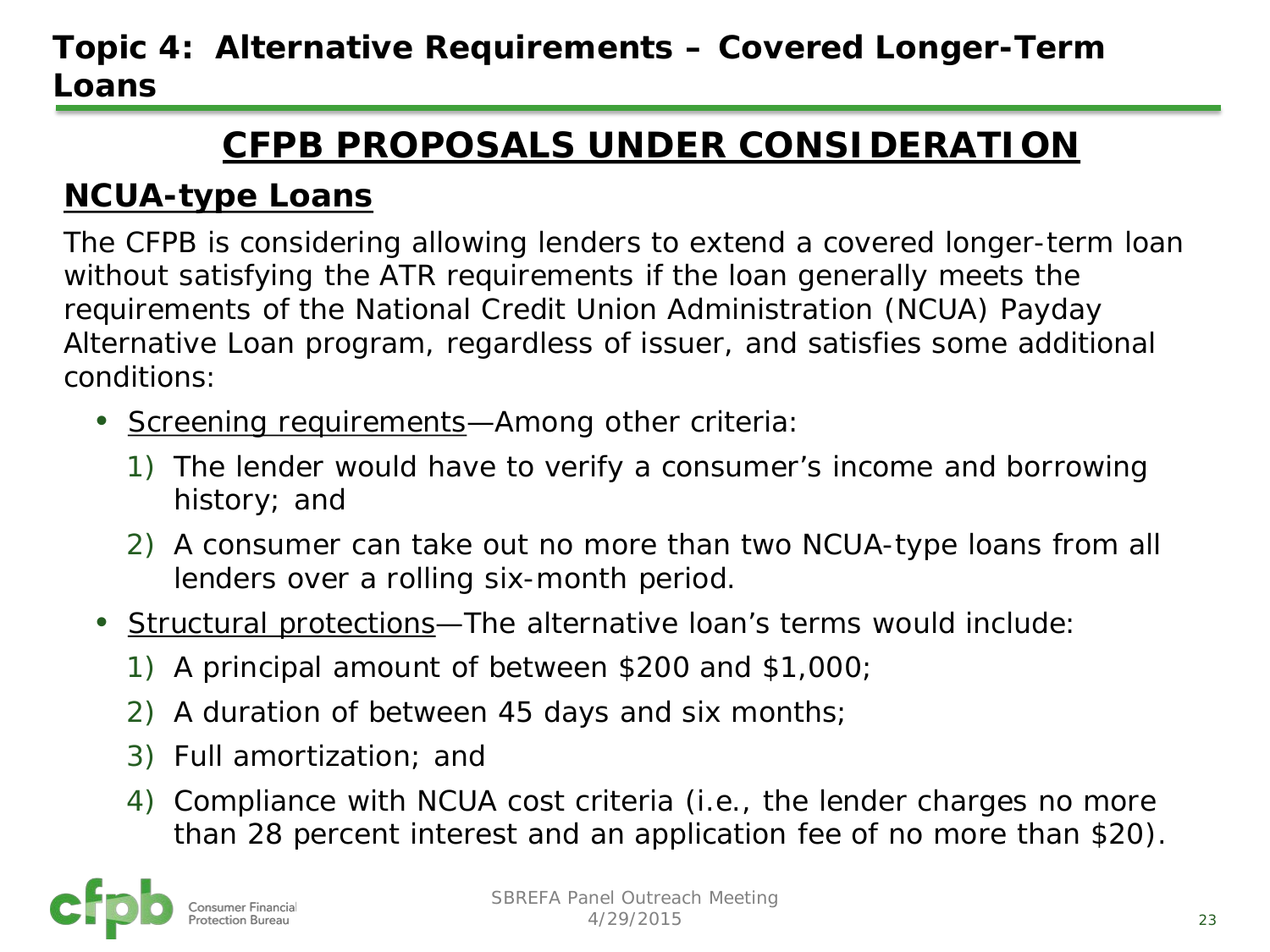## **DISCUSSION TOPICS**

- 1. If the NCUA-type loan alternative is adopted by the CFPB, what changes to your current processes and systems would be needed to provide such loans? What additional costs would you incur to make those changes?
- 2. Do you anticipate that you would offer loans that would comply with these requirements? How would offering these loans affect loan volume and revenues?
	- a. Are there certain criteria for the NCUA-type loan alternative that would have greater impacts than others on your ability to offer these loans?
	- b. How would your loan volume and revenue compare between complying with the ATR requirements and making NCUA-type loans?

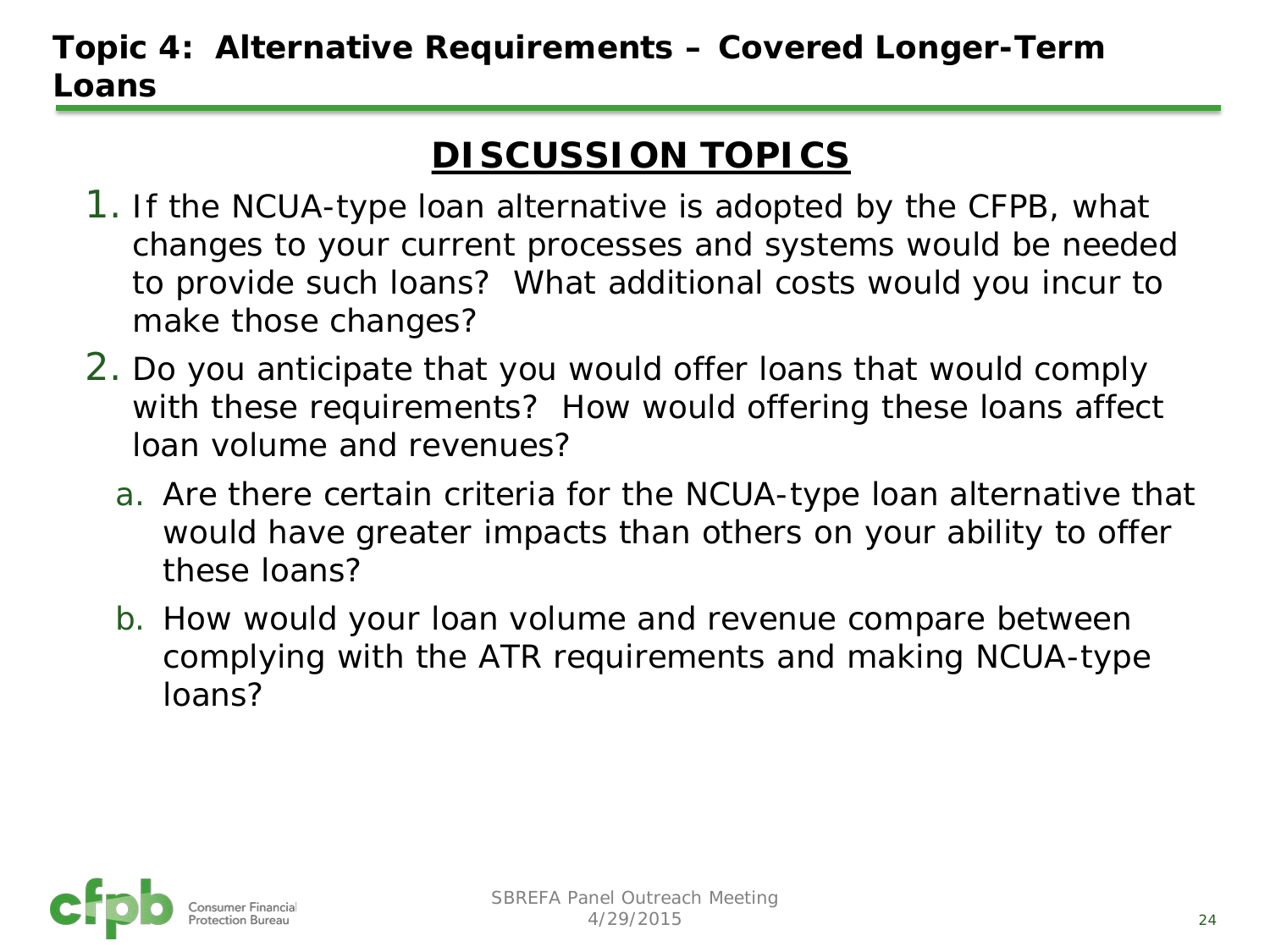## **CFPB PROPOSALS UNDER CONSIDERATION**

## **Maximum PTI loans**

The CFPB is considering allowing lenders to extend a covered longer-term loan without satisfying the ATR requirements if the loan has payments below a 5 percent payment-to-income (PTI) ratio and meets other conditions:

- Screening requirements—Among other criteria:
	- 1) The lender would need to verify the consumer's income and borrowing history; and
	- 2) The consumer can take out no more than two maximum PTI loans from all lenders over a rolling 12-month period.
- Structural protections—The alternative loan's terms would include:
	- 1) Periodic payments of no more than 5 percent of the consumer's expected gross income during the same period;
	- 2) A duration of between 45 days and six months; and
	- 3) Full amortization.

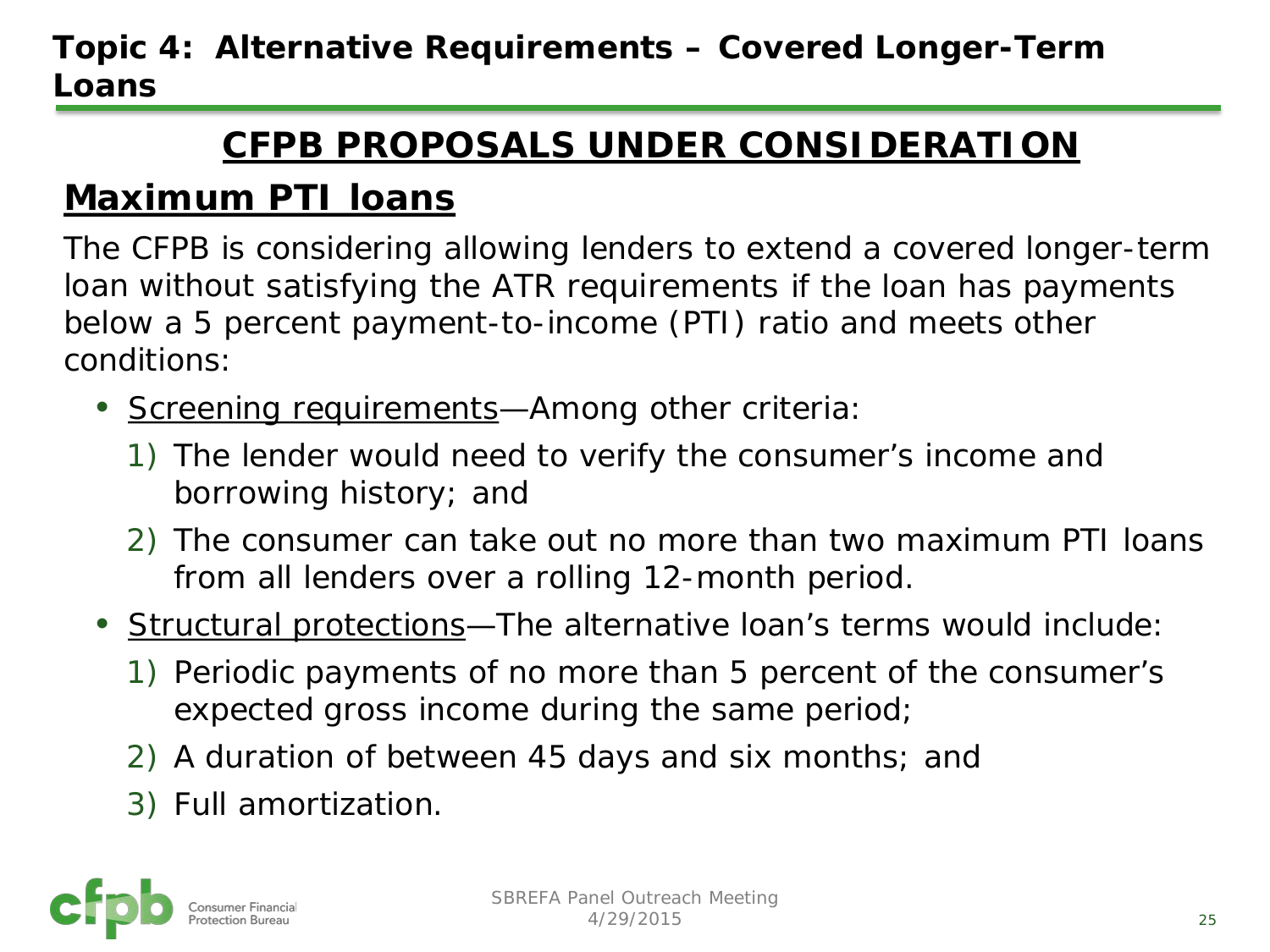## **DISCUSSION TOPICS**

- 1. If the maximum PTI loan alternative is adopted by the CFPB, what changes to your current processes and systems would be needed to provide such loans? What additional costs would you incur to make those changes?
- 2. Do you anticipate that you would offer loans that would comply with these requirements? How would offering these loans affect loan volume and revenues?
	- a. Are there certain criteria for the maximum PTI loan alternative that would have greater impacts than others on your ability to offer these loans?
	- b. How would your loan volume and revenue compare between complying with the ATR requirements and making maximum PTI loans?
	- c. How would your loan volume and revenue compare between making maximum PTI loans and making NCUA-type loans?

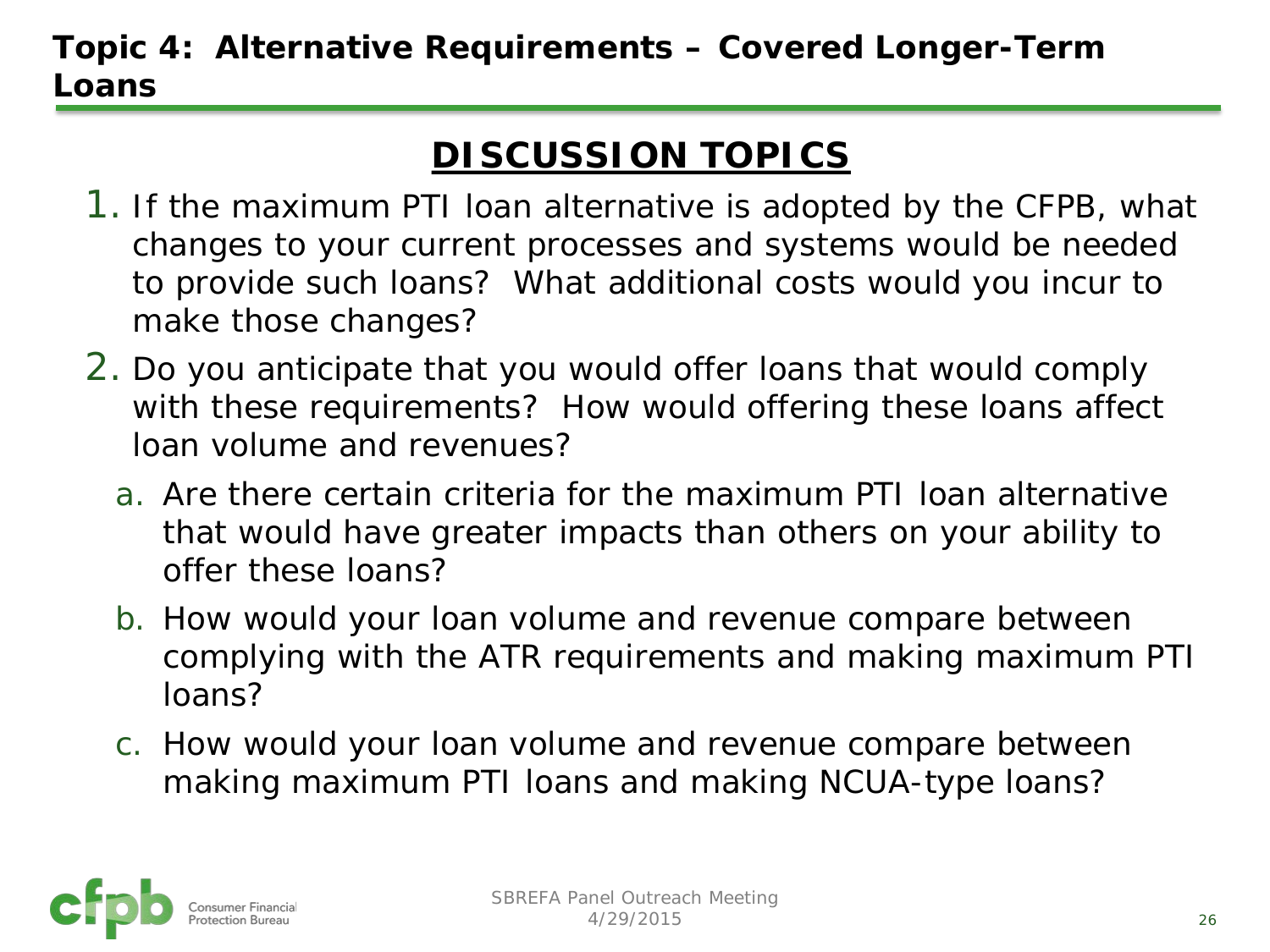| <b>Item</b>                                                                                                                                                                                             | Time (min)      |
|---------------------------------------------------------------------------------------------------------------------------------------------------------------------------------------------------------|-----------------|
| Welcome and Introductions<br>Richard Cordray, Director, CFPB<br>Claudia Rodgers, Acting Chief Counsel for Advocacy, SBA<br><b>SBREFA Panel Members</b><br>Small Entity Representatives and Agency Staff | $8:30 - 8:45$   |
| <b>General Overview</b><br>SBREFA and Your Role in the SBREFA Process<br>Background on Proposals Under Consideration                                                                                    | $8:45 - 9:00$   |
| Topic 1: Ability-to-Repay Requirements - Underwriting and Verification                                                                                                                                  | $9:00 - 10:15$  |
| <b>Morning Break</b>                                                                                                                                                                                    | $10:15 - 10:30$ |
| Topic 2: Ability-to-Repay Requirements - Restrictions on Reborrowing                                                                                                                                    | $10:30 - 11:15$ |
| Topic 3: Alternative Requirements - Covered Short-Term Loans                                                                                                                                            | $11:15 - 12:15$ |
| Lunch Break                                                                                                                                                                                             | $12:15 - 1:15$  |
| Topic 4: Alternative Requirements - Covered Longer-Term Loans                                                                                                                                           | $1:15 - 2:00$   |
| Topic 5: Payment Collection Practices Limitations                                                                                                                                                       | $2:00 - 3:00$   |
| <b>Afternoon Break</b>                                                                                                                                                                                  | $3:00 - 3:15$   |
| Topic 6: Impact on the Cost of Business Credit                                                                                                                                                          | $3:15 - 3:45$   |
| Topic 7: Other/Additional Feedback/Wrap-Up                                                                                                                                                              | $3:45 - 5:00$   |

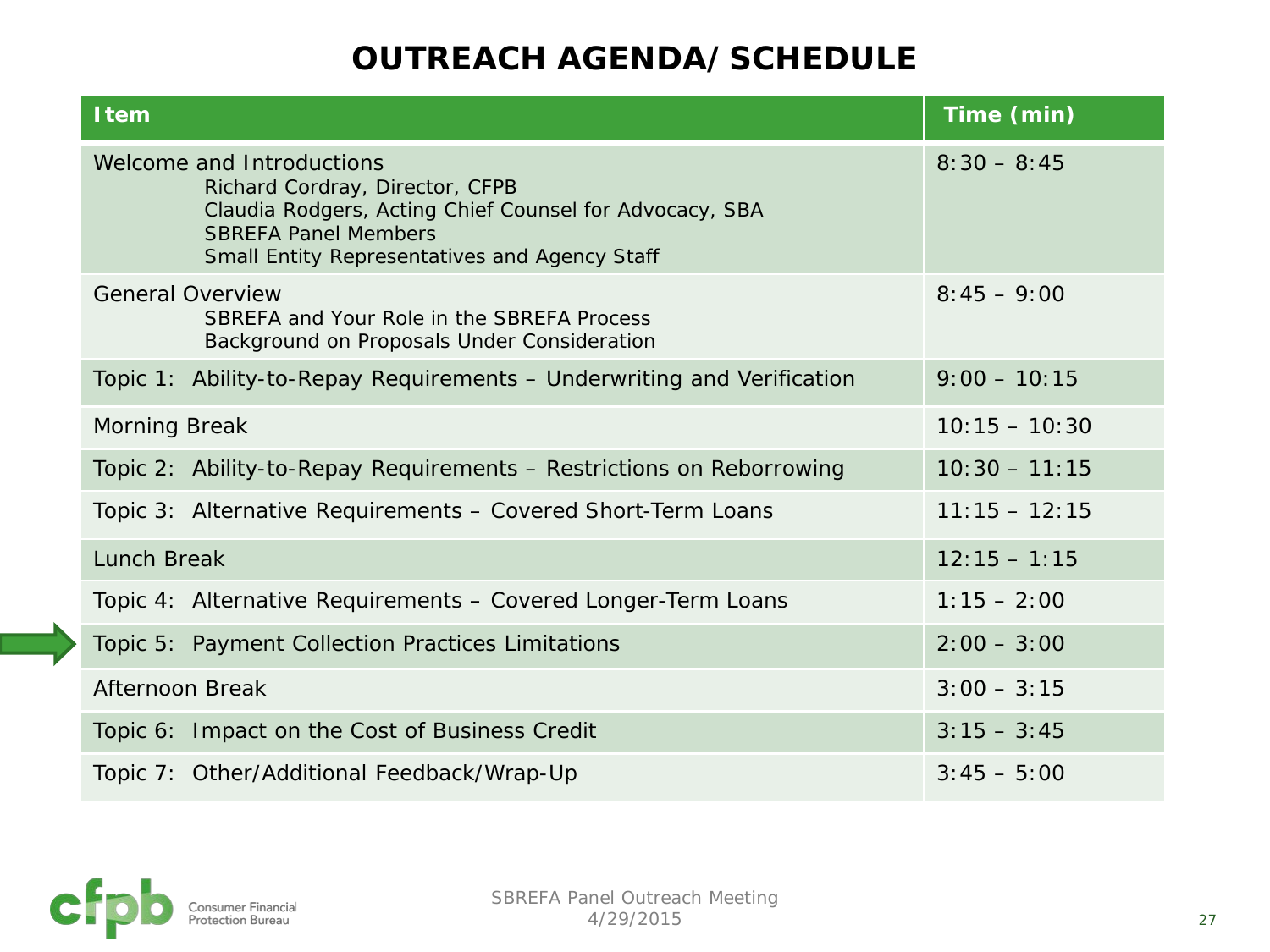#### **CFPB PROPOSALS UNDER CONSIDERATION**

The CFPB is concerned about certain practices associated with collecting payment on covered loans from consumers' checking, savings, and prepaid accounts.

- Lenders collect payments from a consumer's account through a variety of methods, including ACH entries, post-dated signature checks, RCCs, payments run through the debit networks, and other means.
- The CFPB is concerned that certain lender practices associated with these payment collection methods create substantial risk of consumer harm, including substantial fees, unanticipated collection attempts, and, in some cases, account closure.

The CFPB is considering proposals to require lenders to provide certain notices to consumers and to limit repeated attempts to collect payment.

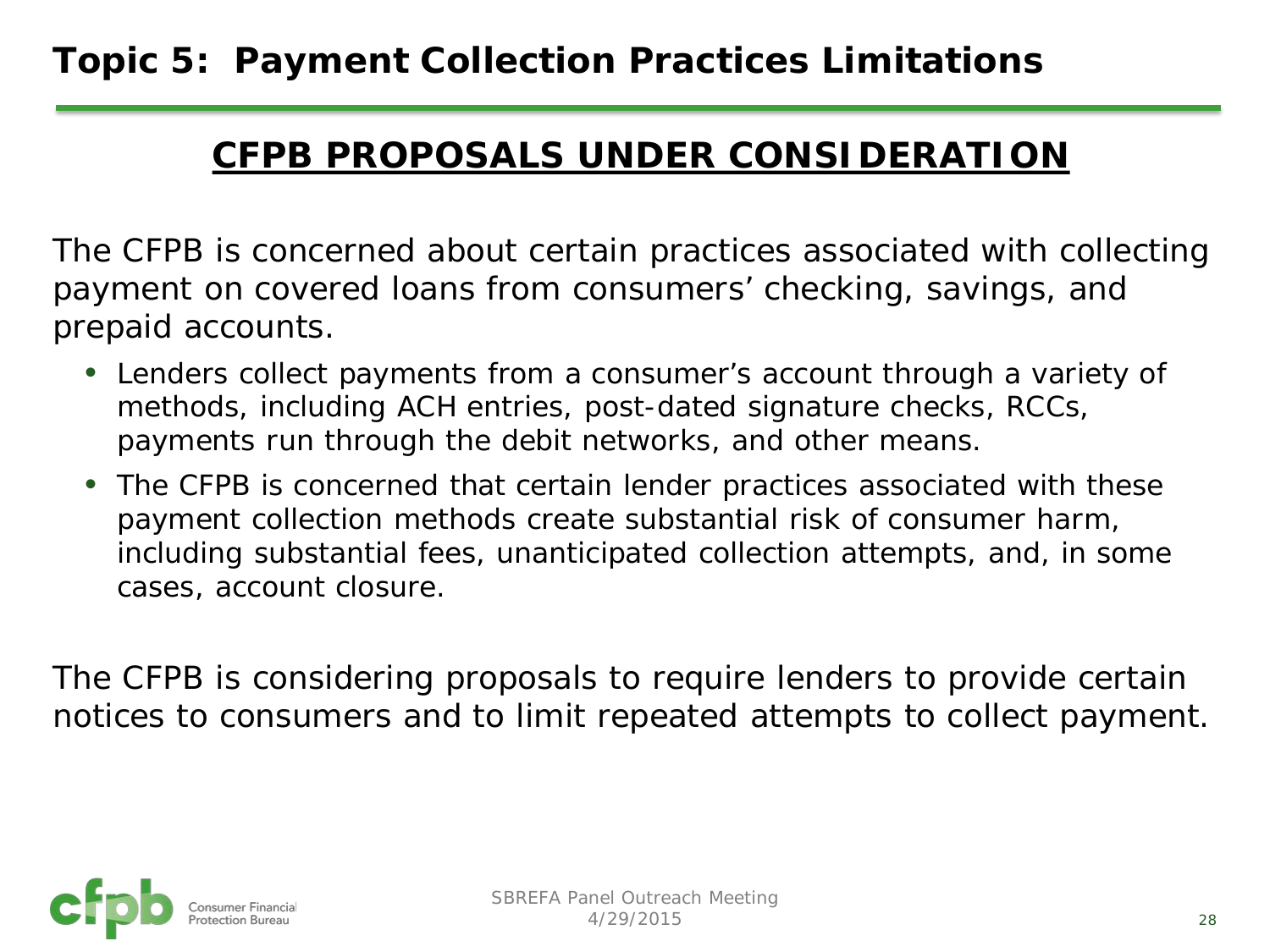#### **CFPB PROPOSALS UNDER CONSIDERATION**

#### **Notice**:

Lenders would be required to provide a written notice to consumers at least three business days prior to each lender-initiated attempt to collect payment from a consumer's checking, savings, or prepaid account. This requirement would apply to any method of collecting payment.

• The notice would include key information about the forthcoming payment collection attempt (e.g., the exact amount and date of the attempt, the payment channel, a break-down of the application of payment amount to principal).

#### **Limitations on attempts to collect payment**:

Lenders would be prohibited from attempting to collect a payment from a consumer's account after two consecutive attempts have failed, unless the lender has obtained a new payment authorization from the consumer.

• A failed payment collection attempt made through any payment channel would count toward the limit.

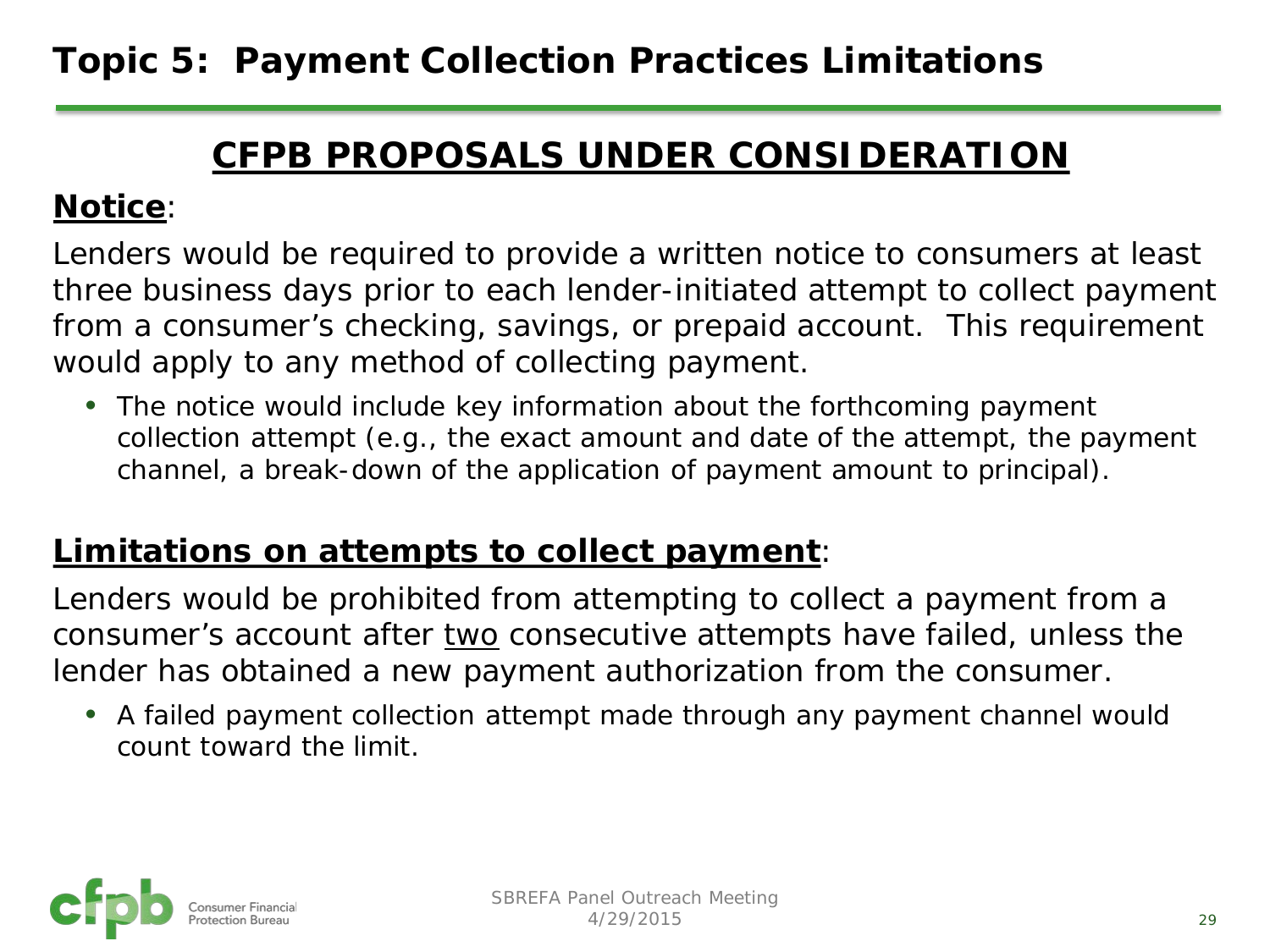#### **Topic 5: Payment Collection Practices Limitations**

#### **DISCUSSION TOPICS**

- 1. What changes would you make to your current processes and systems to comply with (1) the presentment notice requirement and (2) the limit on the number of payment collection attempts?
	- a. What costs (in time and money) would you incur to implement these changes? If you use a third-party payment processor, what types of specific compliance challenges would these requirements create for your business?
	- b. How do you anticipate transmitting the notice? Are there particular challenges to electronic transmittal?
	- c. If your payment collection attempts resulted in two consecutive failed attempts, do you anticipate that you would seek new authorizations from consumers to collect from their accounts? If so, what methods would you use to contact consumers when seeking these authorization?
- 2. How would these requirements affect loan volume and revenues? Would you adjust pricing, credit product mix, or other practices in response?

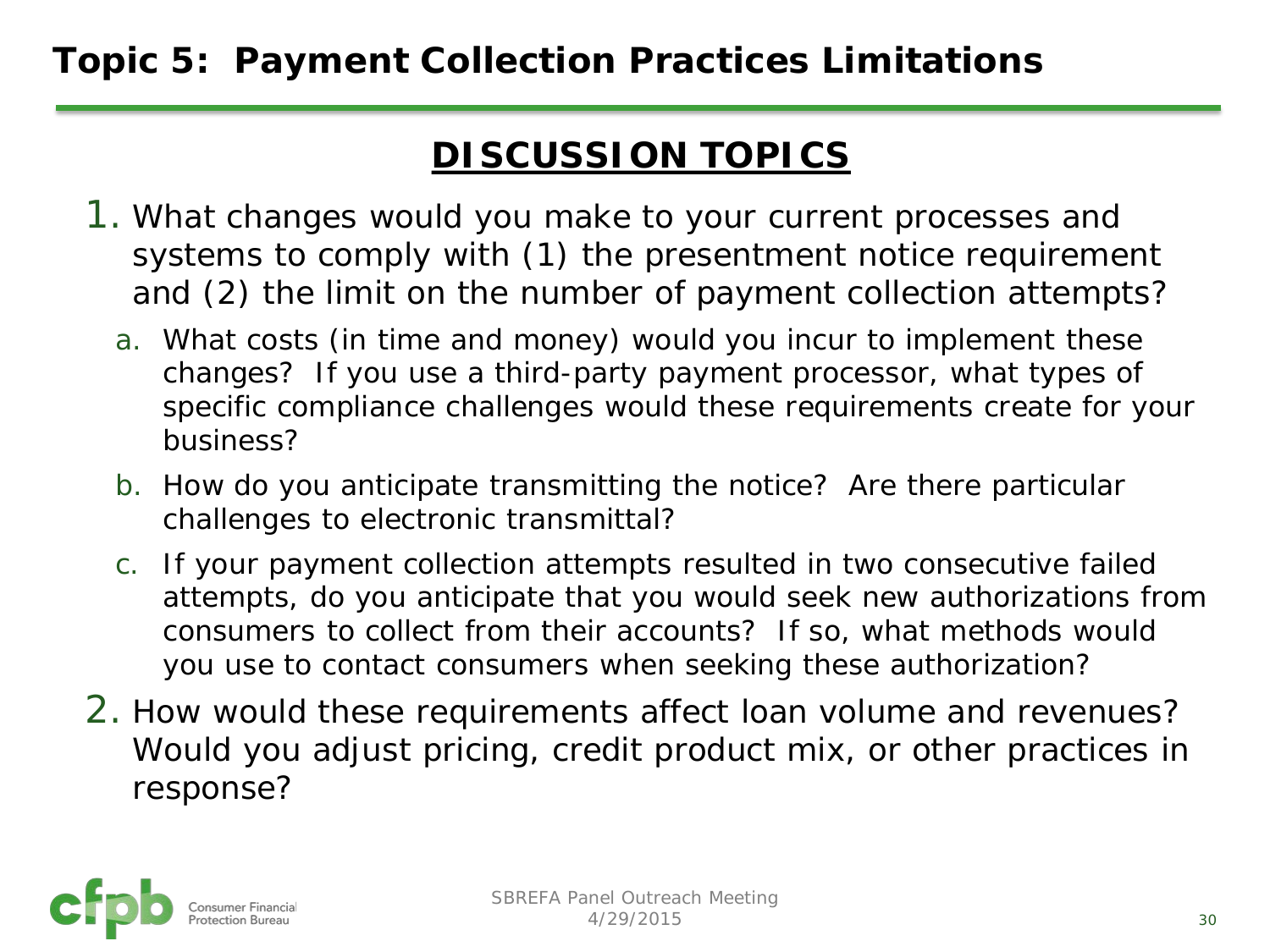| <b>Item</b>                                                                                                                                                                                             | Time (min)      |
|---------------------------------------------------------------------------------------------------------------------------------------------------------------------------------------------------------|-----------------|
| Welcome and Introductions<br>Richard Cordray, Director, CFPB<br>Claudia Rodgers, Acting Chief Counsel for Advocacy, SBA<br><b>SBREFA Panel Members</b><br>Small Entity Representatives and Agency Staff | $8:30 - 8:45$   |
| <b>General Overview</b><br>SBREFA and Your Role in the SBREFA Process<br>Background on Proposals Under Consideration                                                                                    | $8:45 - 9:00$   |
| Topic 1: Ability-to-Repay Requirements - Underwriting and Verification                                                                                                                                  | $9:00 - 10:15$  |
| <b>Morning Break</b>                                                                                                                                                                                    | $10:15 - 10:30$ |
| Topic 2: Ability-to-Repay Requirements - Restrictions on Reborrowing                                                                                                                                    | $10:30 - 11:15$ |
| Topic 3: Alternative Requirements - Covered Short-Term Loans                                                                                                                                            | $11:15 - 12:15$ |
| Lunch Break                                                                                                                                                                                             | $12:15 - 1:15$  |
| Topic 4: Alternative Requirements - Covered Longer-Term Loans                                                                                                                                           | $1:15 - 2:00$   |
| Topic 5: Payment Collection Practices Limitations                                                                                                                                                       | $2:00 - 3:00$   |
| Afternoon Break                                                                                                                                                                                         | $3:00 - 3:15$   |
| Topic 6: Impact on the Cost of Business Credit                                                                                                                                                          | $3:15 - 3:45$   |
| Topic 7: Other/Additional Feedback/Wrap-Up                                                                                                                                                              | $3:45 - 5:00$   |

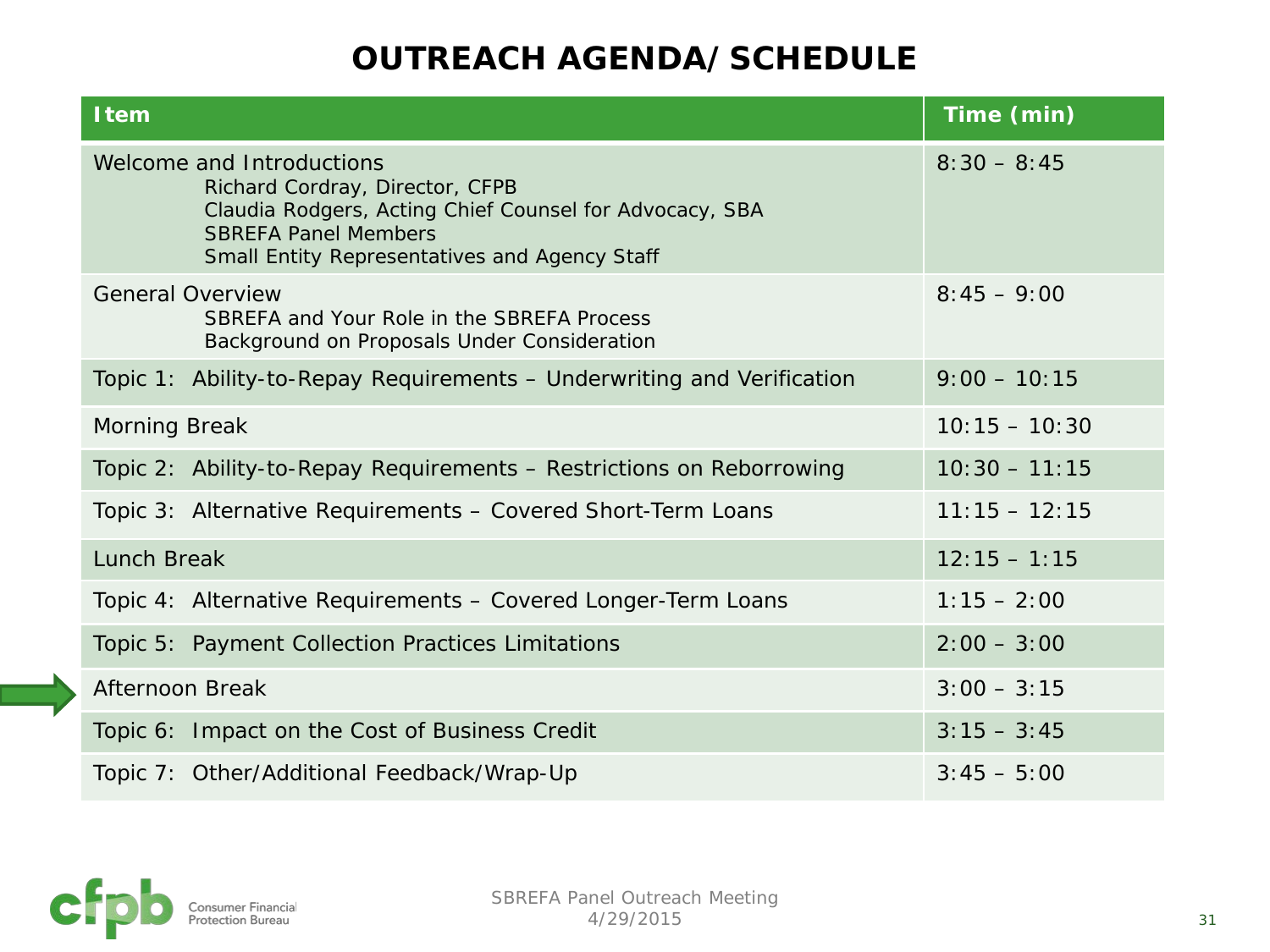## **OUTREACH AGENDA/SCHEDULE**

| <b>Item</b>                                                                                                                                                                                             | Time (min)      |
|---------------------------------------------------------------------------------------------------------------------------------------------------------------------------------------------------------|-----------------|
| Welcome and Introductions<br>Richard Cordray, Director, CFPB<br>Claudia Rodgers, Acting Chief Counsel for Advocacy, SBA<br><b>SBREFA Panel Members</b><br>Small Entity Representatives and Agency Staff | $8:30 - 8:45$   |
| <b>General Overview</b><br>SBREFA and Your Role in the SBREFA Process<br>Background on Proposals Under Consideration                                                                                    | $8:45 - 9:00$   |
| Topic 1: Ability-to-Repay Requirements – Underwriting and Verification                                                                                                                                  | $9:00 - 10:15$  |
| <b>Morning Break</b>                                                                                                                                                                                    | $10:15 - 10:30$ |
| Topic 2: Ability-to-Repay Requirements - Restrictions on Reborrowing                                                                                                                                    | $10:30 - 11:15$ |
| Topic 3: Alternative Requirements - Covered Short-Term Loans                                                                                                                                            | $11:15 - 12:15$ |
| <b>Lunch Break</b>                                                                                                                                                                                      | $12:15 - 1:15$  |
| Topic 4: Alternative Requirements - Covered Longer-Term Loans                                                                                                                                           | $1:15 - 2:00$   |
| Topic 5: Payment Collection Practices Limitations                                                                                                                                                       | $2:00 - 3:00$   |
| Afternoon Break                                                                                                                                                                                         | $3:00 - 3:15$   |
| Topic 6: Impact on the Cost of Business Credit                                                                                                                                                          | $3:15 - 3:45$   |
| Topic 7: Other/Additional Feedback/Wrap-Up                                                                                                                                                              | $3:45 - 5:00$   |

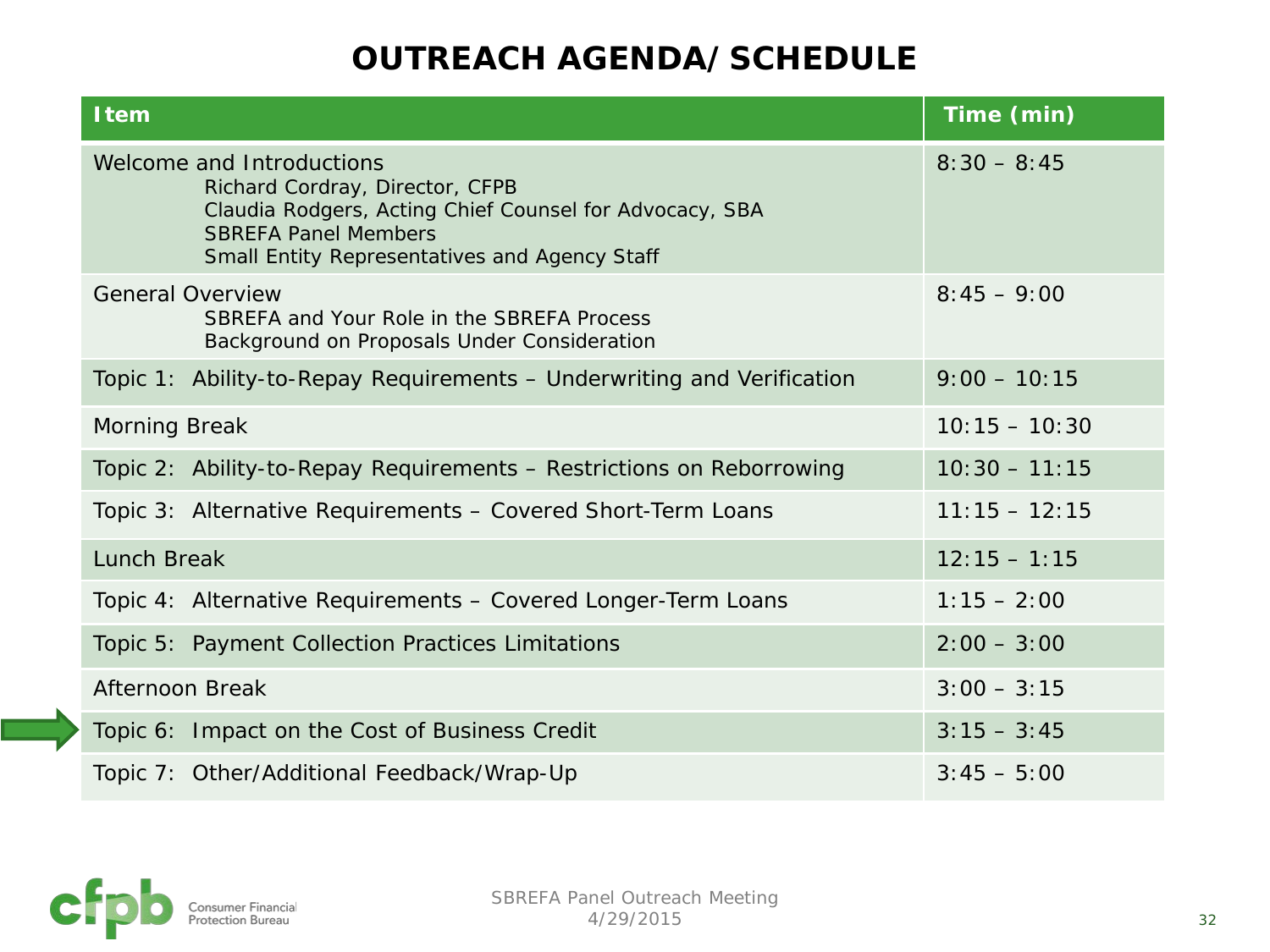# **CFPB PROPOSAL UNDER CONSIDERATION**

The Regulatory Flexibility Act requires the CFPB to consult with the SERs regarding any projected increase in the cost of credit for small entities that would result from the proposals under consideration, and on alternatives that minimize any such increase.

#### **Cost of Credit for Small Business Owners**:

- The proposals under consideration would apply to loans primarily for personal, family, or household purposes, and would not apply to loans made primarily for business purposes.
- Nevertheless, some consumers may take out covered loans but use the proceeds secondarily for business purposes.
- Moreover, some small businesses may take out loans that otherwise would be covered if they were not primarily for business purposes. The proposals may indirectly impact the availability or cost of these non-covered loans if the proposals lead to a general market contraction.

#### **Cost of Credit for Small Lenders**:

• The proposals under consideration could potentially reduce the revenue of covered lenders. This could, in turn, impact the perceived creditworthiness of these lenders and thus increase their cost of credit.

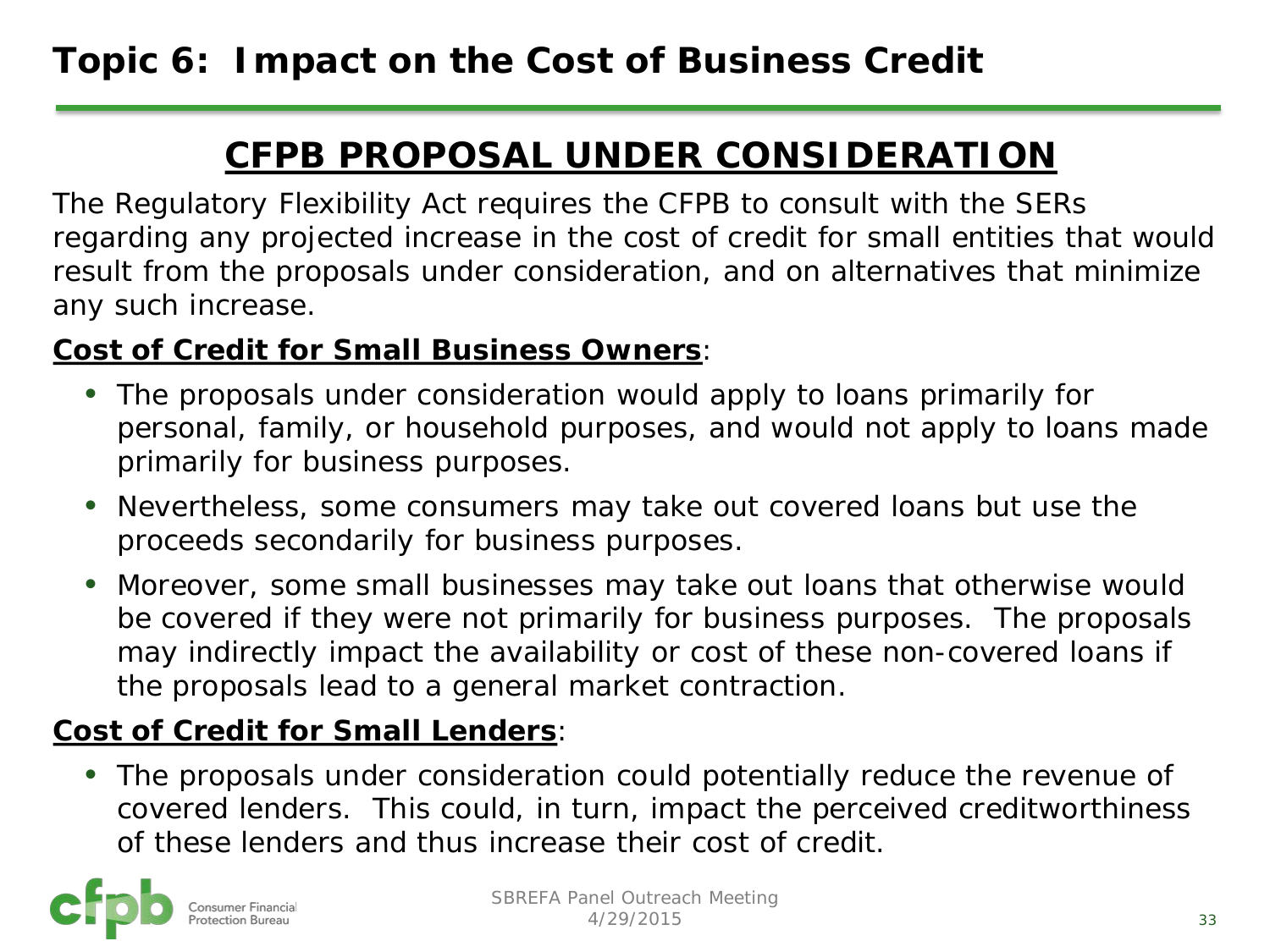# **DISCUSSION TOPICS**

#### **Cost of Credit for Small Business Owners**

- 1. Do you extend covered loans that are used secondarily to finance small businesses?
	- a. If so, what percentage of your loans fall into that category? What is the average amount of the credit extended on such loans?
	- b. Would the proposals under consideration cause you to increase the rates or fees you charge for such credit? If so, please describe the anticipated increase and any feasible alternatives to the proposals that you would recommend to minimize that increase.
- 2. Do you extend loans that are used primarily to finance small businesses?
	- a. If so, what percentage of your loans falls into that category (i.e., loans made to small businesses for business purposes)? What is the average amount of the credit extended on such loans?
- 3. Are there particular aspects of the proposals under consideration that may impact the cost of credit for small entities? Why?

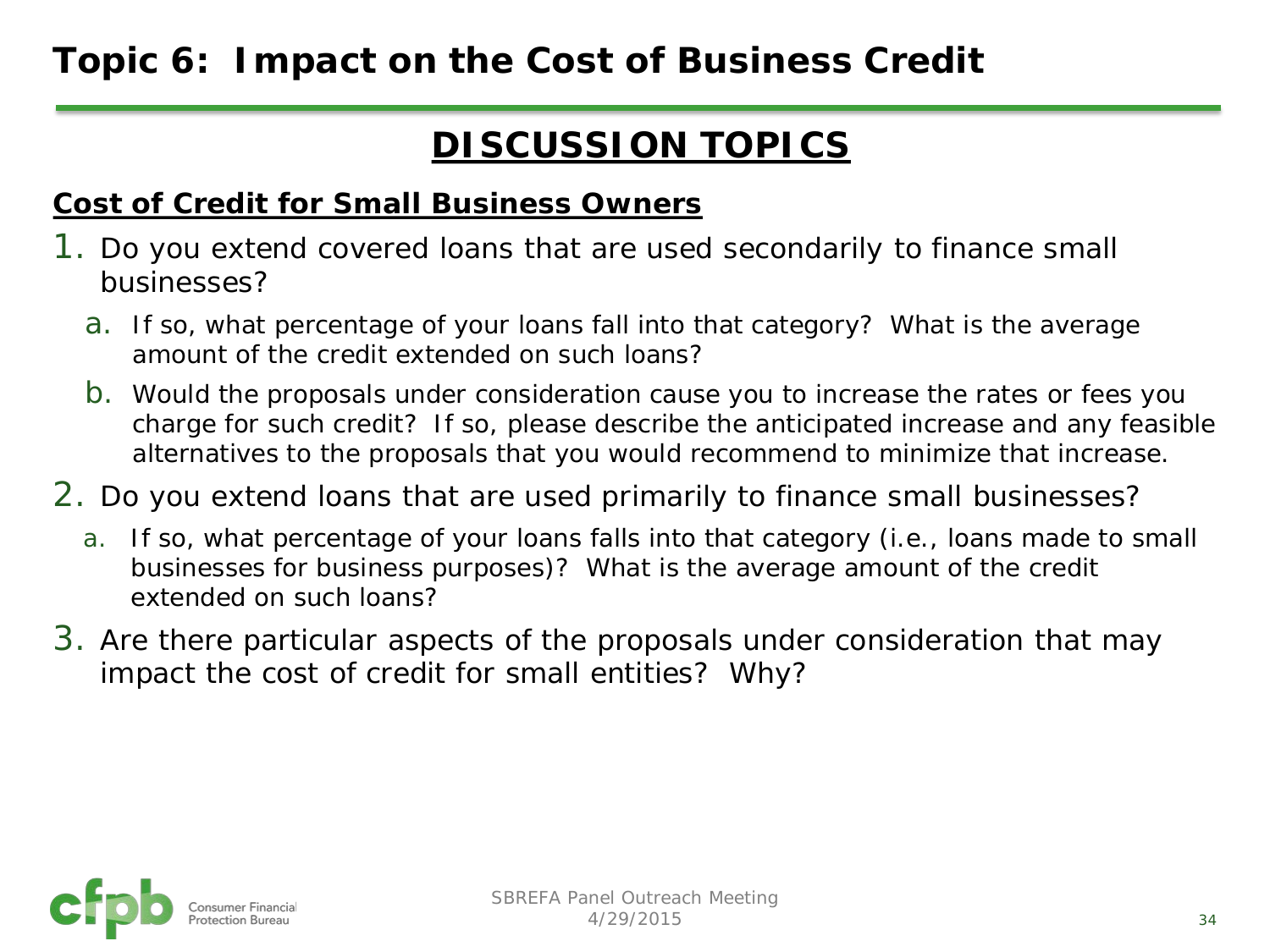# **DISCUSSION TOPICS**

### **Cost of Credit for Small Lenders**

- 1. Do you use lines of credit or other finance sources either to fund the loans you extend to consumers or for other business purposes?
	- a. Do you anticipate that the proposals under consideration will affect the availability or cost of these funding sources to you? If so, please describe the effects that you anticipate, your basis for anticipating them, and any feasible alternatives to the proposals under consideration you would recommend to minimize the effects.

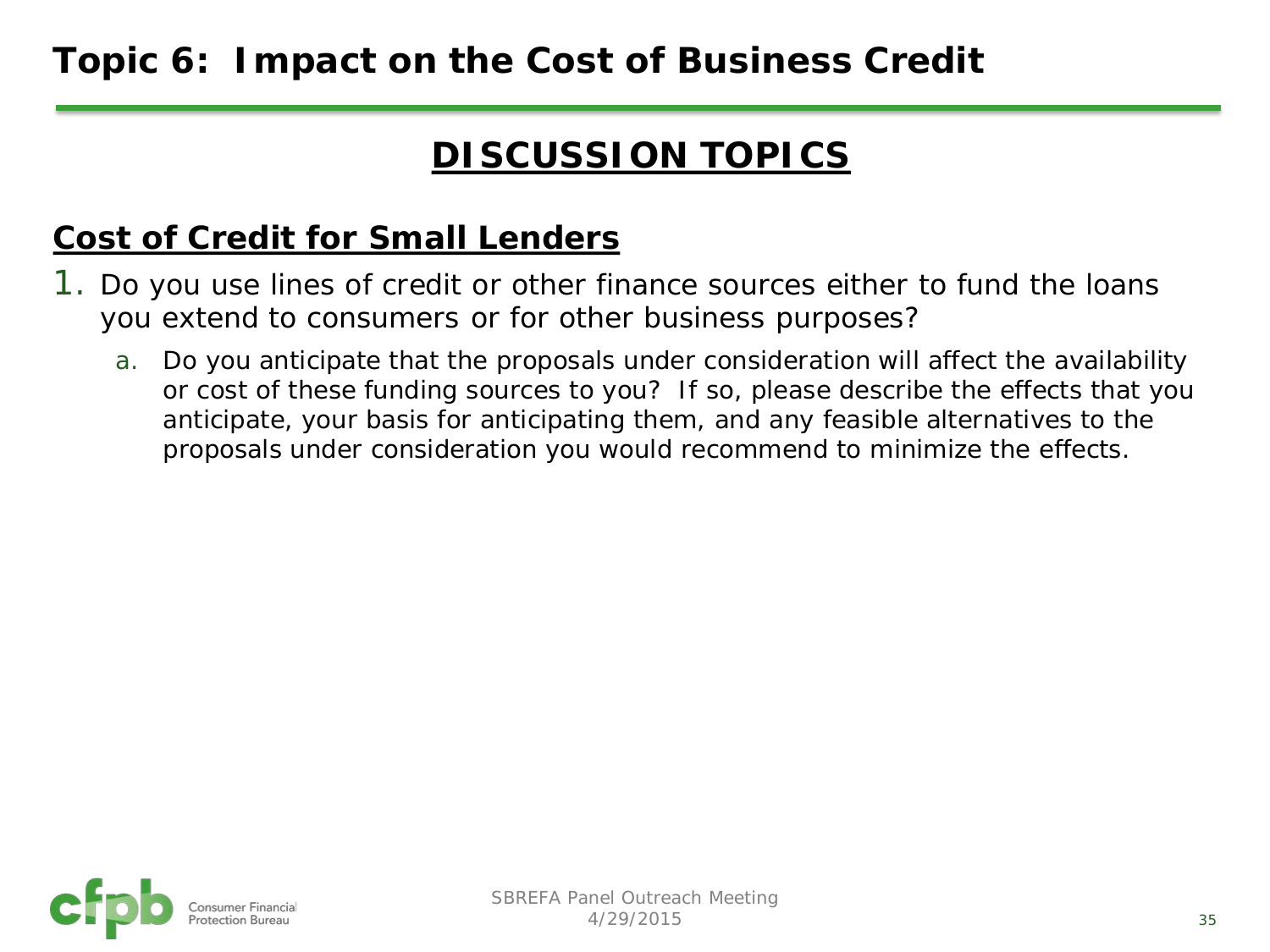## **OUTREACH AGENDA/SCHEDULE**

| <b>Item</b>                                                                                                                                                                                             | Time (min)      |
|---------------------------------------------------------------------------------------------------------------------------------------------------------------------------------------------------------|-----------------|
| Welcome and Introductions<br>Richard Cordray, Director, CFPB<br>Claudia Rodgers, Acting Chief Counsel for Advocacy, SBA<br><b>SBREFA Panel Members</b><br>Small Entity Representatives and Agency Staff | $8:30 - 8:45$   |
| <b>General Overview</b><br>SBREFA and Your Role in the SBREFA Process<br>Background on Proposals Under Consideration                                                                                    | $8:45 - 9:00$   |
| Topic 1: Ability-to-Repay Requirements - Underwriting and Verification                                                                                                                                  | $9:00 - 10:15$  |
| <b>Morning Break</b>                                                                                                                                                                                    | $10:15 - 10:30$ |
| Topic 2: Ability-to-Repay Requirements - Restrictions on Reborrowing                                                                                                                                    | $10:30 - 11:15$ |
| Topic 3: Alternative Requirements - Covered Short-Term Loans                                                                                                                                            | $11:15 - 12:15$ |
| Lunch Break                                                                                                                                                                                             | $12:15 - 1:15$  |
| Topic 4: Alternative Requirements - Covered Longer-Term Loans                                                                                                                                           | $1:15 - 2:00$   |
| Topic 5: Payment Collection Practices Limitations                                                                                                                                                       | $2:00 - 3:00$   |
| Afternoon Break                                                                                                                                                                                         | $3:00 - 3:15$   |
| Topic 6: Impact on the Cost of Business Credit                                                                                                                                                          | $3:15 - 3:45$   |
| Topic 7: Other/Additional Feedback/Wrap-Up                                                                                                                                                              | $3:45 - 5:00$   |

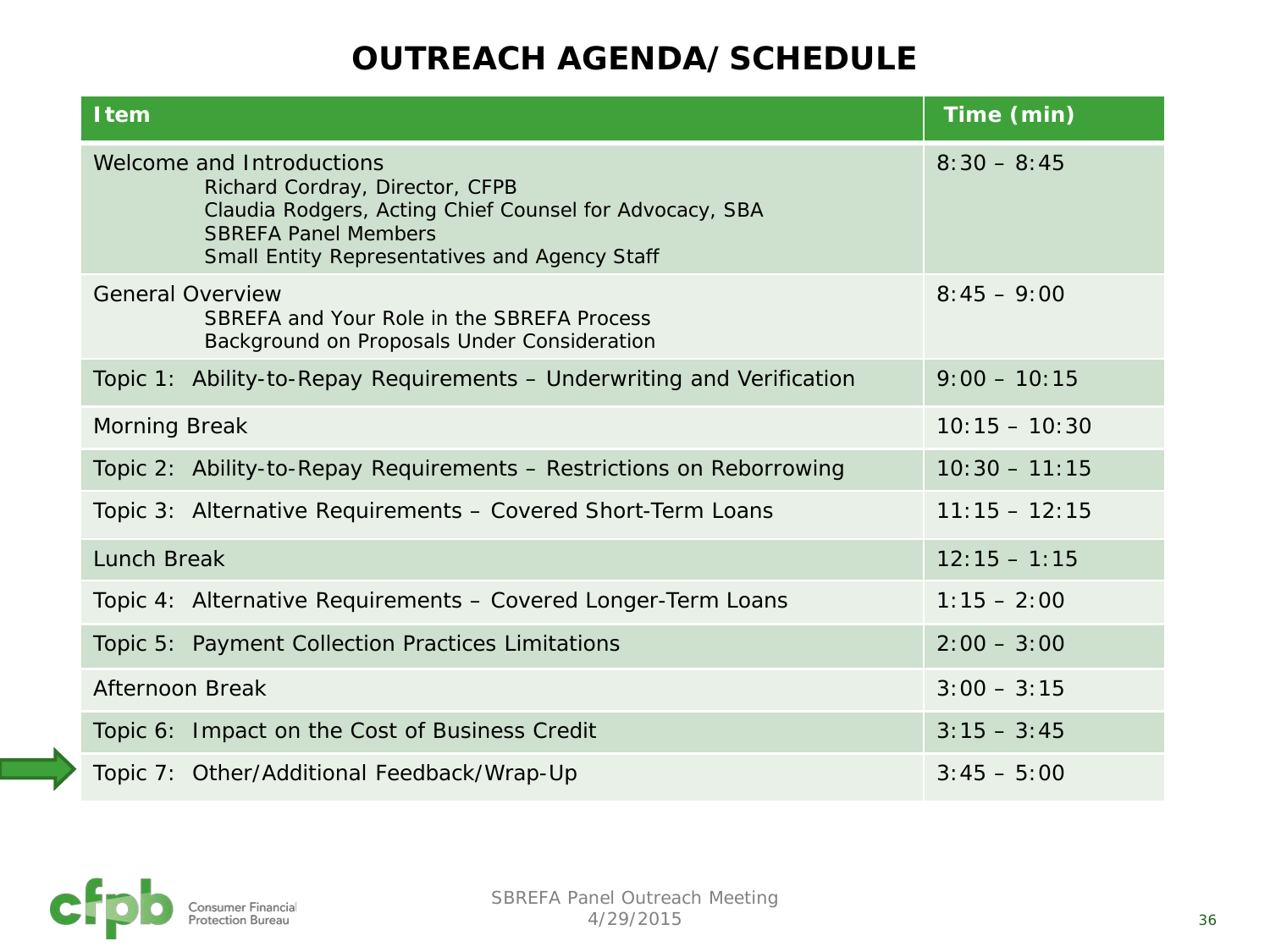# **PROPOSALS UNDER CONSIDERATION**

**Policies and Procedures**: The CFPB is considering a proposal to require lenders to maintain policies and procedures that are reasonably designed to achieve compliance with the proposals under consideration, including the ability-to-repay determination, eligibility for any covered loan subject to alternative requirements, and the limitations on payment collection attempts.

**Record Keeping**: The CFPB is considering a proposal to require lenders to retain records for each consumer that document actions taken with respect to a covered loan until 36 months after the last entry on the loan.

- The consumer loan file would include documentation of the determination of ability-to-repay, verification of the consumer's history of covered loans, consumer eligibility for any loan subject to alternative requirements, and history of payment presentments.
- These records would also include reports prepared annually for each type of covered loan with data sufficient to monitor loan performance, including information on defaults and reborrowing, including refinancing.

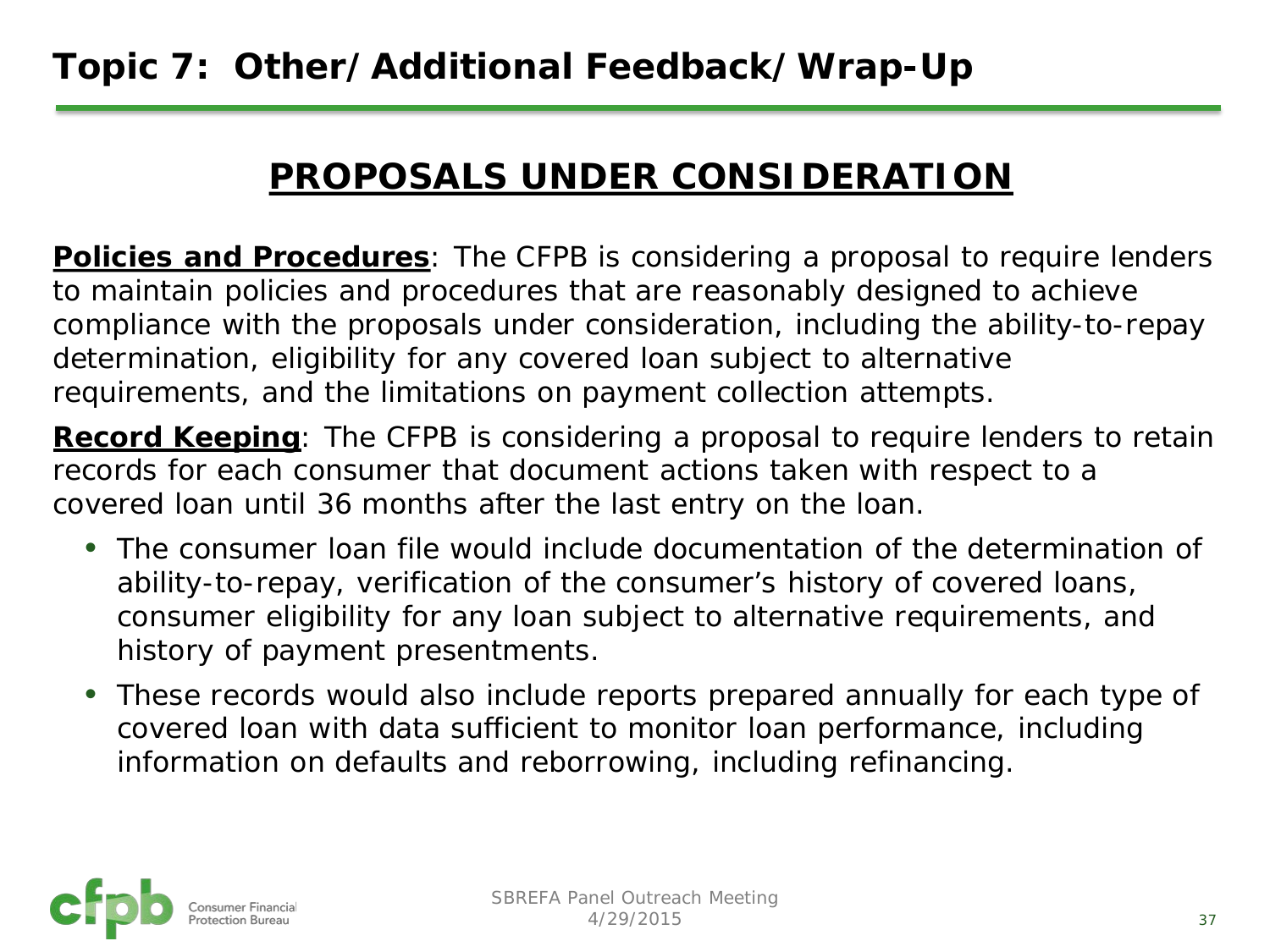# **Topic 7: Other/Additional Feedback/Wrap-Up**

## **DISCUSSION TOPICS – COMPLIANCE PROCEDURES AND RECORD KEEPING**

- 1. What changes would you have to make to your current processes and systems for record keeping and compliance?
	- a. How long do you currently retain records of covered loans?
	- b. What costs would you incur to make those changes?
	- c. What are the specific anticipated impacts of the requirement to keep annual reports with data sufficient to monitor loan performance (including information on default and reborrowing rates)?

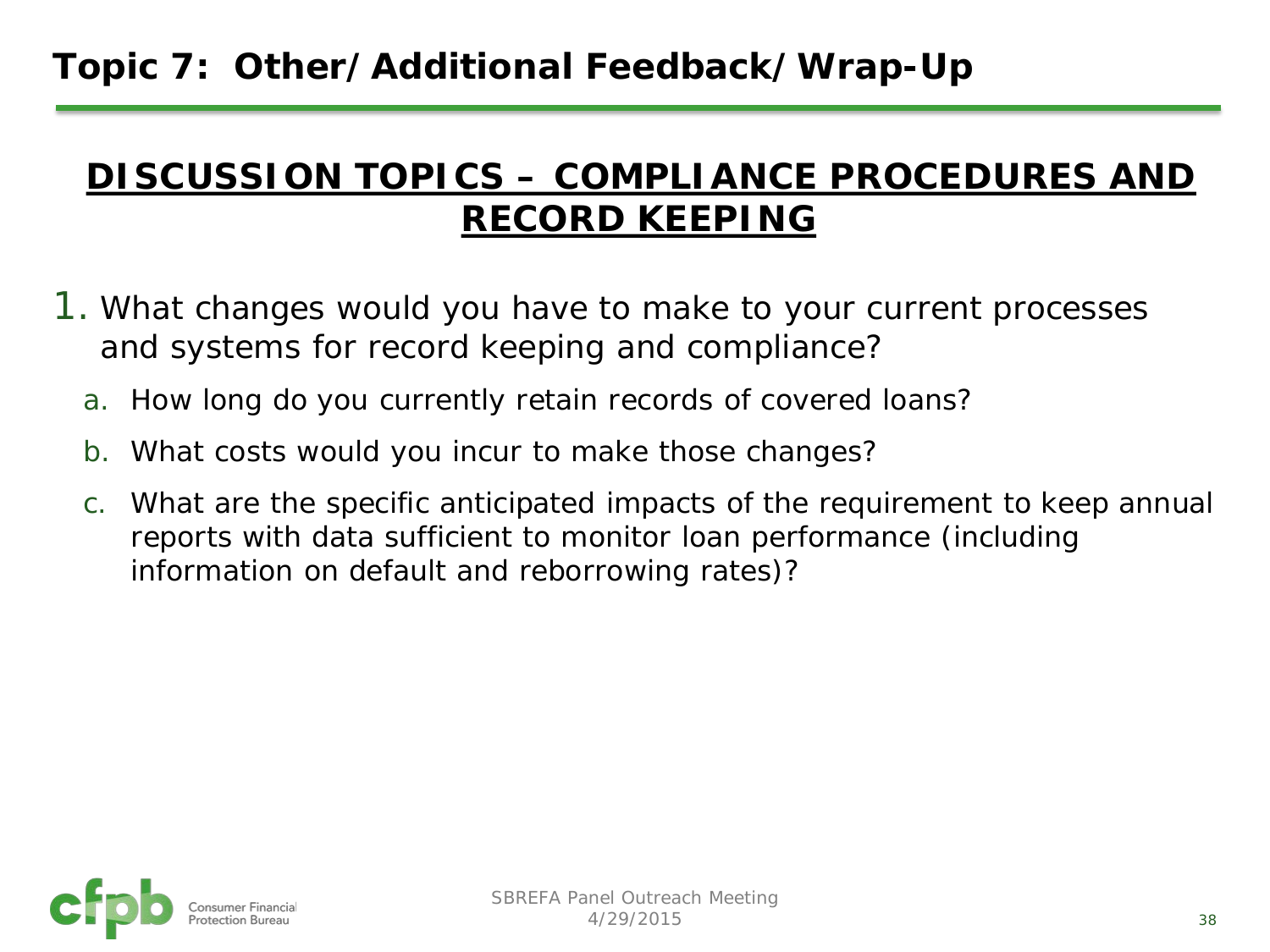## **DISCUSSION TOPICS – ADDITIONAL FEEDBACK**

One of the purposes of SBREFA is to obtain feedback on alternatives to the proposals under consideration that could minimize burdens on small entities while still achieving the CFPB's objectives in the rulemaking of ensuring that consumers do not end up in a cycle of unaffordable debt or be exposed to harmful payment collection practices. The CFPB also seeks input on potential conflicts with other laws, the appropriate implementation period for the rule, and additional feedback on prior discussion topics.

- 1. Are there any feasible alternatives that we have not yet discussed that you believe would minimize any significant economic impact on your business while accomplishing the objectives of the proposals under consideration?
- 2. Are there any other federal, state, or local laws or rules that you believe may duplicate, overlap or conflict with the proposals under consideration?
- 3. How long do you anticipate that you would need to implement the proposals under consideration? Would you be able to effectively implement some proposals more quickly than others? If so, which ones and why?
- 4. Please provide any additional feedback on the prior discussion topics.